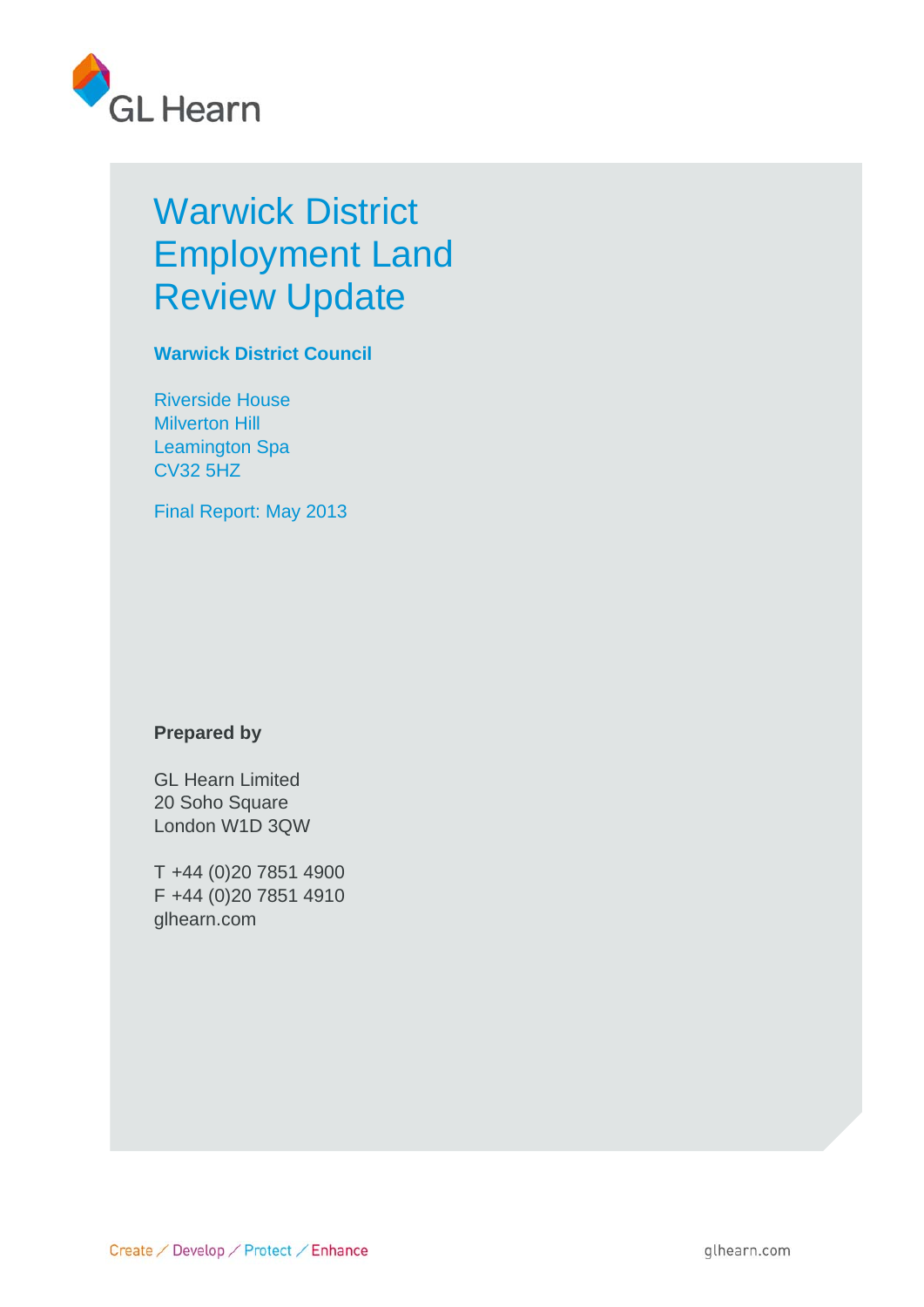Warwick District Employment Land Review Update, Final Report: May 2013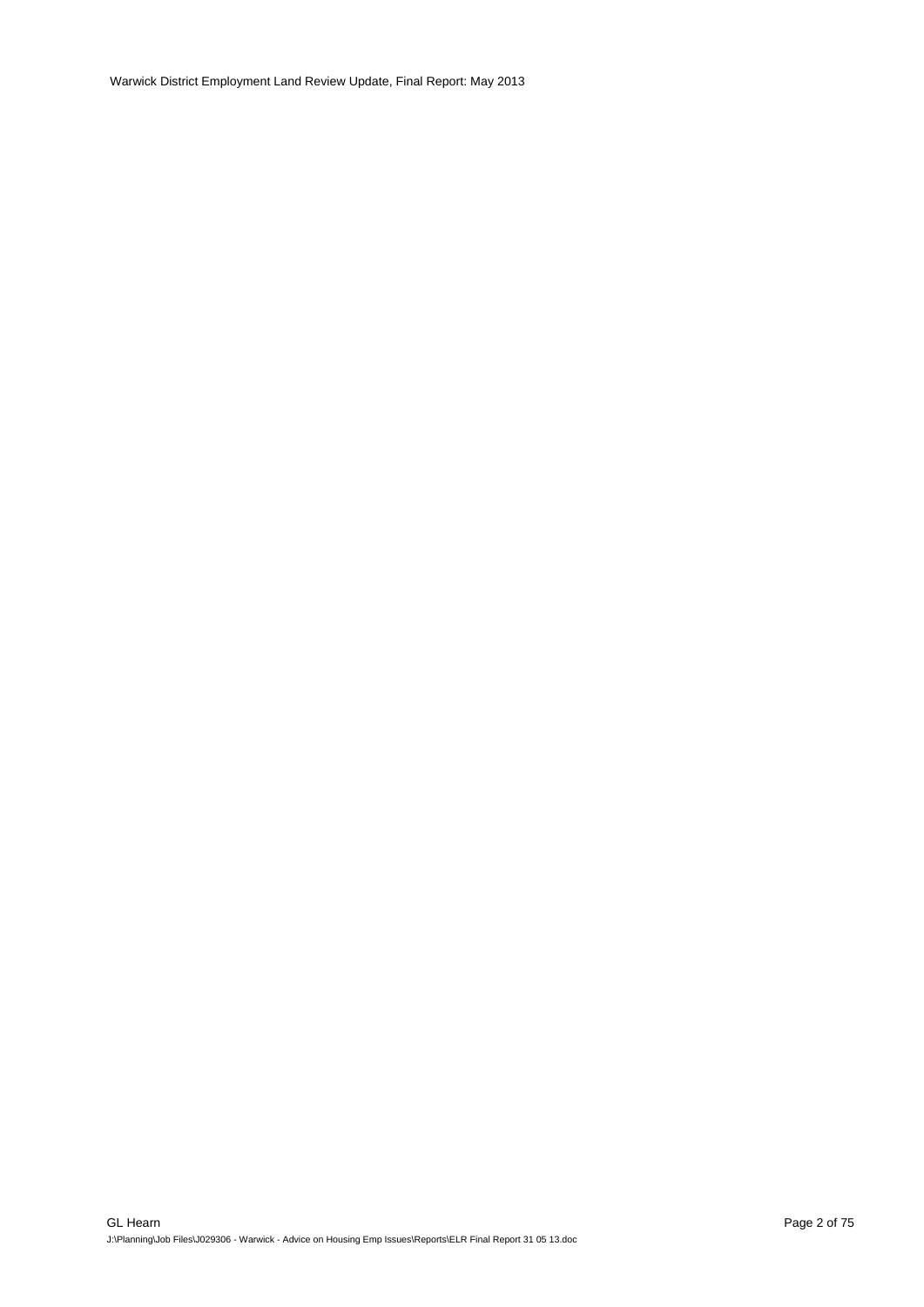# **Contents**

| <b>Section</b>                             |    |                                                                        | Page |
|--------------------------------------------|----|------------------------------------------------------------------------|------|
| 1                                          |    | <b>INTRODUCTION</b>                                                    | 8    |
| $\mathbf{2}$                               |    | POLICY AND RESEARCH CONTEXT                                            | 10   |
| 3                                          |    | <b>REVIEW OF ECONOMIC &amp; LABOUR MARKET DYNAMICS</b>                 | 16   |
| 4                                          |    | <b>REVIEW OF COMMERCIAL PROPERTY MARKET DYNAMICS</b>                   | 26   |
| 5                                          |    | <b>REVIEW OF EMPLOYMENT LAND SUPPLY</b>                                | 36   |
| 6                                          |    | <b>EMPLOYMENT LAND DEMAND FORECASTING</b>                              | 50   |
| 7                                          |    | <b>SUPPLY-DEMAND BALANCE</b>                                           | 60   |
| 8                                          |    | POTENTIAL FUTURE EMPLOYMENT LAND ALLOCATIONS                           | 63   |
| 9                                          |    | <b>CONCLUSIONS AND RECOMMENDATIONS</b>                                 | 67   |
| <b>List of Appendices</b>                  |    |                                                                        |      |
|                                            |    | <b>APPENDIX A: Site Assessment Proforma</b>                            |      |
|                                            |    | <b>APPENDIX B Site Assessment Summary</b>                              |      |
| <b>List of Figures</b>                     |    |                                                                        |      |
|                                            |    | FIGURE 1: EMPLOYMENT TRENDS, WARWICK DISTRICT 1981-2011                | 16   |
| <b>FIGURE 2:</b>                           |    | 10 LARGEST EMPLOYMENT SECTORS IN WARWICK DISTRICT IN 2011              | 17   |
| <b>FIGURE 3:</b>                           | 18 | SECTORS WITH A CONCENTRATION OF EMPLOYMENT IN WARWICK DISTRICT, 2011   |      |
| <b>FIGURE 4:</b>                           |    | <b>CHANGES IN EMPLOYMENT BY SECTOR, 2001-11</b>                        | 19   |
| <b>FIGURE 5:</b>                           |    | <b>ECONOMIC ACTIVITY (2012)</b>                                        | 22   |
| <b>FIGURE 6:</b>                           |    | <b>OCCUPATIONAL PROFILE OF WARWICK DISTRICT RESIDENTS (2011)</b>       | 22   |
| <b>FIGURE 7:</b><br><b>DISTRICT (2012)</b> |    | <b>MEDIAN GROSS WEEKLY PAY OF PEOPLE LIVING AND WORKING IN WARWICK</b> | 23   |
| <b>FIGURE 8:</b>                           |    | <b>BUSINESS PERFORMANCE IN WARWICK 2004 - 2010</b>                     | 23   |
| <b>FIGURE 9:</b>                           |    | <b>BUSINESS DENSITY, 2011</b>                                          | 24   |
| <b>FIGURE 10:</b>                          |    | <b>OFFICE DEALS IN WARWICK DISTRICT (2006 - 2013)</b>                  | 27   |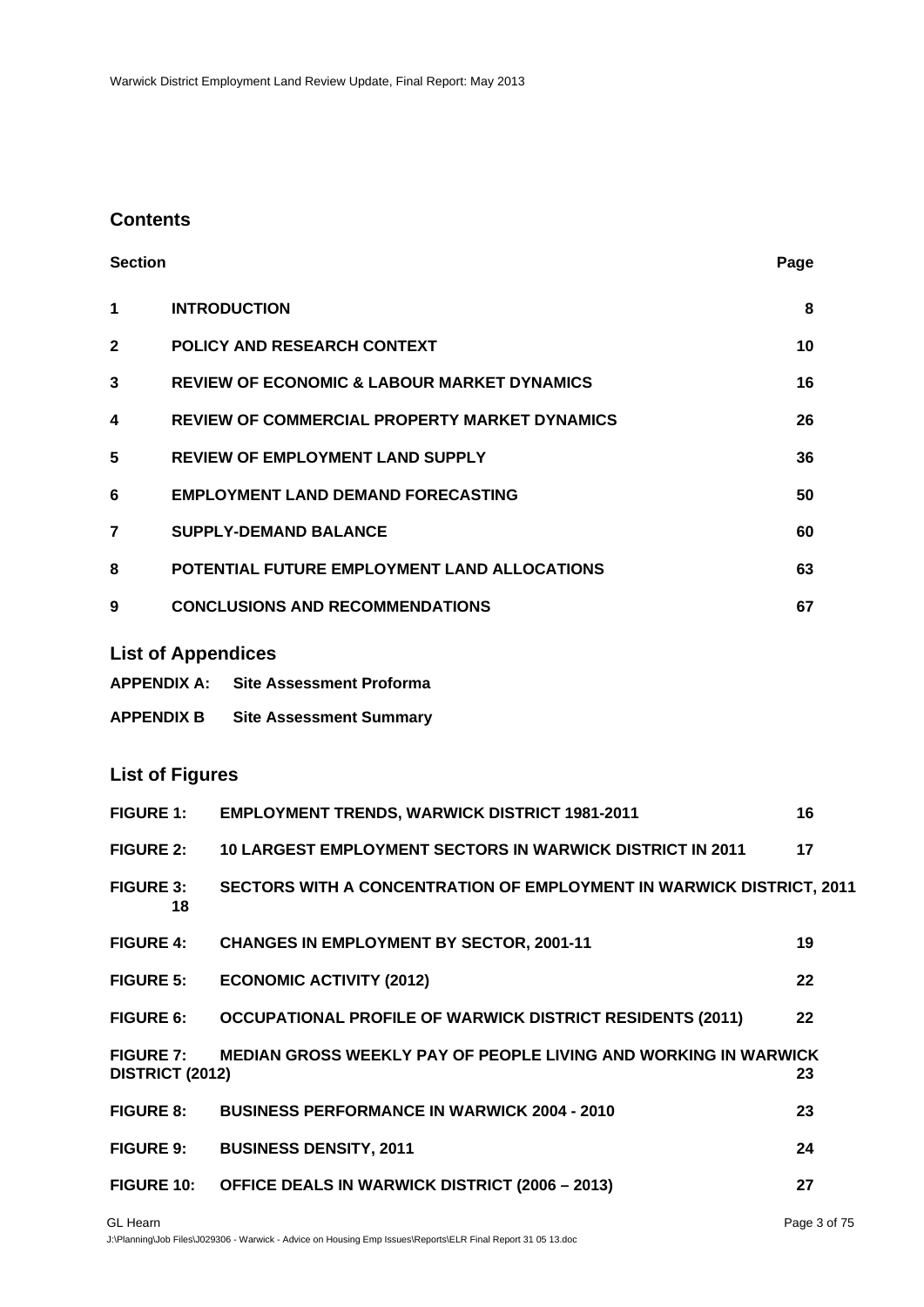| <b>FIGURE 11:</b><br><b>DISTRICT</b>          | <b>REVIEW OF EXISTING KEY OUT-OF-TOWN OFFICE LOCATIONS IN WARWICK</b><br>28                                      |    |
|-----------------------------------------------|------------------------------------------------------------------------------------------------------------------|----|
| <b>FIGURE 12:</b><br><b>CENTRES</b>           | PERFORMANCE OF OFFICE MARKET ACROSS LARGER MIDLANDS OFFICE<br>30                                                 |    |
| <b>FIGURE 13:</b>                             | <b>REVIEW OF EXISTING KEY INDUSTRIAL LOCATIONS IN WARWICK DISTRICT 33</b>                                        |    |
| <b>FIGURE 14:</b>                             | <b>INDUSTRIAL TAKE UP IN WARWICK DISTRICT (2006 - 2013)</b>                                                      | 34 |
| <b>FIGURE 15:</b>                             | <b>INDUSTRIAL RENTAL VALUES IN KEY WEST MIDLANDS CENTRES</b>                                                     | 35 |
| <b>FIGURE 16:</b><br><b>DISTRICT</b>          | <b>REVIEW OF EXISTING MAIN EMPLOYMENT LAND LOCATIONS IN WARWICK</b><br>37                                        |    |
| <b>FIGURE 17:</b>                             | REVIEW OF EMPLOYMENT LAND SUPPLY IN WARWICK DISTRICT, APRIL 201343                                               |    |
| <b>FIGURE 18:</b><br>2013<br>46               | <b>IDENTIFIED LAND SUPPLY FOR GENERAL EMPLOYMENT DEVELOPMENT, APRIL</b>                                          |    |
|                                               | FIGURE 19: EMPLOYMENT SITES CONSIDERED POTENTIALLY SUITABLE FOR<br><b>RATIONALISATION OR REDEVELOPMENT</b>       | 48 |
| <b>FIGURE 20:</b>                             | KEY LEFM INDICATORS FOR WARWICK, WEST MIDLANDS AND UK                                                            | 51 |
| <b>FIGURE 21:</b>                             | <b>FORECAST TOTAL EMPLOYMENT IN WARWICK DISTRICT, 2011-30</b>                                                    | 53 |
| <b>FIGURE 22:</b><br><b>DISTRICT 2011-230</b> | <b>FORECASTS FOR SECTORAL PERFORMANCE OF BROAD SECTORS, WARWICK</b>                                              | 53 |
| <b>FIGURE 23:</b><br>54<br>30                 | FORECAST FTE JOB GROWTH IN WARWICK DISTRICT BY B-CLASS SECTOR, 2011-                                             |    |
|                                               | FIGURE 24: FORECASTS OF NET CHANGES IN EMPLOYMENT FLOORSPACE BY USE CLASS IN<br><b>WARWICK DISTRICT, 2011-30</b> | 55 |
| <b>FIGURE 25:</b><br><b>EMPLOYMENT GROWTH</b> | <b>FORECAST NET LAND REQUIREMENTS TO SUPPORT NET FORECAST</b>                                                    | 55 |
| <b>FIGURE 26:</b>                             | <b>GROSS COMPLETIONS OF EMPLOYMENT LAND IN WARWICK DISTRICT ON SITES</b><br>OF OVER 0.4 HECTARES, 2000-2013      | 57 |
| <b>FIGURE 27:</b>                             | <b>COMPLETIONS PROFILE BY USE CLASS, 2005-12</b>                                                                 | 57 |
| <b>FIGURE 28:</b><br><b>COMPLETIONS</b>       | <b>FORECASTS OF GROSS EMPLOYMENT LAND REQUIREMENTS BASED ON PAST</b>                                             | 58 |
| <b>FIGURE 29:</b>                             | SUPPLY-DEMAND BALANCE FOR EMPLOYMENT LAND, APRIL 2013                                                            | 61 |
| <b>FIGURE 30:</b><br><b>LEAMINGTON 63</b>     | LAND CONSIDERED FOR FUTURE EMPLOYMENT DEVELOPMENT: SOUTH                                                         |    |
| <b>FIGURE 31:</b><br><b>KENILWORTH 65</b>     | LAND CONSIDERED FOR FUTURE EMPLOYMENT DEVELOPMENT, SOUTH                                                         |    |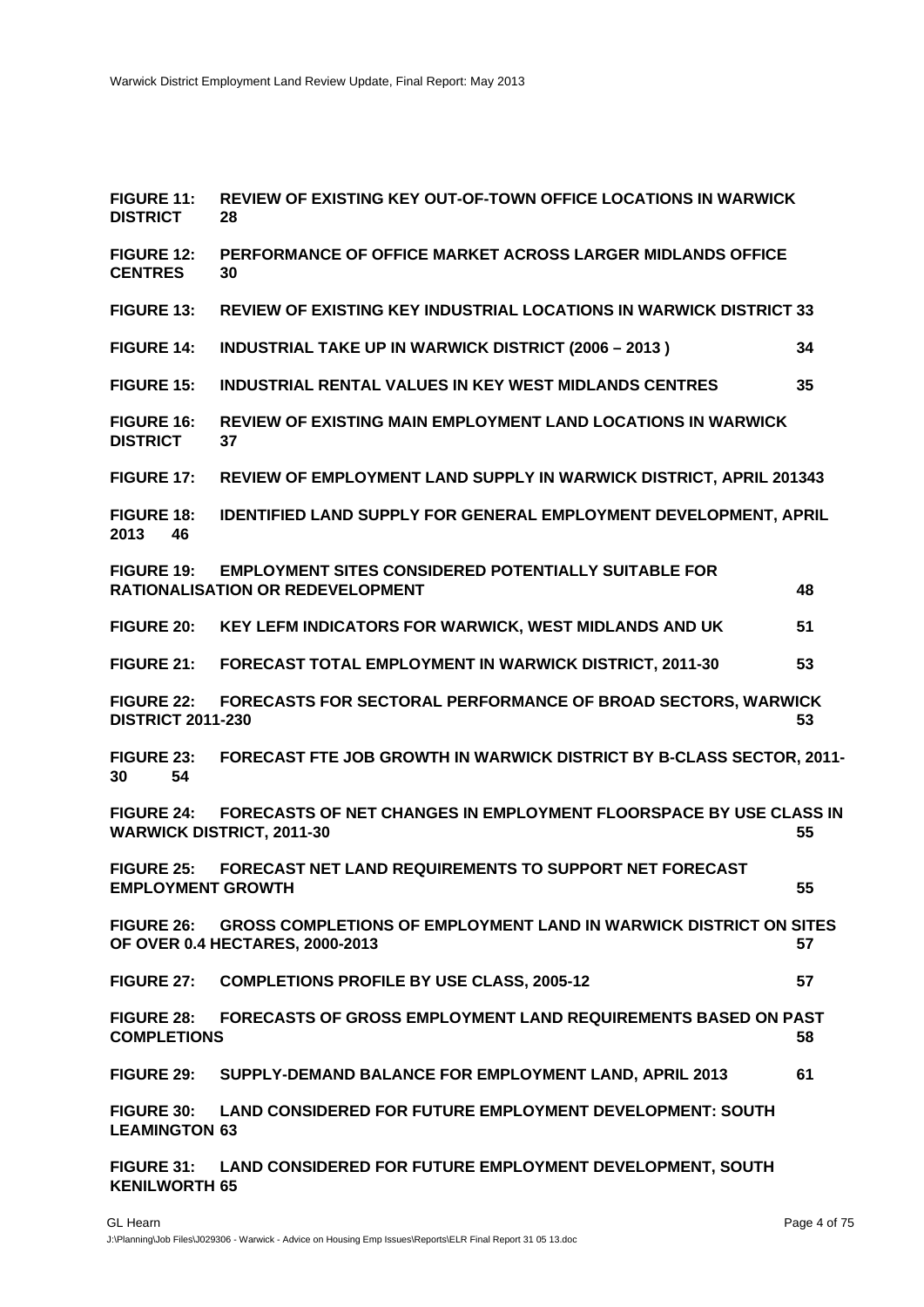Warwick District Employment Land Review Update, Final Report: May 2013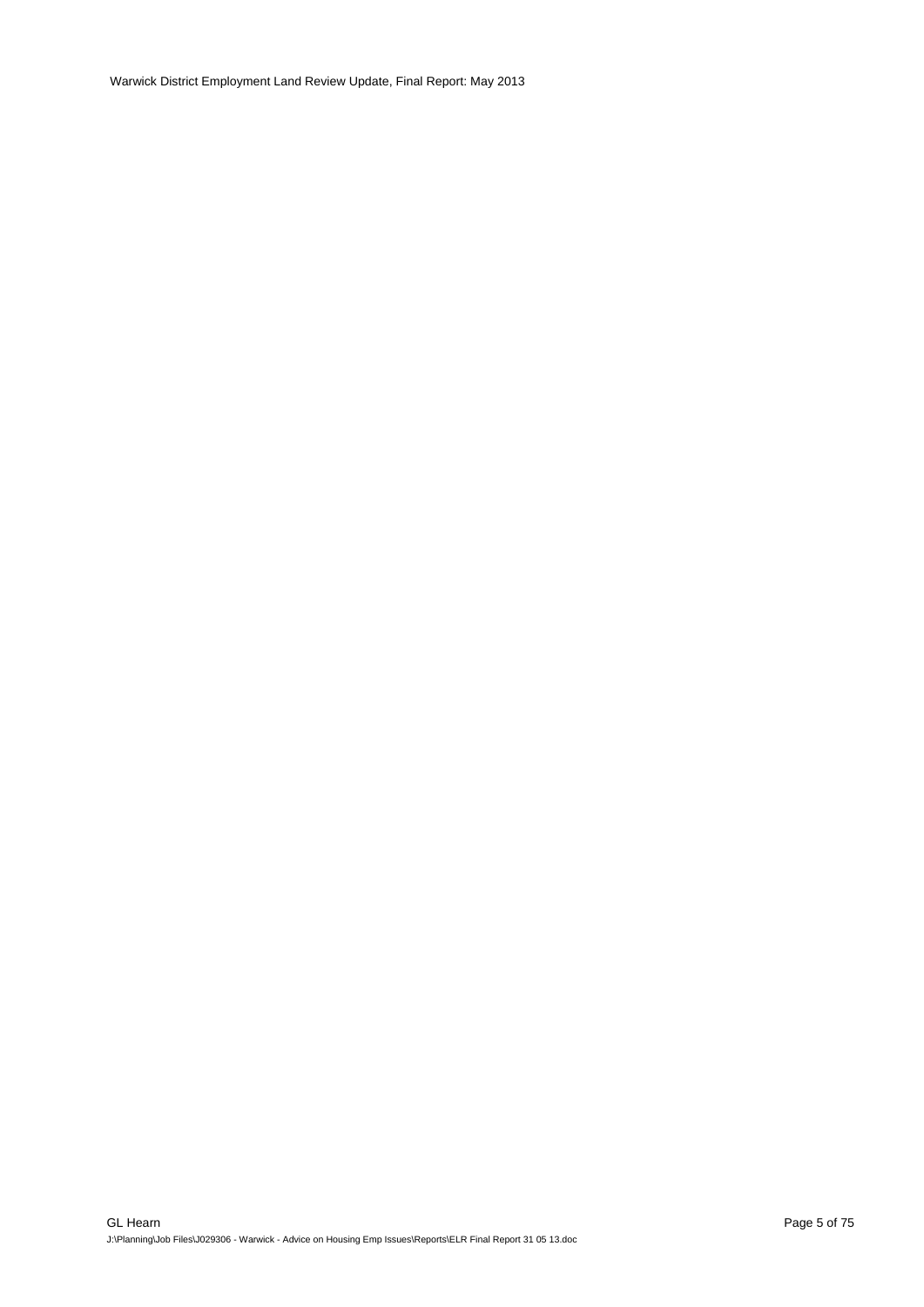# **Quality Standards Control**

The signatories below verify that this document has been prepared in accordance with our quality control requirements. These procedures do not affect the content and views expressed by the originator.

This document must only be treated as a draft unless it is has been signed by the Originators and approved by a Business or Associate Director.

May 2013 Nick Ireland **May 2013** Nick Ireland Planning Associate Director Director

DATE ORIGINATORS APPROVED

rlano

 $\overline{\mathcal{L}}$ 

#### Limitations

This document has been prepared for the stated objective and should not be used for any other purpose without the prior written authority of GL Hearn; we accept no responsibility or liability for the consequences of this document being used for a purpose other than for which it was commissioned.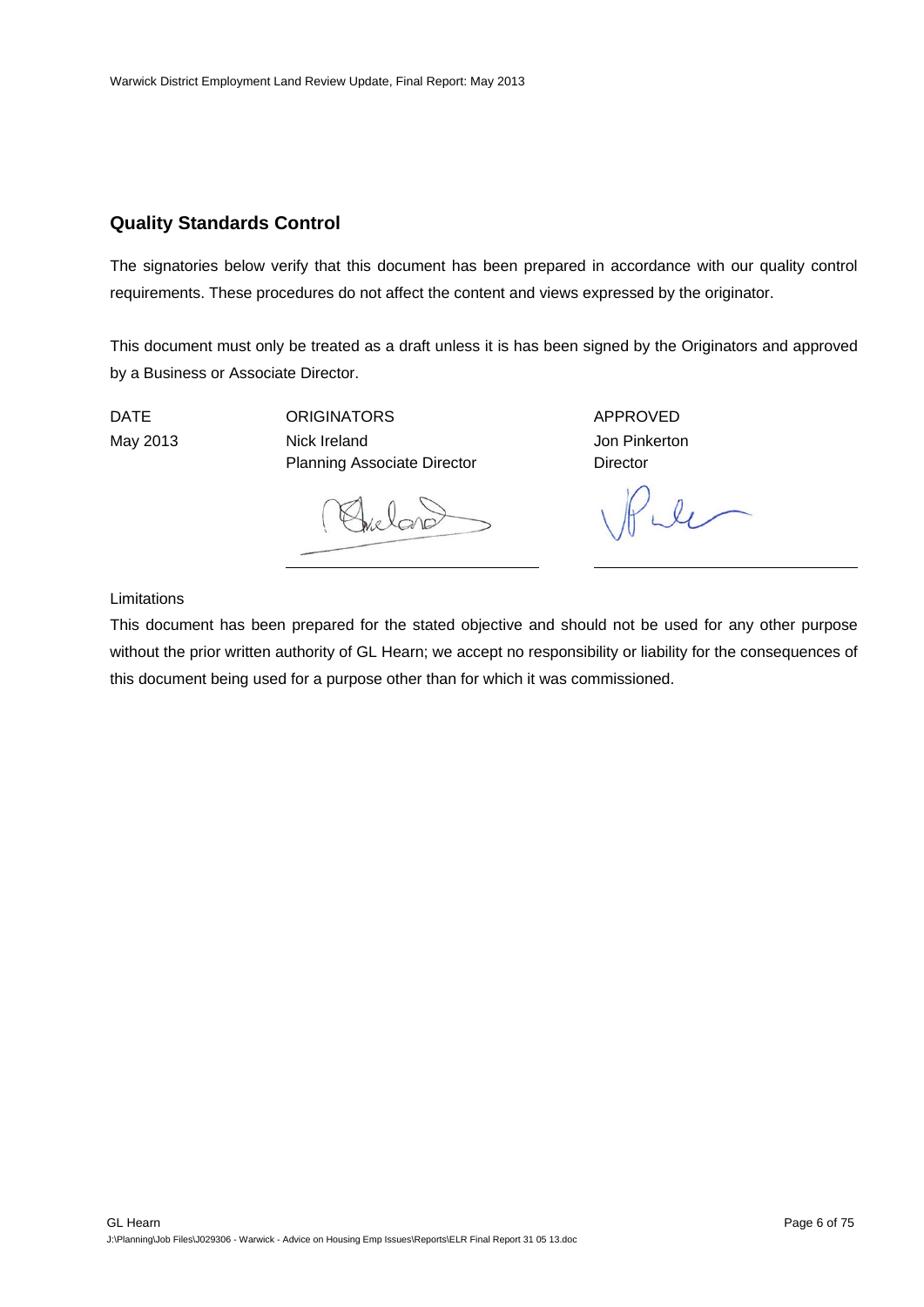Warwick District Employment Land Review Update, Final Report: May 2013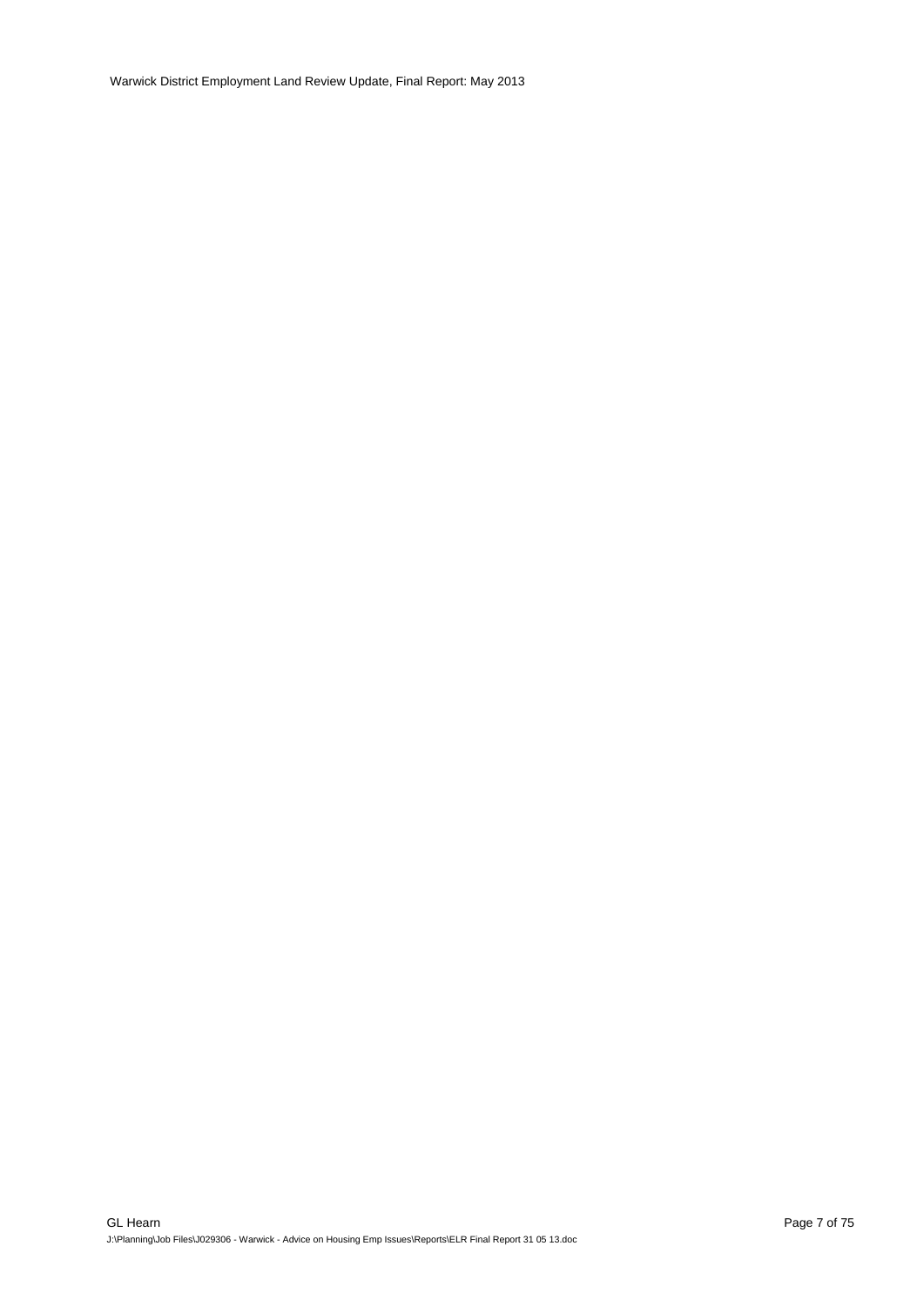# **1 INTRODUCTION**

- 1.1 Warwick District Council is in the process of preparing a new Local Plan for the District which will set out planning policies and allocate land for development over the period to 2029.
- 1.2 An Employment Land Review (ELR) was prepared for the District and published in April 2009. This Study included analysis of economic and property market dynamics in the District, demand forecasting, analysis of the portfolio of employment sites and potential employment land allocations and advice on the strategy for employment land provision in the District. An Addendum to the Employment Land Review was published in January 2011 which reviewed potential scenarios for employment land provision linked to different scenarios for housing provision in the District.
- 1.3 In 2012 the Council commissioned preparation of new economic forecasts for Warwick District (as well as Coventry). The forecasts take account of recent economic performance and trends, as well as the economic structure and characteristics and growth potential of the economy at a local and sub-regional level. The economic forecasts were prepared by a team comprising Cambridge Econometrics, GL Hearn and SQW and consider performance in terms of employment and economic output (GVA) over the period to 2031.
- 1.4 This Update to the Employment Land Review has been prepared to:
	- Take account of the revised economic outlook/forecasts and current market conditions;
	- Consider the alignment between housing and employment land provision;
	- Consider and advise on the strategy for employment land provision.
- 1.5 The Employment Land Review Update is intended to inform and support the new Local Plan for the District. It deals principally with local employment land issues, rather than regional or sub-regional employment land provision. We have provided separate advice to the Council in regard to proposals for strategic employment land provision at Coventry & Warwickshire Gateway, an employment site proposal in the Green Belt adjoining Coventry Airport.
- 1.6 The remainder of this report is structured as follows:
	- Section 2: Strategic Policy Review:
	- Section 3: Review of Economic & Labour Market Dynamics:
	- Section 4: Review of Commercial Property Market Dynamics;
	- Section 5: Review of Employment Land Supply;
	- Section 6: Employment Land Demand Forecasting;
	- Section 7: Supply-Demand Balance:
	- Section 8: Potential Employment Land Allocations;
	- Section 9: Conclusions and Recommendations.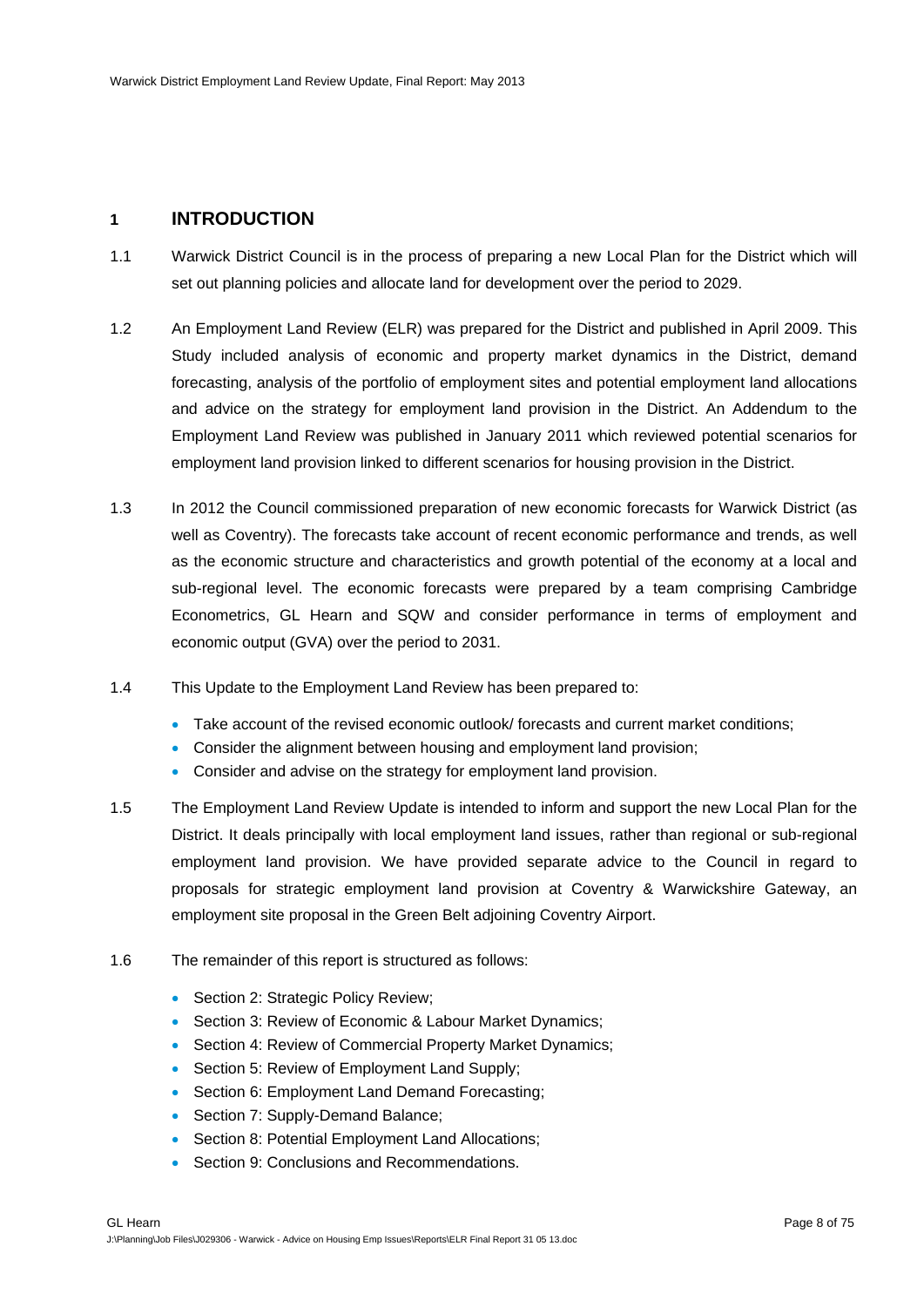Warwick District Employment Land Review Update, Final Report: May 2013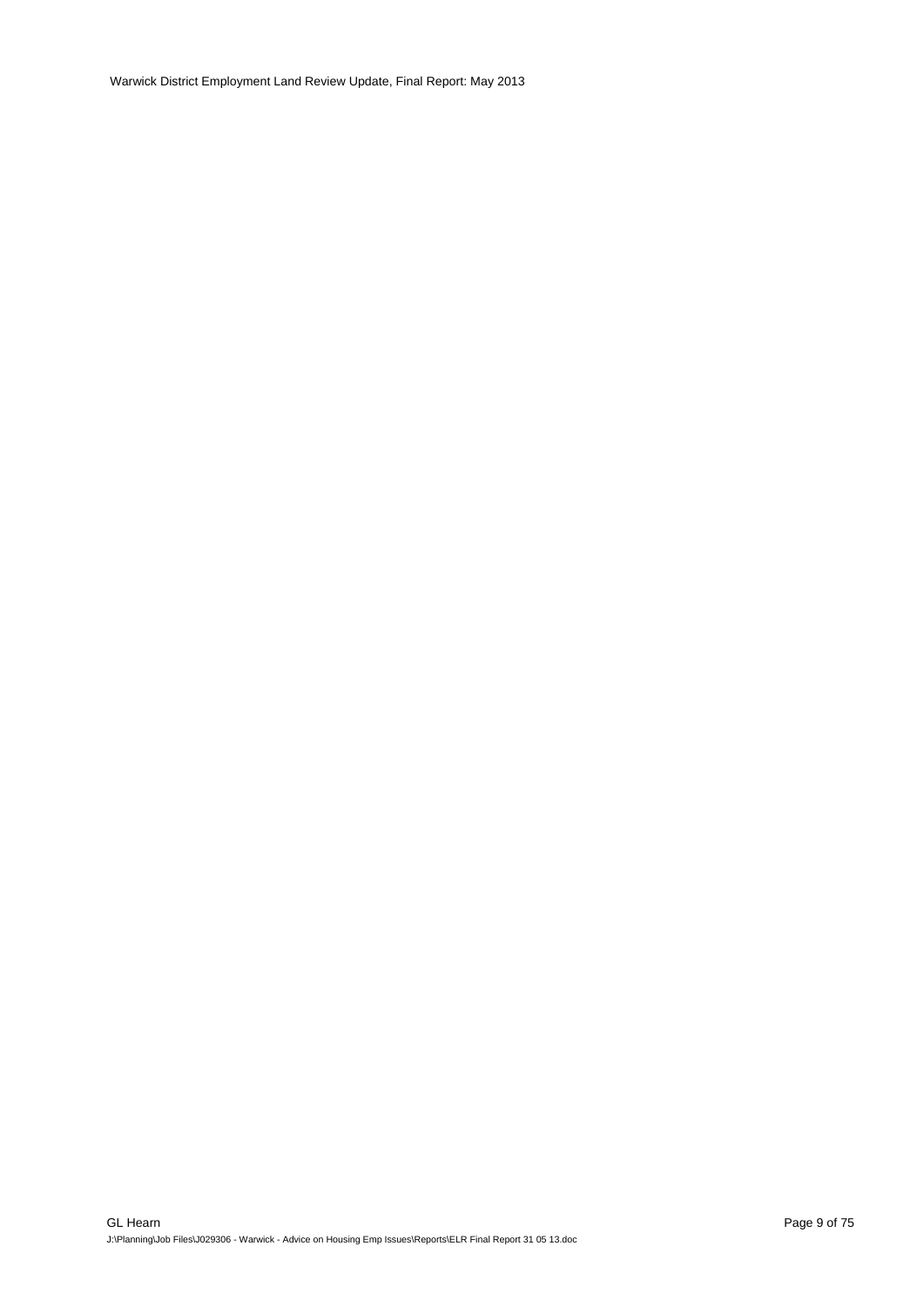# **2 POLICY AND RESEARCH CONTEXT**

2.1 This first section reviews and seeks to draw out key information from existing planning and economy policy documents and other research which potentially has a bearing on the development of policies for employment land provision in Warwick District.

# Localism Act 2011

- 2.2 The Localism Act was passed in 2011 by the Coalition Government. It provides the legislative basis to enact the Government's intention to abolish Regional Spatial Strategies including that for the West Midlands.
- 2.3 In place of regional planning, the Localism Act introduces a Duty to Cooperate, requiring all local authorities to engage with one another and with other statutory consultees in the preparation of development plan and other local development documents or associated / supporting activities (including the development of the supporting evidence base). Authorities are required by Section 110:2 of the Act to "engage constructively, actively and on an on-going basis" with the other authorities identified in undertaking these tasks.

## The Plan for Growth

- 2.4 The Plan for Growth was published by HM Treasury and the Department for Business, Innovation and Skills (BIS) in March 2011. This sets out the Coalition Government's overarching goals for economic development against the context of the recent economic recession and substantial fiscal deficit – to achieve strong, sustainable and balanced growth that is more evenly shared across the country and between industries.
- 2.5 The Plan for Growth sets out the Government's view that over the last decade the UK economy has become seriously unbalanced and heavily indebted, leading to a decline in underlying economic competitiveness. Growth was concentrated in a few sectors of the economy, and in a few regions of the country; with others becoming increasingly reliant on the public sector. Moving forward it sets out four key ambitions:
	- 1. To create the most competitive tax system in the G20;
	- 2. To make the UK one of the best places in Europe to start, finance and grow a business;
	- 3. To encourage investment and exports as a route to a more balanced economy; and
	- 4. To create a more educated workforce that is the most flexible in Europe.
- 2.6 These are supported by action on a number of fronts including seeking to reduce regulation and through targeted investment. The Government intends to reduce the costs of doing business through a reduction in Corporation Tax, simplification of the tax system and the review/ roll-back of regulations. It intends to make Britain more business friendly, encouraging investment and business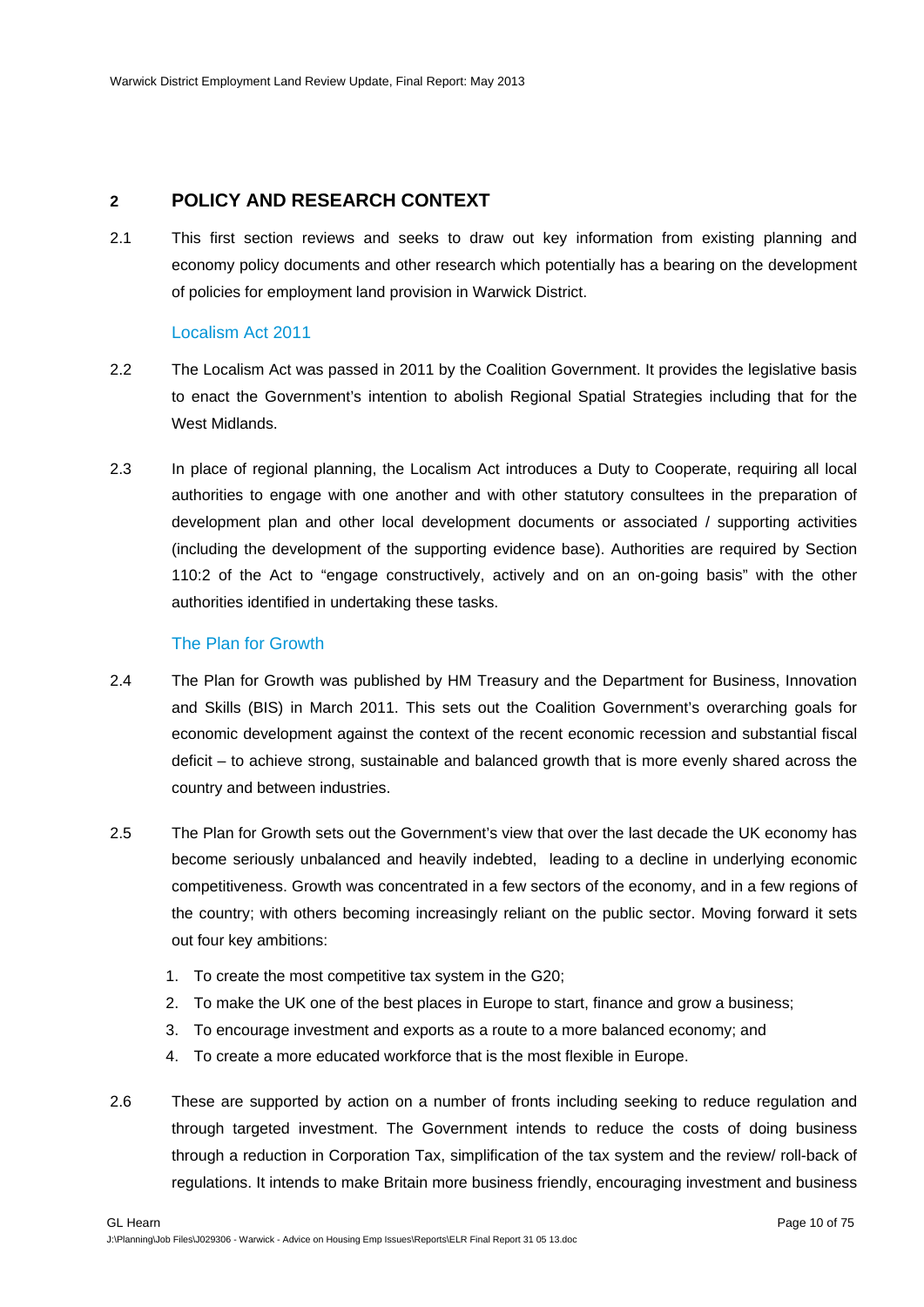start-ups through a range of measures including tax reliefs and planning reforms. It also wants to encourage investment and exports and is implementing a number of measures to achieve this, including allowances for new capital investment, setting up a number of new Enterprise Zones and a Green Enterprise Bank, as well as a network of Technology & Innovation Centres and reform of inward investment activity. To improve skills it supports additional work experience and apprenticeship places and establishment of new University Technical Colleges. Additional measures are outlined to support the housing market (and thus the construction sector).

2.7 The Plan also identifies a number of key sectors which the Government wishes to support, which include: healthcare and life sciences; advanced manufacturing; construction; digital and creative industries; retail; professional and business services; the space industry; and tourism. The ambition is clearly for private sector-led growth and across a greater spread of sectors relative to the last decade.

## Coventry and Warwickshire LEP 5 Year Strategy (2011 - 2016)

- 2.8 Coventry and Warwickshire's Local Enterprise Partnership (CWLEP) was one of the UK's first business led partnerships to be approved in 2010. It aims to make Coventry and Warwick 'one of the leading places in England to run existing businesses and generate new businesses and skills in the future'. To meet this aim, the LEP's Five Year Strategy is structured around three key ambitions:
	- i. Create an environment where it is easy for business to start, locate and thrive;
	- ii. Accelerate growth of our economy through targeted support in our key strategic sectors; and
	- iii. Tackle the skills problem by aligning supply and demand.
- 2.9 Key Ambition 1 focuses on creating an environment where it is easy for businesses to start up. It plans to enhance economic growth and identify barriers (e.g. finance and planning) which discourage an enterprise culture.
- 2.10 Key Ambition 2 aims to increase employment and the number of businesses working in target sectors for Coventry and Warwickshire. These target sectors are:
	- Advanced engineering and high-value manufacturing
	- Automotive and low carbon mobility
	- Business & professional services, computing & gaming
	- Creative & cultural industries, low carbon technologies
	- Sustainable construction
	- Tourism.
- 2.11 To increase the employment numbers in these sectors, the LEP proposes a focus on inward investment, training, skills and to ensure that appropriate infrastructure and sites are provided for the target sectors.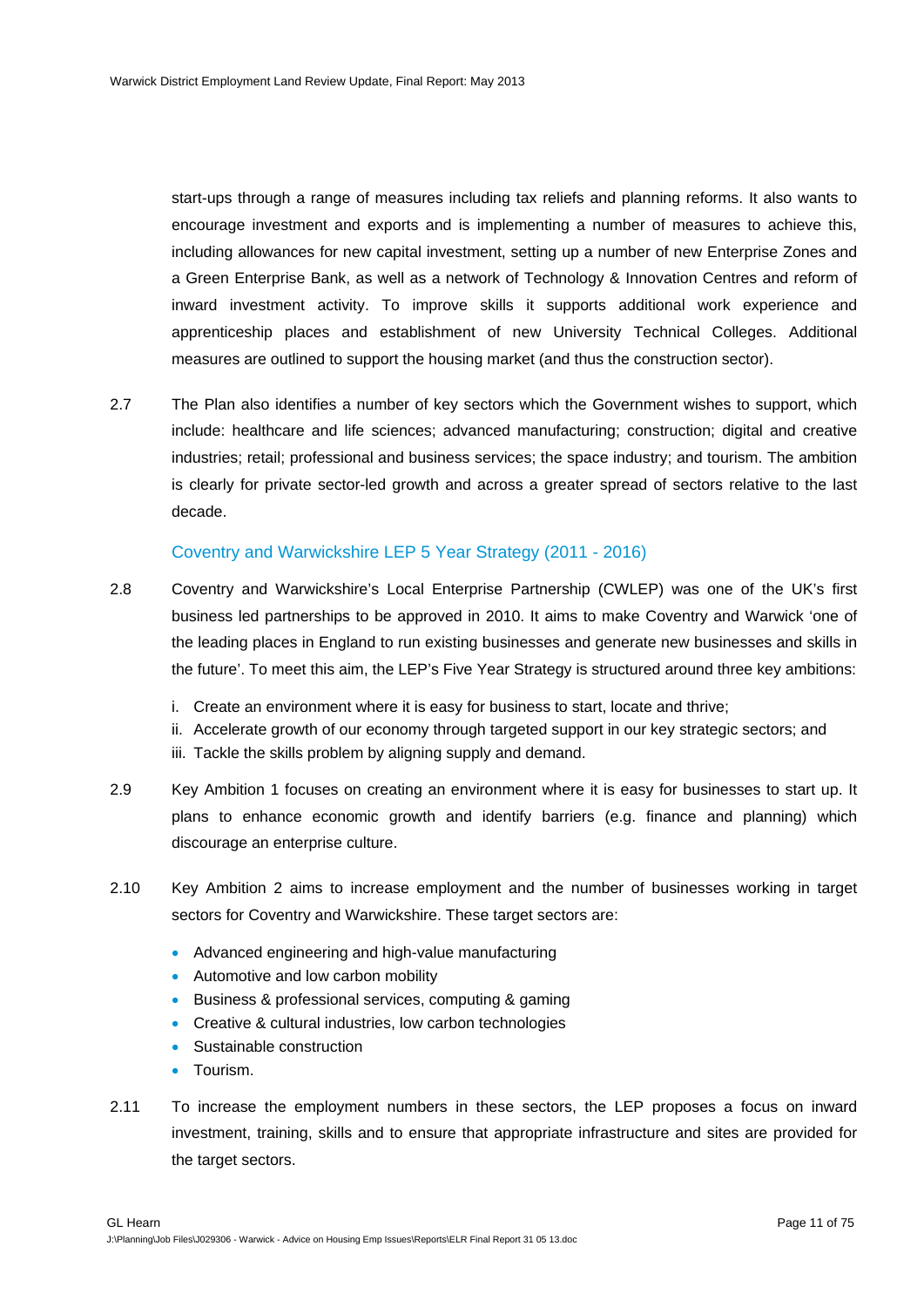2.12 Key Ambition 3 aims aligning the supply of workforce skills with demand, up-skilling the economy overall through improving qualification attainment rates and increasing the number of apprentices.

# The National Planning Policy Framework (NPPF) (2012)

- 2.13 The National Planning Policy Framework (NPPF) was published in March 2012. It replaces previous Planning Policy Statements/ Guidance.
- 2.14 This sets out that planning should proactively drive and support sustainable economic development to deliver the homes, business and industrial units, infrastructure and thriving places that the country needs. It sets out that every effort should be made objectively to identify and then meet the housing, business and other development needs of the area, and respond positively to wider opportunities for growth. Planning should take account of market signals … and set out a clear strategy for allocating sufficient land which is suitable for development … taking account of the needs of the residential and business communities<sup>1</sup>.
- 2.15 This approach is underpinned by the presumption in favour of sustainable development. For planmaking this means that local planning authorites should positively seek opportunities to meet the development needs in their areas, and that Local Plans should meet objectively assessed development needs with, sufficient flexibility to adapt to rapid change, unless the adverse impacts of doing so would significantly and demonstrably outweigh the benefits or other policies in the Framework indicate that development should be restricted. For decision-making it means that development proposals that accord with the development plan should be approved without delay.
- 2.16 In paragraph 19 the NPPF sets out that the Government is committed to ensuring that the planning system does everything it can to support sustainable economic growth. Planning should operate to encourage and not act as an impediment to sustainable growth. Therefore significant weight should be attached to the need to support economic growth through the planning system.
- 2.17 Paragraphs 18 22 of the NPPF focus on 'delivering a strong, competitive economy' and look specifically at employment policies as this section of the NPPF.' It outlines (in paragraph 21) that in drawing up Local Plans, local planning authorities should:
	- Set out a clear economic vision and strategy for their area which positively and proactively encourages sustainable economic growth;
	- Set criteria, or identify strategic sites, for local and inward investment to match the strategy and to meet anticipated needs over the plan period;
	- Support existing business sectors, taking account of whether they are expanding or contracting, and where possible, identify and plan for new or emerging sectors likely to locate in [the] area. Policies should be flexible enough to accommodate needs not anticipated in the plan and to allow a rapid response to changes in economic circumstances;

1

<sup>&</sup>lt;sup>1</sup> CLG (2012) National Planning Policy Framework. Core Planning Principles (Para 17)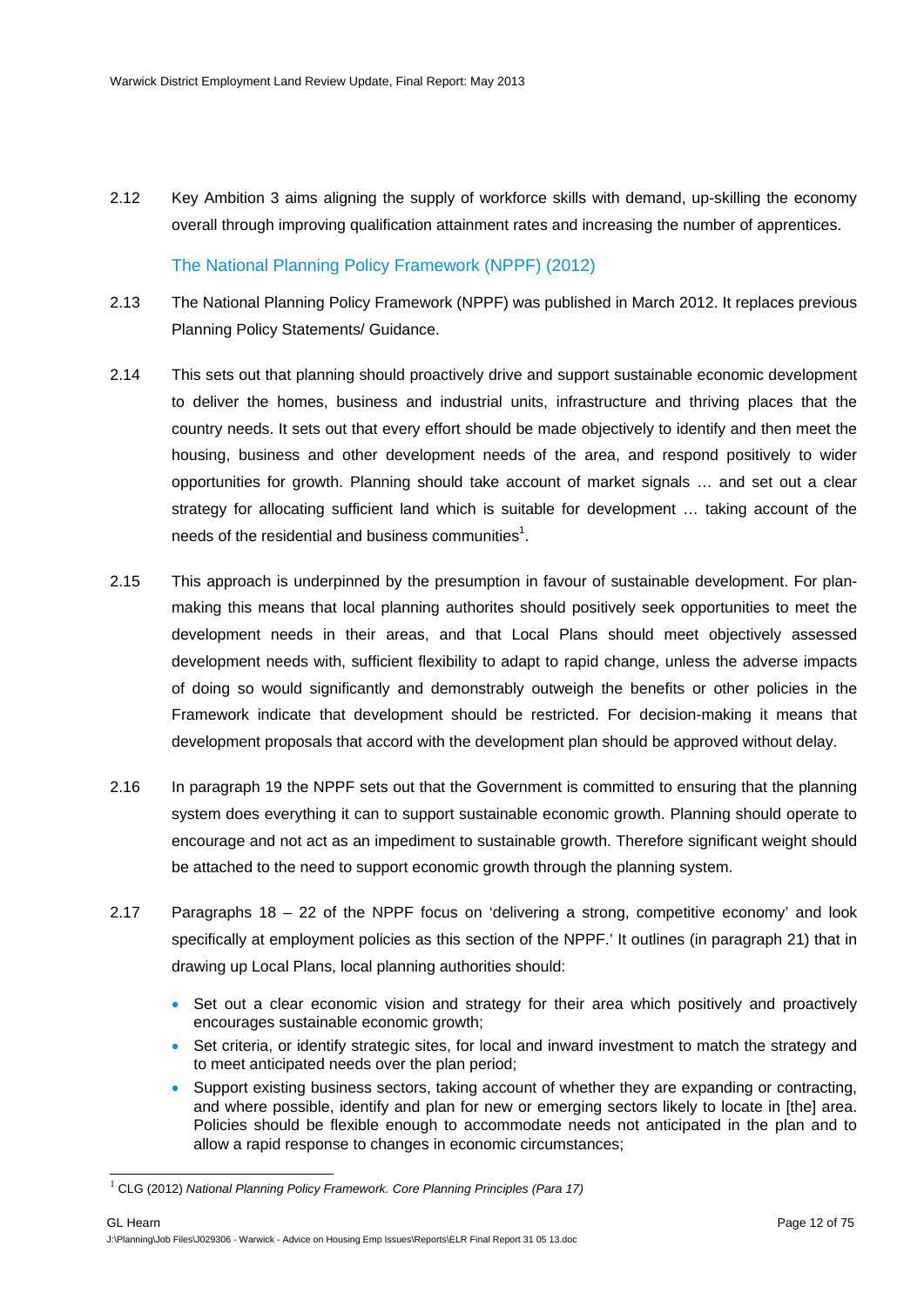- Plan positively for the location, promotion and expansion of clusters or networks of knowledge driven, creative or high technology industries;
- Identify priority areas for economic regeneration, infrastructure provision and environmental enhancement;
- Facilitate flexible working practices such as the integration of residential and commercial uses within the same unit.
- 2.18 In paragraph 22 the NPPF sets out that planning policies should avoid the long-term protection of sites allocated for employment use where there is no reasonable prospect of a site being used for that purpose. It promotes regular review of land allocations. The preparation of the ELR Update addresses this through the review of the deliverability of outstanding employment land allocations.

#### Warwick District Local Plan (2007)

- 2.19 The Warwick District Local Plan was adopted in September 2007 and covered the period 1996 2011. Saved policies in the Local Plan form part of the current development plan against which planning applications for development are assessed.
- 2.20 The Local Plan makes provision for the development of up to 132 hectares of employment land for development over the 1996-2011 plan period in accordance with the Warwickshire Structure Plan. This is to be achieved by the allocation of 7.5 hectares of land for employment development within the Plan.
- 2.21 The following policies set out in the Warwick Local Plan are particularly relevant to the future employment land development within Warwick:

#### **Policy UAP2: Directing New Employment Development**

- 2.22 The overall strategy for the location of B-class employment uses is set out in Policy UAP2. This outlines that proposals for employment development will be permitted as follows:
	- Major office development will be permitted on previously developed land within Town Centres.
	- Light Industry and small scale offices and research and development will only be permitted on previously developed land within established employment areas, within sites allocated under Policy SSP1, within Town Centres, on upper floors of shopping centres and adjacent to public transport interchanges.
	- General Industrial (B2) and storage and distribution (B8) employment uses will only be permitted within established employment areas, within Town Centres or within sites allocated under SSP1.

#### **Employment Land within Town Centres (Policies TCP7 and TCP9)**

2.23 Proposals for employment land provision in town centres are guided by policies TCP7 and TCP9. Policy TCP9: Protecting Employment Land and Buildings sets out that the redevelopment or change of use of existing employment land and buildings will be permitted except within the Town Centre Employment Areas.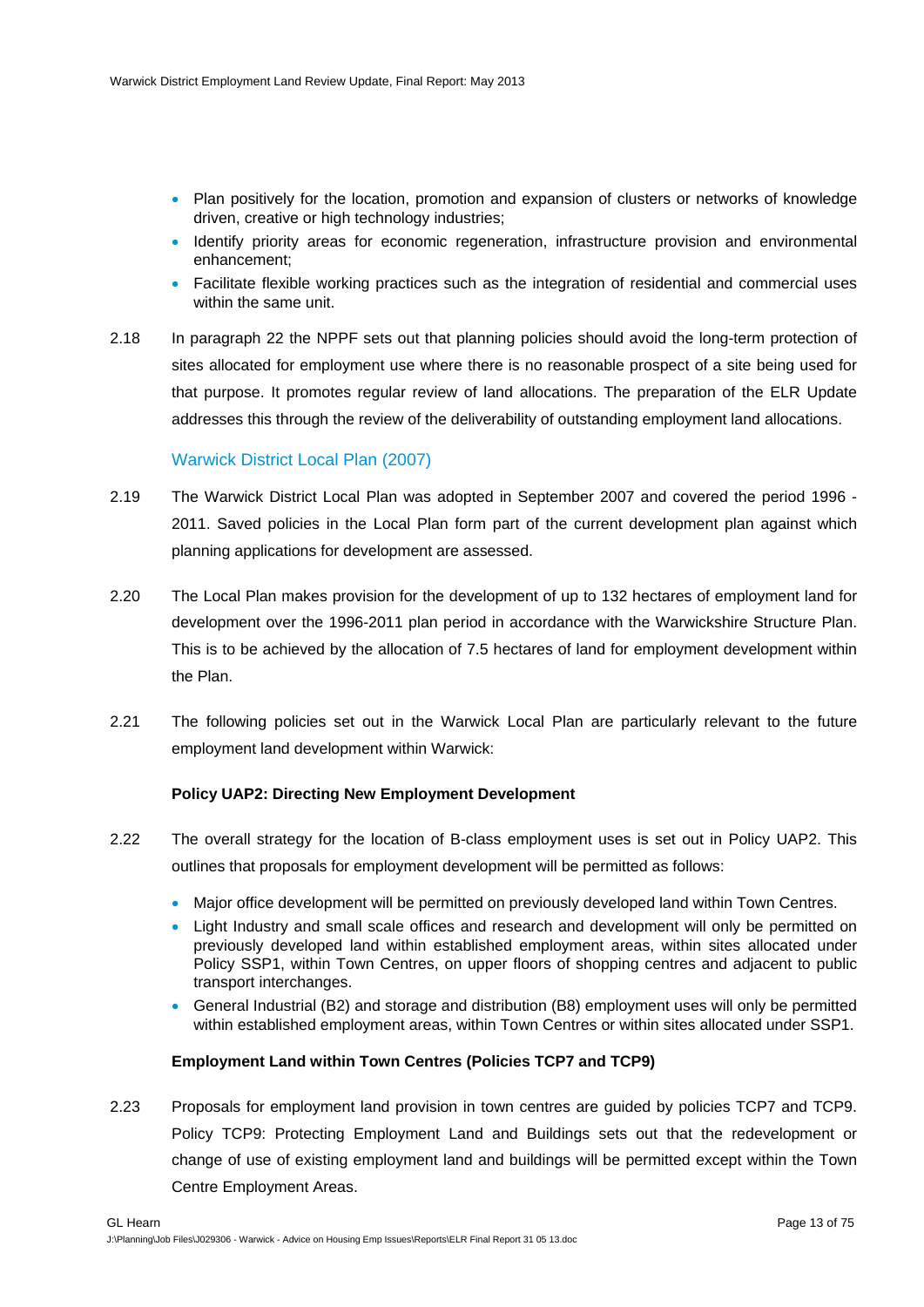## **Policy TCP7: Opportunity Sites in Old Town, Leamington**

- 2.24 Policy TCP7 sets out that proposals for employment uses on opportunity sites will be supported as follows:
	- Site A, Station Area Housing / commercial and business uses (B1/B2/B8)/improved access to the railway station / improvements to car parking/improvements to pedestrian accessibility; and
	- Site B, Wise Street Area Housing / commercial and business uses (B1/B2/B8)/retail/environmental enhancements.

## **Policy SSP1: Employment Allocations**

- 2.25 Policy SSP1 allocates the following sites for 'B' class employment uses:
	- A Station Goods Yard, Station Approach, Leamington Spa (2.1ha);
	- B Land at High Street/Lower Avenue, Leamington Spa (0.2ha);
	- C Land at Queensway, Leamington Spa (3.2ha);
	- D Land at Rear of Homebase, Princes Drive, Leamington Spa (1.8ha);
	- E Saltisford Depot, Saltisford, Warwick (1.2ha); and
	- F Land at Nelson Lane, Warwick (0.5ha).

#### **Policy SSP2: Major Developed Sites within the Green Belt**

- 2.26 Policy SSP2 sets out that within the following major developed sites within the Green Belt appropriate infilling and redevelopment for employment uses is appropriate:
	- Stoneleigh Park;
	- University of Warwick;
	- Stoneleigh Business Park;
	- Former Honiley Airfield, Oldwich Lane East, Wroxall;
	- Police Headquarters, Leek Wootton;
	- North Leamington School, Leamington;
	- The Woodside Training Centre, Kenilworth; and
	- Haseley Business Centre, Haseley.

#### **Policy SC2: Protecting Employment Land and Buildings**

- 2.27 Policy SC2 outlines criteria protecting existing employment land and buildings. It sets out that the redevelopment or change of use of existing committed employment land and buildings for other uses will not be permitted unless:
	- Existing employment activity has an adverse upon adjacent residential uses; or
	- The use of the site for existing or alternative employment uses is not economically viable; or
	- The proposal is for affordable housing; or
	- The application is not for housing and complies with all other policies set out in the Local Plan.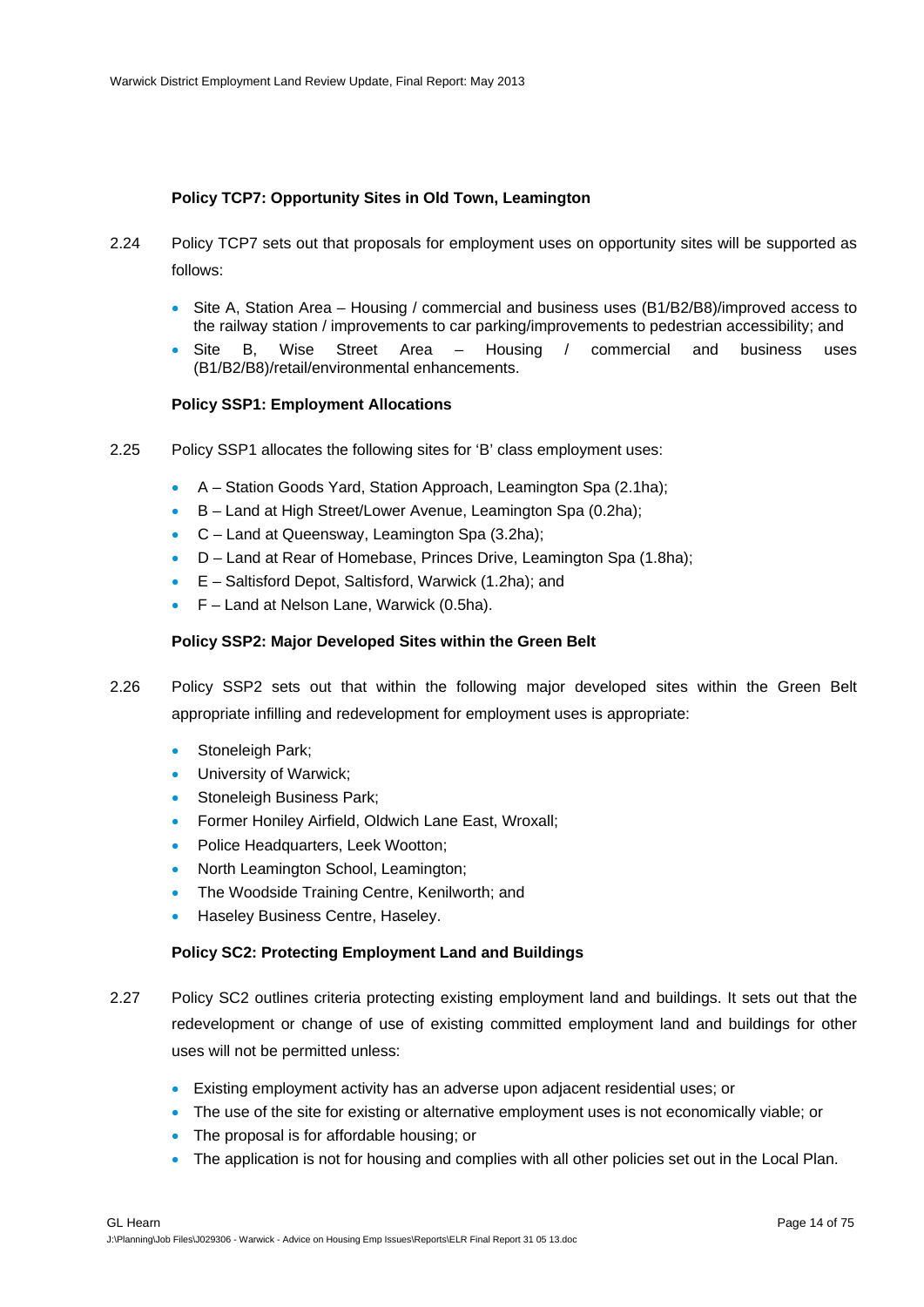# Planning & Development Brief for Station Area, Leamington Spa

- 2.28 This development brief, published in 2008 is a Supplementary Planning Document (SPD). It sets out a vision for the station area in light of the closure of the Ford Foundry on Old Warwick Road.
- 2.29 The station area is centrally located within Leamington Spa to the south west of the town centre. It comprises 16.5ha of predominantly previously developed land comprising various uses including a bus depot, retail trade centres and car sales.
- 2.30 The vision for the area is to promote and enhance the image and character of the area by creating a gateway for Leamington through the use of high quality landmark buildings, a mix of uses and improved linkages to other areas of the town.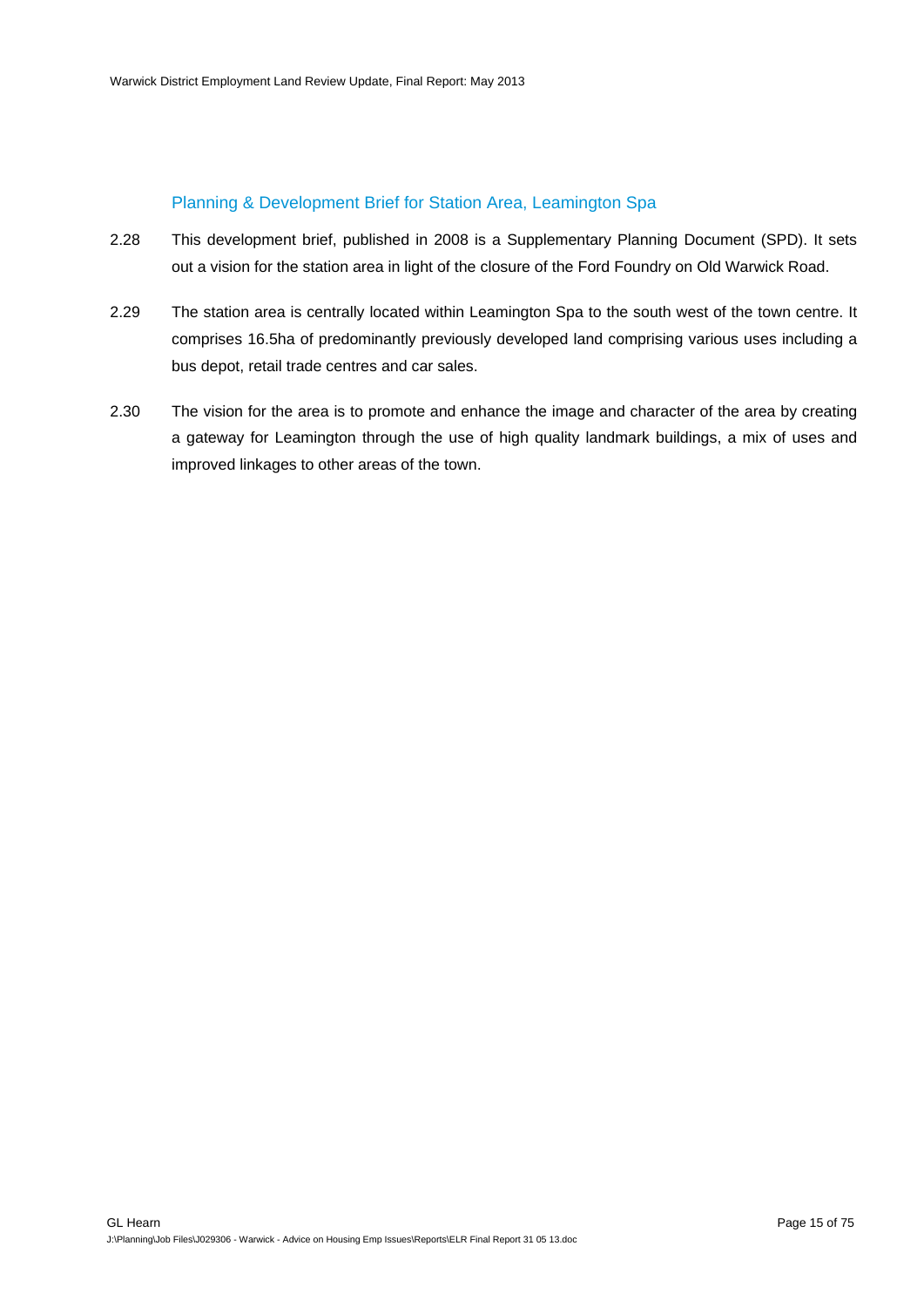# **3 REVIEW OF ECONOMIC & LABOUR MARKET DYNAMICS**

# Economic Overview

- 3.1 Warwick District is a £3.2 billion economy (2011). The District's economy outperformed both the West Midlands economy and the UK in the period leading up to the recent recession.
- 3.2 Over 2000-08, the Warwick District economy grew by 3¾% pa, compared to 1½% pa and 2½% pa in the West Midlands and the UK respectively, while employment grew by 1¾% pa compared to just over ½% pa in the West Midlands as a whole and 1% pa in the UK. Both output and employment growth was above average.
- 3.3 Figure 1 shows the trend in employment growth in the District. Employment in the District increased fairly steadily over the period between 1993-2008 against a backdrop of macro-economic growth.



**Figure 1: Employment Trends, Warwick District 1981-2011** 

#### Source: GLH Analysis of CE Data

3.4 Since the start of the recession in 2008, employment in Warwick is estimated to have fallen slightly, but by less than ¼% pa. However, there has been little impact on economic output (GVA). Indeed, output from the economy in 2011 is estimated to be slightly larger than it was in 2008. This is in sharp contrast to the outcome in the West Midlands and the UK, where output fell by around  $\frac{1}{2}$ - $\frac{3}{4}$ % pa. Total employment in 2011 in the District was 88,200 persons.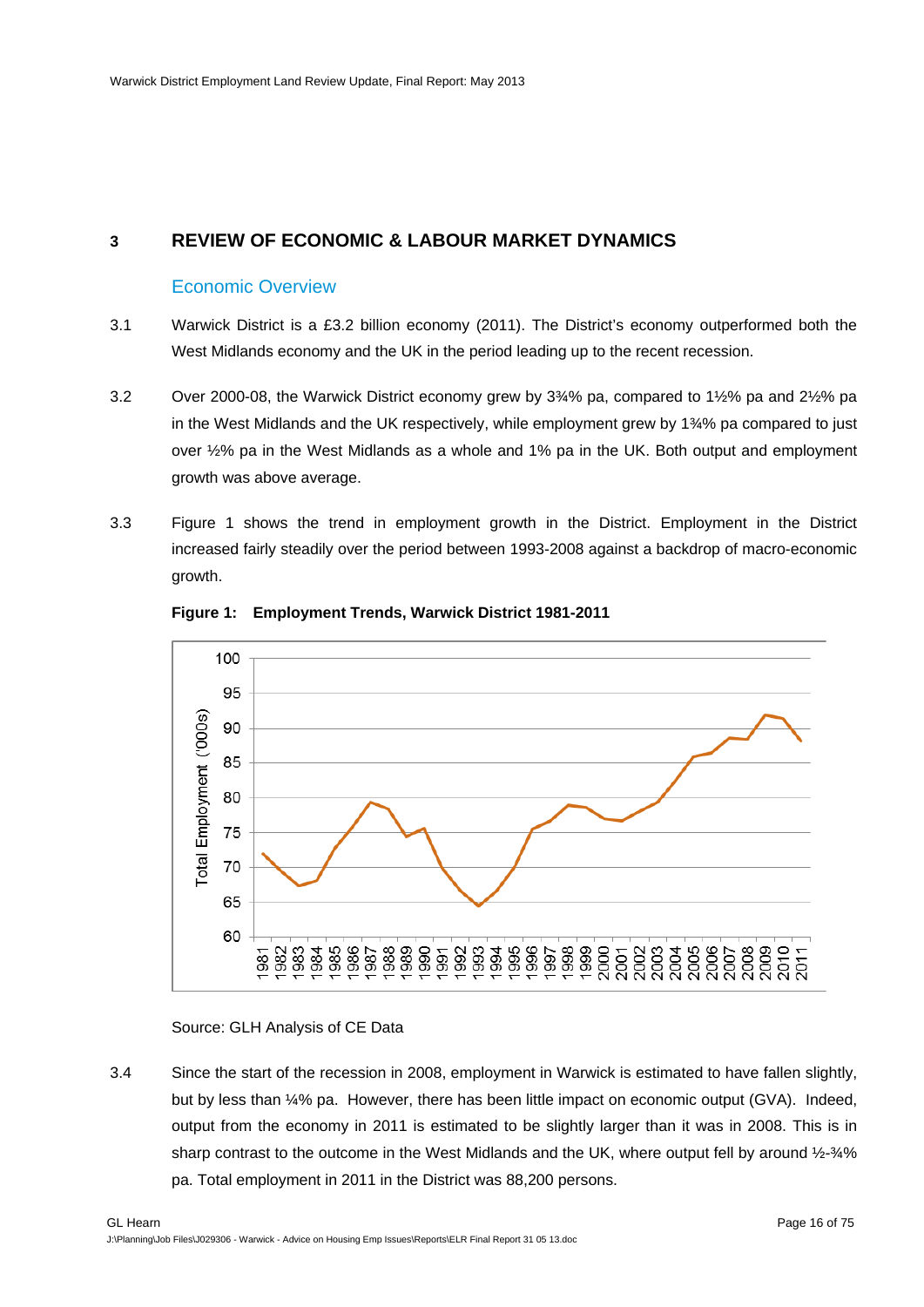- 3.5 GVA per job in 2011, as a measure of economic productivity, was £36,400 in Warwick District which was -3% below the UK average but a notable 7% above the West Midlands average. The District and South Warwickshire more widely has an economy more focused towards higher value-added activities than a number of other parts of the West Midlands.
- 3.6 The underlying outlook for the Warwick economy is that it will continue to outperform the West Midlands economy in both the medium and long term, with both GVA and employment growing at a faster rate than the region as a whole. Economic forecasts are considered further in Section 6.

# Economic Structure

3.7 Figure 2 identifies the ten largest employment sectors in the District. The largest sector is professional services, followed by health and education. Like many areas retailing and public administration also fall within the 10 largest sectors. These 10 sectors collectively account for 81% of total employment in the District in 2011.

| <b>Sector</b>                   | <b>Employment, 2011</b> | % Employment |
|---------------------------------|-------------------------|--------------|
| <b>Prof. Services</b>           | 11600                   | 13%          |
| <b>Health &amp; Social Work</b> | 9000                    | 10%          |
| <b>Education</b>                | 8000                    | 9%           |
| <b>Distribution</b>             | 7300                    | 8%           |
| <b>Retailing</b>                | 7200                    | 8%           |
| <b>Other Bus. Services</b>      | 7000                    | 8%           |
| <b>Public Admin. &amp; Def.</b> | 6800                    | 8%           |
| <b>Misc. Services</b>           | 5300                    | 6%           |
| <b>Communications</b>           | 4900                    | 6%           |
| <b>Hotels &amp; Catering</b>    | 4400                    | 5%           |

**Figure 2: 10 Largest Employment Sectors in Warwick District in 2011** 

Source: GLH Analysis of CE Data

- 3.8 We have used a location quotient analysis to analyse how the sectoral structure of employment in Warwick District compares with that of the West Midlands region as a whole. A location quotient (LQ) of 1 means that there is an equal proportion of employment in the sector in Warwick District as in the region. An LQ of 2 means that the proportion of employment in the sector in the District is twice that across the West Midlands.
- 3.9 The location quotient analysis suggests a strong concentration of employment in utilities, communications, computing services, professional services, public administration and food and drink manufacturing.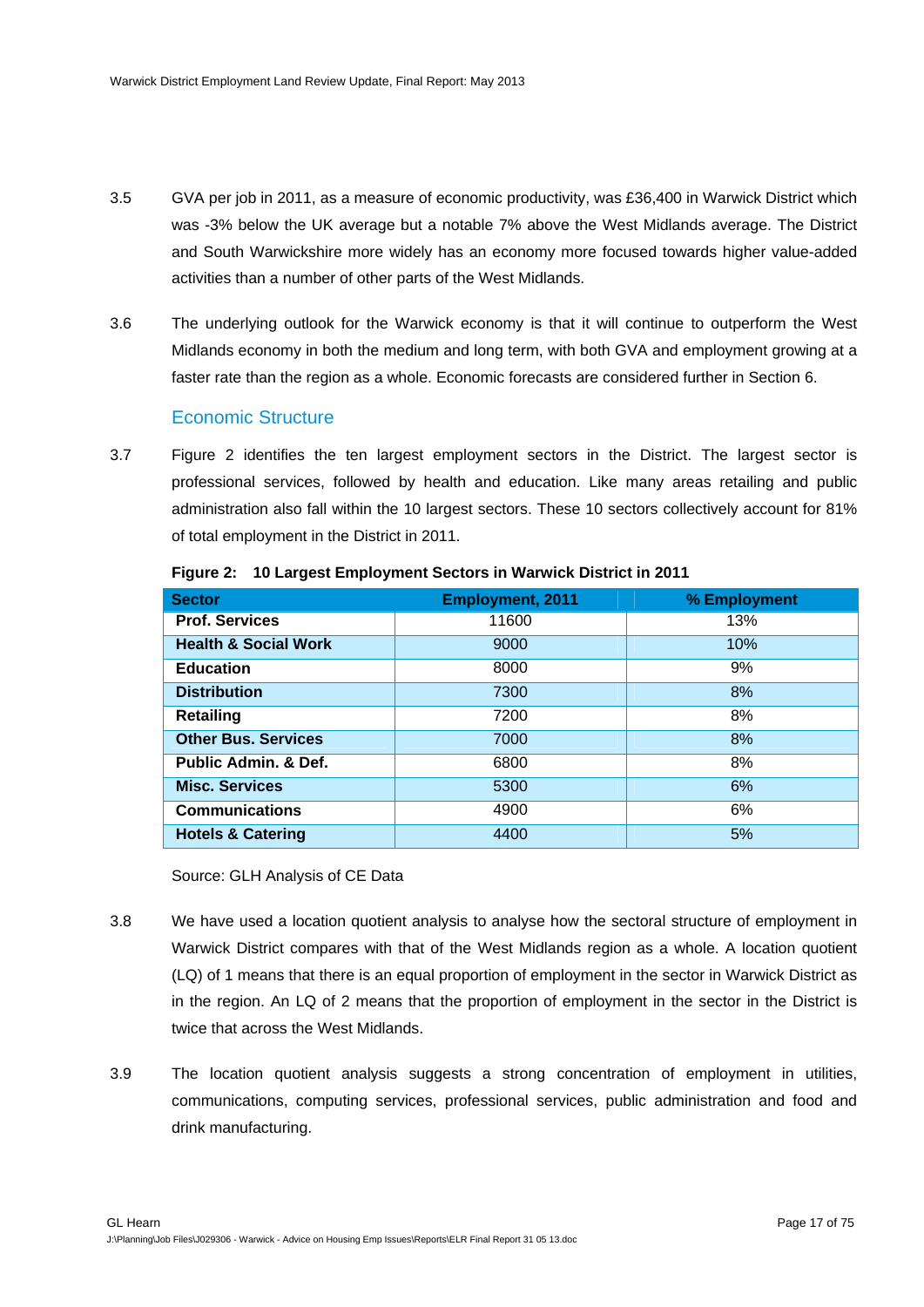- 3.10 Our understanding of the local economy and the data together would suggest that:
	- There is a strong concentration of employment in professional services in the District, focused particularly in Leamington Spa;
	- The high public administration employment in the District is influenced by the location of the County as well as District Councils in the District. Public spending constraints could affect this sector in the short-term:
	- There is a concentration of food and drink manufacturing firms, particularly in Leamington Spa, but this sector has not performed well through the recession with a number of business closures;
	- The concentration of employment identified in the utilities sector and communications could be influenced by a number of specific employers, such as Arquiva on Warwick Technology Park, United Utilities and National Grid;
	- Equally the concentration of employment in computing services is likely to be influenced by employment at IBM in Warwick.

|                                       | <b>Employment, 2011</b> | <b>Location Quotient (vs. WM)</b> |
|---------------------------------------|-------------------------|-----------------------------------|
| <b>Utilities</b>                      | 2,000                   | 3.5                               |
| <b>Communications</b>                 | 4,900                   | 2.3                               |
| <b>Computing Services</b>             | 2,300                   | 2.0                               |
| <b>Professional Services</b>          | 11,600                  | 1.6                               |
| <b>Public Administration</b>          | 6,800                   | 1.6                               |
| <b>Food &amp; Drink Manufacturing</b> | 1,600                   | 1.2                               |

#### **Figure 3: Sectors with a Concentration of Employment in Warwick District, 2011**

Source: GLH Analysis of CE Data

- 3.11 Other sectors in which employment is above average include distribution, miscellaneous services, electronics, and air transport. We would expect distribution employment in the District to be particularly influenced by jobs at Middlemarch Business Park, on the edge of Coventry (albeit that there are also larger distribution units at Queensway Business Park in Leamington). The miscellaneous services category is likely to include some employment in membership organisations (e.g. at Stoneleigh Park). Employment numbers in the air transport and electronics manufacturing sectors are relatively modest. The former most likely reflects the location of Coventry Airport in the District.
- 3.12 Overall the analysis particularly to sectors in which the District has a particular strength, as including:
	- Professional services an sector where the District has out-performed the region;
	- Computing, IT and Communications Technology with a concentration of key firms;
	- Food and Drink Manufacturing although this sector does not appear to be performing well.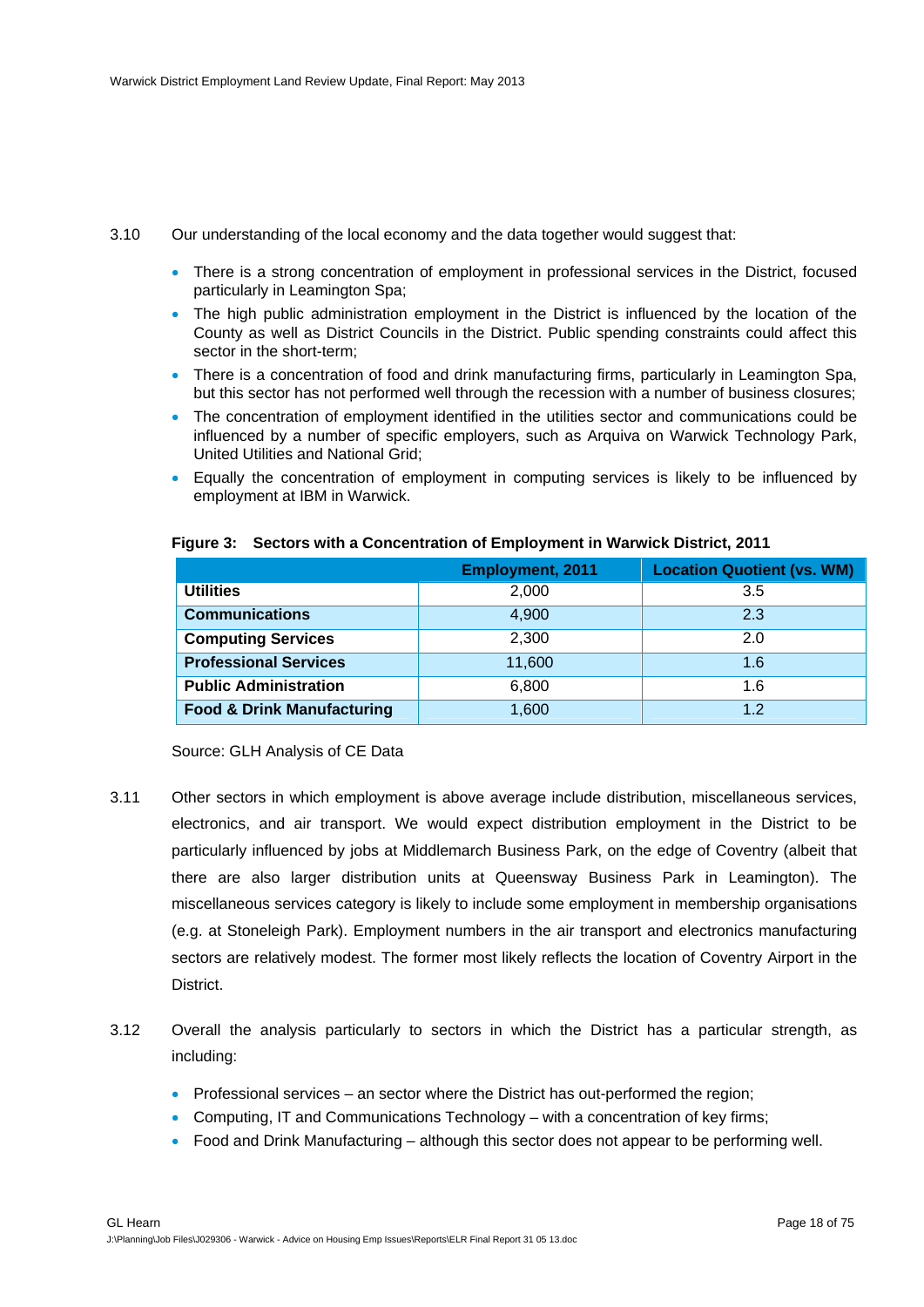- 3.13 In our view there are also some wider specialisms in the District's economy which don't come as strongly through the statistics.
- 3.14 We would consider that there is a strength in the automotive/ vehicle manufacturing sector at a subregional level which includes Warwick District. There District itself accommodates Dennis Eagle, which manufactures waste/recycling trucks as well as Jaguar Land Rover's Academy/Training Centre – both at the Heathcote Industrial Estate. Just outside of the District's boundaries, Aston Martin and Jaguar Land Rover both have facilities at Gaydon; whilst JLR's World HQ is located at Whitley in Coventry to the north of the District. The sector is also supported by the Warwick Manufacturing Group at Warwick University.
- 3.15 There is also a concentration of employment in science, research and development activities associated with agriculture. This is focused in Stoneleigh, which is the home of the National Farmers Union and Royal Agricultural Society for England; but extends across South Warwickshire with notable employment by the NFU for instance in Stratford-on-Avon District and research focused at the Horticulture Research International (HRI) site at Wellesbourne.
- 3.16 If we analyse employment growth over the 2001-11 decade, we have seen some shift in the sectoral composition of employment. Employment growth has been focused in service sectors – particularly Government and Other Services; Financial and Business Services and Transport and Communications.



**Figure 4: Changes in Employment by Sector, 2001-11** 

*Source:* GLH Analysis of CE Data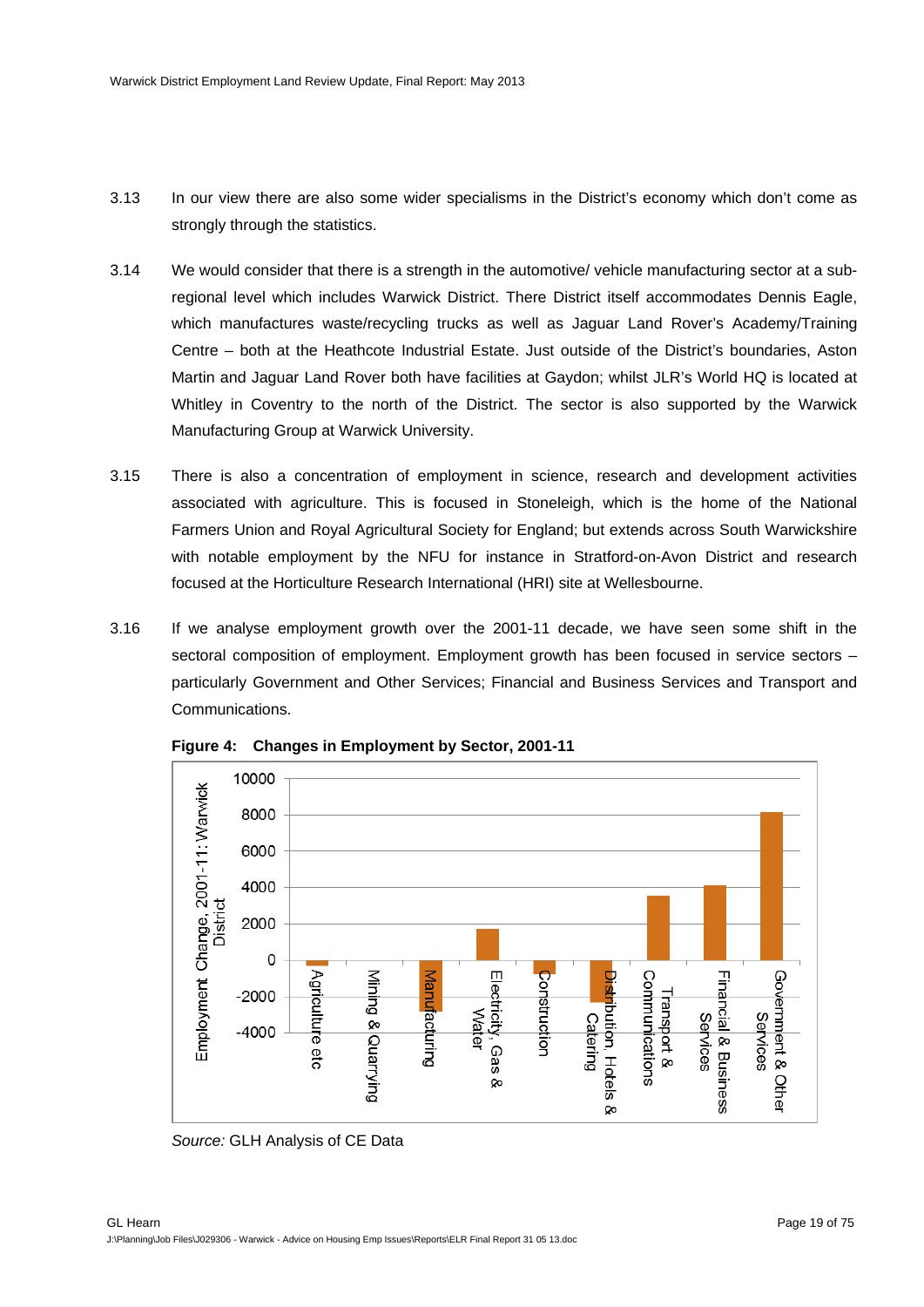3.17 Employment in Distribution, Retail and Leisure and Manufacturing both fell over the 2001-11 period. A modest reduction in employment in agriculture and in construction was also recorded.

# Performance in a Sub-Regional Context

- 3.18 We consider that it is important to understand the District's economy within the context of the wider sub-region. Warwick District's economic performance has been particularly strong relative to other parts of the Coventry & Warwickshire Sub-Region/ LEP Area. Our own understanding, drawing on that in the Coventry & Warwickshire Economic Assessment is that this is underpinned by:
	- Strong socio-economic characteristics of the labour force (wealth/ skills);
	- An attractive place to live and work (high quality of place);
	- Locational characteristics, with strategic accessibility along the M40 and A46.
- 3.19 Relative to other parts of the sub-region, Warwick District (and Stratford-on-Avon) have an economic structure which is more aligned to growth sectors; and a strong housing offer and quality of place.
- 3.20 Across a range of economic indicators, the District performs strongly relative to other parts of the sub-region. However there are some concerns – the Economic Assessment indicates for instance that whilst business start-ups between 1998-2008 (pre-recession) were above average, the growth of these businesses has not been as strong. The lack of growth in key sectors is a notable issue. A lack of growth in the business base across the sub-region as a whole has constrained growth in employment and productivity, and there is an under-representation of high-growth businesses.
- 3.21 Overall the Coventry & Warwickshire Local Economic Assessment identifies a particular set of challenges to improving productivity performance across the sub-region:
	- a lack of growing businesses and an under-representation of high-growth businesses;
	- underperformance in exploiting the innovation assets which exist in the area;
	- weak agglomeration effects, in particular of Coventry at the heart of the sub-region;
	- relatively poor north-south transport connectivity, particularly between the north and south of the county; and
	- higher value, knowledge intensive businesses/ sectors but ones which have not been growing at the same rate as the wider economy.
- 3.22 Whilst this is the sub-regional picture, the Assessment identifies Warwick District as the least vulnerable and most adaptable District within the sub-region.
- 3.23 The challenges for Warwick District (along with Stratford-on-Avon District) relate to an ageing population, increasing pressures of housing and employment land affordability, and higher levels of congestion linked in part to employment and housing growth (noting existing net in-commuting to Warwick District).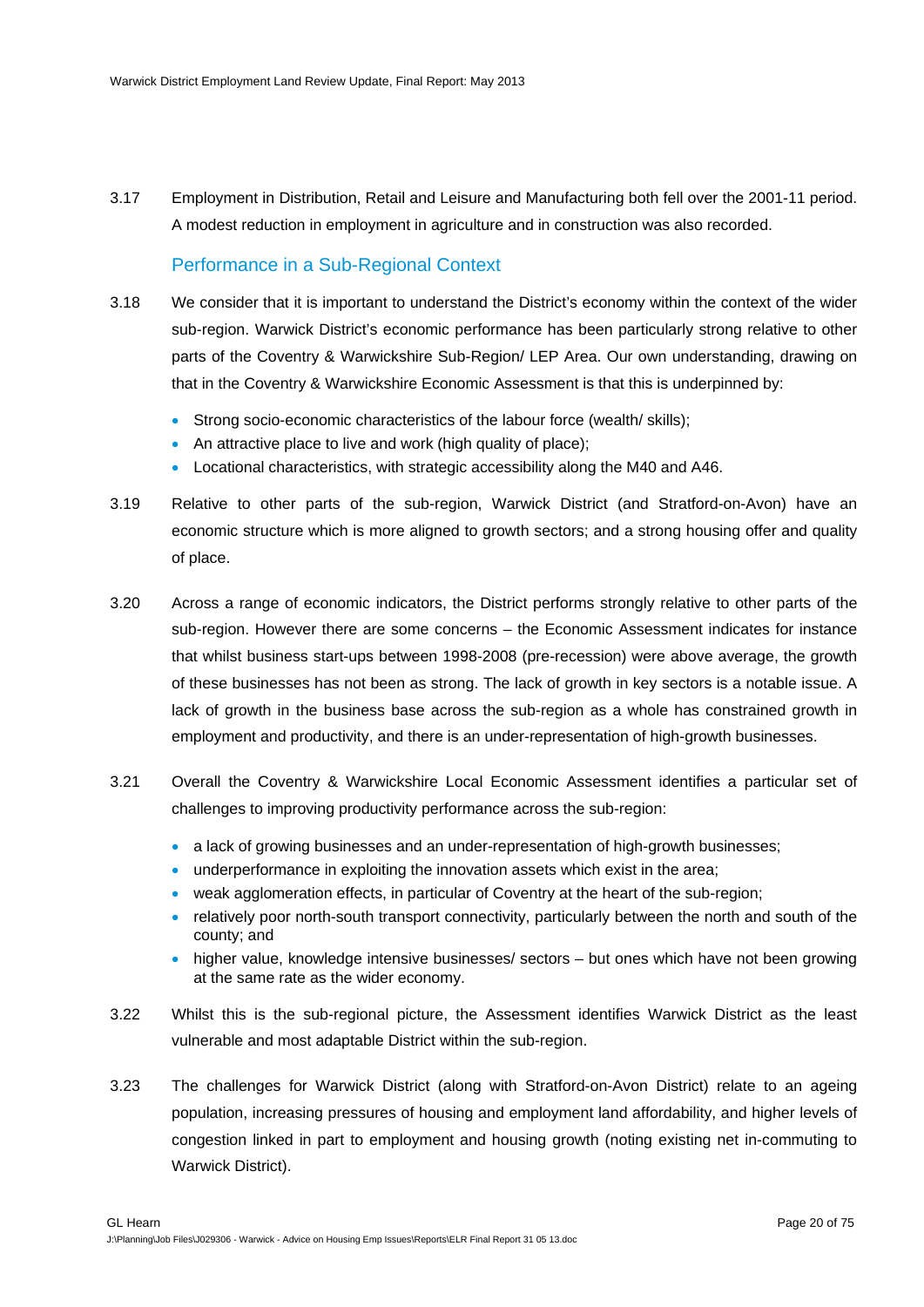- 3.24 It identifies that there is a younger population (and greater labour market capacity) in other parts of the sub-region – particularly Coventry – and we should bear in mind that there could be some potential for further commuting from Coventry into Warwick District. This will be influenced by relative levels of housing provision and economic growth in different areas.
- 3.25 Growth sectors at the sub-regional level include research and development, high value engineering and niche specialist and applied manufacturing. The C&W LEA identifies the potential for employment growth in financial and professional services; distribution and transport and the potential to exploit the transition to the low carbon economy, particularly in the low carbon mobility sector.

#### Labour Market Characteristics

- 3.26 We have analysed a range of labour market indicators to identify key labour market characteristics. These are:
	- **A strong skills profile** with 38% of residents in the District (according to the 2011 Census) qualified to degree level of equivalent (Level 4) in common with other parts of South Warwickshire. This is significantly higher than the West Midlands average of 23% and the 27% level nationally. The skills profile is also borne out in the occupational profile with a high proportion of the resident population in work employed in professional occupations, as well as managerial and associate professional/ technical roles;
	- **Above average economic participation** with an employment rate in Warwick District which is 10 percentage points above the West Midlands average at 78% (according to the Annual Population Survey, Oct 2011 – Sept 2012). Unemployment is correspondingly notably below average;
	- **Above average wages** reflecting the economic structure and skills profile, both residents' and workplace based earnings are above regional and national averages. Higher residence-based earnings point to some out-commuting from the District to higher-paid employment opportunities in other areas (such as Coventry and Birmingham). This partly reflects the District's attractiveness as a place to live.
- 3.27 Figure 5 shows the percentages of Warwick District that are economically active and economically inactive. The percentage of economically active residents is more than 10% higher than in the West Midlands and England.
- 3.28 Similarly, at 4.6%, the unemployment rate in Warwick District is almost half that in the West Midlands (8.8%) and in England (8.1%).
- 3.29 Both the high economic activity rate and the low unemployment rate reflect the skilled population in Warwick District as shown in Figure 5 which are influenced by the attractive setting in Warwick and the highly regarded University.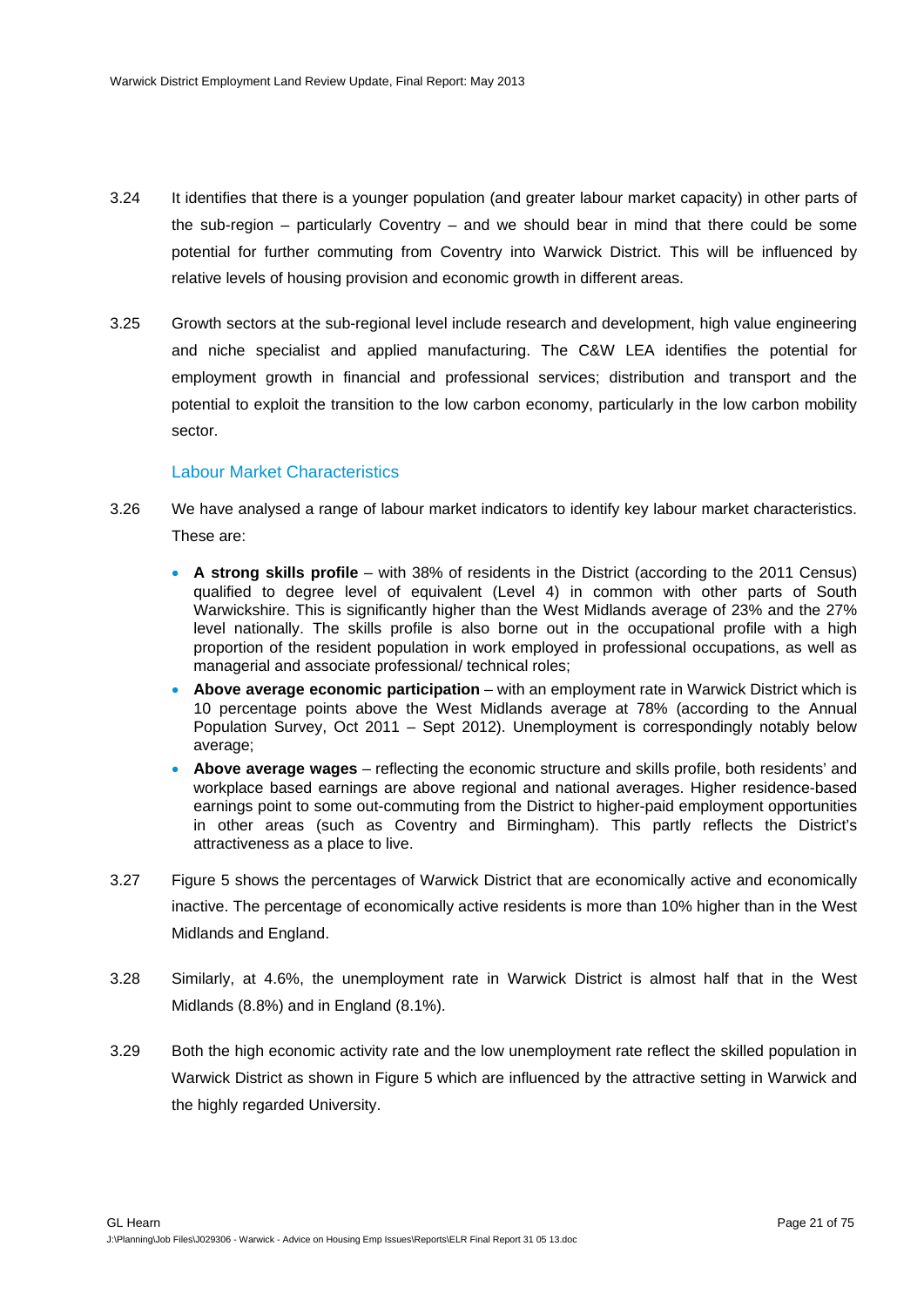|                                    | Warwick (%) | <b>West Midlands</b><br>$(\%)$ | England (%) |
|------------------------------------|-------------|--------------------------------|-------------|
| <b>Economically Active</b>         |             |                                |             |
| <b>Economic activity rate</b>      | 82.1%       | 74.6%                          | 76.9%       |
| <b>Employment rate</b>             | 78.3%       | 68.0%                          | 70.7%       |
| % aged 16-64 who are employees     | 71.0%       | 58.9%                          | 60.5%       |
| % aged 16-64 who are self employed | 7.3%        | 8.6%                           | $9.8\%$     |
| % who are economically inactive    | 17.9%       | 25.4%                          | 23.1%       |
|                                    |             |                                |             |
| <b>Economically Inactive</b>       |             |                                |             |
| Unemployment rate                  | 4.6%        | 8.8%                           | 8.1%        |
| <b>JSA Claimant %</b>              | 1.8%        | 4.4%                           | 3.7%        |

## **Figure 5: Economic Activity (2012)**

*Source: NOMIS 2012 - Employment and unemployment (Oct 2011-Sep 2012) and Total JSA claimants (December 2012)* 

- 3.30 Figure 6 shows the occupation groups of the resident population of Warwick District from the 2011 Census. A high proportion of Warwick's resident population are either managers or in professional occupations with a lower proportion occupied in elementary occupations.
- 3.31 The percentage of Warwick District residents employed in 'knowledge based industries' (the top three standard industrial classifications ((employment in managerial, professional and associate professional occupations) is notably higher than in the West Midlands or in England.

## **Figure 6: Occupational Profile of Warwick District Residents (2011)**

|                                                         | <b>Warwick</b><br>$(\%)$ | <b>West</b><br><b>Midlands</b><br>(%) | <b>England</b><br>(%) |
|---------------------------------------------------------|--------------------------|---------------------------------------|-----------------------|
| <b>Managers, Directors and Senior Officials</b>         | 13%                      | 10%                                   | 11%                   |
| <b>Professional Occupations</b>                         | 25%                      | 16%                                   | 17%                   |
| <b>Associate Professional and Technical Occupations</b> | 14%                      | 11%                                   | 13%                   |
| <b>Administrative and Secretarial Occupations</b>       | 11%                      | 11%                                   | 11%                   |
| <b>Skilled Trades Occupations</b>                       | 9%                       | 12%                                   | 11%                   |
| <b>Caring, Leisure and Other Service Occupations</b>    | 8%                       | 10%                                   | 9%                    |
| <b>Sales and Customer Service Occupations</b>           | 7%                       | 9%                                    | 8%                    |
| <b>Process Plant and Machine Operatives</b>             | 5%                       | 9%                                    | 7%                    |
| <b>Elementary Occupations</b>                           | 9%                       | 13%                                   | 11%                   |

*Source: NOMIS – 2011 Census – (KS608EW to KS610EW)*

3.32 Both resident and workforce earnings are higher in Warwick than in the West Midlands and in England. Higher residence-based earnings reflect the high proportion of Warwick District residents occupied in managerial and other professional occupations.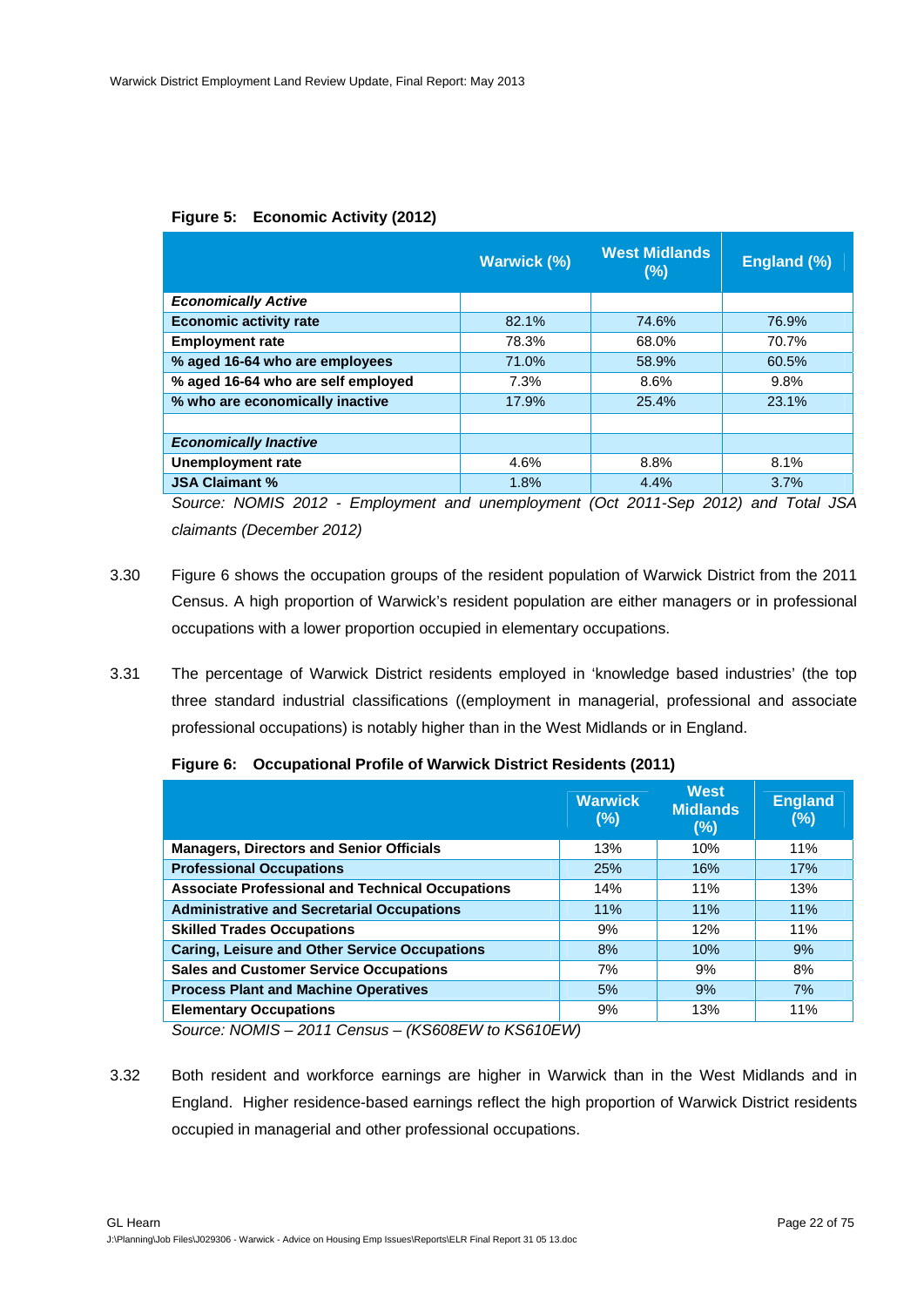3.33 Warwick District residents in full-time work in 2012 earn on average £574.90 per week. This compares to an average earnings of £521.20 for those that work in the District. Residents earnings are on average 10% higher. This implies that there is some out-commuting of residents to higher paid jobs, most likely in Coventry and South Birmingham .

|                  | $\cdots$<br>(2012) |                |                      |                |  |
|------------------|--------------------|----------------|----------------------|----------------|--|
|                  |                    | <b>Warwick</b> | <b>West Midlands</b> | <b>England</b> |  |
| <b>Residents</b> |                    | £ 574.90       | £469.30              | £512.70        |  |
| <b>Workforce</b> |                    | £521.20        | £469.20              | £512.10        |  |

| Figure 7: Median Gross Weekly Pay of People Living and Working in Warwick District |
|------------------------------------------------------------------------------------|
| (2012)                                                                             |

*Source: NOMIS - 2012 Annual Survey of Hours and Earnings (Residential and Workplace)* 

3.34 Figure 8 shows trends in business start-ups and closures in the District. It shows that the number of business closures has increased since 2008 as a result of the economic recession. Whilst number of business start-ups decreased sharply in 2008, the levels have been increasing slowly since 2009, which reflects some resilience in Warwick despite the adverse economic conditions.



**Figure 8: Business Performance in Warwick 2004 - 2010** 

*Source: NOMIS – ONS Business Demography (2004 – 2011)*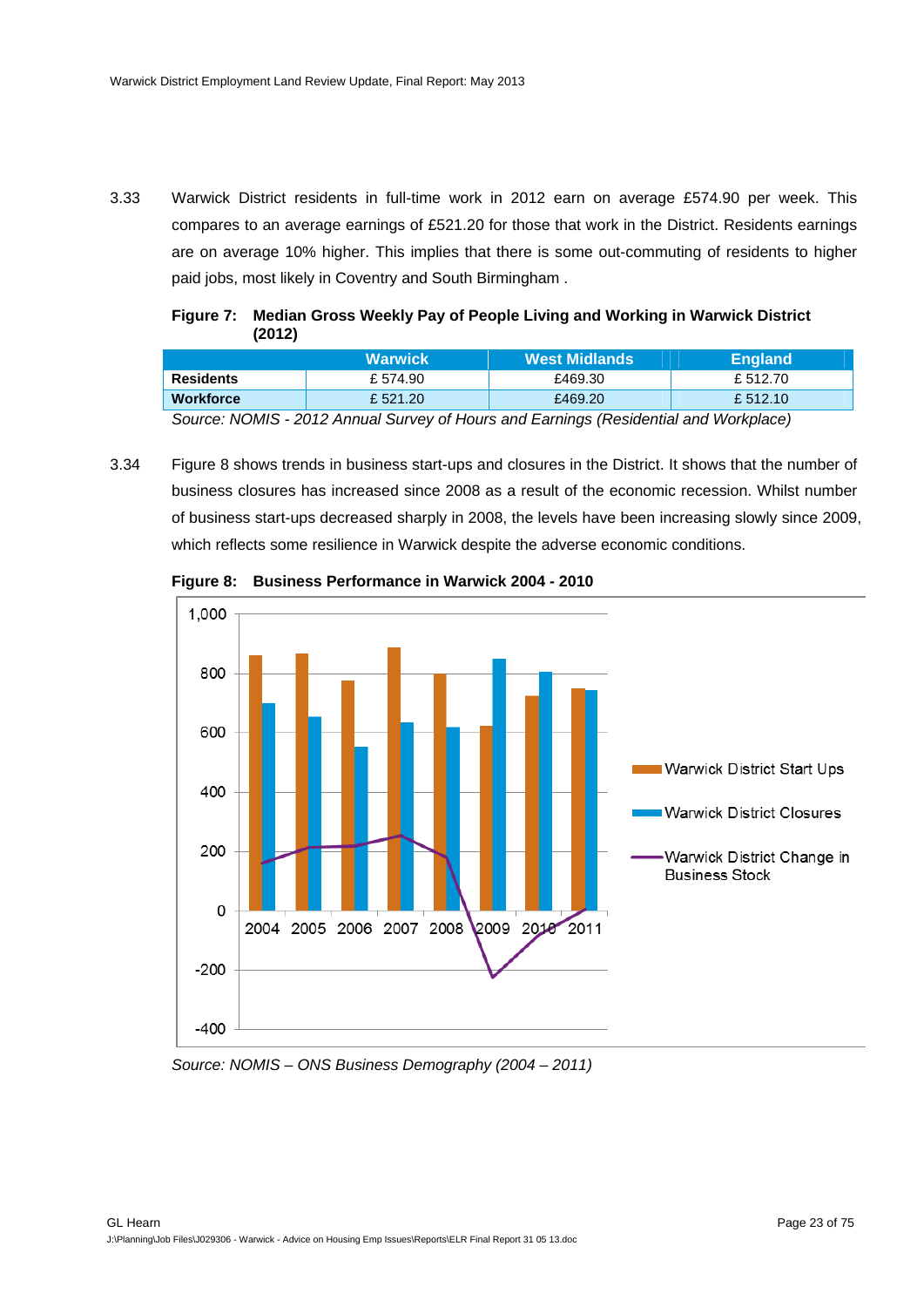3.35 Figure 9 benchmarks the density of businesses in the District. Warwick District has an average of 81 businesses per 1,000 working-age residents which is 9.4% above the Warwickshire average and a substantial 47.3% above the West Midlands average.

## **Figure 9: Business Density, 2011**

| 2011                       | <b>Enterprises</b> | <b>Working-Age</b><br>Population, 16-59/64 | <b>Enterprises per 1,000</b><br><b>WA Population</b> |
|----------------------------|--------------------|--------------------------------------------|------------------------------------------------------|
| <b>Warwick District</b>    | 7.055              | 86,800                                     | 81.3                                                 |
| Warwickshire               | 24,500             | 329,700                                    | 74.3                                                 |
| <b>West Midlands</b>       | 187.065            | 3,391,900                                  | 55.2                                                 |
| <b>England &amp; Wales</b> | 2,129,570          | 34,574,800                                 | 61.6                                                 |

*Source:* ONS Business Demography Statistics, 2011 Mid-Year Population Estimates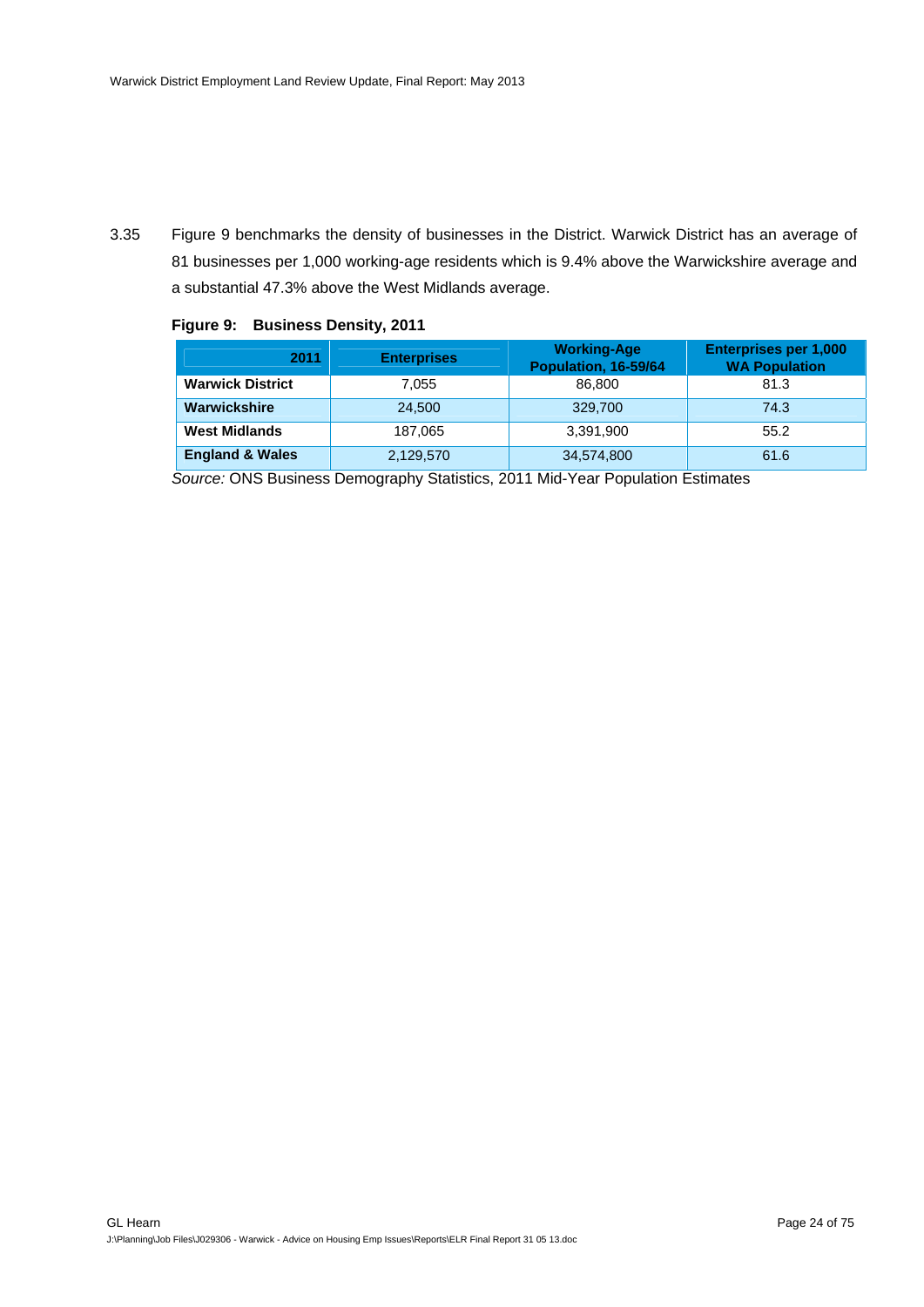Warwick District Employment Land Review Update, Final Report: May 2013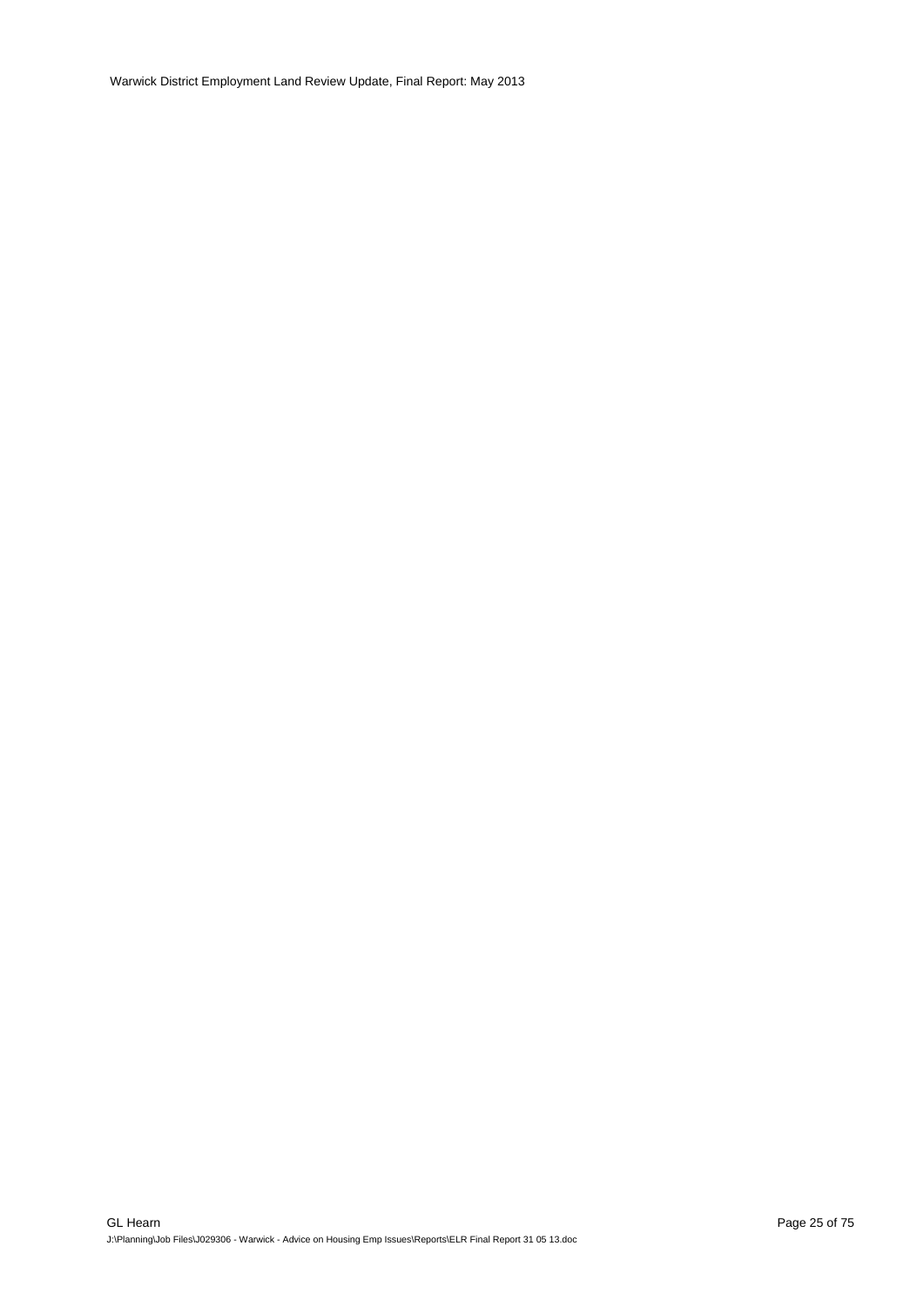# **4 REVIEW OF COMMERCIAL PROPERTY MARKET DYNAMICS**

#### **Introduction**

- 4.1 In this section of the report, we provide an overview of the national office and industrial market before focusing on the local market characteristics. In respect of the local market characteristic we provide details of the following:
	- The Key Locations
	- Market Conditions
	- Rental Values and Recent Transactions
	- Market Summary

## National Context - Offices

- 4.2 The UK economy struggled to maintain momentum in the final quarter of 2012, with preliminary estimates from the ONS indicating a 0.3% decline in GDP. In overall terms GDP for 2012 was flat. Further the ONS numbers showed the drop-off in growth from the services sector, which is often linked to demand for office space.
- 4.3 Occupier take-up across the UK regional markets was below average in 2012. According to research by Jones Lang La Salle take-up totalled 5.5 million sq ft, up 3.5% compared to 2011 but 12% below 10 year average levels. A lack of larger deals and a slowdown in Grade A activity appear to be the primary reasons for the subdued level of take-up in 2012.
- 4.4 The majority of activity remains focused on smaller transactions. While there remains a reasonably healthy level of market churn, occupier caution persists with many opting to renew or re-gear existing lease in the context of fragile economic growth.
- 4.5 Investment activity in 2012 is estimated at £1.1 billion, down 58.5% on the back of what was a particularly strong 2011. Investors continued focus on the south east and particular the Western Corridor market, which accounted for 51% of total volumes. Prime UK regional office yields moved out from 6.29% at the end of 2011 to 6.36% at the end of 2012.
- 4.6 Looking specifically at the West Midlands region, a report by Lambert Smith Hampton indicated that office demand peaked in the early 2000s (rather than in 2007). Demand in 2011 was subdued ,similar to 2010 levels, and demand is not expected to increase until economic conditions improve. Despite a lower than average proportion of Grade A space (22% of the total), market availability of office space has remained high since 2009 (8 million sqft). This higher than average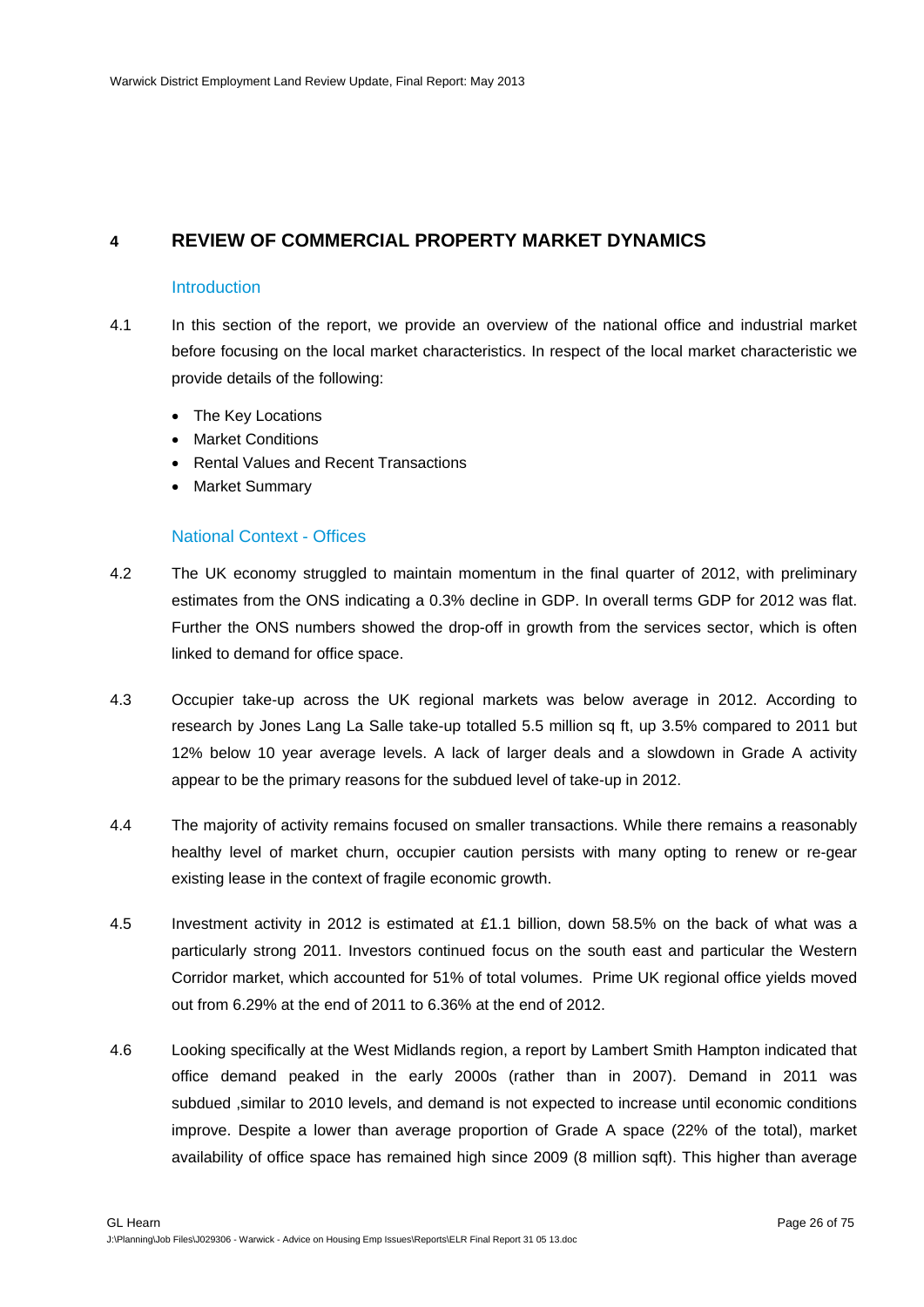amount of available space implies that rental growth is not expected in the W.Midlands the near future.

4.7 A report by GVA in 2012 showed that rents in Business Parks in the West Midlands had declined over the past 12 months. The report also showed that construction of business parks is at its lowest level since the survey began in 1992.

#### Local Market Conditions

- 4.8 The Warwick District office market can be divided into two main sub-markets; the town centre market and the out-of-town market.
- 4.9 Occupational demand in town centre locations such as Warwick and Leamington Spa has generally remained healthy since 2000 and is "supply led". Demand for town centre locations is typically from indigenous smaller professional and business services and reflective of existing companies looking to expand, contract or enhance their property assets due to age and obsolescence. Both Warwick and Leamington Spa have historic cores and a wealth of local amenities, which make them attractive locations for professional services.

The level of demand for property in Warwick District is illustrated in the graph below which sets out the quantum of transactions in the District from 2006 to 2013 according to FOCUS and EGI. As can been seen in the table below there has been an average of 55 deals per annum between 2006 and 2013 but positively there has been a notable increase in deals from 2010 onwards albeit mainly for units of sub 185 sq m, confirming the demand profile for town centre locations.



**Figure 10: Office Deals in Warwick District (2006 – 2013)**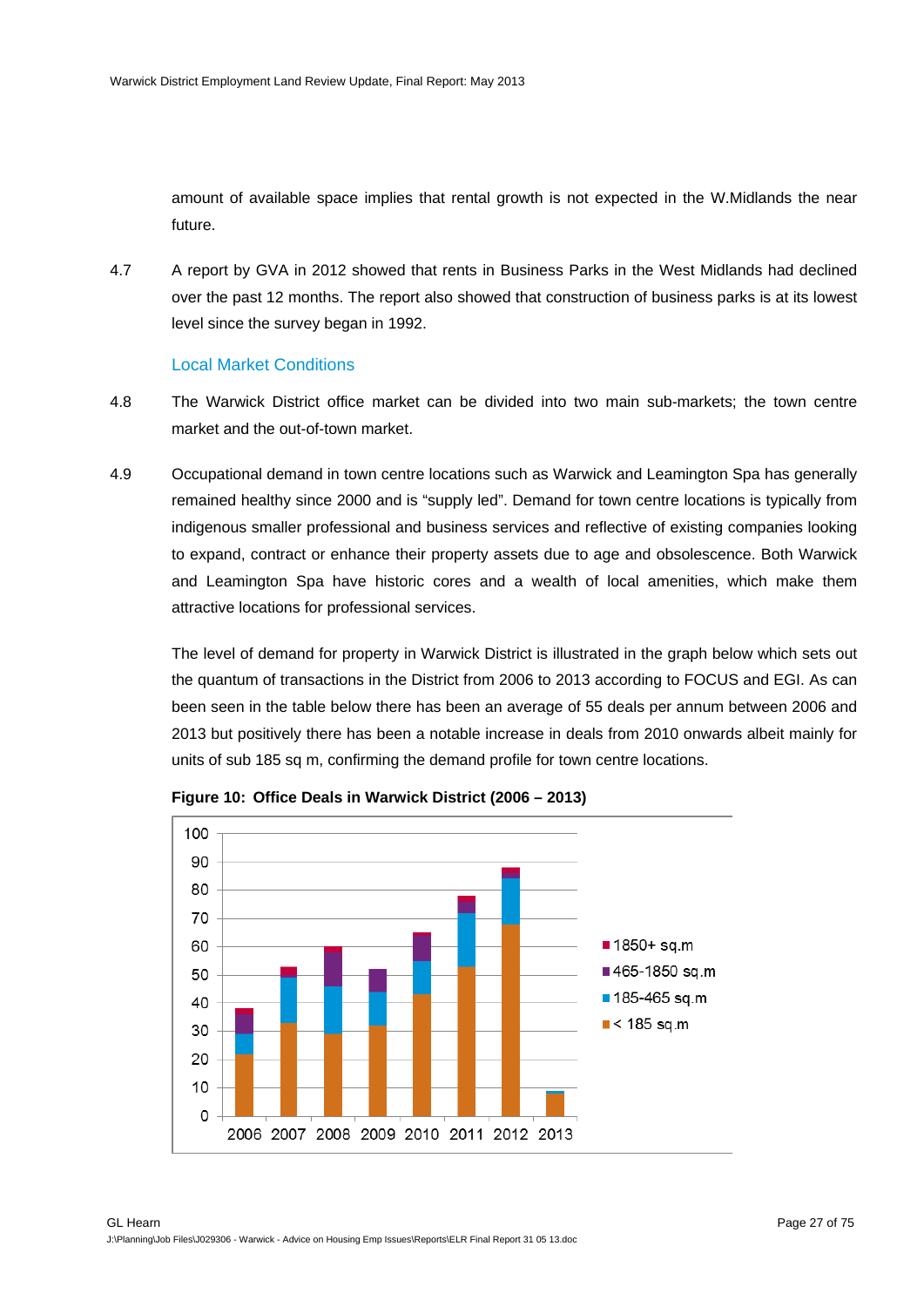## *Source: Focus / EGI*

- 4.10 Agents indicate that developers that have built speculatively have generally been successful in attracting occupiers, however, in light of the current economic climate the level of speculative activity has been subdued and it is envisaged that this trend will continue whilst economic conditions remain difficult and there are continuing difficulties in raising finance .
- 4.11 The out of town office market has historically been dominated by larger corporate occupiers seeking high quality, modern accommodation providing larger floor-plates, better car parking ratios. Activity within this sector was very strong in the district until the 'dotcom' crash in 2001. Since that time, demand from corporate occupiers has been relatively muted, resulting in limited speculative and pre-let development activity both in Warwick District and the wider M42 office corridor.
- 4.12 Set out in the table below is a summary of the key out of centre office locations which are considered further in the next section of this report.

Key Out-of-Town Office Locations

## **Figure 11: Review of Existing Key Out-Of-Town Office Locations in Warwick District**

| Tachbrook Park, Leamington Spa                    | This is one of the largest employment locations in    |  |  |
|---------------------------------------------------|-------------------------------------------------------|--|--|
|                                                   | the District situated to the south west of Leamington |  |  |
|                                                   | Town Centre with frontages onto Heathcote Lane,       |  |  |
|                                                   | Olympus Way. The area comprises a mix of              |  |  |
|                                                   | employment as well as retail uses.                    |  |  |
| Spa Park, Leamington Spa                          | Spa Park is a sub area of Tachbrook Park. It is       |  |  |
|                                                   | located off Tachbrook Road on the eastern side of     |  |  |
|                                                   | this employment area.                                 |  |  |
| Queensway Business Park, Leamington               | Queensway Business Park is also a sub area of         |  |  |
| Spa                                               | Tachbrook Park located to the northern tip of this    |  |  |
|                                                   | employment area.                                      |  |  |
| Warwick<br>Gates<br>(Gallagher<br><b>Business</b> | Warwick Gates (also known as the<br>Gallagher         |  |  |
| Park), Leamington Spa                             | Business Park) is located immediately south of        |  |  |
|                                                   | Tachbrook Park fronting onto Heathcote Lane           |  |  |
|                                                   | approximately 1.6 km (2.5 miles) from the centre of   |  |  |
|                                                   | Leamington Spa. The site is largely undeveloped       |  |  |
|                                                   | albeit access and site infrastructure have been       |  |  |
|                                                   | provided.                                             |  |  |
| Warwick<br>South<br>West<br>(Tournament           | This development fronts the A429 Stratford Road       |  |  |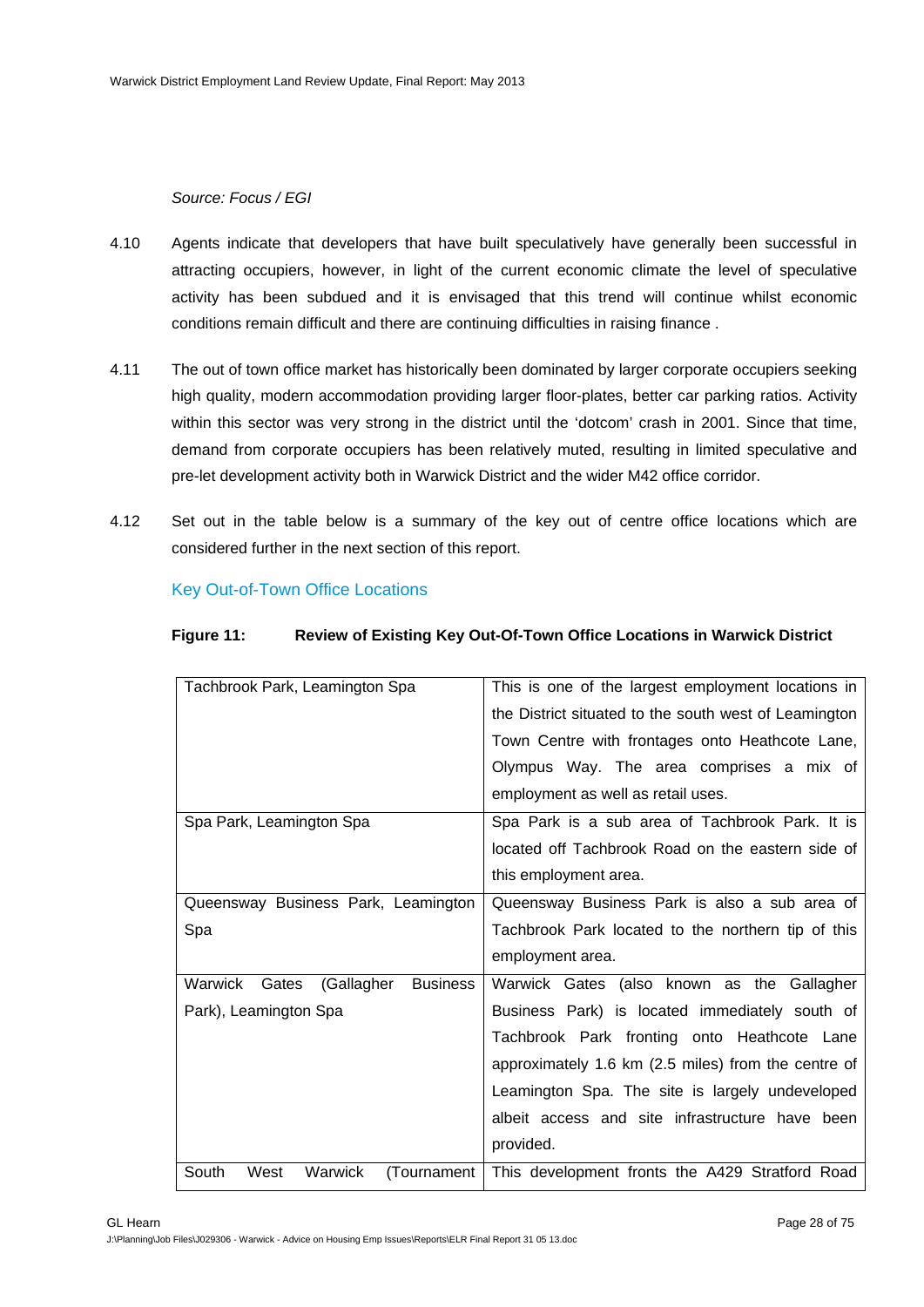| Fields), Warwick                                   | circa 0.8 km (1.3 miles) to the south west of Warwick   |  |  |
|----------------------------------------------------|---------------------------------------------------------|--|--|
|                                                    | Town Centre. The site benefits from its excellent       |  |  |
|                                                    | road connections being a short distance from            |  |  |
|                                                    | Junction 15 of the M40.                                 |  |  |
| (National<br>Stoneleigh<br><b>Business</b><br>Park | Stoneleigh Business Park is located to the north        |  |  |
| Agricultural Centre)                               | west of Warwick close to the A46. Historically, uses    |  |  |
|                                                    | within the site have been restricted to those           |  |  |
|                                                    | associated with agriculture and key occupier is the     |  |  |
|                                                    | National Farmer's Union (NFU). The site<br><b>is</b>    |  |  |
|                                                    | substantial comprising approximately 100ha in total.    |  |  |
| Stoneleigh Deer Park                               | Stoneleigh Deer Park is distinct from the Business      |  |  |
|                                                    | Park, and is situated just to the east of the hamlet of |  |  |
|                                                    | Stareton. The site comprises a number of high           |  |  |
|                                                    | quality modern office buildings.                        |  |  |
| OPUS 40 (IBM Warwick)                              | OPUS 40 is located off the A46 north west of            |  |  |
|                                                    | Warwick Town Centre, two miles from J15 M40. The        |  |  |
|                                                    | site comprises three existing office buildings which    |  |  |
|                                                    | total approximately 27,870 sq m (300,000 sq ft) in      |  |  |
|                                                    | size and a large amount of car parking and mature       |  |  |
|                                                    | open space.                                             |  |  |
| Warwick Technology Park, Warwick                   | Warwick Technology Park (WTP) is one of the             |  |  |
|                                                    | highest profile out of town office schemes in the       |  |  |
|                                                    | study area. This is due to its strategic location       |  |  |
|                                                    | between Leamington Spa and Warwick, whilst still        |  |  |
|                                                    | being close to the motorway network.                    |  |  |
| Middlemarch Business Park, Coventry                | Located in the north east of the District adjacent to   |  |  |
| Airport                                            | mixed<br>B1/B2/B8<br>Coventry<br>airport.<br>Large      |  |  |
|                                                    | employment area with some good quality B1 office        |  |  |
|                                                    | accommodation.                                          |  |  |

#### Rental Values & Recent Transactions

4.13 With the exception of Birmingham, rents in the West Midlands are below the national average as indicated in the table below, which sets out the headline office rents in the Midlands. The table indicates that rents ranges from £14.00 - £28.00 psft with a regional average of circa £19.50 per sq ft.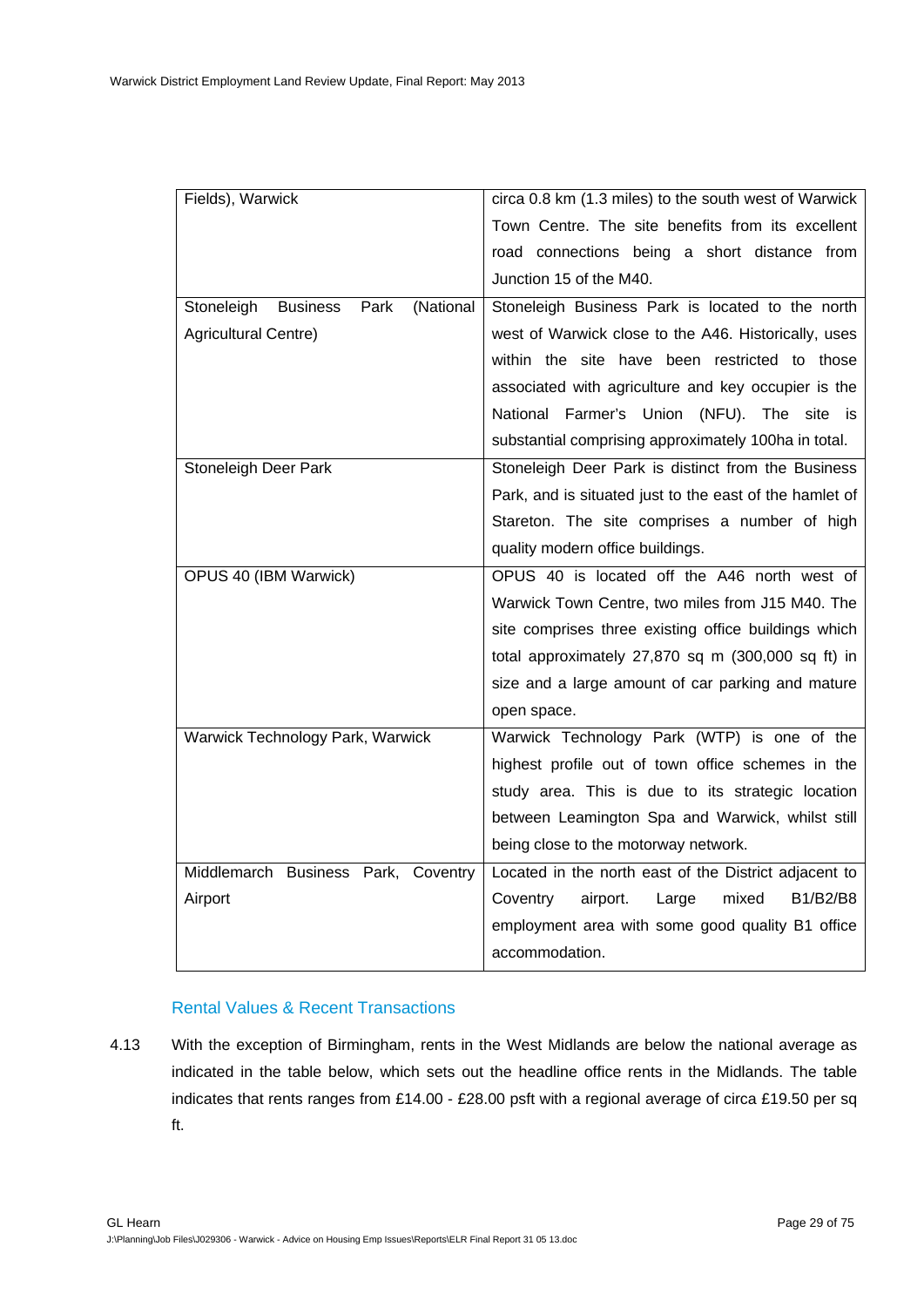| Market            | Market Balance | Average Market   | Grade A as %    | Prime Rent (£ |
|-------------------|----------------|------------------|-----------------|---------------|
|                   | (months)       | Balance (months) | available space | psf)          |
| Leicester         | 33             | 36               | 29              | 16.50         |
| Nottingham        | 54             | 48               |                 | 19.75         |
| Northampton       | 69             | 31               |                 | 14.00         |
| Birmingham        | 80             | 40               | 28              | 28.00         |
| <b>UK Average</b> | 94             | 44               | 26              | 23.00         |

| Figure 12: Performance of Office Market across larger Midlands Office Centres |  |  |  |
|-------------------------------------------------------------------------------|--|--|--|
|                                                                               |  |  |  |

- 4.14 According to local agents prime rents in the District have remained relatively steady over the past few years. Prime rental values for business park accommodation typically range between £161 - £183 per sq m (£15.00 - £18.00 per sq ft). This rent profile would be appropriate for the prime locations such as Warwick Technology Park (as can been seen from the recent transactions table below), Opus 40 development as well as the better quality units within Tachbrook Park.
- 4.15 Less established office locations would command rental levels in the order of £150 £172 per sq m (£14.00 - £16.00 per sq ft) rental value. Older secondary accommodation which is prevalent in town centres such as Warwick and Leamington would typically command £129 - £151 per sq m (£12.00 - £14.00 per sq ft) depending upon location, specification and lease terms. There is a premium for newly refurbished space and one such example is the newly refurbished office space located on Jury Street in Warwick, which is currently being marketed at £25 per sq ft.
- 4.16 Local agents report a steady level of demand from a broad spectrum of occupiers. Focus data shows that recent deals in both Warwick and Leamington Spa have been predominantly to smaller local firms and typically professional service firms, including lawyers and accountants.
- 4.17 Whilst agents report that the town centre office market in both Warwick and Leamington Spa is steady, the demand is typically focused towards relatively small occupiers. Agents indicate the lack of new build office development, accessibility and car parking remains a key constraint in respect of the town centre office market. Local agents also report that the recent development in out of centre locations, such as in Tachbrook Park, are acting as a competitor to the town centre market and although property market conditions are improving it is unlikely that standalone new build offices will be brought forward over the next few years in either Leamington Spa or Warwick town centre. It is more likely that office accommodation come forward as part of mixed use schemes where more viable town centre uses will assist in overall scheme viability.

#### Recent Transactions

4.18 Some of the largest office deals recorded by EGI since 2010 include the following: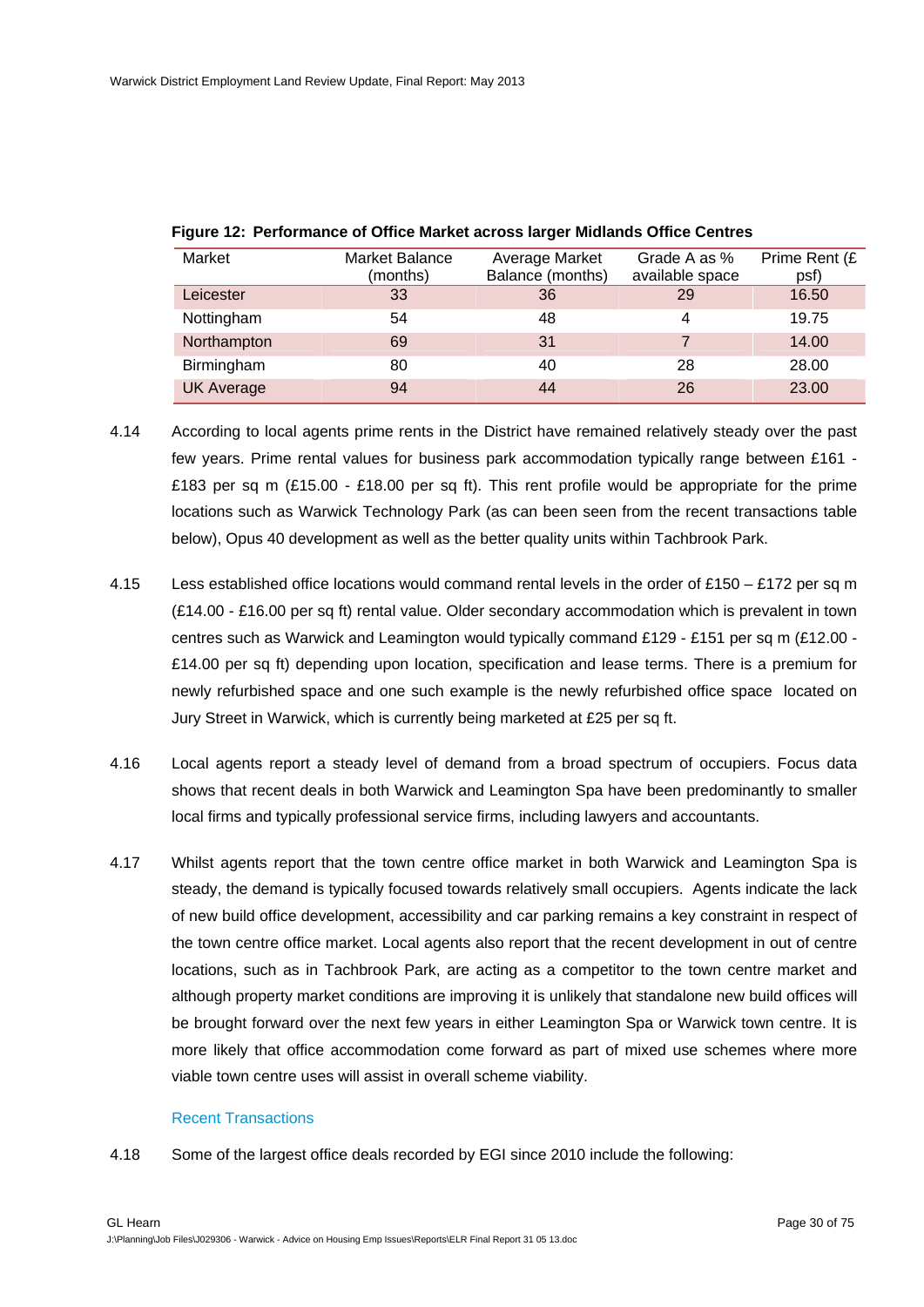- Letting of 1, 200 sq. ft at Iceni Centre, Warwick Technology Park in November 2012 to Alliance Medical at £17.00 psft
- Letting of 25,820 sqft at the Iceni Centre, Warwick Technology Park in July 2012 to Rolls Royce at £15.00 psft
- Investment sale of 235,998 sqft at the Warwick Technology Park in May 2012 to National Grid
- Letting of 3, 702 sqft at Tournament Court in January 2012 at £17.00
- Letting of 9, 704 psft to Accenture in July 2010 at Warwick Technology Park at £14.99 psft

## Yield

- 4.19 A property 'yield' (or capitalisation rate) is the relationship between the income received from a property investment (i.e. rent) and the overall value of the property investment. The yield is usually expressed as a percentage.
- 4.20 An increase in property yields will, all other things remaining equal, decrease the capital value of the property investment. Secondary office investments will achieve yields in excess of prime yields, and as a consequence much lower capital values will be achievable.
- 4.21 In respect of Warwickshire there has been limited investment activity and therefore establishing the yield profile for the District is extremely difficult. That said a unit on the Warwick Technology Park was acquired by National Grid from Prudential Property Investment Managers in May 2012 for £57m reflecting a yield of 6.70%. In contrast 1 Kingmaker Court on Gallows Hill was sold for £9.36 m in May 2012 reflecting a yield of 11%.

## Office Market Summary

#### Out-of-town

- The premier business parks attract largely regional and national occupiers
- Headline rents £17 £19 per sq ft
- Key Locations Tachbrook Park (Various sub sites), Tournament Fields, Gallagher Business Park, Stoneleigh Business Park, Stoneleigh Deer Park, Opus 40, Warwick Technology Park, Coventry Airport etc.
- All generally successful with few vacancies
- Key competitor locations Coventry (Whitley, Ansty) & Solihull (Blythe Valley)

#### Office in-town

- Generally small to medium sized occupiers due to nature of existing office stock and historic core of Warwick and Leamington Spa
- Demand generally from indigenous smaller professional and business service sectors
- Limited recent office development activity due to constrained development funding, lack of speculative development & scarcity of sites
- Availability and quantum of car parking seen as a particular constraint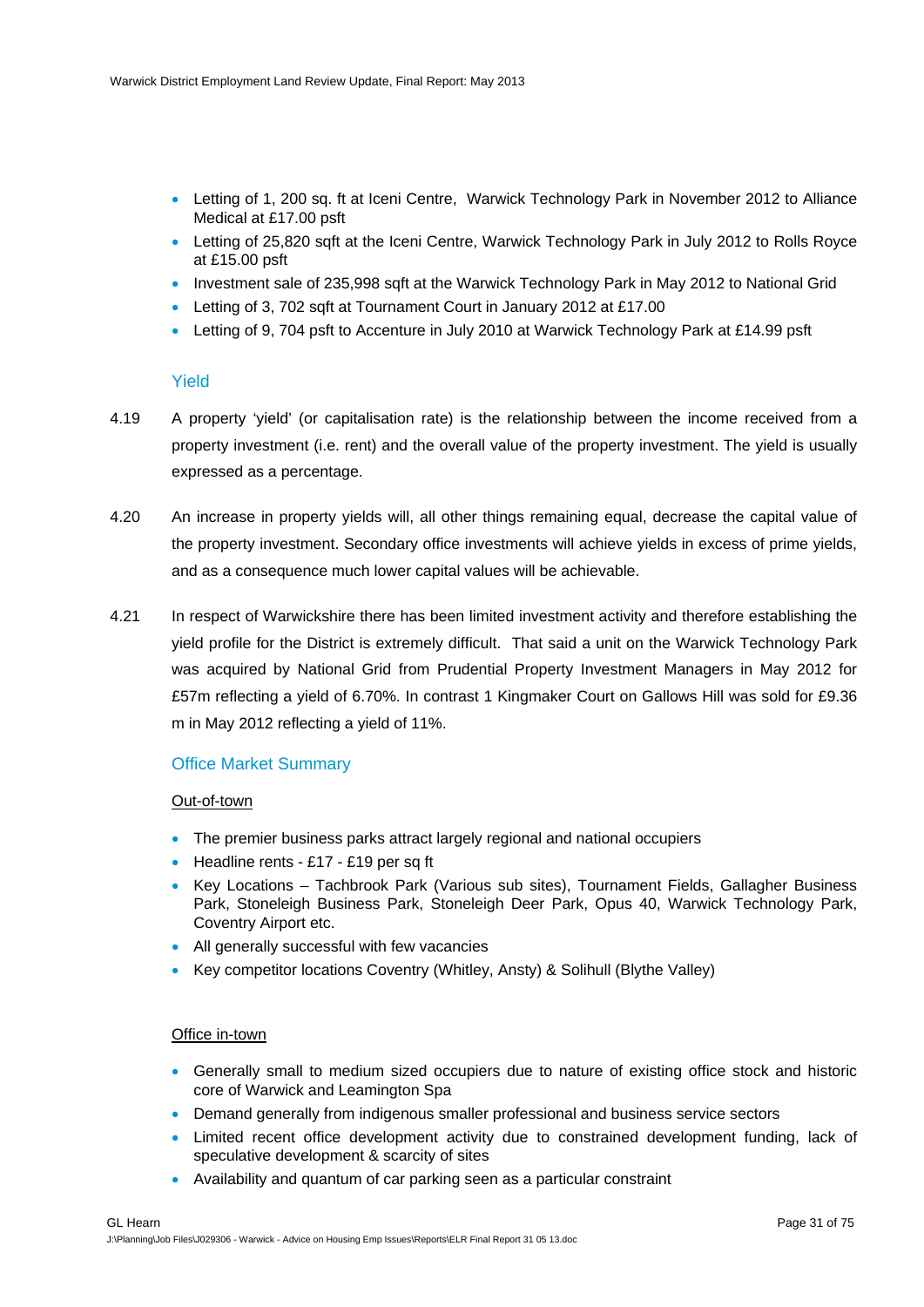• Rental values generally £16 - £18 per sq ft

## National and Regional Context – Industrial

- 4.22 As with the office market, there has been a decrease in the industrial and distribution activity since the recession. According to a recent report by Lambert Smith Hampton (Logistic and Distribution market – 2013) take-up in the UK market fell by 25% in 2012 as uncertainty about the stability of the global economy, dwindling supply of grade A stock and good quality accommodation took their toll on occupational activity.
- 4.23 Despite the overall downturn in activity, occupiers continued to target grade A stock, with the levels of take-up rising by 11% compared to the previous year's figure. The major slowdown in activity was seen in the take-up of second hand stock, which fell by one third to 53.8m sq ft.
- 4.24 The West Midlands, the North West and Yorkshire and the Humber proved to be more resilient than the rest of the UK, with activity down by a combined 18%. These markets were aided by the improving levels of demand from the manufacturing sector as the government aims to resurrect activity in this sector of the economy. Occupiers targeted better quality stock in the West Midlands region, with take-up of grade A space rising to 3.6m sq ft. The findings indicated that the main down turn in activity was seen in the second hand market where take-up was down by 34.8%.

The Midlands is a particularly important logistics location. It contains the distribution 'Golden Triangle' which has the best 360 degree coverage for distribution of goods to the widest possible UK area via the motorway network. That said Warwick District does suffer from relatively poor accessibility to the motorway network with the exception of sites in the extreme north east and south west of the District and as such does not have a significant distribution sector market i.e for units over 100,000 sq ft.

#### Local Market Context

- 4.25 Given the limited logistics and distribution provision the industrial market in the District generally comprises smaller traditional industrial units. Local agents have indicated that the market has been relatively healthy with demand predominantly coming from local/regional companies and occupiers trading up to larger / newer properties.
- 4.26 Agents report that in general terms vacancy levels across the District are relatively low when compared to other larger centres in the West Midlands. That said it was recognised that are some estates / industrial areas which appear to be coming to end of their economic life and as such have notable vacancy levels which we have commented on below.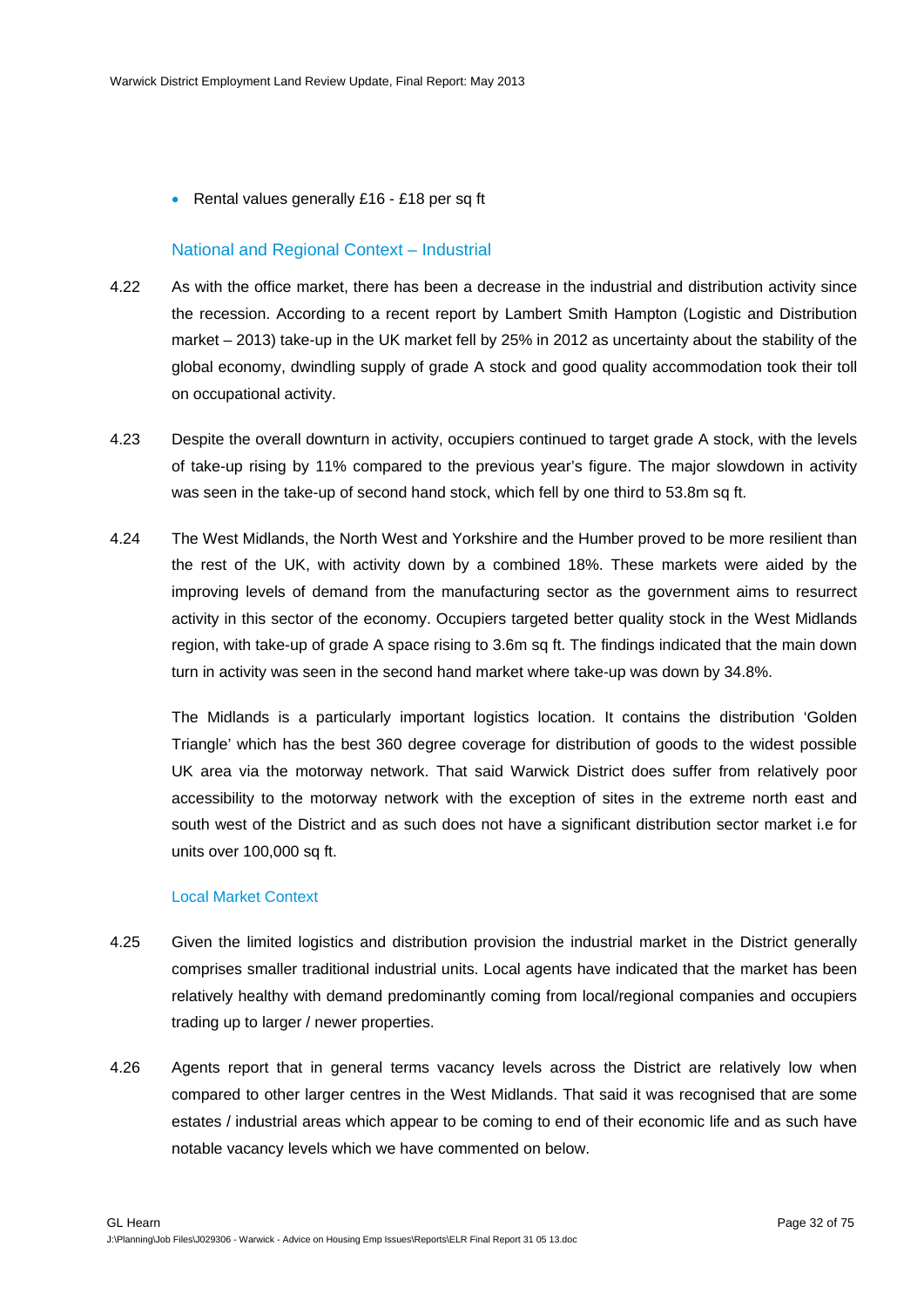4.27 The industrial market in Warwickshire is focussed around a relatively small number of locations which are summarised in the table below. As per the office section further detail and analysis is provided within the next section of this report in respect of each of the industrial areas / estates referred to below.

#### Key Industrial Locations

| Tachbrook<br>Referred to in the Office section. All three areas<br>Park,<br>Spa<br>Park<br>and<br>provide a range of employment uses comprising B1,<br>Queensway Park, Leamington Spa<br>B2 and B8. The area is situated to the south west of<br>Leamington town centre.<br>Sydenham Estate, Leamington Spa<br>the east of Leamington Spa. The area is bound by |                                                        |  |  |
|-----------------------------------------------------------------------------------------------------------------------------------------------------------------------------------------------------------------------------------------------------------------------------------------------------------------------------------------------------------------|--------------------------------------------------------|--|--|
|                                                                                                                                                                                                                                                                                                                                                                 |                                                        |  |  |
|                                                                                                                                                                                                                                                                                                                                                                 |                                                        |  |  |
|                                                                                                                                                                                                                                                                                                                                                                 |                                                        |  |  |
|                                                                                                                                                                                                                                                                                                                                                                 |                                                        |  |  |
|                                                                                                                                                                                                                                                                                                                                                                 | One of the largest industrial areas in the District to |  |  |
|                                                                                                                                                                                                                                                                                                                                                                 |                                                        |  |  |
| the railway line to the south and west, the Grand                                                                                                                                                                                                                                                                                                               |                                                        |  |  |
| Union Canal to the north, and Sydenham Drive to the                                                                                                                                                                                                                                                                                                             |                                                        |  |  |
| east. The estate comprises mainly medium/large                                                                                                                                                                                                                                                                                                                  |                                                        |  |  |
| industrial units dating from the 1970's and 1980's.                                                                                                                                                                                                                                                                                                             |                                                        |  |  |
| The concentration of industrial units in Kenilworth is<br>Kenilworth (Various)                                                                                                                                                                                                                                                                                  |                                                        |  |  |
| to the north east of the town centre. Key industrial                                                                                                                                                                                                                                                                                                            |                                                        |  |  |
| locations are Common Lane Industrial Estate and                                                                                                                                                                                                                                                                                                                 |                                                        |  |  |
| Drive Industrial<br>Princes'<br>Estate. The                                                                                                                                                                                                                                                                                                                     | estates                                                |  |  |
| generally comprise small industrial estates with older                                                                                                                                                                                                                                                                                                          |                                                        |  |  |
|                                                                                                                                                                                                                                                                                                                                                                 |                                                        |  |  |
| units.                                                                                                                                                                                                                                                                                                                                                          |                                                        |  |  |
| Warwick<br>Budbrooke Industrial Estate - Located to the north                                                                                                                                                                                                                                                                                                   |                                                        |  |  |
| of Warwick in close proximity to the A46, to the south                                                                                                                                                                                                                                                                                                          |                                                        |  |  |
| of Opus 40 off the A425 Birmingham Road. This                                                                                                                                                                                                                                                                                                                   |                                                        |  |  |
| estate comprises a number of office buildings at the                                                                                                                                                                                                                                                                                                            |                                                        |  |  |
| front of the estate, which date from the 1970s to                                                                                                                                                                                                                                                                                                               |                                                        |  |  |
| 1990s.                                                                                                                                                                                                                                                                                                                                                          |                                                        |  |  |
| Harris Road Industrial Estate - Located off                                                                                                                                                                                                                                                                                                                     |                                                        |  |  |
| Wedgnock Lane just to the south of Opus 40 and                                                                                                                                                                                                                                                                                                                  |                                                        |  |  |
| provides a mix of older units.                                                                                                                                                                                                                                                                                                                                  |                                                        |  |  |
| Miller's Road Industrial Estate - Provides a mix of                                                                                                                                                                                                                                                                                                             |                                                        |  |  |
| industrial units which are in average to poor                                                                                                                                                                                                                                                                                                                   |                                                        |  |  |
| condition. This estate is accessed via local roads                                                                                                                                                                                                                                                                                                              |                                                        |  |  |
| (Cape Road and Millers Road) and is surrounded by                                                                                                                                                                                                                                                                                                               |                                                        |  |  |

**Figure 13: Review of Existing Key Industrial Locations in Warwick District**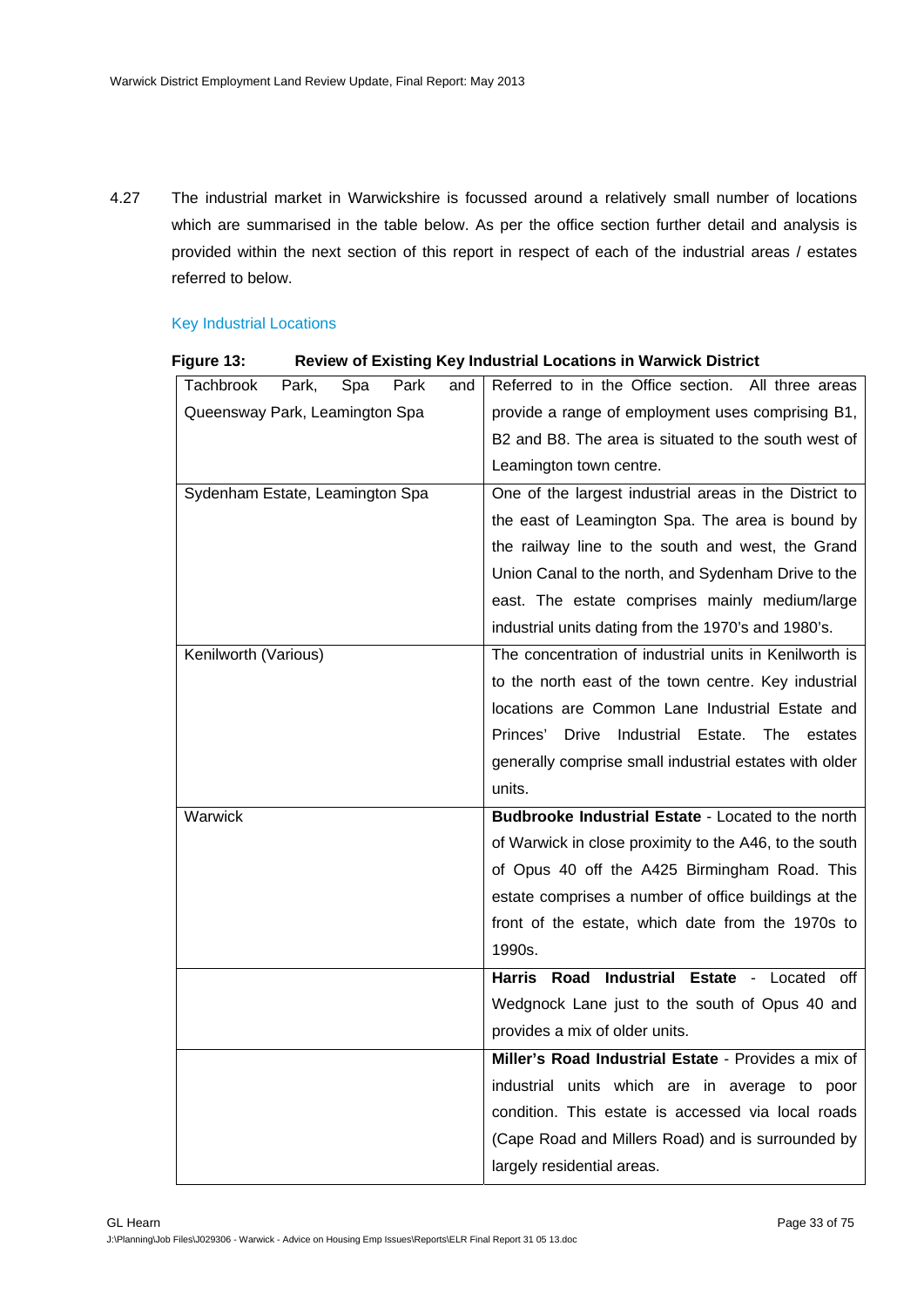## Take Up

4.28 The table and graph below shows industrial take up in the District from 2006 to 2012 according to Focus and EGI. The analysis indicates that there has been a steady rise in take up in the District peaking in 2011 at circa 50,000 sq ft. 2012 saw take up drop to levels broadly the same as in 2010. The table indicates that the majority of take up was for units in excess of 465 - 1850 sq m.



**Figure 14: Industrial Take Up in Warwick District (2006 – 2013 )** 

*Source: Focus / EGI* 

# Rental Values and Recent Transactions

- 4.29 Industrial rental values vary greatly in the study area depending on the age, location of the property and also the extent of office content. Prime rental values of new build industrial accommodation are in the region of £59 - £62 psm (£5.50 - £5.75 psf), with rents of secondary accommodation (depending on exact condition, specification and size ranging from £32 - £46 psm (£3.00 to £4.25 psf).
- 4.30 The rental values are comparable to the larger neighbouring centres for example several lettings were completed at Crosspoint Business Park, Coventry to Fedex and Tata Motors Electrical Testing Centre both at headline rents of £5.50 per sq ft. Further headline rental values are indicated in the table below.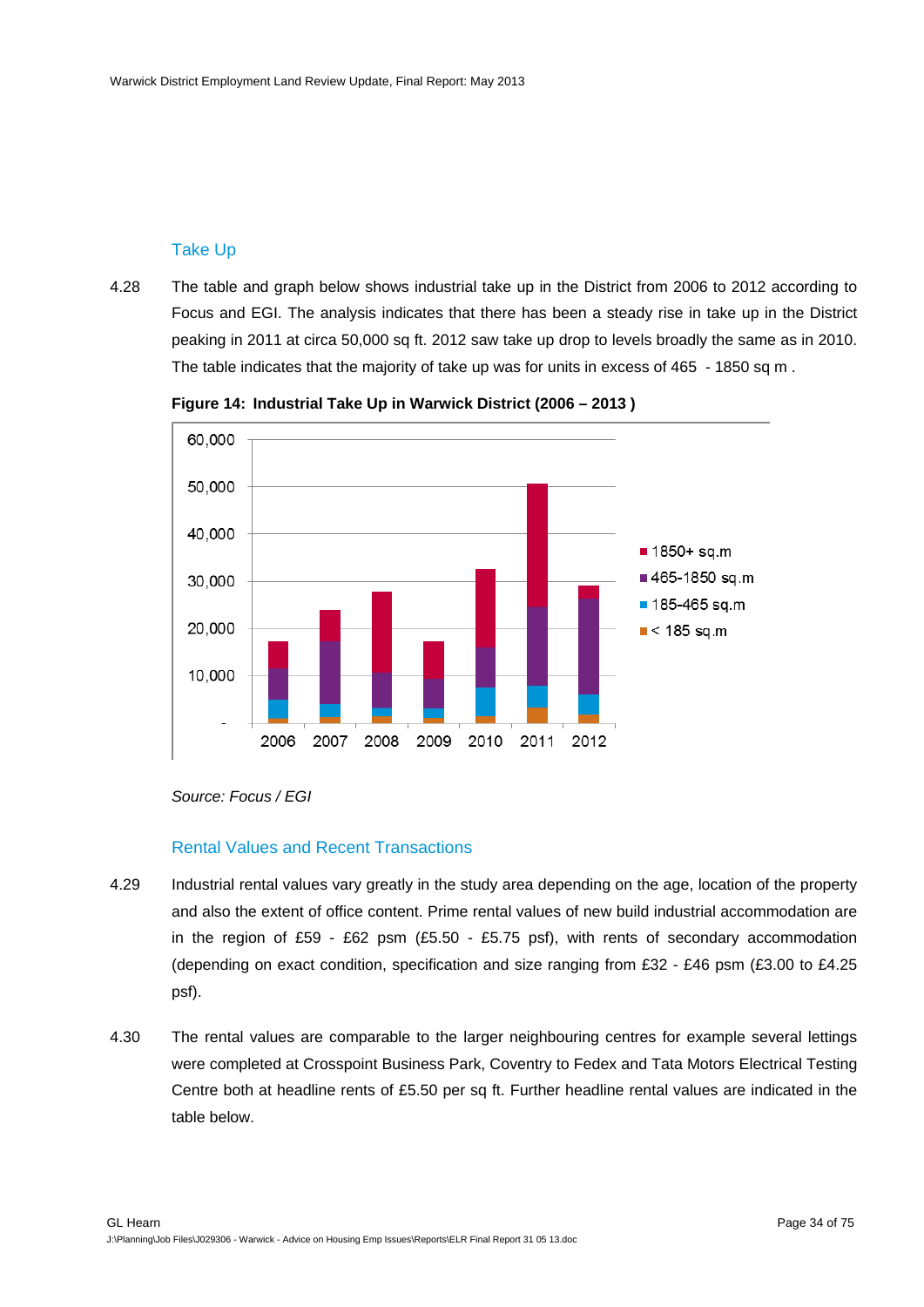## **Figure 15: Industrial Rental Values in key West Midlands Centres**

|                        | Rent per square foot |
|------------------------|----------------------|
| <b>Birmingham</b>      | £5.50                |
| Coventry               | £5.50                |
| <b>Burton-on-Trent</b> | £4.75                |
| Stoke-on-Trent         | £4.50                |

*Source: LSH, 2012* 

- 4.31 The largest industrial deals recorded by EGI include the following:
	- Letting of 2, 795 sq.ft at Wedgnock Industrial Estate at £7.14 psf in June 2012
	- Letting of 2,462 sq ft at Unit 5 at Cape Industrial Estate, Warwick at £6.30 per sq ft in Jan 2013
	- Letting of 11,185 sq ft at Unit 4 at Tachbrook Park, Warwick at £5.59 per sq ft in Jan 2013
	- Letting of 650 sq ft at Unit 5, Budbrooke Industrial Estate Warwick at £8.07 per sq ft in Jan 2012
	- Letting of 2,756 sq ft at Unit 1 & Unit 2, Budbrooke Road Trading Estate, Budbrooke Road, Budbrooke Industrial Estate at £4.38 per sq ft in September 2012
	- Letting of 900 sq ft at Unit 6, Ladbroke Park, Millers Road, Warwick, at £8.33 per sq ft in September 2009

## Industrial and Distribution Sector Summary

- Industrial estates in the District generally attract local and sub-regional occupiers
- Key locations Tachbrook Park (various sub areas), Middlemarch, Sydenham Ind Estate, N. Warwick Ind Estates and E. Kenilworth.
- Demand and quality of stock varies significantly with notable vacancies on some estates.
- Smaller affordable space tends to be well let / notable vacancies on estates which accommodate larger premises
- Constrained accessibility to strategic highway network resulting in limited distribution sector
- Headline rents £5.50 £5.75 per sq ft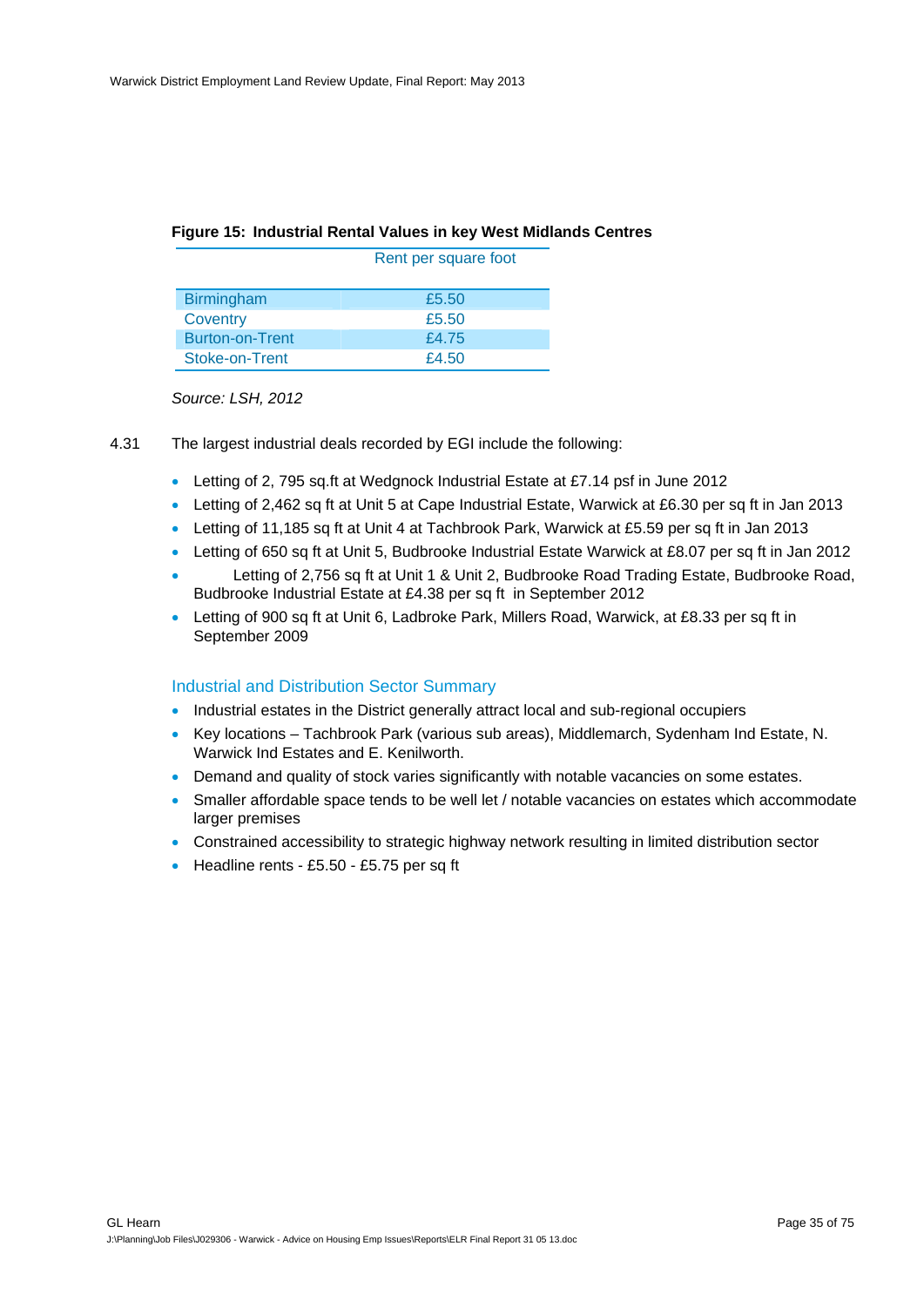# **5 REVIEW OF EMPLOYMENT LAND SUPPLY**

- 5.1 This section of the report provides a review of the existing and proposed supply of employment land within Warwick district. It provides a quantitative and qualitative assessment of the employment land supply. The supply of employment land in Warwick comprises two components;
	- a. Existing employment land currently serving the needs of businesses within the District.
	- b. Allocated employment sites that may be developed within the Plan period and contribute to meeting future employment needs. This includes sites with planning permission for employment use or Local Plan employment allocations.

# Existing Employment Locations

- 5.2 This relates to sites which are existing established employment locations. A total of 19 locations comprising 333.51 ha were identified and reviewed.
- 5.3 These locations have been inspected and an assessment undertaken in relation to a range of qualitative criteria. The criteria used were as follows;-
	- Typology
	- Building Age
	- Building Quality
	- General External Environment
	- Voids
	- **•** Existing Tenants
	- **•** Market Attractiveness
	- **Accessibility Strategic & Local**
	- **•** Local Amenities
	- Public transport
- 5.4 A copy of the assessment pro-forma used is enclosed at Appendix 1 and a summary of the assessment results is provided at Appendix 2. Our summary comments in relation to the existing employment locations are provided below. Vacancy figures relate to the proportion of the entire site which is currently vacant.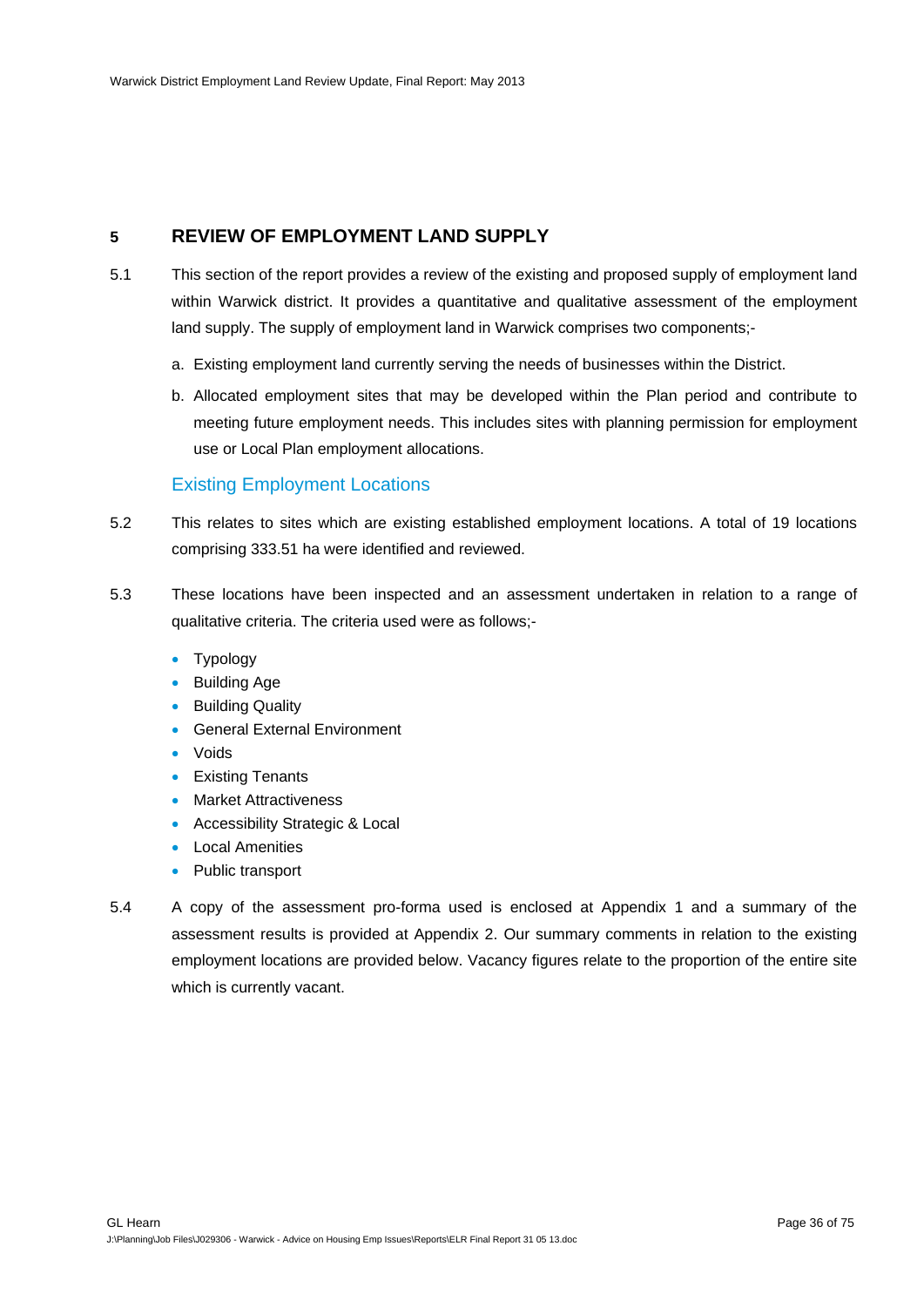| <b>Site</b><br>Ref. | <b>Site Name</b>                                               | <b>Site Area</b><br>ha | <b>Summary Comments</b>                                                                                                                                                                                                                                                                                                                                                                                                                                                                                                                                                                                                                                                                                                  |
|---------------------|----------------------------------------------------------------|------------------------|--------------------------------------------------------------------------------------------------------------------------------------------------------------------------------------------------------------------------------------------------------------------------------------------------------------------------------------------------------------------------------------------------------------------------------------------------------------------------------------------------------------------------------------------------------------------------------------------------------------------------------------------------------------------------------------------------------------------------|
| 1                   | <b>Tachbrook</b><br>Park and Spa<br>Park,<br>Leamington<br>Spa | 100                    | The largest employment area in the District. Located south<br>west of Leamington town centre it comprises a mixed area of<br>B1, B2 and B8 uses along with some retail and quasi-retail<br>uses. The area is in a number of ownerships and there is no<br>overall management regime. There is a wide variety in terms<br>of the quality, size and type of accommodation. The area<br>suffers from traffic congestion and parking issues. Generally<br>vibrant with a relatively low level of vacancies.<br>Spa Park is located to the east of Tachbrook Park.<br>Comprises large footprint industrial and distribution premises<br>including the relatively new UK headquarters of Wolseley<br><b>Building Supplies.</b> |
| 2.                  | Queensway,<br>Leamington<br>Spa                                | 9.7                    | Adjoins Tachbrook Park to the east. Originally developed as<br>a post war industrial estate and therefore comprises mainly<br>older large footprint buildings. Some areas have/are being<br>redeveloped for retail led uses and likely to be continued<br>pressure for non-employment redevelopment                                                                                                                                                                                                                                                                                                                                                                                                                      |
| 3.                  | Sydenham<br>Industrial<br>Estate,<br>Leamington<br>Spa         | 18.5                   | Large industrial estate located south east of Leamington Spa<br>town centre. The estate comprises mainly 1960/70's medium<br>to large industrial units. The estate appears tired and has a<br>high level of vacancies, most notably the northern half of the<br>estate. Residential areas adjoin to the north and east.<br>Potential for rationalisation and consolidation of the estate<br>and redevelopment of the northern half of the estate for<br>residential led development.                                                                                                                                                                                                                                     |
| 4.                  | Althorpe<br>Industrial<br>Estate/Court                         | 2.6                    | Industrial area located immediately south of Leamington town<br>centre. Bordered by the railway line to the north and Grand<br>Union Canal to the south. Althorpe generally comprises a                                                                                                                                                                                                                                                                                                                                                                                                                                                                                                                                  |

## **Figure 16: Review of Existing Main Employment Land Locations in Warwick District**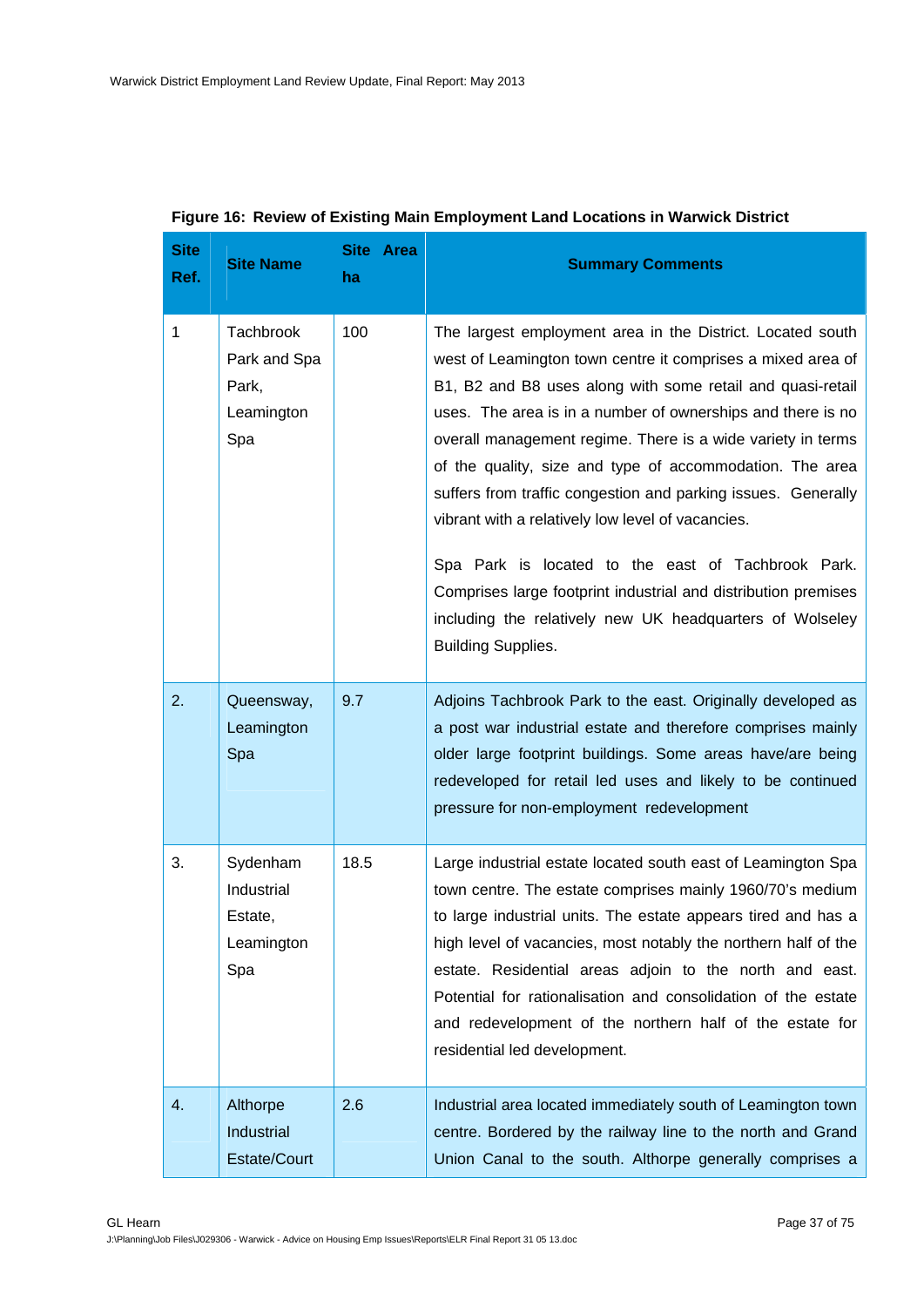|    | Street,<br>Leamington<br>Spa                                          |                                                                         | range of small, older industrial units. The environment is poor<br>but vacancy levels are low due to the affordability and<br>convenient location. Court Street has similar constraints,<br>although the character is more mixed use including B1 uses.                                                                                                                                                                  |
|----|-----------------------------------------------------------------------|-------------------------------------------------------------------------|--------------------------------------------------------------------------------------------------------------------------------------------------------------------------------------------------------------------------------------------------------------------------------------------------------------------------------------------------------------------------------------------------------------------------|
| 5. | Riverside<br>House,<br>Leamington<br>Spa                              | 1.75                                                                    | Current WDC civic offices. Large 1980's office building and<br>associated car parking. Attractive riverside location within<br>easy reach of Leamington town centre and station. Suitable<br>office location although site clearly would be attractive for<br>residential redevelopment.                                                                                                                                 |
| 6. | Warwick<br>Technology<br>Park,<br><b>Warwick</b>                      | 25                                                                      | Largest and highest profile out of town office park in the<br>District, located to the south east of Warwick with good<br>accessibility to Leamington and the M40. Comprises a range<br>of good quality office accommodation from smaller serviced<br>offices to large corporate offices including National Grid HQ<br>and Co-op regional HQ. Relatively low level of vacancies.<br>Parking congestion appears an issue. |
| 7. | Opus 40,<br>Warwick                                                   | 8.6<br>(excluding<br>car park with<br>permission<br>for<br>development) | High quality office park located to the north west of Warwick,<br>immediately adjacent to the A46 and approximately 2 miles<br>from J15 of the M40. Comprises 3 modern office buildings<br>occupied by IBM (2 buildings) and Talent and associated car<br>parking. Planning permission for further office development<br>on land currently utilised for car parking.                                                     |
| 8. | <b>Budbrooke</b><br><b>Rd Industrial</b><br>Estate,<br><b>Warwick</b> | 5.7                                                                     | Mixed employment area adjacent to Opus 40 to the north<br>west of Warwick. Comprises a range of office and industrial<br>units dating from the 1970's and 1980's. Evidence of recent<br>investment and redevelopment.                                                                                                                                                                                                    |
| 9. | Harris Road<br>Industrial<br>Estate,<br>Warwick                       | 4                                                                       | Small industrial estate located directly to the south of Opus<br>40. Comprises a range of industrial units and office<br>accommodation. Reasonably well let but there are notable<br>vacancies within the office development.                                                                                                                                                                                            |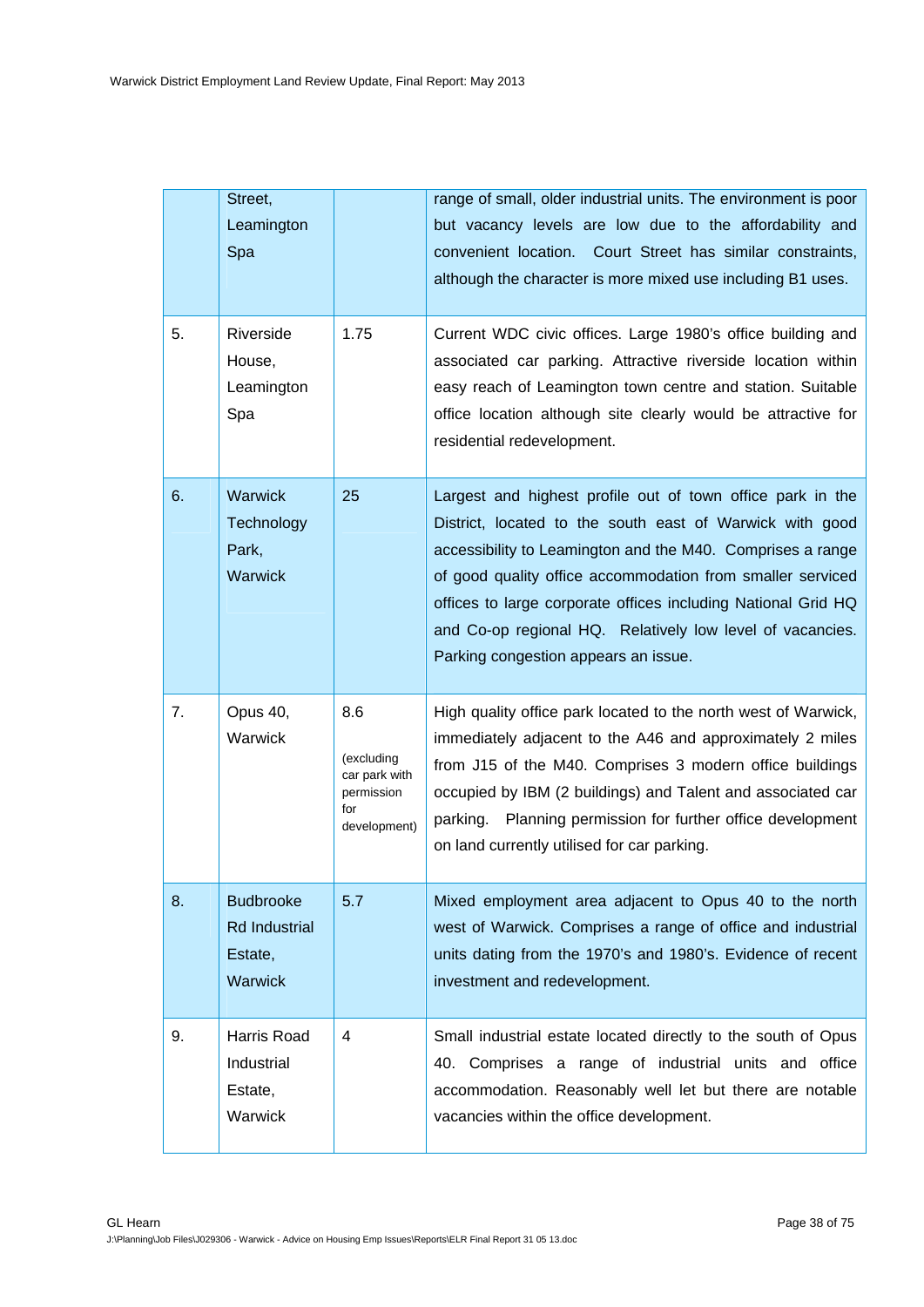| 10. | Wedgnock<br>Lane/Rothwell<br>Road,<br>Warwick            | 10.9 | Mixed industrial/office area immediately to east of Opus 40.<br>Well let, with national/international occupiers including Royal<br>Mail and Volvo.                                                                                                                                                                                                                                                                                                                                                                                                                                                                                                                                        |
|-----|----------------------------------------------------------|------|-------------------------------------------------------------------------------------------------------------------------------------------------------------------------------------------------------------------------------------------------------------------------------------------------------------------------------------------------------------------------------------------------------------------------------------------------------------------------------------------------------------------------------------------------------------------------------------------------------------------------------------------------------------------------------------------|
| 11. | Cape/Millers<br>8.5<br>Rd Industrial<br>Area,<br>Warwick |      | Large mixed industrial area located between the Grand Union<br>Canal and Millers Road to the north west of Warwick town<br>centre. The area comprises a range of industrial uses and<br>premises, which vary in age and quality. The north west part<br>of the area has now largely been redeveloped for residential<br>use. There are significant vacancies in the western half of<br>the area and the quality of the buildings is poorer than the<br>eastern half which has better quality, smaller premises.<br>Potential rationalisation and consolidation of the western area<br>with release of land for alternative uses.                                                          |
| 12. | Montague<br>Road/Nelsons<br>Lane,<br>Warwick             | 9.45 | Two employment areas located to the north of Warwick town<br>centre on either side of the Grand Union Canal. Highway<br>access is very constrained and there are residential areas<br>adjoining. Montague Road comprises several larger site a<br>number of which are either vacant or appear to be coming to<br>the end of their economic life. Redevelopment of these sites<br>for alternative uses may be appropriate. Nelson Lane<br>comprises a range of smaller industrial units as well as car<br>sales premises. It appears reasonably well let, although the<br>constraints of the area for employment use may mean that<br>the area offers longer term redevelopment potential. |
| 13. | Tournament<br>Fields, SW<br>Warwick                      | 2.31 | Major 21 ha employment site located at J15 of the M40,<br>south west of Warwick. Prominent location with excellent<br>C. 10,600 sq m of B1 accommodation<br>accessibility.<br>constructed or under construction. Initial Tournament Court<br>development comprises smaller office units. Recent<br>development comprises larger HQ type buildings. 16 ha of<br>serviced land remaining for development. marketed as a<br>business park, but also has potential for an element of B8                                                                                                                                                                                                       |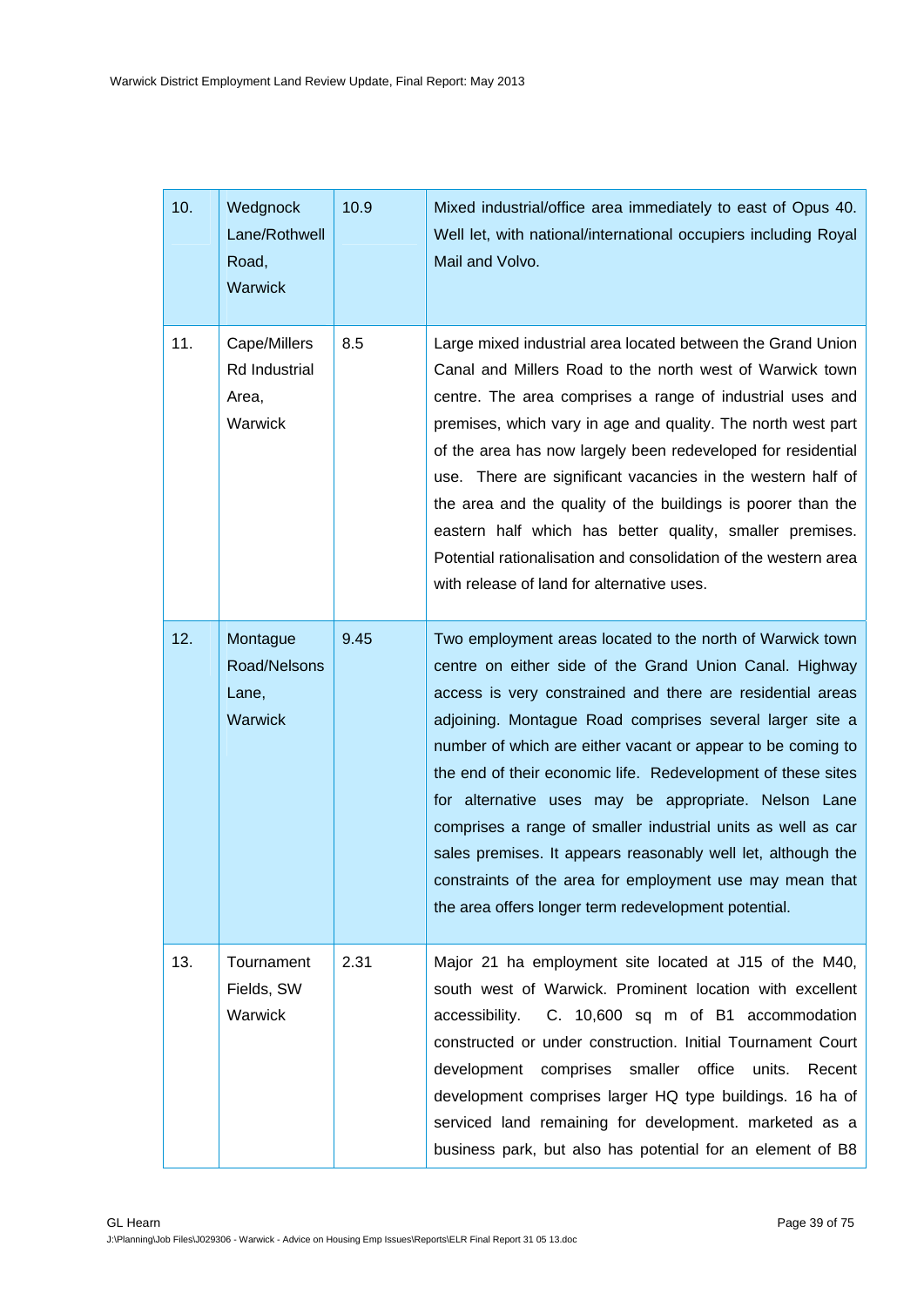|     |                                                                 |                                                                       | use.                                                                                                                                                                                                                                                                                                                                                                                                                                                    |  |  |
|-----|-----------------------------------------------------------------|-----------------------------------------------------------------------|---------------------------------------------------------------------------------------------------------------------------------------------------------------------------------------------------------------------------------------------------------------------------------------------------------------------------------------------------------------------------------------------------------------------------------------------------------|--|--|
| 14. | Common<br>Lane<br>Industrial<br>Estate,<br>Kenilworth           | 3<br>(planning<br>application<br>for extra care<br>scheme 0.64<br>ha) | A small industrial estate located north east of Kenilworth. The<br>estate comprises arrange of older units, many in need of<br>investment. The access road is narrow and unsuitable for<br>larger vehicles. There is a new residential development to<br>the south of the site. Potential comprehensive residential<br>redevelopment opportunity, subject to relocation of existing<br>occupiers.                                                       |  |  |
| 15. | <b>Princes Drive</b><br>Industrial<br>Estate,<br>Kenilworth     | 3.5                                                                   | A medium sized industrial estate accessed from the A429,<br>north east of Kenilworth town centre dating from the 1980's.<br>Well utilised with limited vacancies. Limited expansion<br>potential as semi-rural location.                                                                                                                                                                                                                                |  |  |
| 16. | Stoneleigh<br>Park,<br>Stoneleigh                               | c.16                                                                  | The former National Agricultural Centre, located in a rural<br>setting northeast of Warwick. 100 ha site in total comprising a<br>of uses – offices, hotel, conference centre,<br>range<br>showground, retail etc. Uses are agriculture and rural<br>industries related. Office component of 29,000 sq m includes<br>NFU HQ. Planning permission granted 2012 for expansion to<br>include a further 11,500 sq m of B1 floorspace.                       |  |  |
| 17. | Stoneleigh<br>Deer Park<br>(Abbey Park),<br>Stoneleigh          | 16                                                                    | A modern high quality office business park in a very attractive<br>rural setting adjacent to Stoneleigh Park. Occupiers - British<br>Horse Society, AGCO, British Assoc of Dairy Farmers -<br>mainly but not wholly rural/agriculture related. Planning<br>permission for further development.                                                                                                                                                          |  |  |
| 18. | Middlemarch<br><b>Business</b><br>Park,<br>Coventry<br>Airport, | 85                                                                    | Major mixed employment area immediately to the south of<br>Coventry airport. Comprises a mix of offices, manufacturing<br>and distribution space. It is of good quality and well occupied<br>with a range of regional and national occupiers. The only<br>location in the District to provide major distribution premises,<br>including national Parcelforce centre. Suffers from peak time<br>traffic congestion at Tollbar A45/6 junction but Highway |  |  |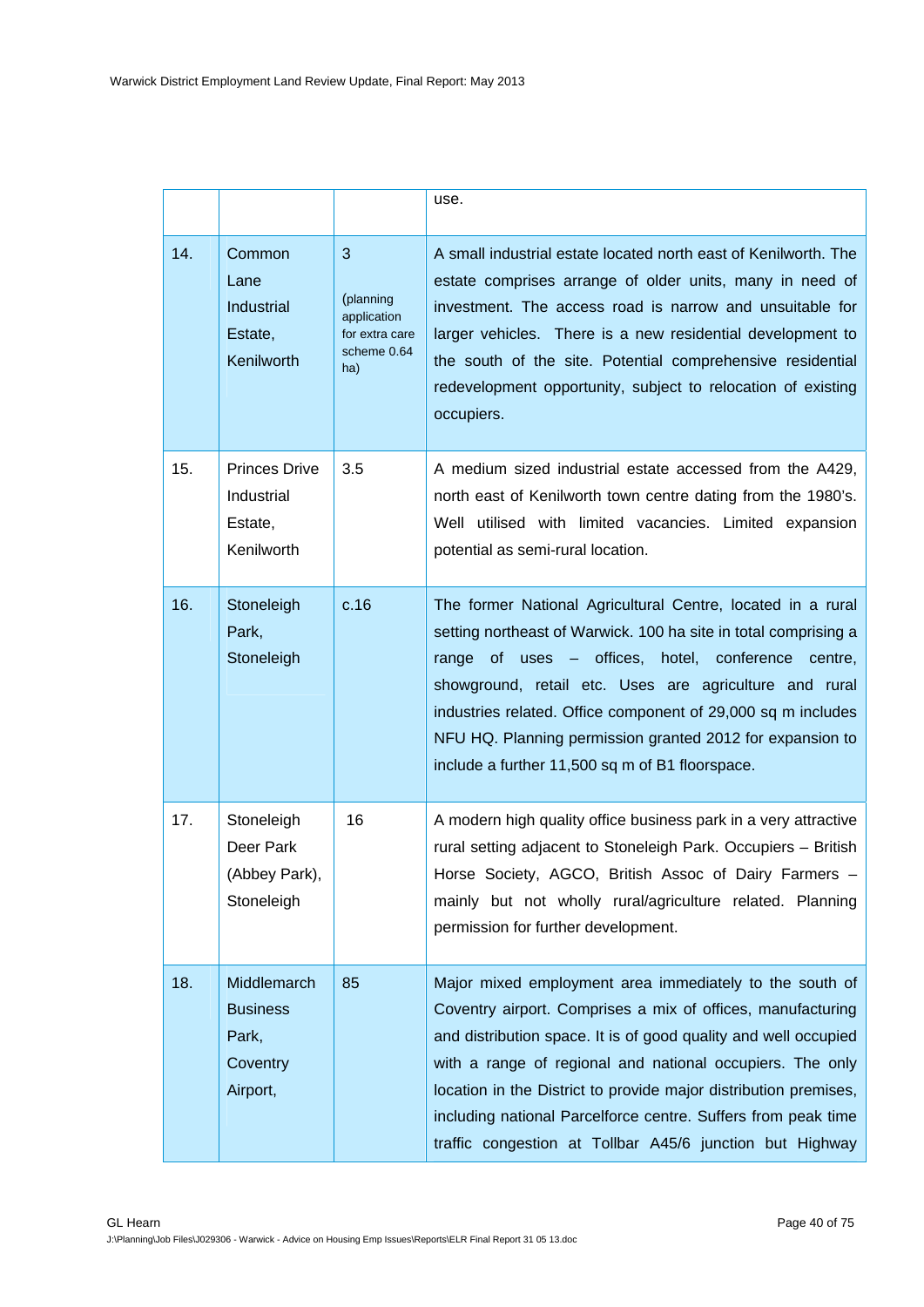|     |                                                |        | Agency due to implement improvements in 2013.                                                                                                                                                          |
|-----|------------------------------------------------|--------|--------------------------------------------------------------------------------------------------------------------------------------------------------------------------------------------------------|
| 19. | Holly Farm<br><b>Business</b><br>Park, Honiley | 3      | Rural business park located 4 miles west of Kenilworth<br>providing mainly small basic office/workshop accommodation<br>for small local businesses. Well maintained and managed<br>with few vacancies. |
|     | <b>Total</b>                                   | 333.51 |                                                                                                                                                                                                        |

### **Conclusions**

- 5.5 Our overall conclusions in relation to the District's existing employment locations are that they are generally performing well with low vacancies in most locations. There is a good range of accommodation, from small, affordable workshops and offices to larger industrial premises and good quality B1 offices on business parks.
- 5.6 However, the available stock is restricted, particularly in relation to good quality modern accommodation of all types and sizes. There are also some employment locations which are performing less well and these are considered further later in this section.
- 5.7 The nature of the Districts' economy and its relative remoteness from the strategic highway network means that it is not a major manufacturing or distribution location and supply is more orientated towards B1 office accommodation and smaller industrial premises (sub 5,000 sq m).

## Town Centre Office Provision

- 5.8 In relation to office provision within the District's main town centres, Warwick and Leamington Spa, there is a fairly diverse range of office accommodation with a significant element of period properties.
- 5.9 It is clear from our research that Leamington Spa has a larger concentration of office stock compared to Warwick Town Centre. According to national databases (EGi) there is approximately 78,665 sq ft office space available in Warwick Town compared with approximately 167,269 sf ft available in Leamington Spa.
- 5.10 The available data indicates that the town centre stock is broadly similar in terms of the range, size and age of stock. Specifically the office units available typically range from 11 sq  $m - 92$  sq m (120) -1000 sq.ft) with the large majority of office stock being second hand. Agents report that this period stock can be particularly difficult to let due to the physical constraints of the buildings.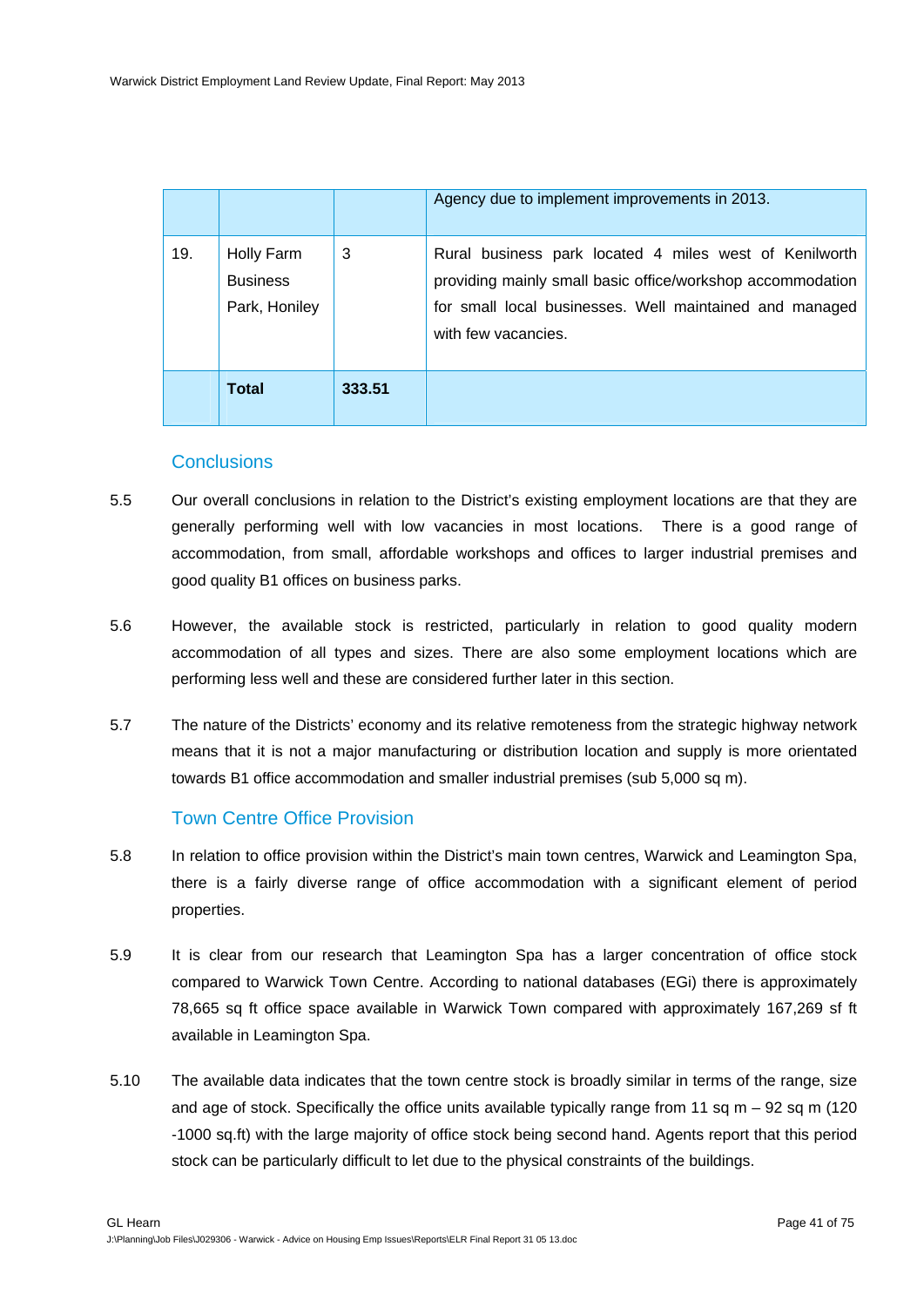# Employment Land Supply

- 5.11 This relates to employment sites which benefit from planning permission or are allocated for employment development within the existing Local Plan, but have not yet been developed. Data on these sites was supplied by the Council to GL Hearn. A total of 15 sites comprising 74.29 ha were identified and reviewed. Only sites of over 0.2 ha in area have been considered. A number of the sites are existing employment sites which have been allocated for redevelopment or expansion and have therefore also been considered in the above section.
- 5.12 These sites have been inspected and an assessment undertaken in relation to a range of qualitative criteria. The criteria used were as follows;-
	- Access
	- Prominence
	- Site Lavout
	- Character of Area
	- Economic constraints
	- $\bullet$  Location
	- **Market Attractiveness**
	- Accessibility Strategic & Local
	- **•** Local Amenities
	- Public transport
- 5.13 A copy of the assessment pro-forma used is enclosed at Appendix 1 and a summary of the assessment results is provided at Appendix 2. Our summary comments in relation to the potential employment locations are provided below.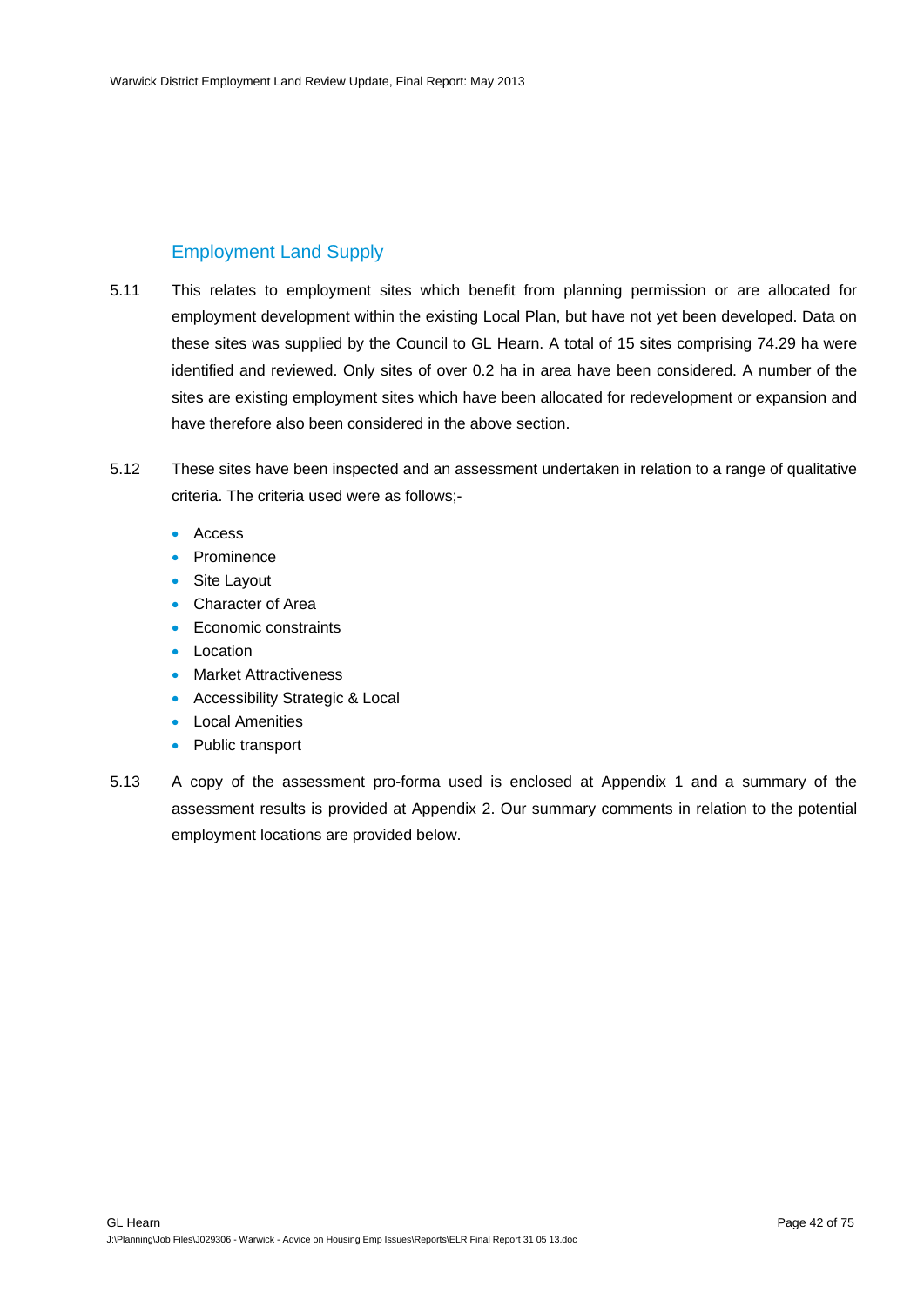| <b>Site</b><br>Ref. | <b>Site Name</b>                                                                 | <b>Site</b><br>Area<br>ha | <b>Summary Comments</b>                                                                                                                                                                                                                                                                                                                                                                                                                                                                           |
|---------------------|----------------------------------------------------------------------------------|---------------------------|---------------------------------------------------------------------------------------------------------------------------------------------------------------------------------------------------------------------------------------------------------------------------------------------------------------------------------------------------------------------------------------------------------------------------------------------------------------------------------------------------|
| 1                   | Gallagher<br><b>Business</b><br>Park<br>(Warwick<br>Gates),<br>Leamington<br>Spa | 13.5                      | Located immediately south of Tachbrook Park.<br>Single office<br>building completed (Gallagher HQ). Remainder of site accessed,<br>serviced and arranged as plots. Currently being marketed. Good,<br>prominent and accessible location.                                                                                                                                                                                                                                                          |
| $\overline{2}$      | Former Ford<br>foundry, Old<br>Warwick Rd,<br>Leamington<br>Spa                  | 2.4                       | Prominent site on edge of Leamington town centre close to station.<br>Within Station Area Development Brief area. Consent granted in<br>2011 for mixed use development including Morrisons supermarket,<br>10,000 sq m B1 offices and 7,000 sq m B1c/B8 light<br>manufacturing/distribution (on land rear of Homebase). Suitable<br>employment location although understood that applicant wishes to<br>promote for retail development as<br>office<br>marketing<br>also<br>unsuccessful to date. |
| 3.                  | Land rear of<br>Homebase,<br><b>Princes</b><br>Drive,<br>Leamington<br>Spa       | 1.6                       | Included within 2011 consent mentioned above. Consent for 7,000<br>sq m of B1c/B8 light manufacturing/distribution. Suitable subject to<br>provision of satisfactory access arrangements<br>which<br>are<br>constrained.                                                                                                                                                                                                                                                                          |
| 4                   | <b>Station</b><br>Goods<br><b>Yard/Station</b><br>Approach,<br>Leamington<br>Spa | 2.6                       | Land north of the railway station currently comprising open storage,<br>car parking and Stagecoach bus depot. Identified in Station Area<br>Development Brief for residential and B1 development, although<br>comprehensive residential development acceptable. Former office<br>development planning permission on part not implemented.<br>Suitable for element of B1 office development relating to station.                                                                                   |

## **Figure 17: Review of Employment Land Supply in Warwick District, April 2013**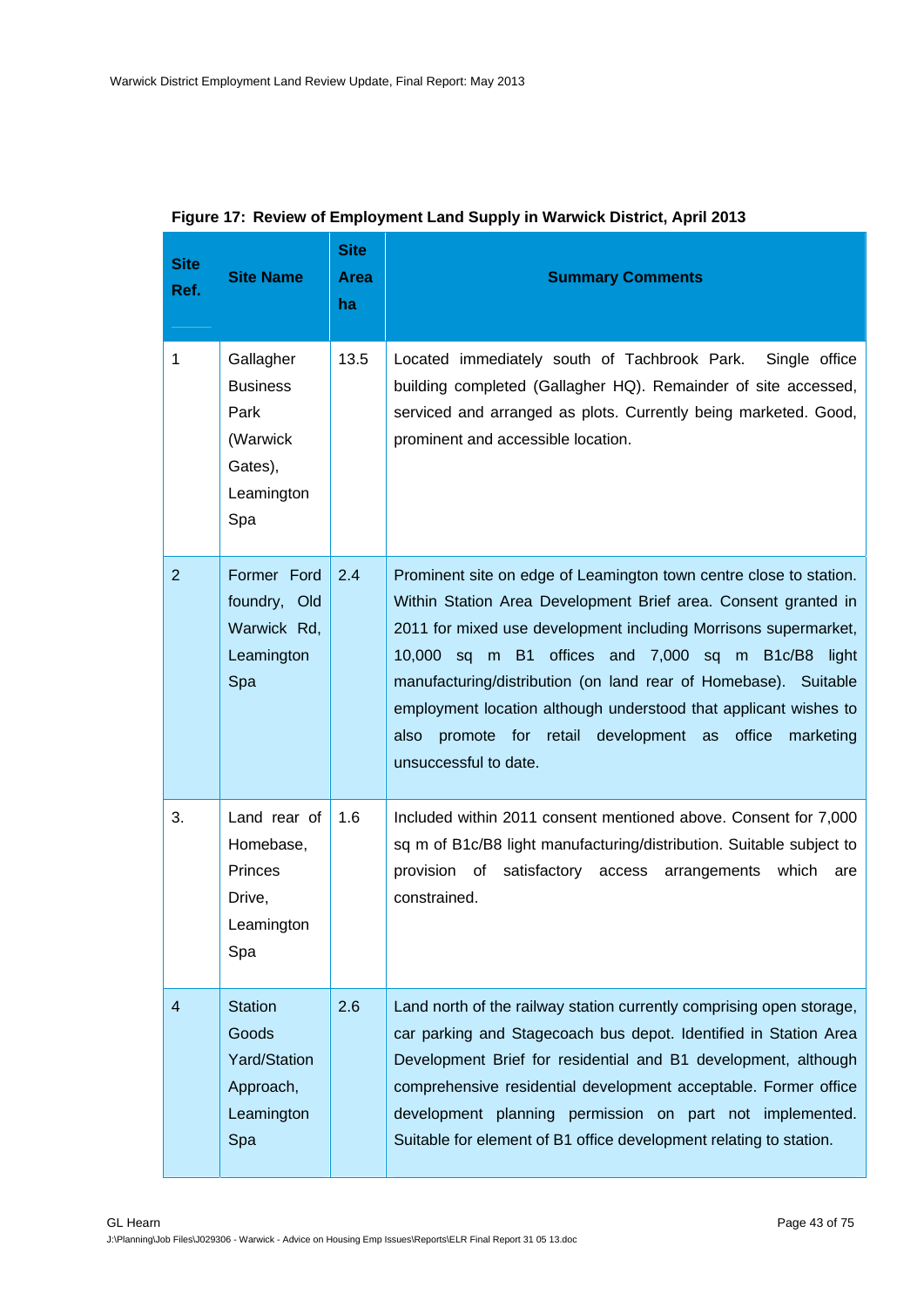| 5  | Tachbrook<br>Park and<br>Spa Park<br>Leamington<br>Spa             | 7.25 | Various sites within the Tachbrook Park/Spa Park industrial area<br>south of Leamington Spa town centre. Most are currently being<br>marketed for employment development. Includes 1.15 ha site<br>which has consent for expansion of Wolseley headquarters.                                                                                                                                                                                                                           |
|----|--------------------------------------------------------------------|------|----------------------------------------------------------------------------------------------------------------------------------------------------------------------------------------------------------------------------------------------------------------------------------------------------------------------------------------------------------------------------------------------------------------------------------------------------------------------------------------|
| 6  | Queensway<br>Industrial<br>Estate,<br>Leamington<br>Spa            | 1.88 | Adjoins Tachbrook Park to the east. Originally developed as a post<br>war industrial estate and therefore comprises mainly older large<br>footprint buildings. Some areas have/are being redeveloped for<br>retail led uses and likely to be continued pressure for non-<br>employment redevelopment.                                                                                                                                                                                  |
| 7  | Land<br>at<br>Queensway                                            | 1.2  | Separate area of allocated<br>employment<br>land<br>located<br>at<br>Queensway.                                                                                                                                                                                                                                                                                                                                                                                                        |
| 8  | 40,<br>Opus<br><b>Warwick</b>                                      | 3.7  | High quality office park located to the north west of Warwick,<br>immediately adjacent to the A46 and approximately 2 miles from<br>J15 of the M40. Planning permission for further 26,000 sq m of<br>office development on land currently utilised for car parking, being<br>actively marketed. Good , accessible prominent location.                                                                                                                                                 |
| 9  | 15.49<br>Tournament<br>Fields,<br>SW<br>Warwick                    |      | Major 21 ha employment site located at J15 of the M40, south west<br>of Warwick. Prominent location with excellent accessibility. C.<br>10,600 sq m of B1 accommodation constructed or under<br>construction. Initial Tournament Court development comprises<br>smaller office units. Recent development comprises larger HQ type<br>buildings. 15.5 ha of serviced land remaining for development.<br>marketed as a business park, but also has potential for an element<br>of B8 use |
| 10 | Tournament<br>Fields, SW<br>Warwick-<br>Land<br>adjacent to<br>A46 | 2.33 | Outline planning application for land adjacent to A46.                                                                                                                                                                                                                                                                                                                                                                                                                                 |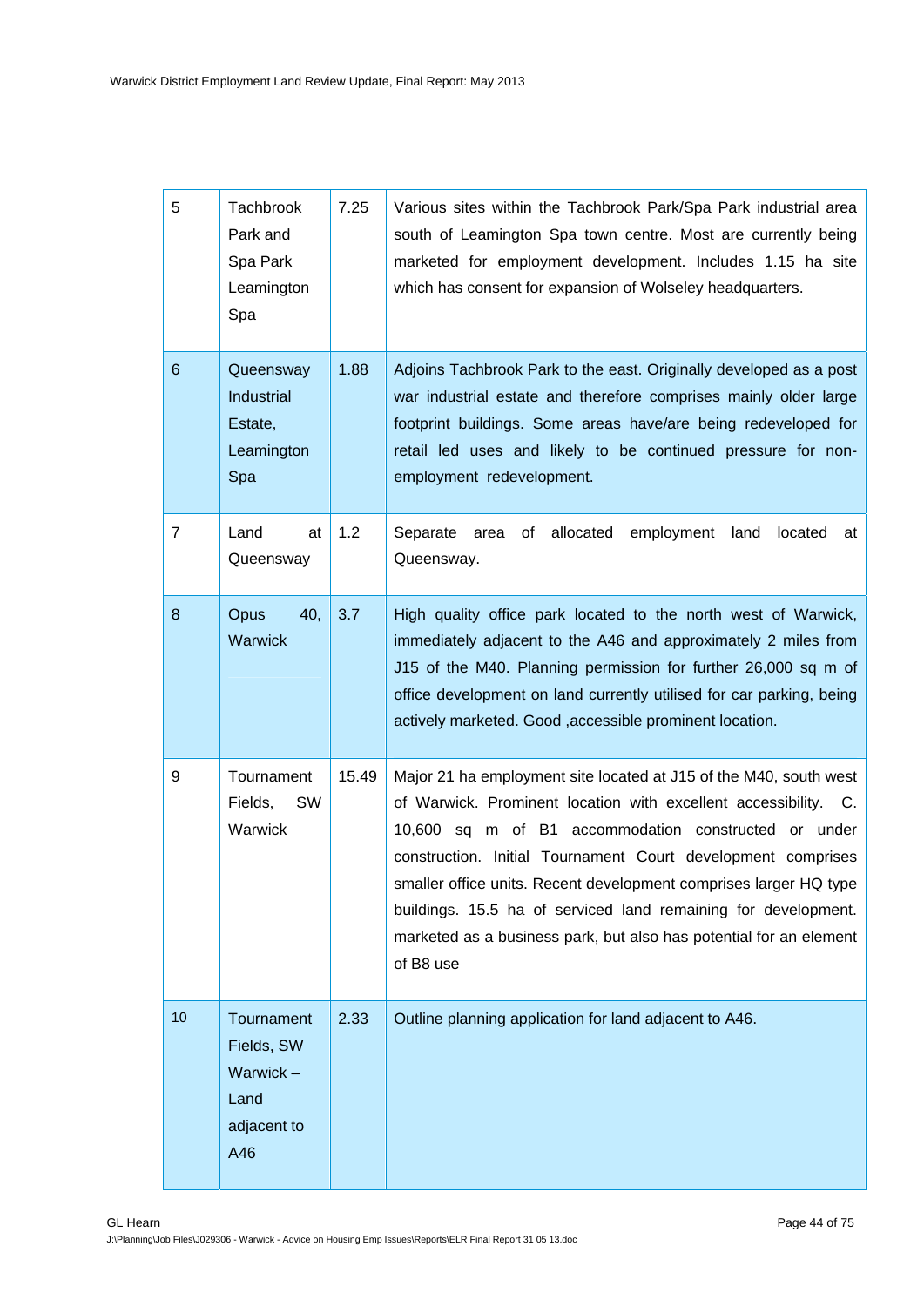| 11 | Cape Road,<br>Warwick                                        | 1.49 | Large mixed industrial area located between the Grand Union<br>Canal and Millers Road to the north west of Warwick town centre.<br>The area comprises a range of industrial uses and premises, which<br>vary in age and quality. The north west part of the area has now<br>largely been redeveloped for residential use. There are significant<br>vacancies in the western half of the area and the quality of the<br>buildings is poorer than the eastern half which has better quality,<br>smaller premises. Potential rationalisation and consolidation of the<br>western area with release of land for alternative uses. Consent for<br>mixed use redevelopment of part of western area. |
|----|--------------------------------------------------------------|------|-----------------------------------------------------------------------------------------------------------------------------------------------------------------------------------------------------------------------------------------------------------------------------------------------------------------------------------------------------------------------------------------------------------------------------------------------------------------------------------------------------------------------------------------------------------------------------------------------------------------------------------------------------------------------------------------------|
| 12 | Nelson Lane,<br><b>Warwick</b>                               | 0.5  | Small site currently being used for car parking. Nelson Lane<br>comprises a range of smaller industrial units as well as car sales<br>premises. It appears reasonably well let, although the constraints of<br>the area for employment use may mean that the area offers longer<br>term redevelopment potential.                                                                                                                                                                                                                                                                                                                                                                              |
| 13 | Stoneleigh<br>Park,<br>Stoneleigh                            | 5    | The former National Agricultural Centre, located in a rural setting<br>northeast of Warwick. 100 ha site in total comprising a range of<br>uses - offices, hotel, conference centre, showground, retail etc.<br>Uses are agriculture and rural industries related. Office component<br>of 29,000 sq m includes NFU HQ. Planning permission granted<br>2012 for expansion to include a further 11,500 sq m of B1<br>floorspace.                                                                                                                                                                                                                                                                |
| 14 | Stoneleigh<br>Deer<br>Park<br>(Abbey<br>Park),<br>Stoneleigh | 5    | A modern high quality office business park in a very attractive rural<br>setting adjacent to Stoneleigh Park. Occupiers - British Horse<br>Society, AGCO, British Assoc of Dairy Farmers - mainly but not<br>wholly rural/agriculture related. Planning permission for further<br>B1a/b office development of up to 12,000 sq m.                                                                                                                                                                                                                                                                                                                                                              |
| 15 | Former<br>Honiley<br>Airfield,<br>Oldwich                    | 10   | 78 ha former airfield owned and used by Prodrive as a test track<br>with associated facilities. Planning permission granted in 2010 for<br>major expansion of the facilities to provide c. 33,000 sq m of B1<br>floorspace which has not been implemented to date.                                                                                                                                                                                                                                                                                                                                                                                                                            |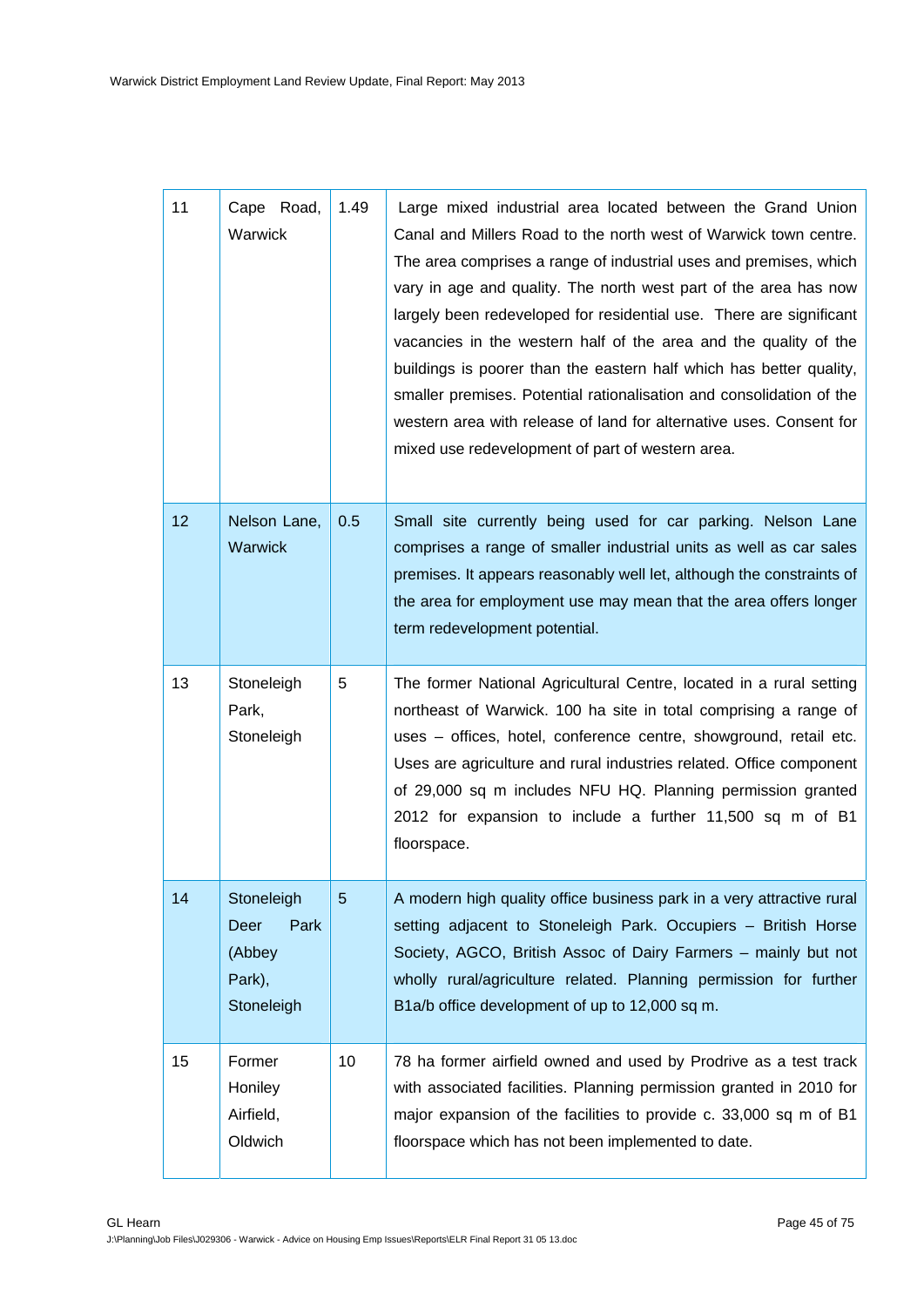| Land at High $\vert$ 0.2<br><b>Street</b> |      | Local Plan allocation |
|-------------------------------------------|------|-----------------------|
| <b>Total</b>                              | 73.1 |                       |

## Sites Considered Available for Future Employment Use

5.14 However, not all of the above sites can be considered to be available for future employment use due to a range of factors such as re-allocation in the new Local Plan or other restrictions/constraints affecting future use. The table below sets out those sites which are considered available for future employment use and identifies the relevant factors which remove some of the sites identified above as part of the employment supply.

| <b>Site</b><br>Ref. | <b>Site Name</b>                                                 | <b>Site</b><br><b>Area</b><br>ha | <b>Summary Comments</b>                                                                                             |
|---------------------|------------------------------------------------------------------|----------------------------------|---------------------------------------------------------------------------------------------------------------------|
| $\mathbf{1}$        | Gallagher Business Park<br>(Warwick<br>Gates),<br>Leamington Spa | 3.6                              | 9.6 ha of this site is allocated for residential<br>development in the Revised Development Strategy.                |
| $\overline{2}$      | Former Ford foundry, Old<br>Warwick Rd, Leamington<br>Spa        | 2.4                              |                                                                                                                     |
| 3.                  | Land rear of Homebase,<br>Princes Drive, Leamington<br>Spa       | 1.6                              |                                                                                                                     |
| $\overline{4}$      | <b>Station Goods Yard/Station</b><br>Approach, Leamington Spa    | $\theta$                         | Allocated for<br>residential development in the<br><b>Revised Development Strategy</b>                              |
| 5                   | Tachbrook Park and Spa<br>Park Leamington Spa                    | 6.1                              | 1.15 ha Spa Park site has consent for expansion of<br>Wolseley headquarters. Therefore not considered<br>available. |

**Figure 18: Identified Land Supply for General Employment Development, April 2013**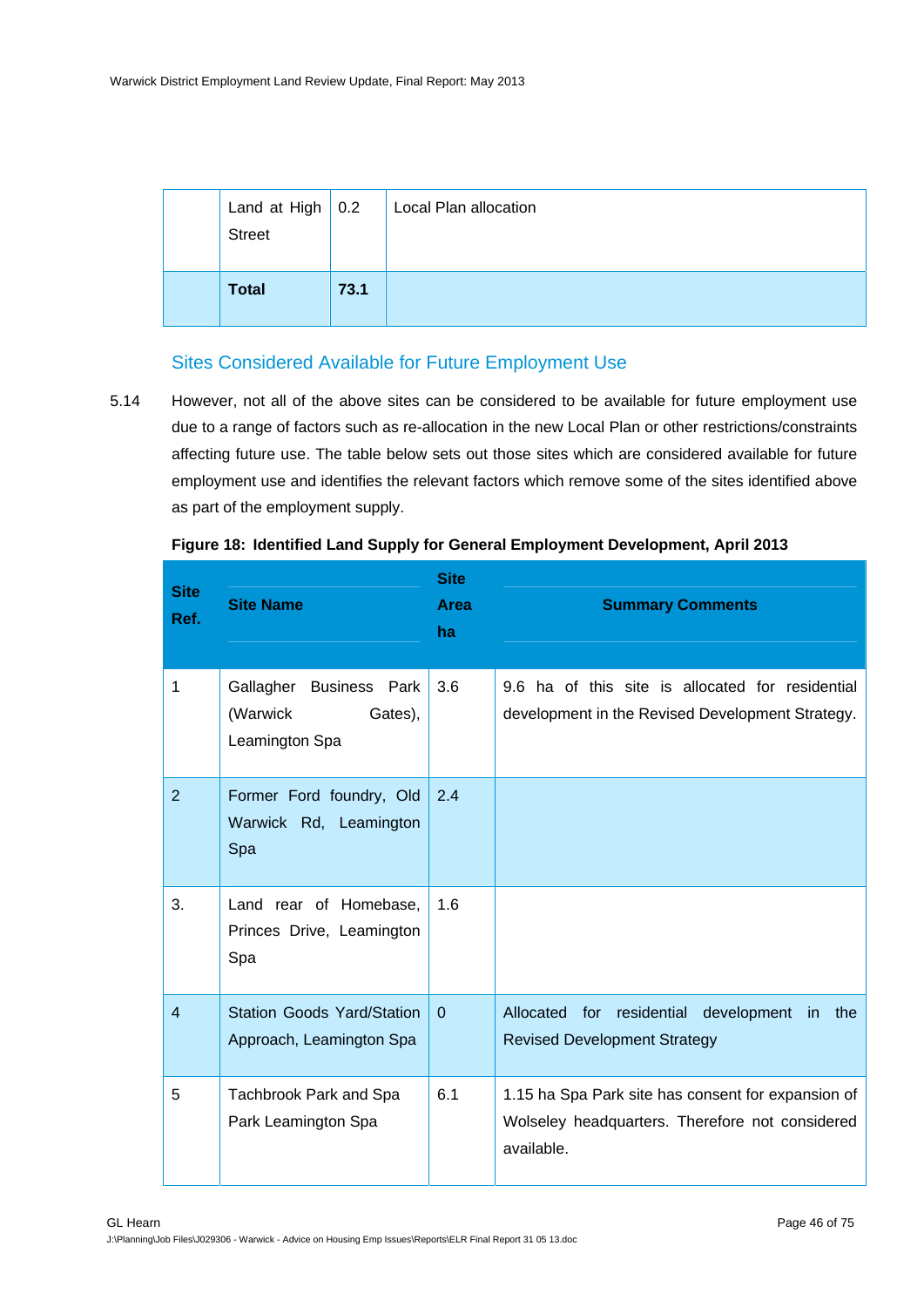| $6\phantom{1}$ | Industrial<br>Queensway<br>Estate, Leamington Spa          | 1.88           |                                                                                                    |
|----------------|------------------------------------------------------------|----------------|----------------------------------------------------------------------------------------------------|
| $\overline{7}$ | Land at Queensway                                          | 1.2            |                                                                                                    |
| $\bf 8$        | Opus 40, Warwick                                           | 3.7            |                                                                                                    |
| 9              | SW<br>Tournament<br>Fields,<br>Warwick                     | 13.24          | 2.25 ha granted consent for private hospital and<br>care home.                                     |
| 10             | Tournament Fields, SW<br>Warwick - Land adjacent to<br>A46 | 2.33           |                                                                                                    |
| 11             | Cape Road, Warwick                                         | 1.49           |                                                                                                    |
| 12             | Nelson Lane, Warwick                                       | 0.5            |                                                                                                    |
| 13             | Stoneleigh Park, Stoneleigh                                | 5              |                                                                                                    |
| 14             | Stoneleigh<br>Deer<br>Park<br>(Abbey Park), Stoneleigh     | $\overline{5}$ |                                                                                                    |
| 15             | Former<br>Honiley<br>Airfield,<br>Oldwich                  | $\pmb{0}$      | Planning permission restricts use to motor sport<br>related and is bespoke to current owners needs |
|                | Land at High Street                                        | 0.2            |                                                                                                    |
|                | <b>Total</b>                                               | 48.2           |                                                                                                    |

5.15 Of the 74.1 hectares of employment land supply initially identified, the above analysis indicates that 25.9 hectares of this supply is not available due to various factors identified above, resulting in 48.2 hectares of remaining available land.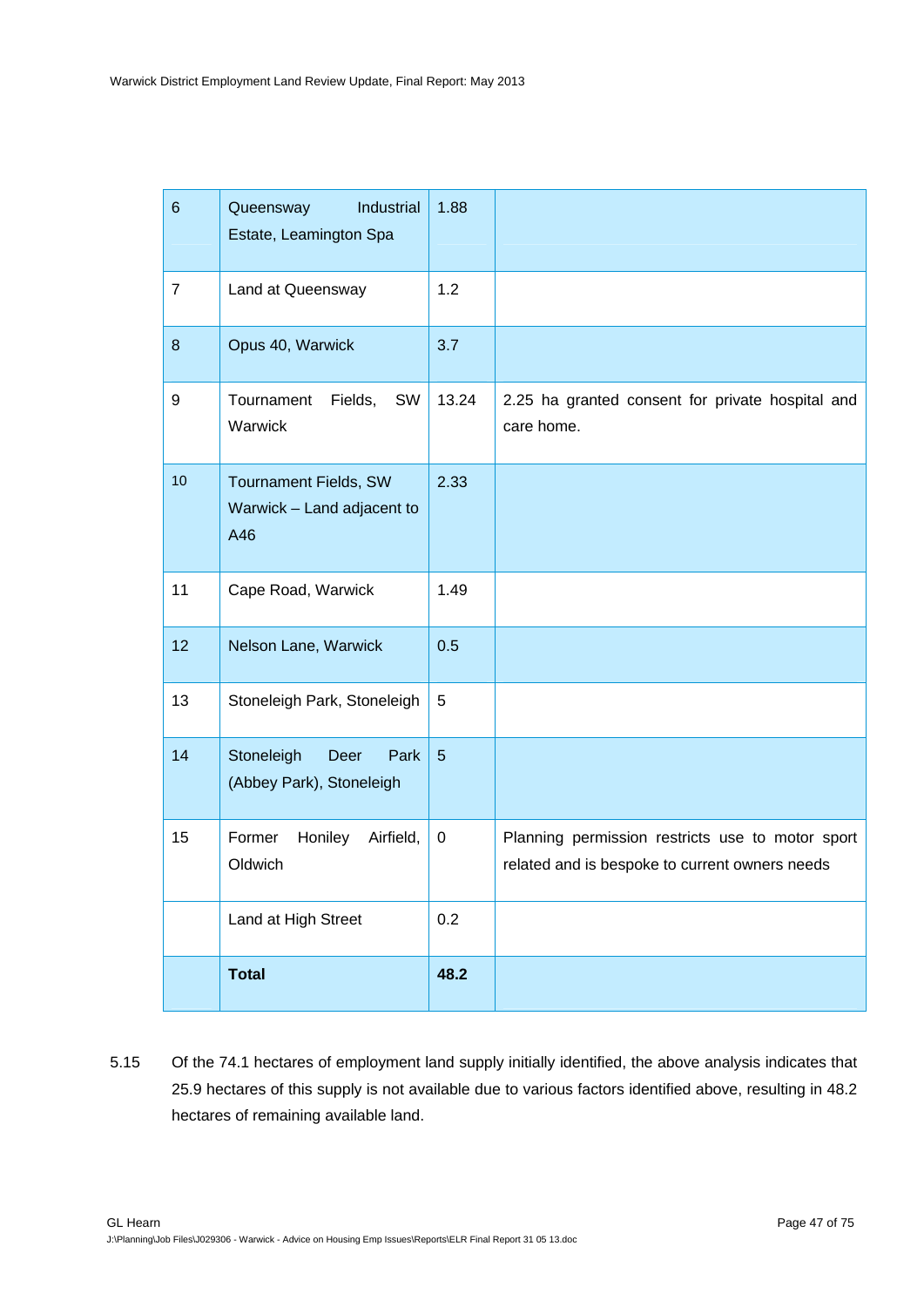5.16 Land at Honiley Airfield is treated separately as the use is restricted to motor-sports related activities. Land at this location provides the flexibility to support enhanced growth in motor sportrelated sectors over and above that forecast within the Cambridge Econometric forecast which informed the demand assessment for employment land.

## Suitability for Future Employment Use

- 5.17 In carrying out our assessments of existing employment locations and employment land supply, we have also considered the suitability of these sites for employment use in the future. This review of suitability has considered factors such as current performance (condition, vacancies, etc), constraints (access, prominence) and alternative use potential.
- 5.18 We have highlighted below the sites which we consider have employment suitability issues and where future redevelopment for alternative uses may be appropriate. Within the assessment, we have indicated the area of land which could be proposed for release from employment use. Please note that this is an indicative figure only based on an estimated percentage land release.

| <b>Site</b><br>Ref. | <b>Site Name</b>                                       | <b>Site Area</b><br>proposed<br>for release<br>(ha) | <b>Summary Comments</b>                                                                                                                                                                                                                                                                                                                                                                                                                                                              |
|---------------------|--------------------------------------------------------|-----------------------------------------------------|--------------------------------------------------------------------------------------------------------------------------------------------------------------------------------------------------------------------------------------------------------------------------------------------------------------------------------------------------------------------------------------------------------------------------------------------------------------------------------------|
| 4.                  | Sydenham<br>Industrial<br>Estate,<br>Leamington<br>Spa | 8                                                   | Large industrial estate located south east of Leamington Spa<br>town centre. The estate comprises mainly 1960/70's medium<br>to large industrial units. The estate appears tired and has a<br>high level of vacancies, most notably the northern half of the<br>estate. Residential areas adjoin to the north and east.<br>Potential for rationalisation and consolidation of the estate<br>and redevelopment of the northern half of the estate for<br>residential led development. |
| 6                   | <b>Riverside</b><br>House,<br>Leamington<br>Spa        | 1.75                                                | Current WDC civic offices. Large 1980's office building and<br>associated car parking. Attractive riverside location within<br>easy reach of Leamington town centre and station. Suitable<br>office location although site clearly would be attractive for<br>residential redevelopment.                                                                                                                                                                                             |

## **Figure 19: Employment Sites Considered Potentially Suitable for Rationalisation or Redevelopment**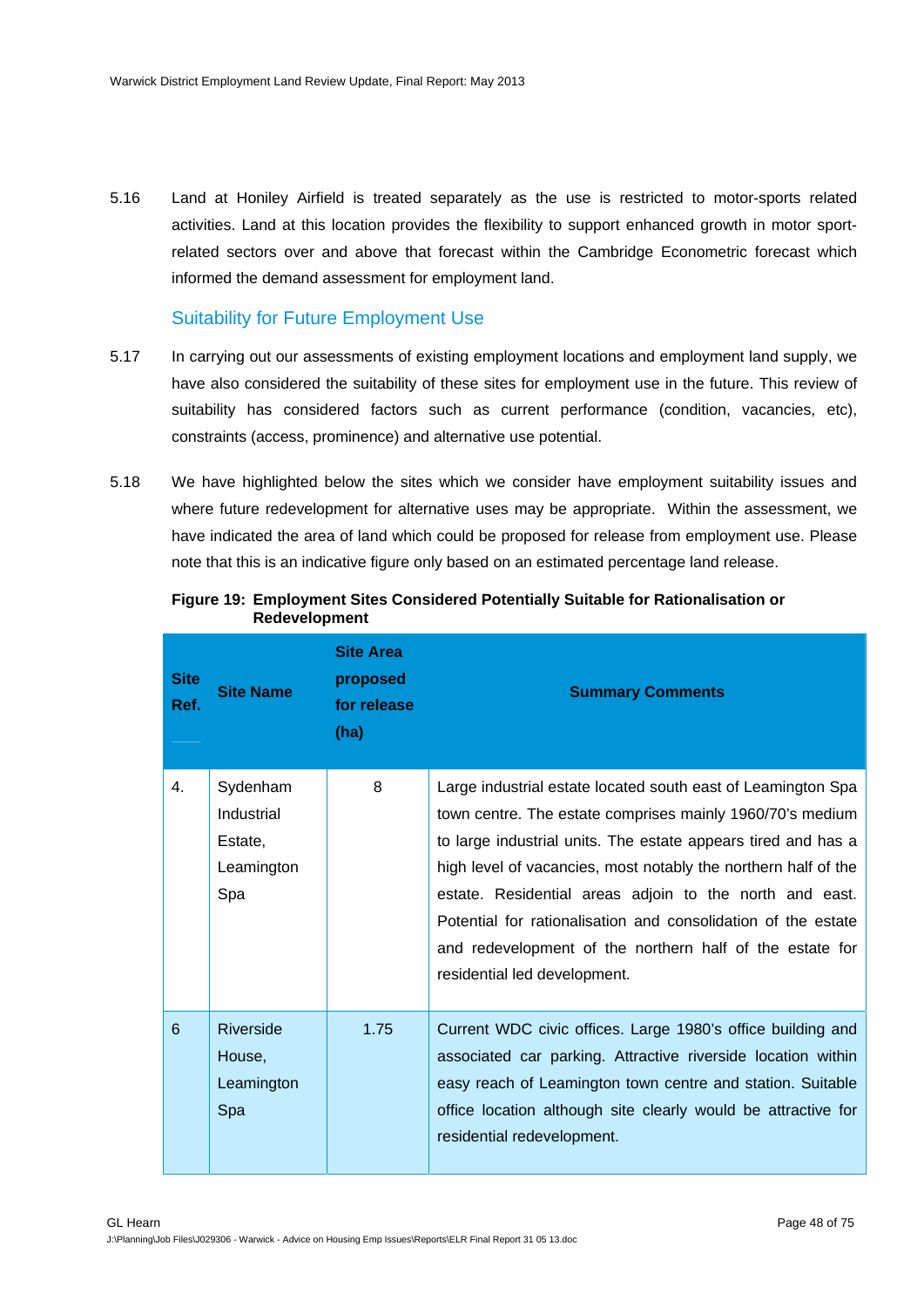| 11. | Cape/Millers<br>Rd Industrial<br>Area, Warwick        | 4.5<br>(includes<br>1.49 in<br>supply) | Large mixed industrial area located between the Grand<br>Union Canal and Millers Road to the north west of Warwick<br>town centre. The area comprises a range of industrial uses<br>and premises, which vary in age and quality. The north west<br>part of the area has now largely been redeveloped for<br>There are significant vacancies in the<br>residential use.<br>western half of the area and the quality of the buildings is<br>poorer than the eastern half which has better quality, smaller<br>premises. Potential rationalisation and consolidation of the<br>western area with release of land for alternative uses.                                                       |
|-----|-------------------------------------------------------|----------------------------------------|-------------------------------------------------------------------------------------------------------------------------------------------------------------------------------------------------------------------------------------------------------------------------------------------------------------------------------------------------------------------------------------------------------------------------------------------------------------------------------------------------------------------------------------------------------------------------------------------------------------------------------------------------------------------------------------------|
| 12. | Montague<br>Road/Nelsons<br>Lane,<br><b>Warwick</b>   | 4.6                                    | Two employment areas located to the north of Warwick town<br>centre on either side of the Grand Union Canal. Highway<br>access is very constrained and there are residential areas<br>adjoining. Montague Road comprises several larger site a<br>number of which are either vacant or appear to be coming to<br>the end of their economic life. Redevelopment of these sites<br>for alternative uses may be appropriate. Nelson Lane<br>comprises a range of smaller industrial units as well as car<br>sales premises. It appears reasonably well let, although the<br>constraints of the area for employment use may mean that<br>the area offers longer term redevelopment potential. |
| 14. | Common<br>Lane<br>Industrial<br>Estate,<br>Kenilworth | 2.4                                    | A small industrial estate located north east of Kenilworth.<br>The estate comprises arrange of older units, many in need of<br>investment. The access road is narrow and unsuitable for<br>larger vehicles. There is a new residential development to<br>the south of the site. Potential comprehensive residential<br>redevelopment opportunity, subject to relocation of existing<br>occupiers.                                                                                                                                                                                                                                                                                         |
|     | <b>Total</b>                                          | 21.25                                  |                                                                                                                                                                                                                                                                                                                                                                                                                                                                                                                                                                                                                                                                                           |

5.19 The above analysis indicates that of the 322.61 ha of existing employment provision, c 21.25 ha of this land has suitability issues for continued employment use and may be suitable for redevelopment for alternative uses.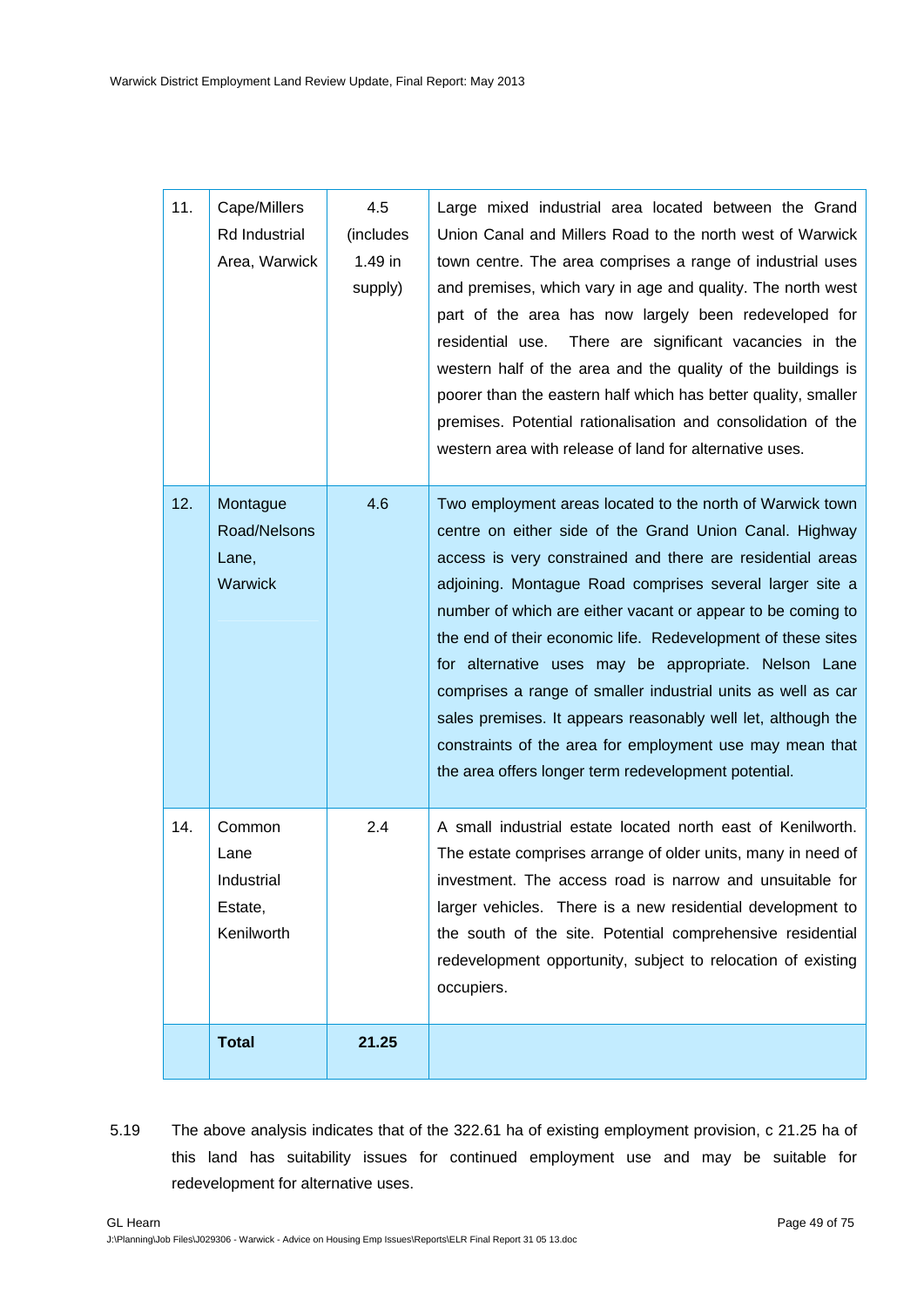## **6 EMPLOYMENT LAND DEMAND FORECASTING**

- 6.1 In this section we consider demand for employment land and floorspace over the plan period from 2011-29. It considers requirements for employment land in the B1, B2 and B8 use classes. The assessment relates to local-scale demand, and does not consider demand for regional or subregional employment land provision.
- 6.2 The analysis is of 'demand' for employment land and therefore does not take account of any supply-side factors such as existing employment land allocations or commitments. Demand is considered in both 'net' and 'gross' terms.
- 6.3 The ODPM Guidance, *Employment Land Reviews: Guidance Note* (ODPM, 2004) encourages the use of a number of different techniques to estimate future employment land requirements, namely assessments based on :
	- Labour demand (derived principally from econometric forecasts);
	- Labour supply (taking account of planned housing provision and demographics); and
	- Past rates of take-up/ development of employment land.
- 6.4 There are relative benefits of each. Econometric forecasts take account of differences in economic performance moving forward relative to the past, overall in regard to the sectoral composition of growth. However a detailed model is required to relate net forecasts to use classes and to estimate gross floorspace and land requirements.
- 6.5 In contrast, past take-up is based on actual delivery of employment development; but does not take account of the implications of growth in labour supply associated with housing growth nor any differences in economic performance relative to the past. It is also potentially influenced by past land supply policies.

## Future Economic Performance

- 6.6 As we set out in Section xx, the Warwick District economy outperformed both the West Midlands economy and the UK in the period leading up to the recent recession. Over 2000-08, the Warwick economy grew by 3¾% pa, compared to 1½% pa and 2½% pa in the West Midlands and the UK respectively, while employment grew by 1¾% pa compared to just over ½% pa in the West Midlands as a whole and 1% pa in the UK.
- 6.7 Since the start of the recession, employment in Warwick District is estimated to have fallen slightly, by less than ¼% pa. However, there was little impact on output. Indeed, output from the economy in 2011 is estimated to be slightly larger than it was in 2008. This is in sharp contrast to the outcome in the West Midlands and the UK, where output fell by around ½-¾% pa.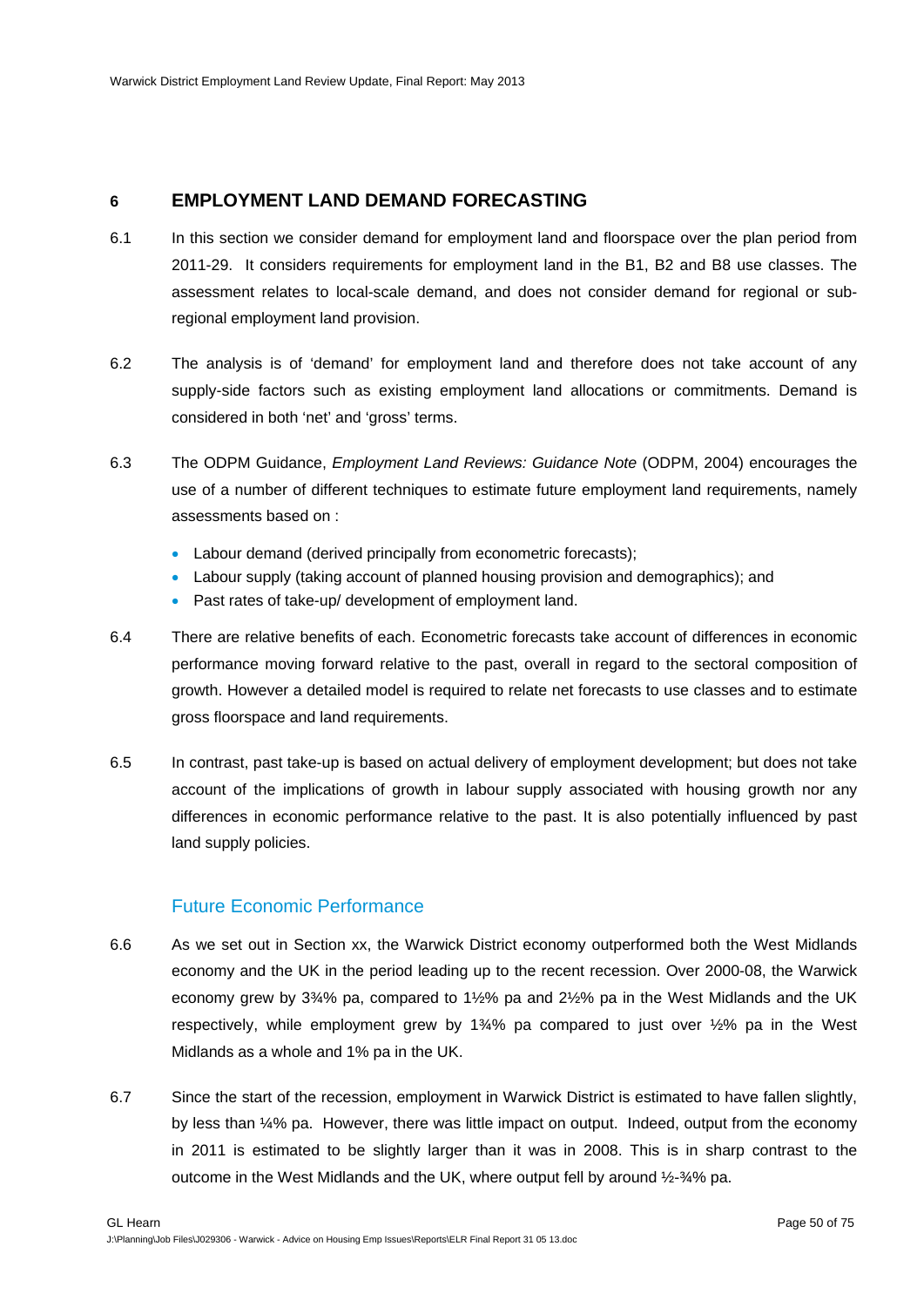- 6.8 The underlying outlook for the Warwick economy is that it will continue to outperform the West Midlands economy in both the medium and long term, with both GVA and employment growing at a faster rate than the region as a whole. This is shown in Figure 10.
- 6.9 Overall employment in Warwick is projected to return to its pre-recession peak by 2020.

| KEY LEFM INDICATORS FOR WARWICK, WEST MIDLANDS AND UK (% pa) |                        |                      |                      |                         |                         |                         |                      |
|--------------------------------------------------------------|------------------------|----------------------|----------------------|-------------------------|-------------------------|-------------------------|----------------------|
|                                                              | 2011 (£m)              | 1990-<br>2000        | 2000-<br>2008        | 2008-<br>2011           | $2011 -$<br>2015        | $2015 -$<br>2020        | 2020-<br>2025        |
| <b>GVA</b>                                                   |                        |                      |                      |                         |                         |                         |                      |
| Warwick                                                      | 3209.6                 | 2.2                  | 3.8                  | 0.2                     | 2.0                     | 2.6                     | 2.9                  |
| <b>West Midlands</b>                                         | 86795.2                | 2.1                  | 1.6                  | $-0.7$                  | 1.7                     | 2.4                     | 2.6                  |
| UK                                                           | 1167622.6              | 2.4                  | 2.5                  | $-0.6$                  | 1.9                     | 2.6                     | 2.9                  |
| <b>Employment</b><br>Warwick                                 | 2011<br>(000s)<br>88.2 | 1990-<br>2000<br>0.2 | 2000-<br>2008<br>1.7 | 2008-<br>2011<br>$-0.1$ | $2011 -$<br>2015<br>0.1 | $2015 -$<br>2020<br>0.6 | 2020-<br>2025<br>0.8 |
| West Midlands                                                | 2550.8                 | $-0.3$               | 0.6                  | $-2.0$                  | $-0.2$                  | 0.7                     | 0.7                  |
| UK                                                           | 31101.8                | 0.1                  | 1.0                  | $-1.0$                  | 0.1                     | 0.8                     | 0.7                  |

## **Figure 20: Key LEFM Indicators for Warwick, West Midlands and UK**

Notes: GVA is chained volume measure (CVM), reference year 2008

Source: LEFM Baseline consistent with Cambridge Econometrics' UK Regional Economic Forecasts, July 2012.

- 6.10 The outlook for many broad sectors is more favourable in Warwick than in the West Midlands as a whole, including:
	- Manufacturing;
	- Transport & Communications; and
	- Financial & Business Services.
- 6.11 Further details and analysis of the forecasts is set out in the *Economic and Demographic Forecasts Study 2012* which presents the economic forecasts for Warwick District and Coventry.
- 6.12 Manufacturing in Warwick is dominated by food and drink, and mechanical engineering, though it also has clusters of activity in higher value activities including motor vehicles and electronics. The motor vehicles sector in particular was badly affected during the recession.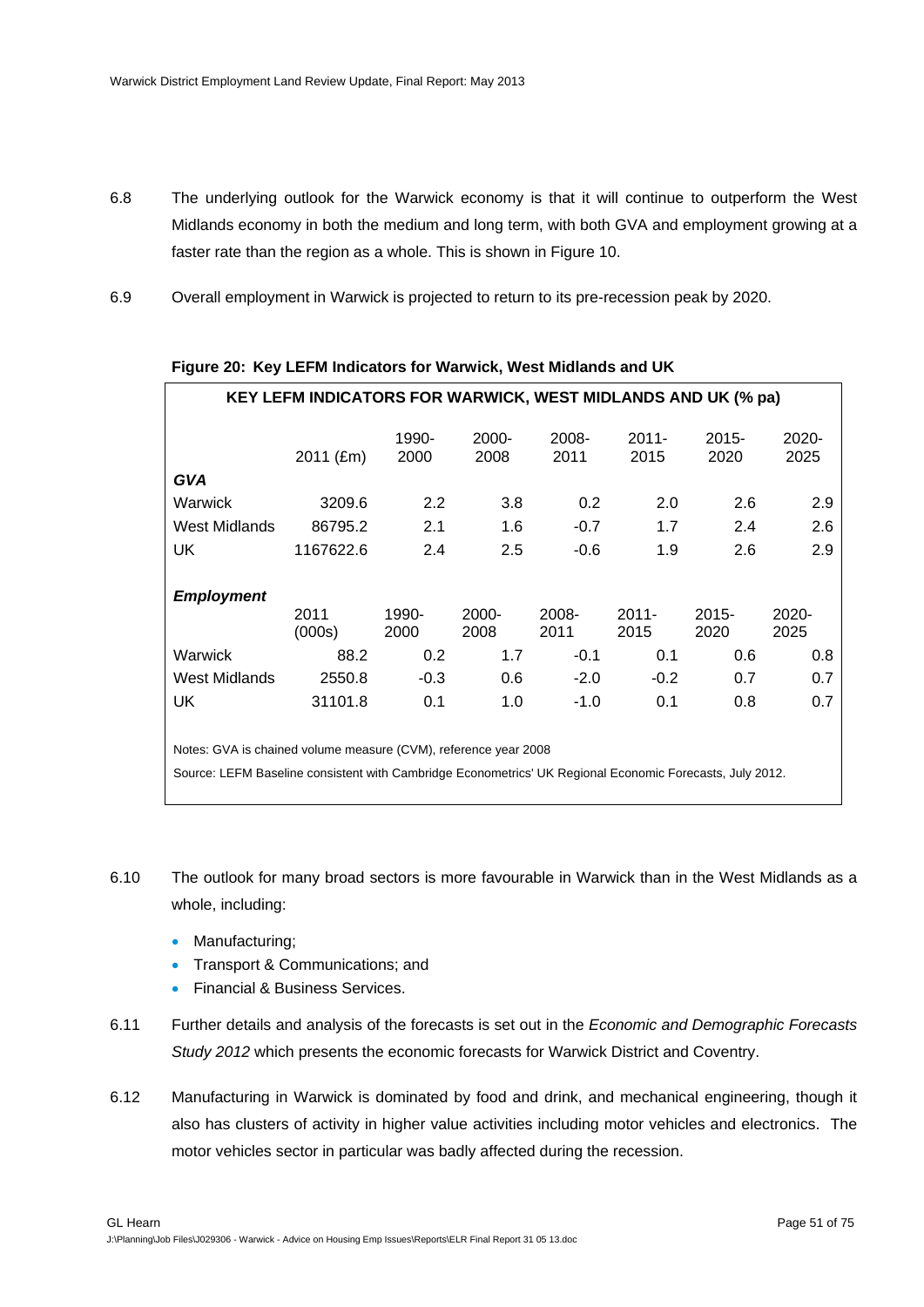- 6.13 The outlook for manufacturing is relatively strong, with growth expected to exceed that in the West Midlands as a whole. The clusters of high technology-focused activities in particular are expected to perform well.
- 6.14 However, growth prospects in the food sector are much weaker and the sector's large presence in the local economy has the effect of holding back overall growth. This is borne out on the ground locally with evidence of a number of recent business closures.
- 6.15 Prospects in distribution, hotels & catering are broadly in line with those for the region as a whole. The sector in Warwick will be supported by strong employment growth, but the larger regional retailing centres will continue to draw in spending from residents.
- 6.16 Overall, most sectors in Warwick are expected to see employment grow in line with that in the region, with growth in the Financial & Business Services sector the only major sector where growth is expected to exceed that in the West Midlands as a whole. Professional Services is the largest sub-sector within this and is expected to continue to create new employment opportunities in Warwick, but at a slightly slower rate than expected in the West Midlands as a whole. Nevertheless, the subsector's relative importance locally is an important factor behind the wider sector locally outperforming the region.
- 6.17 Figure 11 sets out the forecast for total employment in Warwick District, based on the Cambridge Econometrics forecasts. Over the 2011-30 plan period, employment is forecast to increase by 11.6% with a net increase in employment of 10,200 jobs in Warwick District.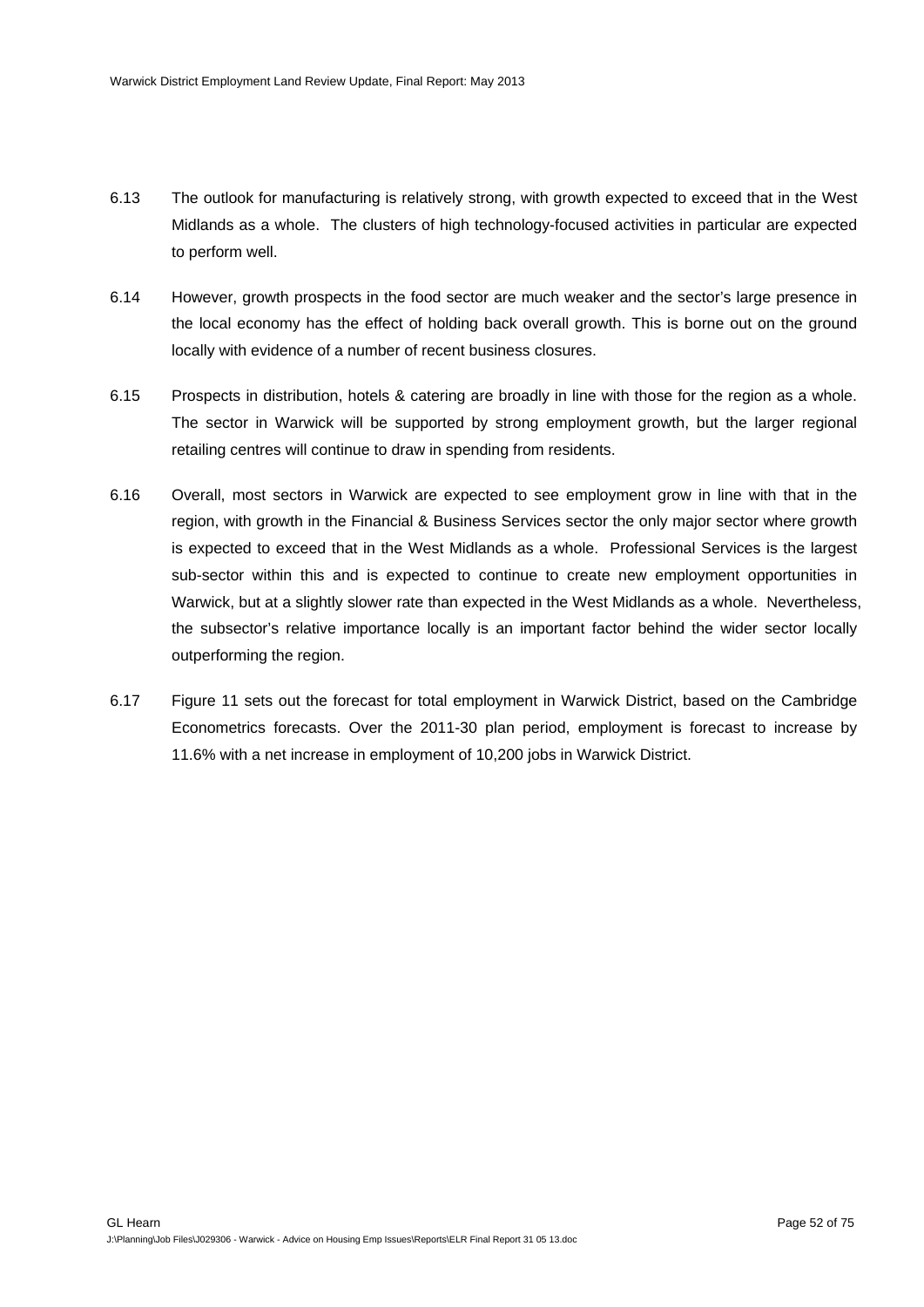

**Figure 21: Forecast Total Employment in Warwick District, 2011-30** 

*Source:* CE

6.18 Figure 12 breaks this down for separate broad economic sectors, showing annual employment growth rates over time looking back and forwards.

|                             |            |          |          |          |         |         | 2011-30      |
|-----------------------------|------------|----------|----------|----------|---------|---------|--------------|
|                             | $2001 - 8$ | 2008-11  | 2011-16  | 2016-21  | 2021-26 | 2026-30 | <b>Total</b> |
| <b>Agriculture etc</b>      | $-0.6%$    | $-12.2%$ | $-1.2%$  | $-1.6%$  | $-1.1%$ | $-2.1%$ | $-3.7%$      |
| <b>Manufacturing</b>        | $-2.3%$    | $-5.5%$  | $-1.0%$  | $-0.1%$  | $-0.3%$ | $-0.9%$ | $-0.5%$      |
| Electricity, Gas &          |            |          |          |          |         |         |              |
| Water                       | 61.7%      | 7.2%     | $-3.7\%$ | $-3.0\%$ | $-2.3%$ | $-3.1%$ | $-2.3%$      |
| <b>Construction</b>         | $-0.4%$    | $-6.2%$  | 0.7%     | 0.6%     | 0.2%    | 0.3%    | 0.5%         |
| <b>Distribution, Hotels</b> |            |          |          |          |         |         |              |
| & Catering                  | $-0.6%$    | $-2.3%$  | $-0.1%$  | 0.3%     | 0.4%    | 0.3%    | 0.2%         |
| <b>Transport &amp;</b>      |            |          |          |          |         |         |              |
| <b>Communications</b>       | 6.6%       | 15.0%    | $-0.3%$  | $-0.4%$  | $-0.3%$ | $-0.2%$ | $-0.3%$      |
| <b>Financial &amp;</b>      |            |          |          |          |         |         |              |
| <b>Business Services</b>    | 5.8%       | $-4.2%$  | 1.8%     | 1.7%     | 2.0%    | 2.1%    | 2.0%         |
| Government &                |            |          |          |          |         |         |              |
| <b>Other Services</b>       | 2.8%       | 5.7%     | $-0.4%$  | 0.8%     | 0.9%    | 1.2%    | 0.5%         |
| <b>Total</b>                | 2.2%       | $-0.1%$  | 0.1%     | 0.7%     | 0.9%    | 1.0%    | 0.6%         |

**Figure 22: Forecasts for Sectoral Performance of Broad Sectors, Warwick District 2011-230** 

*Source:* Cambridge Econometrics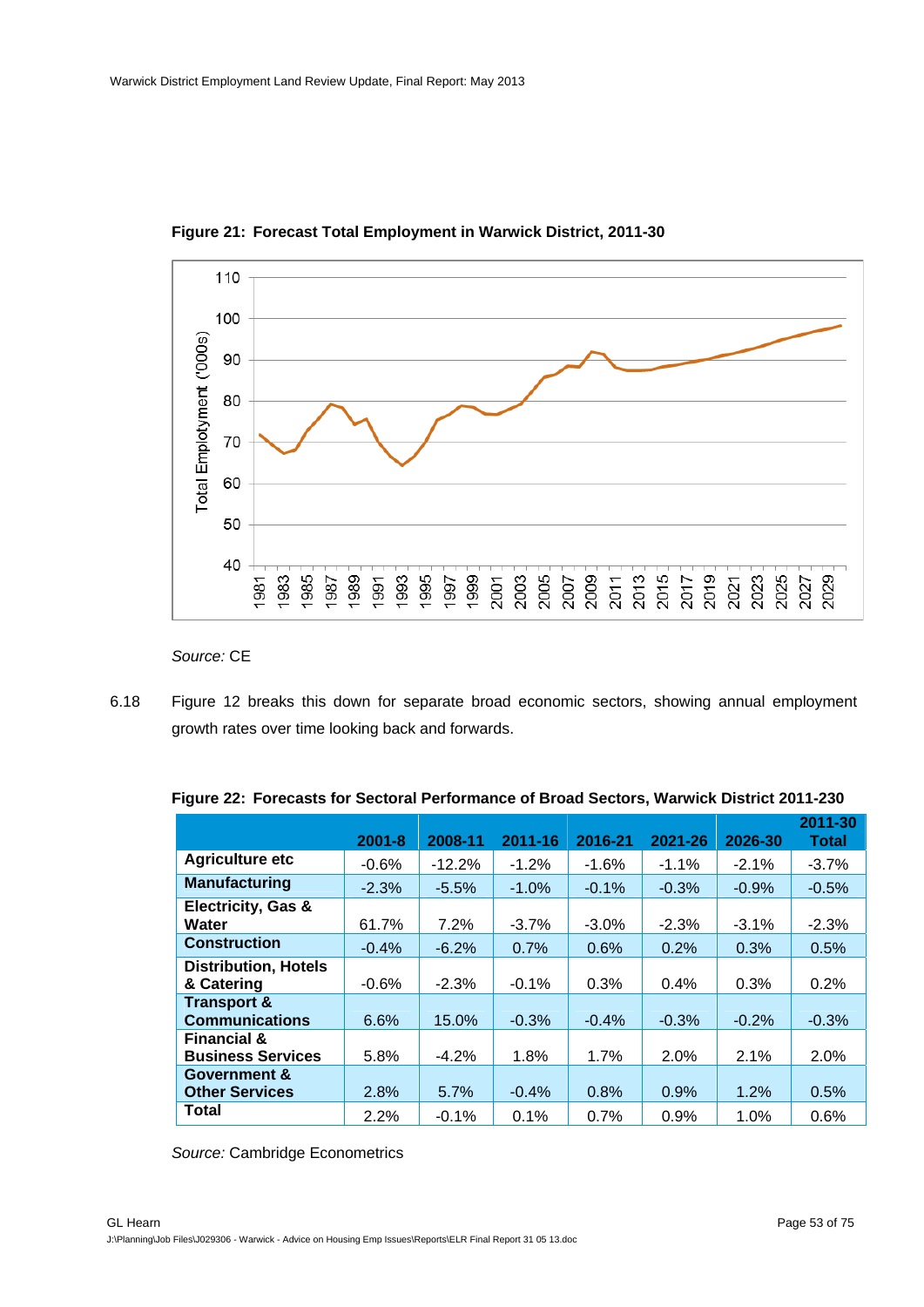# Labour Demand Scenario

- 6.19 The Cambridge Econometrics forecasts are for 42 sectors. GLH has converted forecasts for total employment by sector into forecasts for Full-Time Equivalent (FTE) employment by sector through analysis of the proportion of full- and part-time jobs by sector in Warwick District.
- 6.20 GLH has considered the proportion of employment in each of these sectors which is likely to take place in office or R&D floorspace (Use Classes B1a and B1b), industrial floorspace (Use Classes B1c or B2) and warehouse/ distribution floorspace (Use Class B8). We have calibrated our standard model which relates sectors and use classes for the Warwick District economy through interrogation of the composition of employment in key sectors at 4-digit SIC level. This is used to derive the following forecasts of net growth in FTE employment by use class over the plan period:

|                         | 2011-16 | 2016-21 | 2021-26 | 2026-30 | 2011-30<br>Total |
|-------------------------|---------|---------|---------|---------|------------------|
| B <sub>1</sub> a/b      | 1534    | 1650    | 2348    | 1688    | 7220             |
| <b>B1c/B2</b>           | $-268$  | 5       | -69     | $-129$  | $-462$           |
| B <sub>8</sub>          | 200     | 190     | 200     | 140     | 730              |
| <b>Total B Class</b>    | 1466    | 1845    | 2478    | 1699    | 7489             |
| <b>Total Job Growth</b> | 464     | 2489    | 3311    | 2328    | 8592             |

**Figure 23: Forecast FTE Job Growth in Warwick District by B-Class Sector, 2011-30** 

*Source:* CE/ GL Hearn

- 6.21 To these figures we have applied standard employment densities taking account of the *HCA Employment Densities Guide: 2nd Edition* (Drivers Jonas Deloitte, 2010). We have converted figures to provide employment densities for gross external floor areas on the following basis:
	- Office (B1a): an average of 14 sq.m GEA per employee based on a blend between business park, serviced office and general office floorspace and assuming that the gross external area of buildings is on average 20% higher than the net internal area;
	- Industrial (B1c, B2): an average of 40 sq.m GEA per employee based on a mix of B1c and B2 floorspace including both smaller light industrial units and larger food manufacturing;
	- Warehouse/ Distribution (B8): an average of 65 sq.m GEA per employee. This is towards the middle of the range of B8 activities reflecting evidence of some demand for strategic distribution development in the District, particularly nearer Coventry, alongside smaller B8 units elsewhere in the district on industrial estates.
- 6.22 Applying these employment densities to the forecasts of net growth in jobs in B-class activities, we can derive forecasts for net changes in employment floorspace. This forecasts a net requirement for around 130,100 sq.m of employment floorspace in B-class uses over the 2011-30 plan period. This comprises:
	- A net requirement for an additional 101,100 sq.m of office and R&D floorspace (B1a/ B1b);
	- A forecast net reduction in demand for B2 industrial floorspace of -18,500 sq.m; and
	- A net requirement for around 47,500 sq.m of B8 warehouse/ distribution floorspace.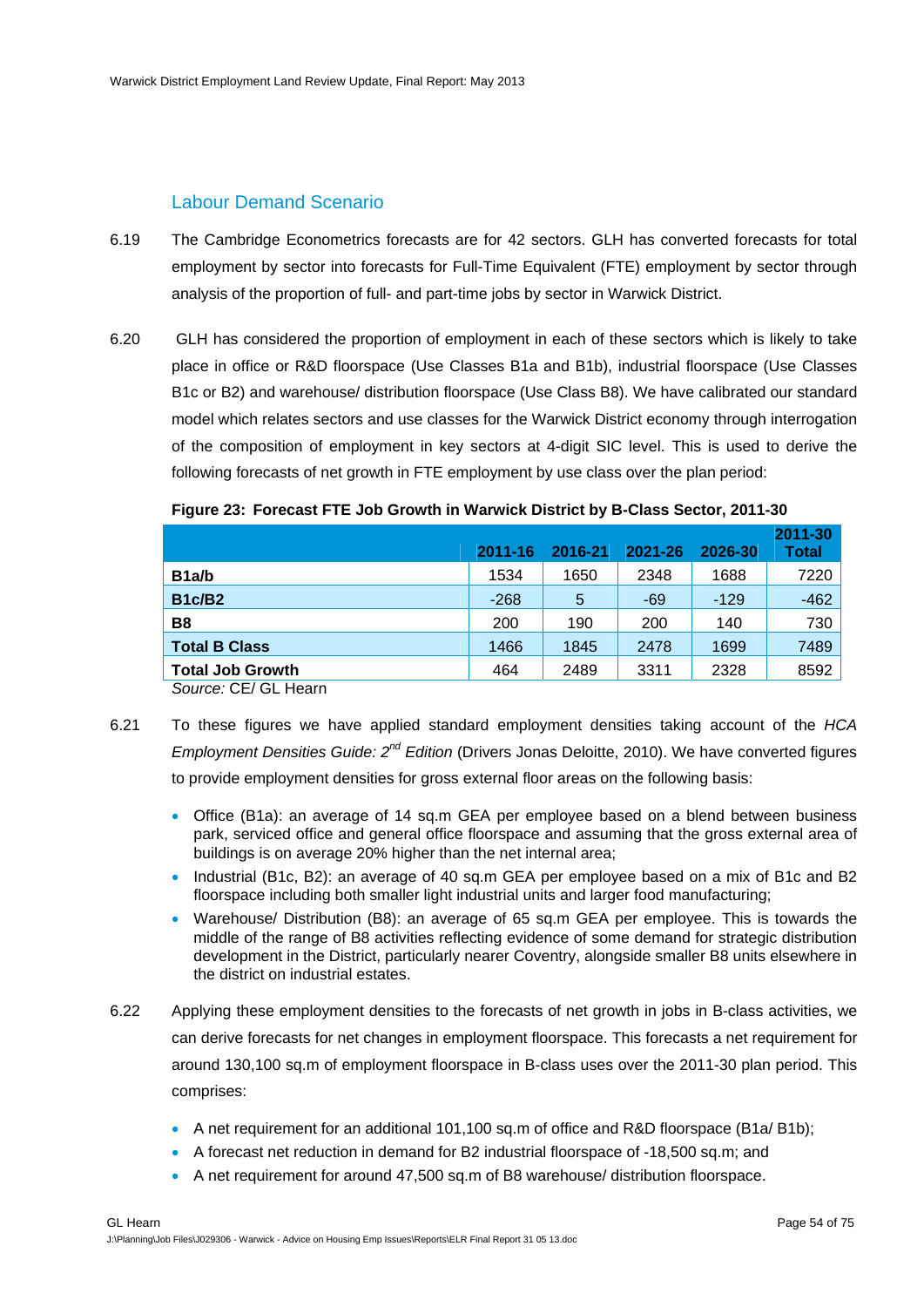



- 6.23 These are net changes and do not take account of replacement demand, such as from existing companies requiring upgraded floorspace.
- 6.24 To calculate the land requirements to support these net changes, we have applied the following plot ratios:
	- 0.325 for B1a/b office and R&D uses;
	- 0.4 for B1c/B2 industrial uses; and
	- 0.5 for B8 warehouse/ distribution floorspace.
- 6.25 These plot ratio assumptions are consistent with those used in the 2009 GVA Employment Land Review. This generates the following requirement for net additional land to support the Cambridge Econometrics employment growth forecasts:

| Figure 25: Forecast Net Land Requirements to Support Net Forecast Employment Growth |  |  |  |
|-------------------------------------------------------------------------------------|--|--|--|
|                                                                                     |  |  |  |

|                            | <b>Net Land Requirement (Hectares)</b><br>2011-30 |
|----------------------------|---------------------------------------------------|
| B1a/b: Office & R&D        | 31.1                                              |
| B1c/B2: Industrial         | $-4.6$                                            |
| B8: Warehouse/Distribution | 9.5                                               |
| <b>Total B-Class Uses</b>  | 36.0                                              |

*Source:* GL Hearn

*Source:* GL Hearn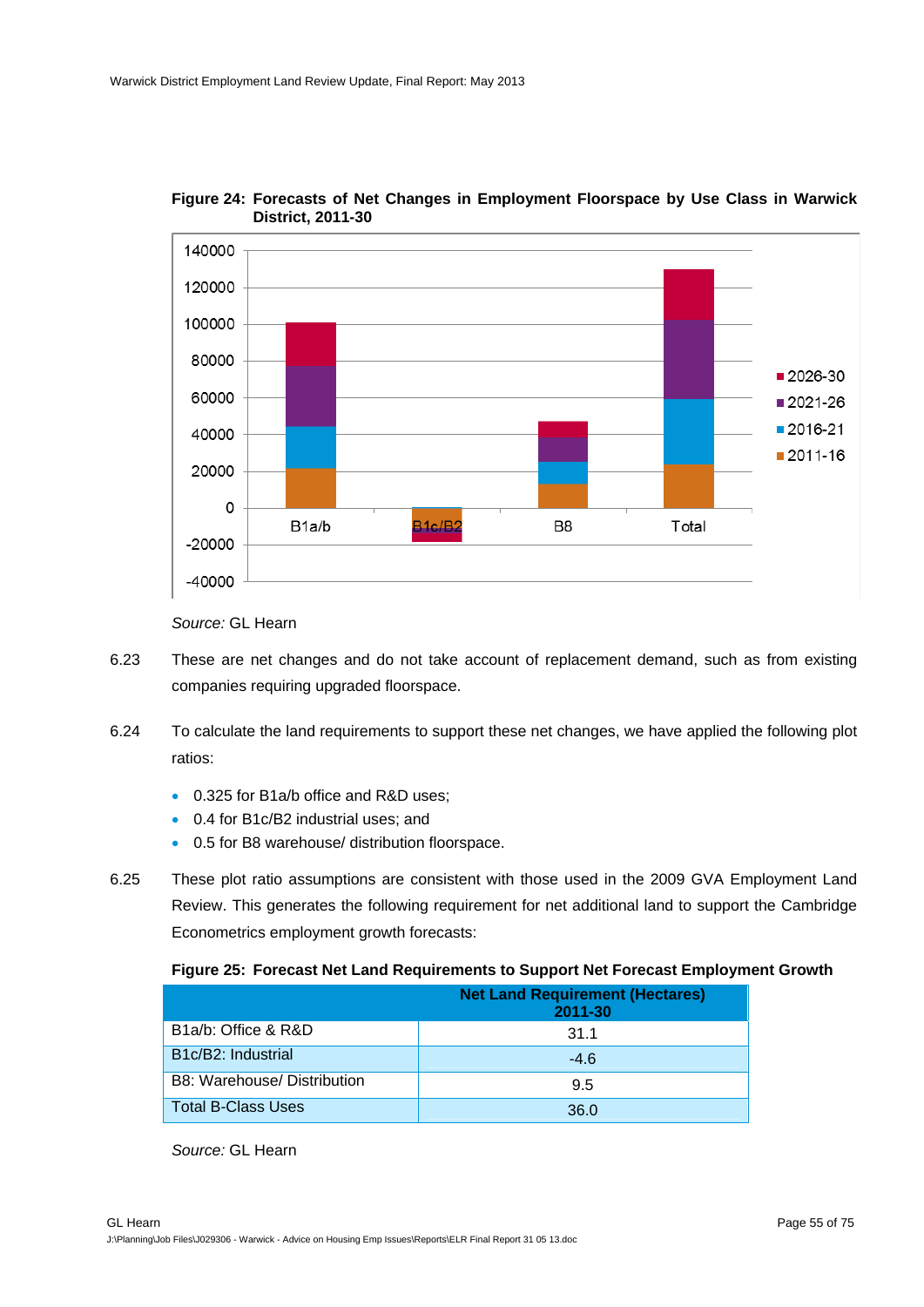- 6.26 To set this in context, if we were to forecast forward employment land requirements based on net changes in employment floorspace recorded using VOA data between 1998-2008, this yields a land requirement (using consistent plot ratios assumptions) of 62 hectares over the 2011-30 period. The requirement for B1 floorspace in notably higher than indicated in Figure 16 (66 hectares), but is offset by a more substantial reduction forecast in industrial floorspace (-38 hectares). The requirement for warehouse/ distribution space is 35 hectares. The differentials particularly relate to expected economic performance over the plan period relative the buoyant pre-recession decade.
- 6.27 In identifying how much land to allocate for development, we consider that it would be prudent to include a 'margin' to provide for some flexibility, recognising:
	- The potential error margin associated with the forecasting process;
	- To provide a choice of sites to facilitate competition in the property market;
	- To provide flexibility to allow for any delays in individual sites coming forward.
- 6.28 We consider that it would be appropriate to make provision for a 5-year 'margin' based on past employment land take-up. It addition it will be necessary to 'make good' any expected losses of existing occupied employment land.

## Past Completions

- 6.29 Figure 26 shows trends in employment land completions in Warwick District on sites of over 0.4 hectares in size since 2000. Over this 12 year period completions for employment development on such sites averaged 3.5 hectares per annum.
- 6.30 If we project this forward on a linear basis, it would result in a requirement for employment land provision over the 2011-30 plan period of 62.6 hectares.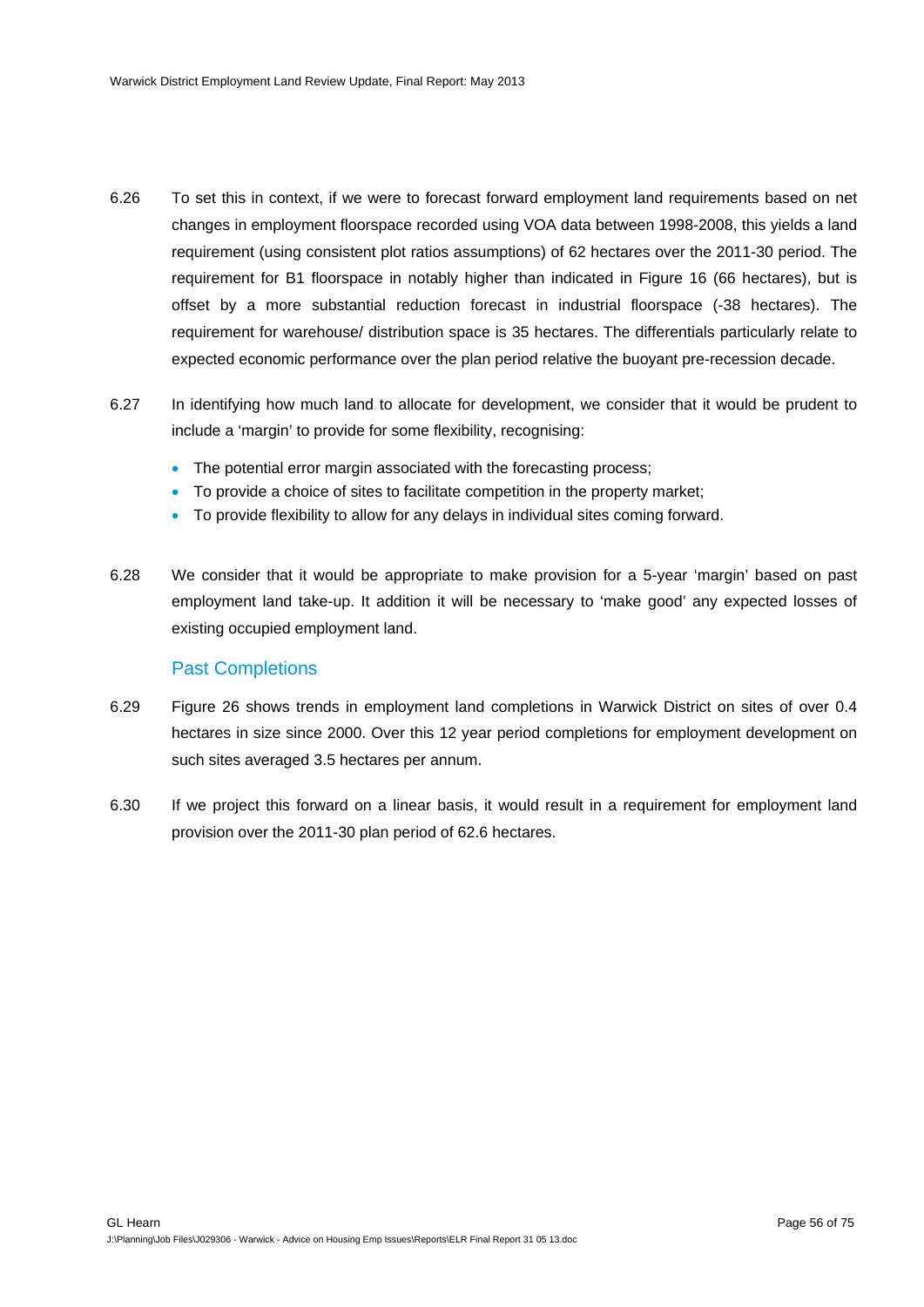

## **Figure 26: Gross Completions of Employment Land in Warwick District on Sites of over 0.4 hectares, 2000-2013**

### *Source:* WDC

6.31 Figure 27 outlines the distribution of completions by use class on sites of over 0.4 hectares over the 2005-12 period. This is the period for which a breakdown of the completions data is available. 47% of completions over this period were for B1 use, and 42% for B8. The remaining 12% comprised development across a mix of employment use classes.

|  | Figure 27: Completions Profile by Use Class, 2005-12 |  |
|--|------------------------------------------------------|--|
|--|------------------------------------------------------|--|

|                       | R1Δ  |      | <b>B2/B8</b> | <b>B1/B2/B8</b> | B8   |
|-----------------------|------|------|--------------|-----------------|------|
| <b>Totals 2005-12</b> | 3.35 | 5.33 | 0.66         | .43             | 7.70 |
| % Completions         | 18%  | 29%  | 4%           | 8%              | 42%  |

*Source:* WDC

6.32 The completions trends include development on existing employment sites. However as Figure xx indicates, the levels of employment development which have taken place since the onset of the economic recession in 2008 have been relatively modest. Over the period pre-2008 employment land completions averaged 5.0 hectares per annum in the District. This has fallen to 0.5 hectares per annum over the period since 2008. Forecasting completions trends in the pre-recession period forward would result in a requirement for 96 hectares of land over the 19 year plan period.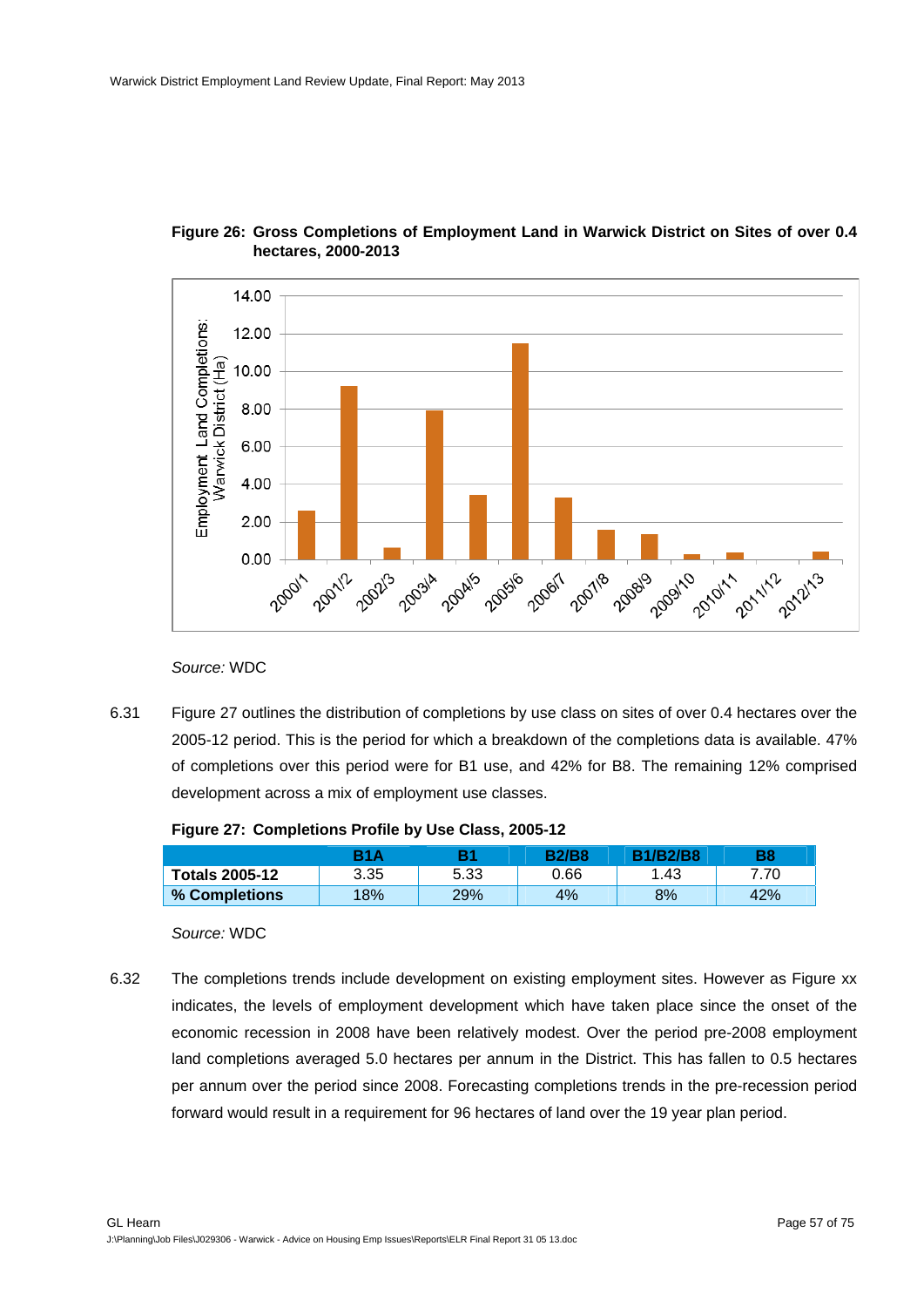| <b>Land Developed (Ha)</b>                                  | <b>Former</b><br><b>Industrial</b><br><b>Sites</b> | <b>Greenfield</b><br><b>Sites</b> | <b>Other Sites</b> | <b>Total Land</b> |
|-------------------------------------------------------------|----------------------------------------------------|-----------------------------------|--------------------|-------------------|
| <b>Totals, 2000-12</b>                                      | 16.09                                              | 24.34                             | 1.91               | 42.34             |
| <b>Totals, 2000-08</b>                                      | 16.09                                              | 22.29                             | 1.91               | 40.29             |
| <b>Annual Average 2000-12</b>                               | 1.34                                               | 2.03                              | 0.16               | 3.53              |
| Annual Average, 2000-8                                      | 2.01                                               | 2.79                              | 0.24               | 5.04              |
| 18 Year Forecast based on 12<br><b>Year Trend (2000-12)</b> | 24.1                                               | 36.5                              | 2.9                | 63.5              |
| 18 Year Forecast based on Pre-<br>Recession Trend (2000-8)  | 36.2                                               | 50.2                              | 4.3                | 90.7              |

### **Figure 28: Forecasts of Gross Employment Land Requirements based on Past Completions**

*Source: GLH based on WDC Data* 

6.33 This analysis highlights the impact which the recession has had on development activity. While it is unlikely that development trends over the 2011-30 plan period will match those between 2000-8, it would seem reasonable to assume that the property market in the longer-term could support some improvement.

## How much land to plan for?

- 6.34 We consider that there are a number of factors which are relevant in considering how much land to allocate for development:
	- The level of housing provision proposed in the plan. This needs to be considered against the economic forecasts, which recognising that there could be some potential for growth in commuting into the District reflecting the District's stronger forecast economic performance relative to other parts of the sub-region;
	- The need for some flexibility in land supply to ensure that the District captures economic investment and to facilitate the growth of the indigenous business base;
	- Dynamics in surrounding areas, with some evidence that land supply within Coventry in particular is relatively 'tight' relative to trends in past levels of development (although recognising that these have been vary variable);
	- Potential losses of current employment land through redevelopment, either through a plan-led approach or through windfall development proposals for changes of use or redevelopment of employment sites/ premises.
- 6.35 At this stage we would recommend that provision of 50-60 hectares of land would be appropriate. This takes account of the labour demand forecast, and a margin for flexibility based on 5-years of past completions.
- 6.36 This is below the 90 hectares recommended in the Draft RSS Phase 2 Revision. The lower requirement reflects a shorter plan period (19 years instead of 20), the changed economic climate and the expected changes in demography within South Warwickshire's population.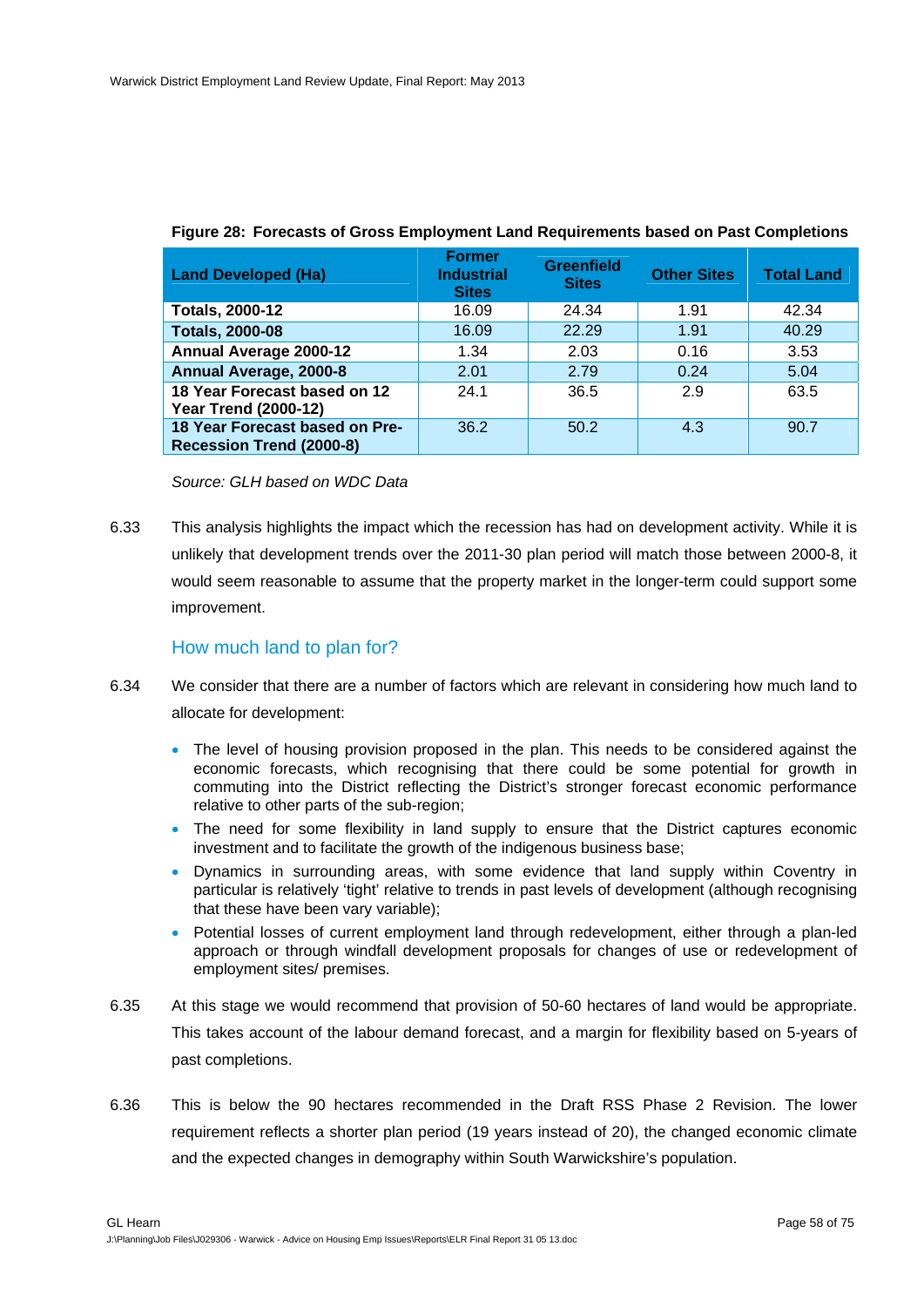6.37 The Council would also need to make provision for the replacement of any losses of employment land envisaged. This would be over-and-above the demand forecasts.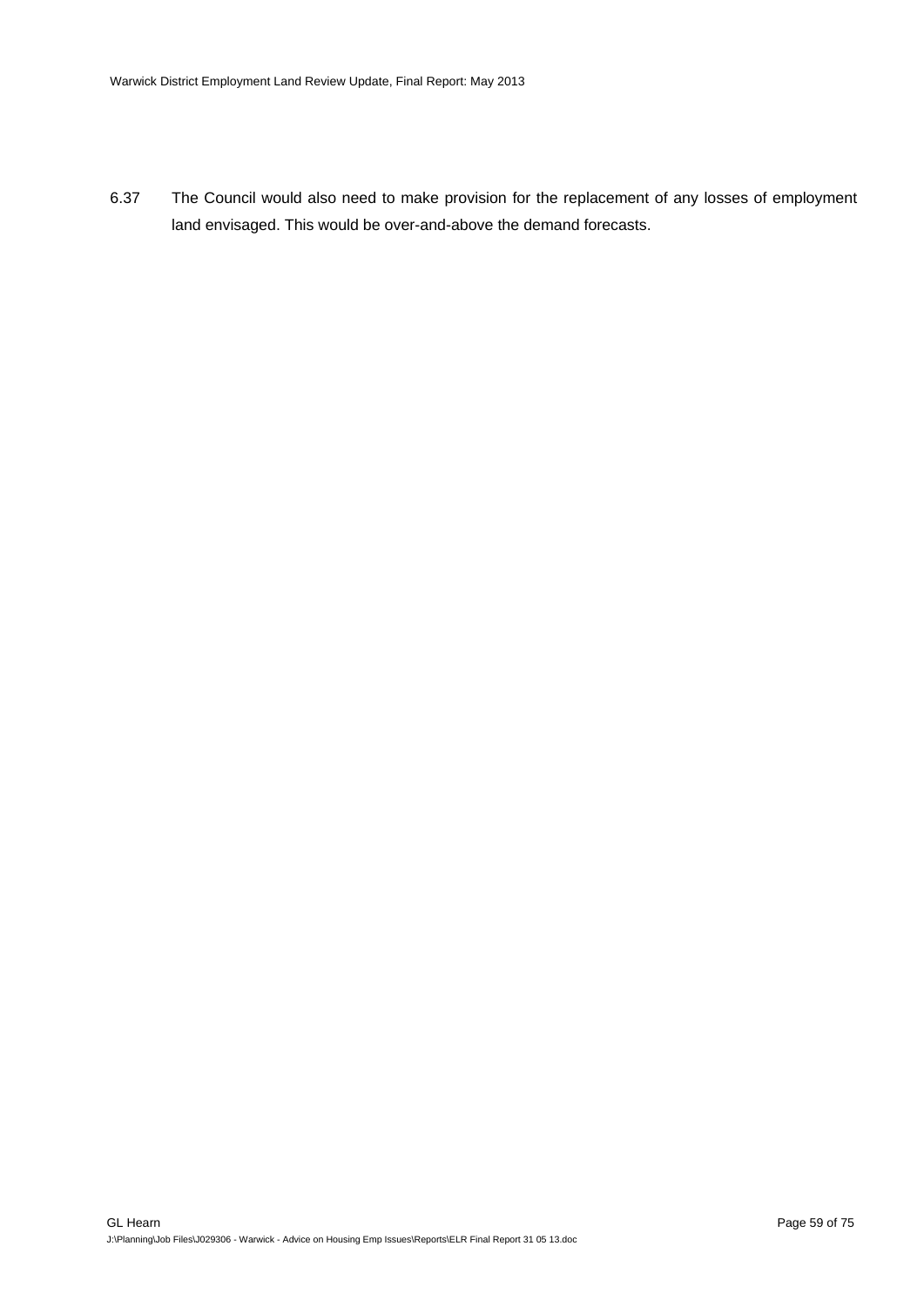## **7 SUPPLY-DEMAND BALANCE**

7.1 In this section we consider the balance between demand for employment land over the plan period to 2029 and the existing supply of employment land – land with development potential on existing employment sites including land on sites with planning consent for employment development. We consider the balance between supply and demand in both quantitative terms, in regard to the hectares of land required and available; and in qualitative terms, examining the fit between the nature of the employment land available and that which the market requires. This takes account of the site assessments, the quality of existing employment land and the needs of different types and sizes of businesses.

## **Overall Quantitative Assessment**

- 7.2 The quantitative assessment of employment land requirements set out in Section 6 outlined a requirement for provision of 50-60 hectares of employment land over the 2011-30 plan period.
- 7.3 However some new employment land provision is also recommended to replace poorer quality sites which we have identified as suitable for development. We have identified 21.25 hectares of employment land which may be suitable for redevelopment for alternative uses, and estimate that replacement provision would need to be made comprising 13.5 hectares of land, taking account of the density and occupancy rates of these sites.
- 7.4 Drawing this together, there is therefore a requirement to identify provision for between 68.5 73.5 hectares of employment land for the 2011-29 plan period.
- 7.5 There were no completions of employment development on sites of over 0.4 hectares in 2011/12. In 2012/13 completion of 0.47 hectares of land for B-class development was recorded.
- 7.6 In Section 5 we examined the level of employment land which is currently available. Although 74.1 hectares of employment land supply was initially identified, detailed interrogation of the availability, suitability and market attractiveness has indicated that the effective supply of land is of 48.2 hectares.
- 7.7 In quantitative terms, there is therefore a requirement to identify between 15 25 hectares of additional employment land.
- 7.8 This does not take account of the potential impact of development at Coventry and Warwickshire Gateway. Should this be consented, based on our estimates of potential displacement, it would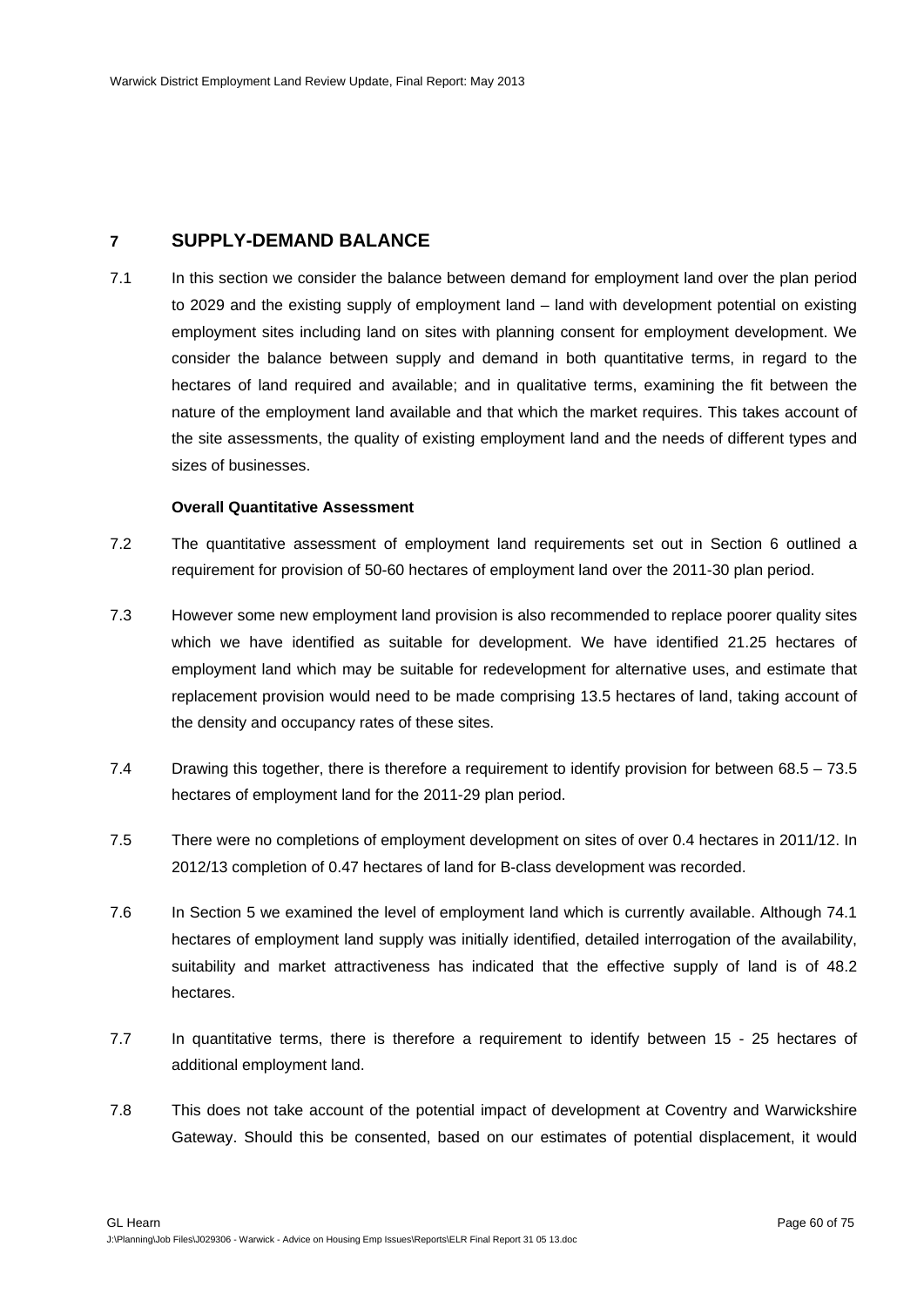reduce the requirement for employment land provision elsewhere in Warwick District by an estimated 6.5 hectares.

|                                                                                      | <b>Employment Land</b><br>(ha) |
|--------------------------------------------------------------------------------------|--------------------------------|
| Net Employment Land Requirement, 2011-30 (Ha)                                        | 36.0                           |
| Margin to Provide Flexibility of Supply, 2011-30 (Ha)                                | 16.5                           |
| <b>Replacement Provision for Sites identified for</b><br>redevelopment, 2011-30 (Ha) | 13.5                           |
| <b>Total Gross Employment Land Requirement, 2011-30</b>                              | 66.0                           |
|                                                                                      |                                |
| Completions 2011-12 & 2012-13 (Ha)                                                   | 0.47                           |
| <b>Current Available Land Supply (Ha)</b>                                            | 48.2                           |
| <b>Total Supply (Ha)</b>                                                             | 48.7                           |
|                                                                                      |                                |
| <b>Net Shortfall</b>                                                                 | 17.3                           |

**Figure 29: Supply-Demand Balance for Employment Land, April 2013** 

7.9 A net shortfall of 17.3 hectares of B-class employment land is identified in quantitative terms. There are however a number of assumptions which inform the modelling. We consider that it would be appropriate to consider the allocation of between  $15 - 25$  hectares of additional employment land for the plan period to 2030.

### **Qualitative Supply-Demand Balance**

- 7.10 It is also appropriate to consider the supply-demand balance in qualitative terms; taking account of market signals and considering the fit between the demand forecasting for different types of employment development and the existing portfolio of employment land.
- 7.11 The demand forecasting identifies a net requirement for provision of 31.1 hectares of employment land for office and R&D activities in the B1a and B1b Use Classes. The market assessment identified occupier demand from smaller professional and business service occupiers within Leamington Town Centre; and from a range of occupiers including larger corporates on business park locations. The business park demand is particularly focused on sites around Leamington and Warwick, which are accessible from the M40 and A46. In regard to existing supply, land supply or adjoining Leamington Town Centre is relatively constrained. On the southern side of Leamington and around Warwick there are a number of sites which could support B1a and B1b development including Tachbrook Park, Opus 40 and Tournament Fields.
- 7.12 Looking at the industrial and warehouse/ distribution sectors, the demand forecasting indicates a modest net requirement for 3.7 hectares; however there is likely to be demand for additional land to support the investment and growth of the existing business base and to provide high quality sites to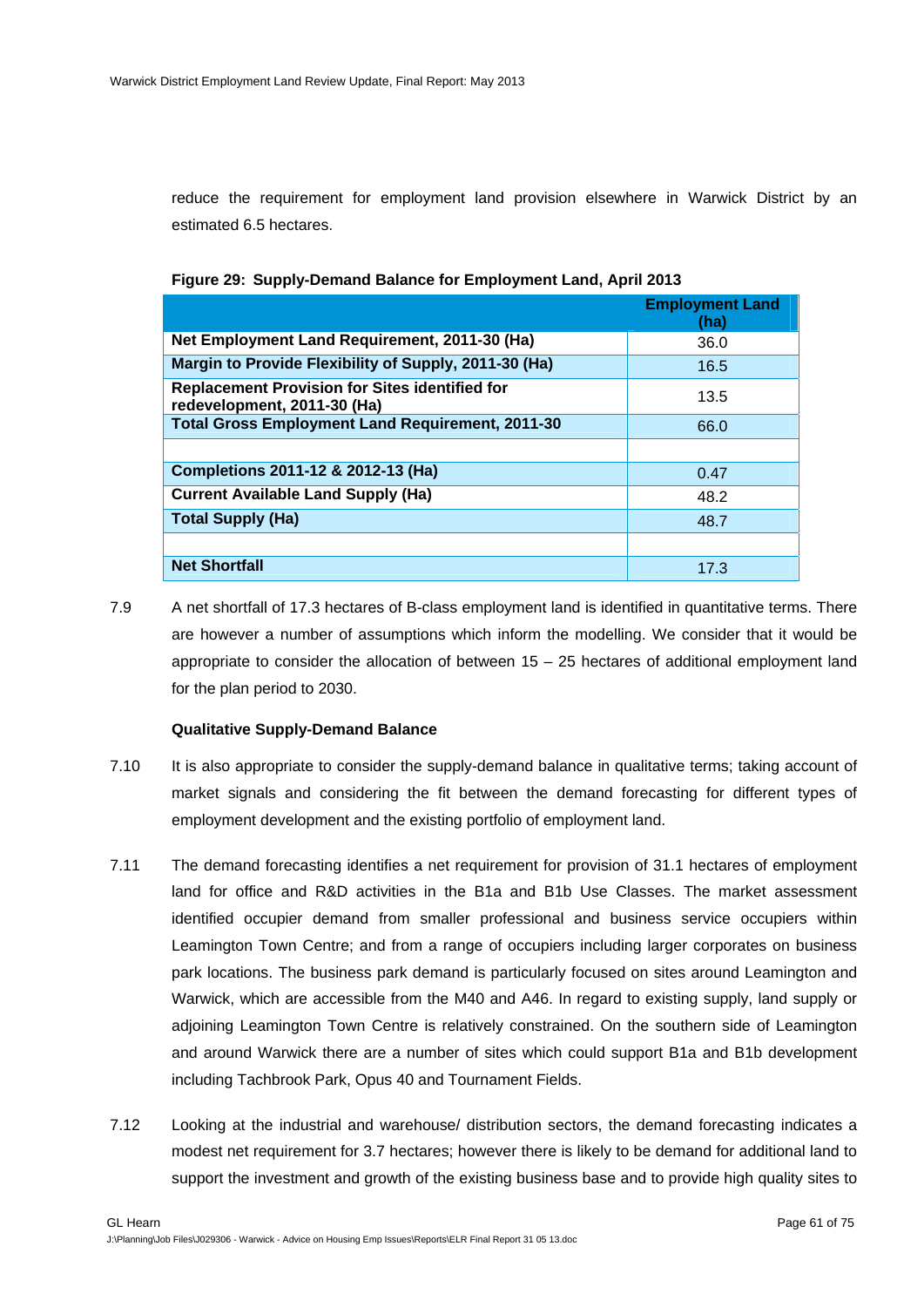which occupiers can relocate to from some of the poorer quality existing sites which are identified as having potential for redevelopment. Demand for industrial and warehouse/ distribution land is expected to largely arise from churn within the existing business base, with a focus principally towards small and medium-sized units.

- 7.13 Demand for larger distribution units within the District is limited and is expected to be focused principally towards the north-east and south-east of the district, on sites such as Middlemarch Business Park and Tournament Fields.
- 7.14 Overall, our research through this report and in regard to proposals for development at Coventry and Warwickshire Gateway identify that there is limited provision within the local area or at a subregional level for medium-sized hybrid B1 units; and that the supply of sites capable of accommodating larger manufacturing and warehouse/ logistics activities at the sub-regional level will need to be improved to meet demand in the medium-term.
- 7.15 Our assessment through this report indicates that in general the District has a relatively rounded portfolio of employment land; although it would benefit from delivery of additional good quality town centre office provision most likely through mixed-use development.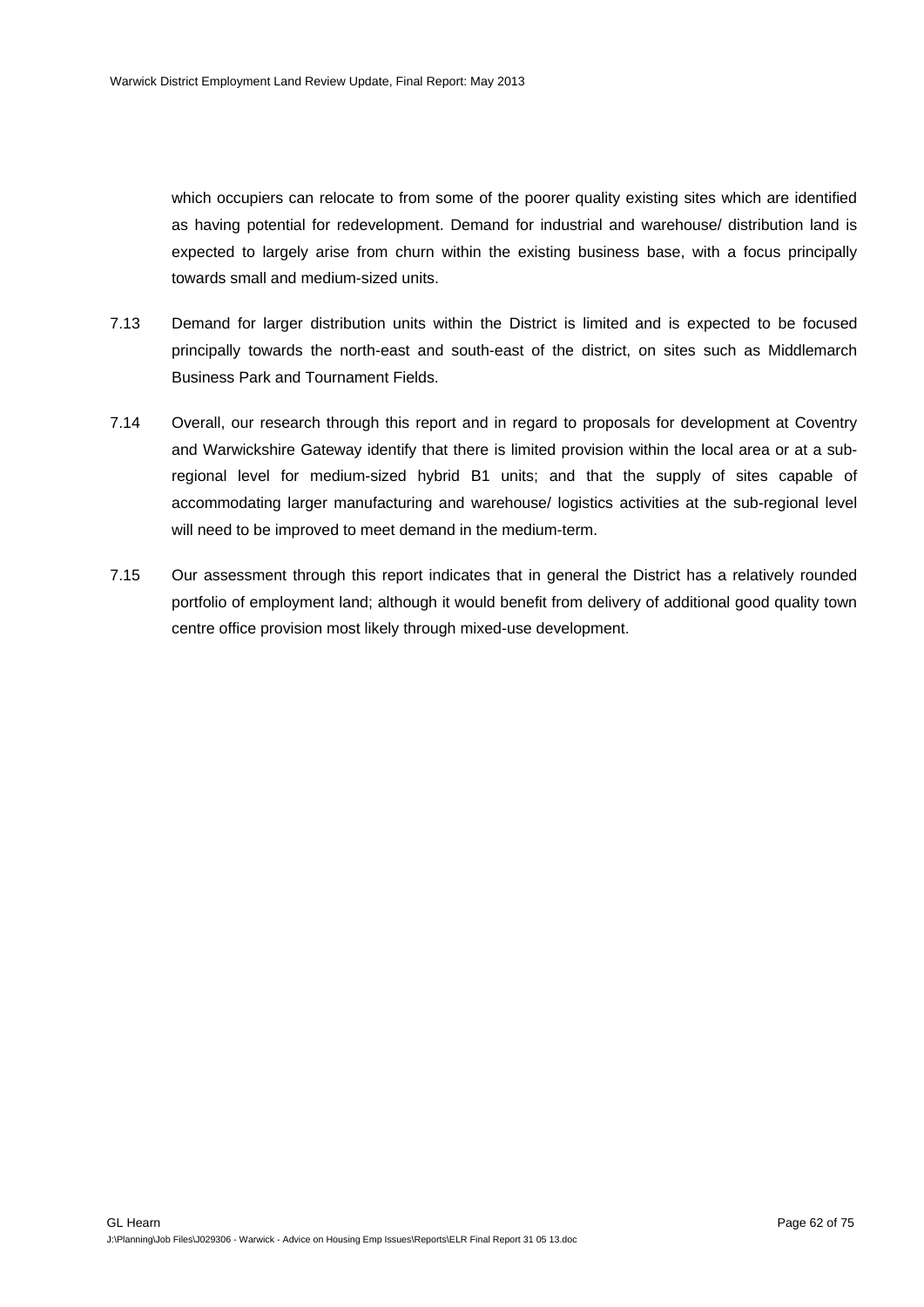# **8 POTENTIAL FUTURE EMPLOYMENT LAND ALLOCATIONS**

- 8.1 In addition to reviewing existing employment areas and allocated employment land supply, we have also been requested by the Council to review areas which have been identified as having future employment potential. The areas we have considered are;-
	- South Leamington
	- North Leamington
	- South Kenilworth
- 8.2 We have considered and reported separately on proposals for strategic employment development at Coventry and Warwickshire Gateway which are not therefore included herein.
- 8.3 Each of these areas has been considered in relation to their potential suitability for future employment development.

### **South Leamington**

8.4 This area is south west of Leamington town centre, in the area around the existing Tachbrook Park and Warwick Technology Park. A number of potential sites have been identified by the Council located on either side of the A452, numbered 22 – 29.



**Figure 30: Land Considered for Future Employment Development: South Leamington**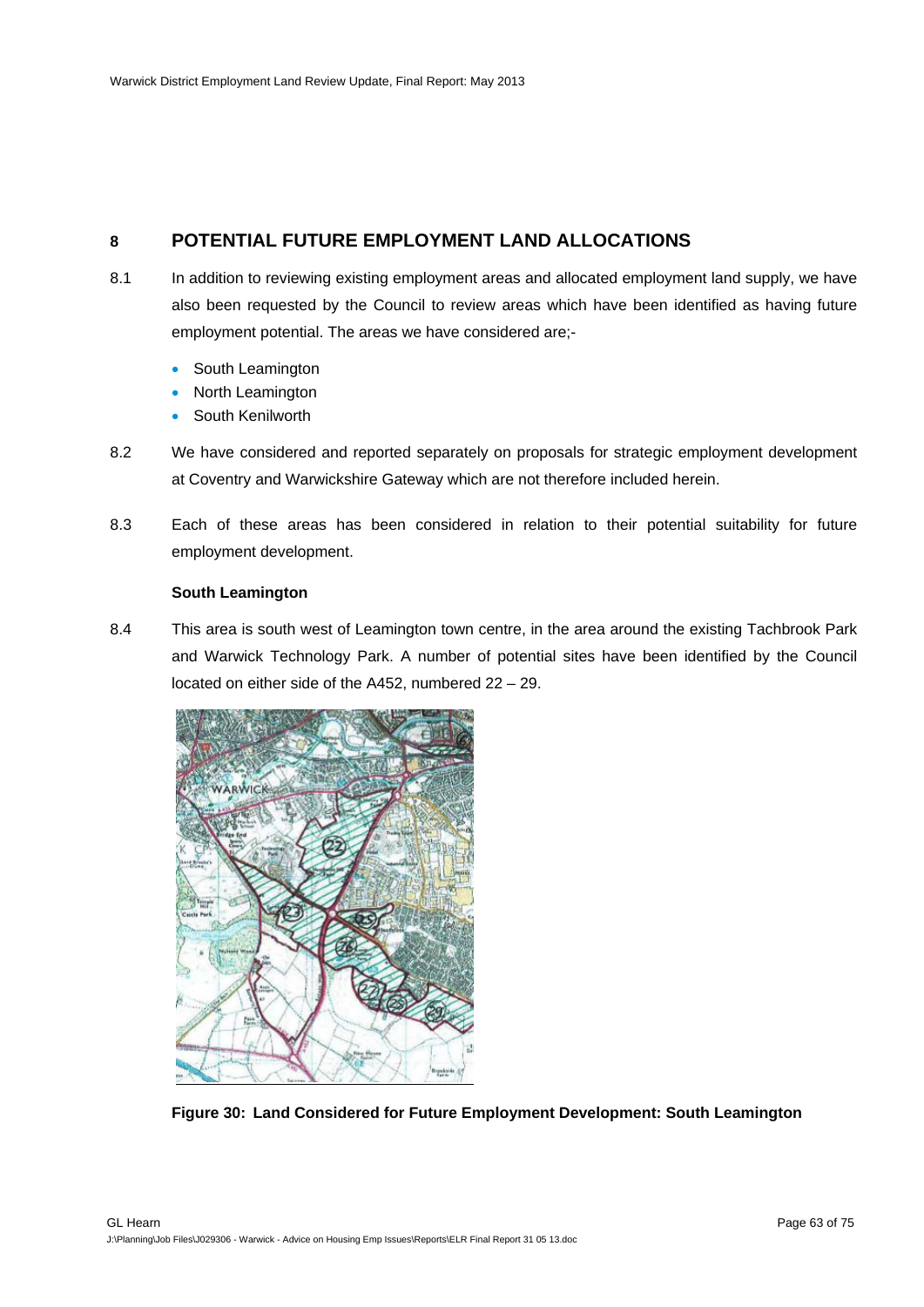- 8.5 This area is already a successful, established employment location, benefiting from good access to the M40 as well as both Leamington and Warwick town centres. Further feasibility investigations and masterplanning will be required to determine the most suitable locations within this area for employment development. However, our initial view would be that it would be appropriate to allocate land adjacent to Warwick Technology Park for future expansion of the Technology Park, either opposite the existing site on the south side of Gallows Hill, or to the east of the existing park, on the north side of Gallows Hill.
- 8.6 The layout of the existing Technology Park is around a semi-circular road to the north of Gallows Hill. The land to the south of this is flat, and development would be visible from the A425. This could potentially enhance the visibility and profile of employment development in this area. This land relates well to the Technology Park.
- 8.7 Development could alternatively be located on the north side of Gallows Hill, to the east of the Technology Park. There is a low voltage power line crossing this site, but otherwise limited evident development constraints. This site is higher topographically than the existing Technology Park. Depending on the scale and layout of development it would potentially be visible from the A452 Europa Way.
- 8.8 Further feasibility and masterplanning work would provide the opportunity to consider the relationship of new employment and residential development in this area. Key issues to be considered in delivering successful employment development will be the good quality transport access by both car and public transport, and this should be a consideration in which site to allocate for employment development. We would also consider it beneficial if new employment development could help to release parking pressures within the existing Technology Park.
- 8.9 In terms of scale, the existing Technology Park has an area of c 25 hectares and we would suggest that any extension should be of reasonably significant scale. Taking into account the nature of the adjoining land, we would suggest an allocation of an additional c.10 hectares in this location to provide future expansion space for the technology park.

### **North Leamington**

8.10 This area is north of Leamington, in the Blackdown area. There is little existing employment development in this area and links to the strategic highway network are relatively poor. Land in this area is relatively flat. It is served by the A452 which runs from Leamington to Kenilworth and links to the A46. Access to the south of Leamington and the M40 is relatively poorer. A number of potential sites have been identified by the Council located on either side of the A452.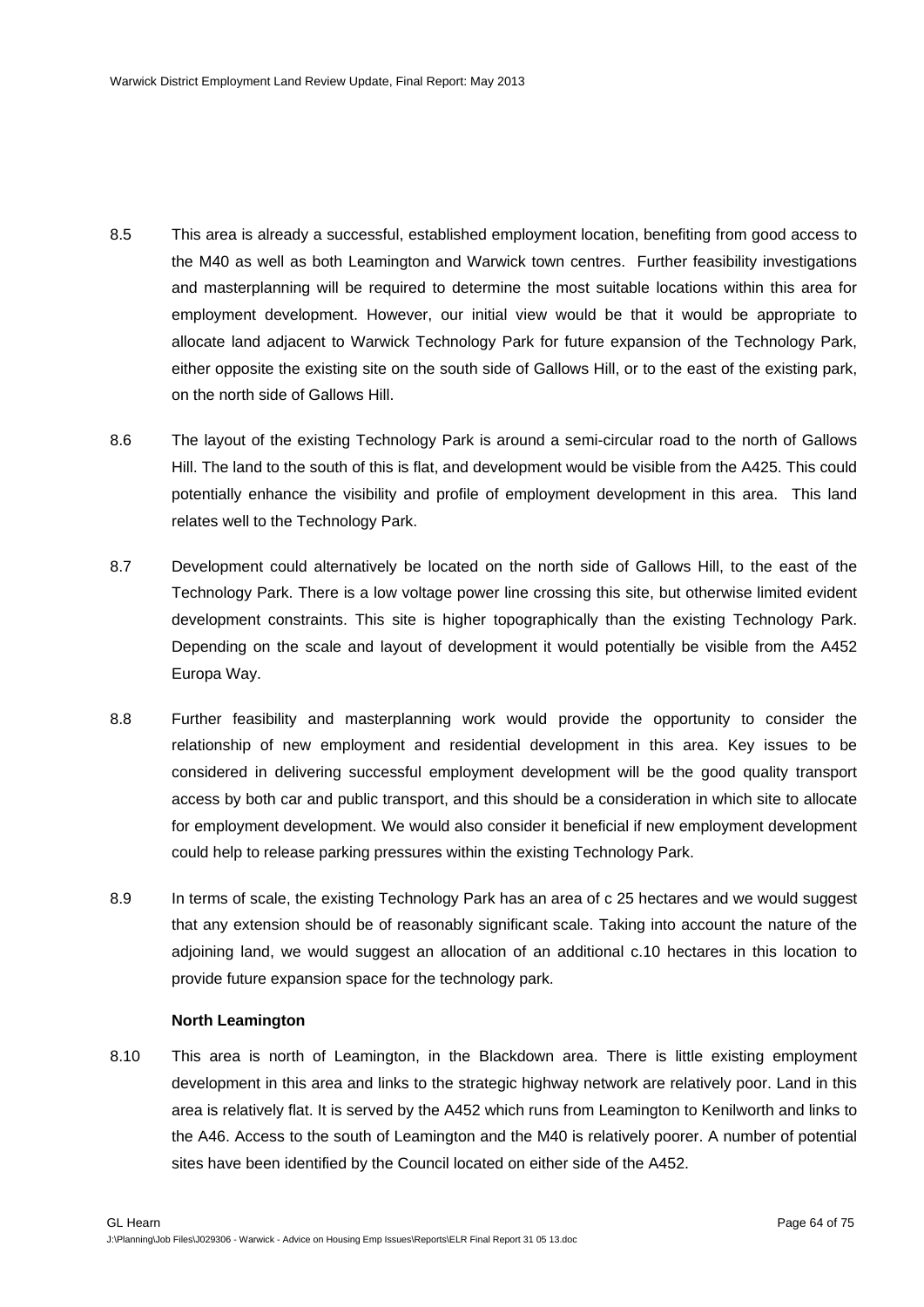8.11 We consider that the potential for employment development in this location is limited, due to the access constraints (particularly to the south of Leamington and the M40) and lack of existing commercial critical mass. There are a limited number of businesses located along or close to the A452, such as Jepson and Amec, but no cluster of employment uses. It may be appropriate to consider the allocation of a small employment area providing offices and workshops for the local market as part of a residential-led development scheme.

#### **South Kenilworth**

8.12 This area is located between Kenilworth and the A46. The Council is considering a number of sites in this location, mainly for residential development.



**Figure 31: Land Considered for Future Employment Development, South Kenilworth** 

8.13 Whilst this is not an established employment location and adjoins high value residential areas, Site 36 provides a good opportunity to provide an employment allocation as an element of a larger residential led development. The site has excellent access to the A46 and Kenilworth town centre. The supply of employment space in Kenilworth is limited and this site would provide the opportunity to accommodate an office led development which could meet local needs as well as wider District needs requiring access to the A46 corridor.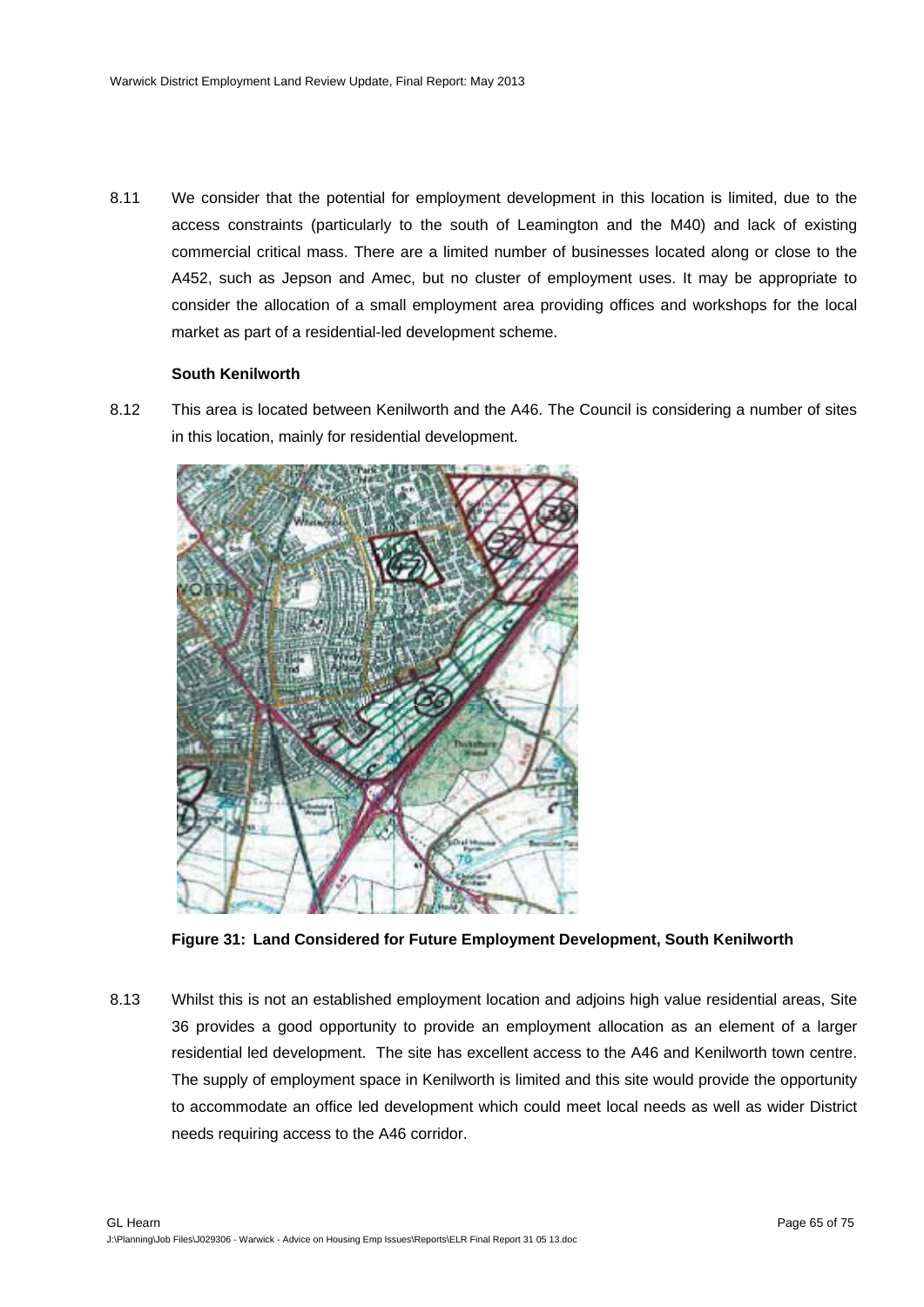8.14 Further feasibility and masterplanning will be required to assess the most suitable location and scale of employment development. Our initial view is the most appropriate location would be in the south west corner of this site, adjacent to the A452 Leamington Road and A46. This is the most prominent location, with visibility and accessibility from the A46. We would suggest a site area of c 10 hectares is identified in this location for employment development, which should be able to accommodate office development of  $25 - 30,000$  sq m. providing opportunities for larger headquarters type buildings along with smaller buildings to meet more local needs.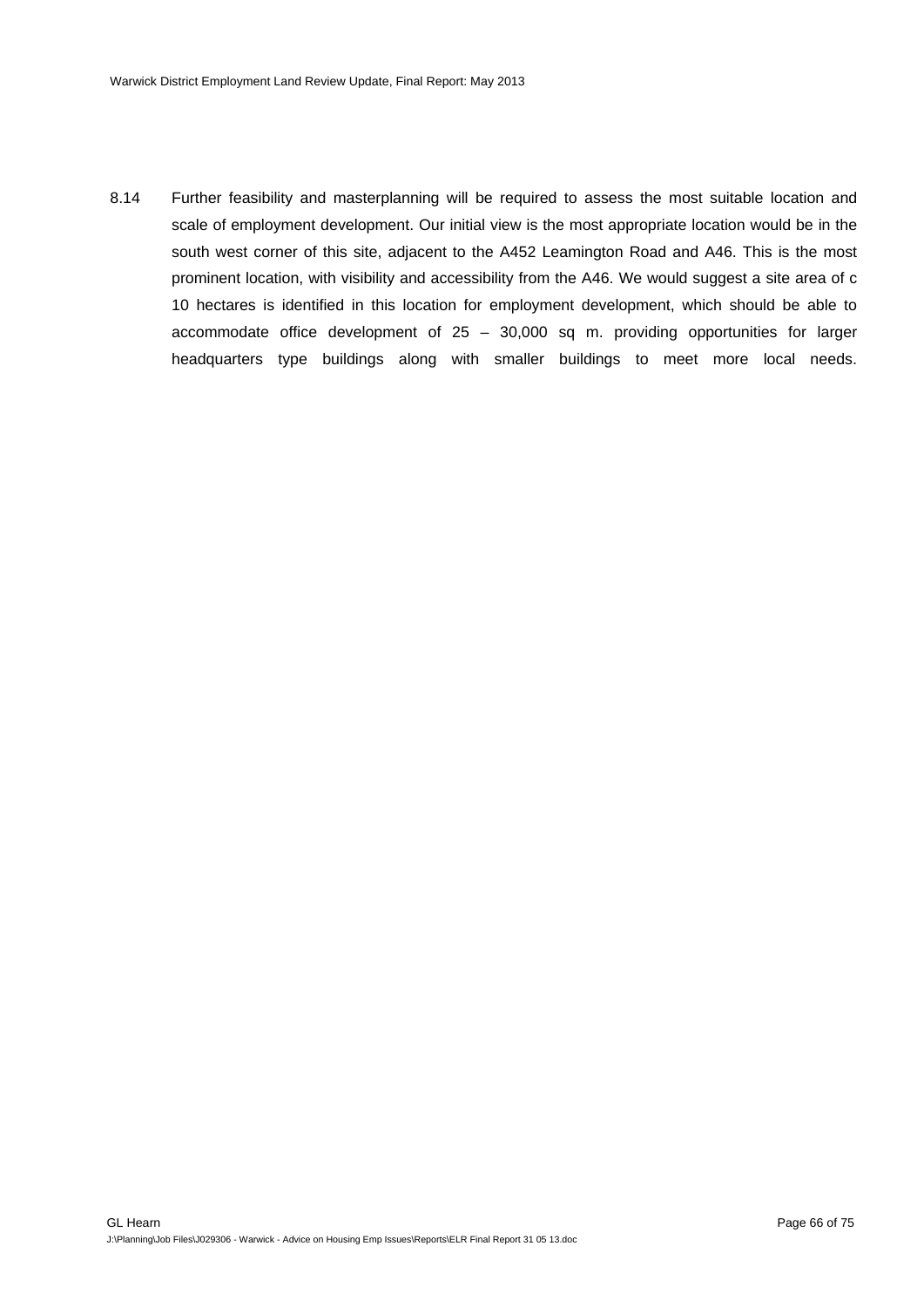# **9 CONCLUSIONS AND RECOMMENDATIONS**

9.1 We set out in this section the conclusions and recommendations of the Employment Land Review Update.

### **Strategy for Employment Land Provision**

- 9.2 The overall strategy for employment land provision within the Local Plan needs to respond to national policy which emphasises providing a supply of good quality employment sites to meet the needs of the business community and supporting existing and growing sectors within the local economy.
- 9.3 The economic evidence and forecasts point to the potential of economy of Warwick District, and South Warwickshire more widely, to perform well in relative terms. The underlying outlook for the Warwick District economy is that it will continue to outperform the West Midlands economy in the medium and long-term, with both GVA and employment growing at a faster rate than the region as a whole. Our conclusions reflect, and seek to plan for this.
- 9.4 The National Planning Policy Framework sets out that in drawing up local plans, local planning authorities should plan positively and proactively to encourage sustainable economic growth. This should include supporting existing business sectors, the promotion and expansion of clusters or networks of knowledge-driven, creative or high-tech industries, and through adopting a flexible approach which takes account of the potential for needs which can't be anticipated or to allow for rapid changes in economic circumstances.
- 9.5 Warwick District and the wider sub-regional economy supports a concentration of higher value manufacturing activities, with strength in the motor vehicles sector. There is a sub-regional strength in advanced manufacturing and engineering. The district has a concentration of employment in communications, utilities and computing linked in part to key employers such as Arquiva, IBM and National Grid. The evidence base herein forecasts that a number of key sectors in which there district's economy has a strong existing representation are expected to perform strongly in relative terms – including manufacturing, transport and communications, and financial and business services.
- 9.6 Ensuring a supply of good quality, well located employment sites is maintained will help to support investment by existing business and growth in the business base in these sectors. The focus of demand for additional floorspace is expected to be towards B1 activities, however a continuing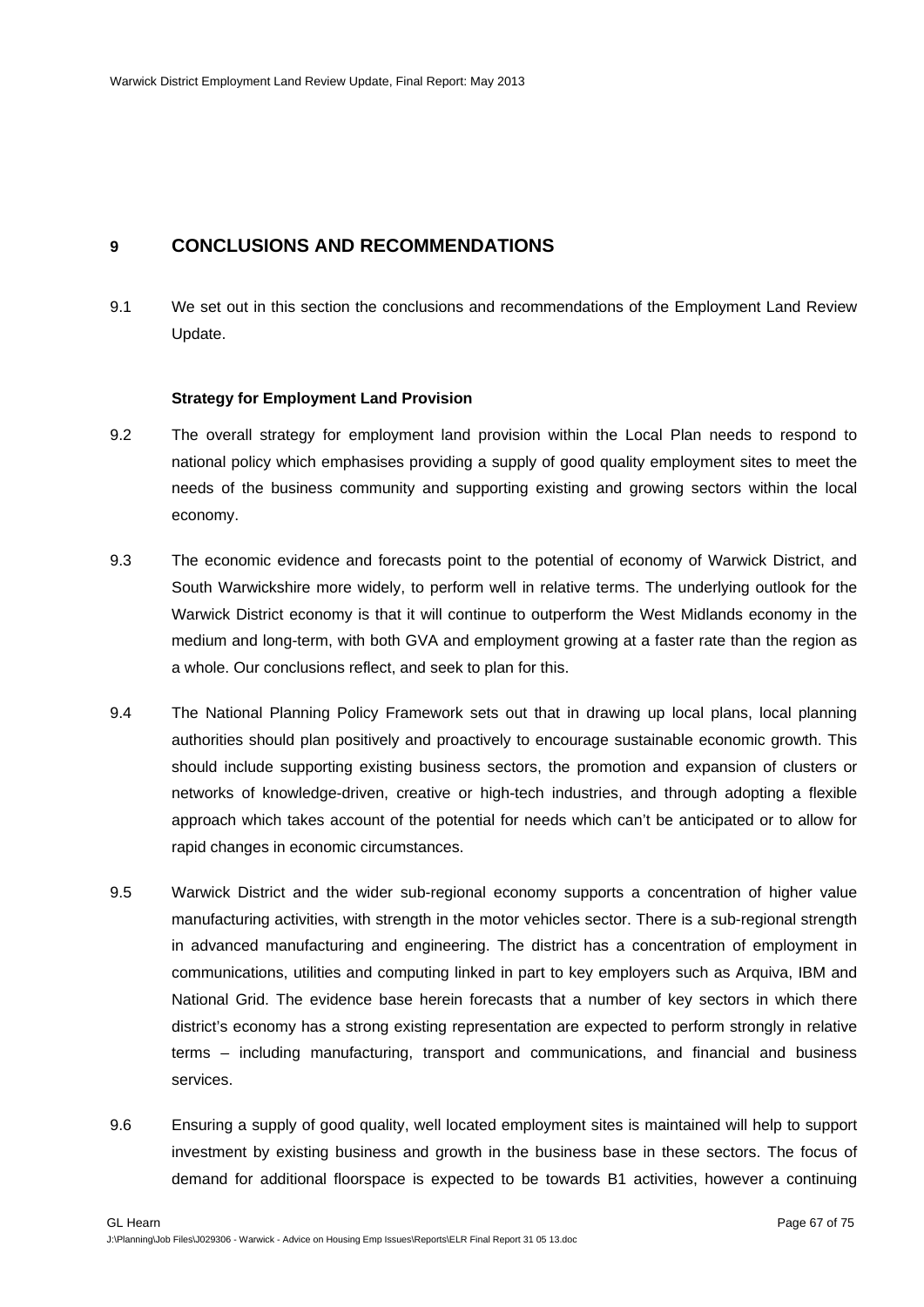supply of land suitable for B2 manufacturing uses will be equally important in retaining and supporting investment by higher value-added manufacturing employers.

- 9.7 We expect to see a moderate shift of floorspace from B2 towards B8 uses in net terms over the plan period. There is demand for strategic warehouse/ logistics floorspace development at a subregional level however where this is met needs to be considered through sub-regional working across local authorities. Within Warwick District the potential for larger-scale B8 development is focused towards the north-east and south-east of the District, around Tournament Fields and Middlemarch Business Park.
- 9.8 There is also a strong agricultural and rural sector in the District, with a national specialism in this area and related research and development activities, linked in particular to the businesses and research and development activities located in and around Stoneleigh Park and Abbey Park. These are nationally-significant economic assets for this sector, and it would be appropriate for the Local Plan to make specific provision for continuing investment and growth on these key strategic sites.
- 9.9 The evidence base would support a strategy for employment land provision which:
	- Seeks to improve the quality of the overall employment land portfolio, through a strategy of:
		- **Protecting existing well-located and well-performing sites from competing development** pressures, and continues to encourage investment in these sites;
		- Focused allocation of additional well-located employment land at locations which are accessible by a range of means of transport;
		- **Selected redevelopment of existing poor quality small and constrained employment sites** where there is clear evidence that these no longer remain suitable to meet current occupier and business needs.
	- Recognises and seeks to continue to support economic growth at Stoneleigh Park and Abbey Park in agricultural and related activities and research and development;
	- Ensure a balanced provision of employment land across the District, with appropriate additional provision linked to supporting the economic health of all of the District's key settlements;
	- Seeking to maintain, through a plan, monitor and manage approach, a supply of land and floorspace which is capable of meeting the requirements of a range of businesses of different sizes and in different sectors. There is no evidence of significant gaps in the land or property portfolio at the time of this assessment, but this should be kept under review;
	- Includes policies which provide the flexibility to respond to significant opportunities for economic and business growth and investment when these arise.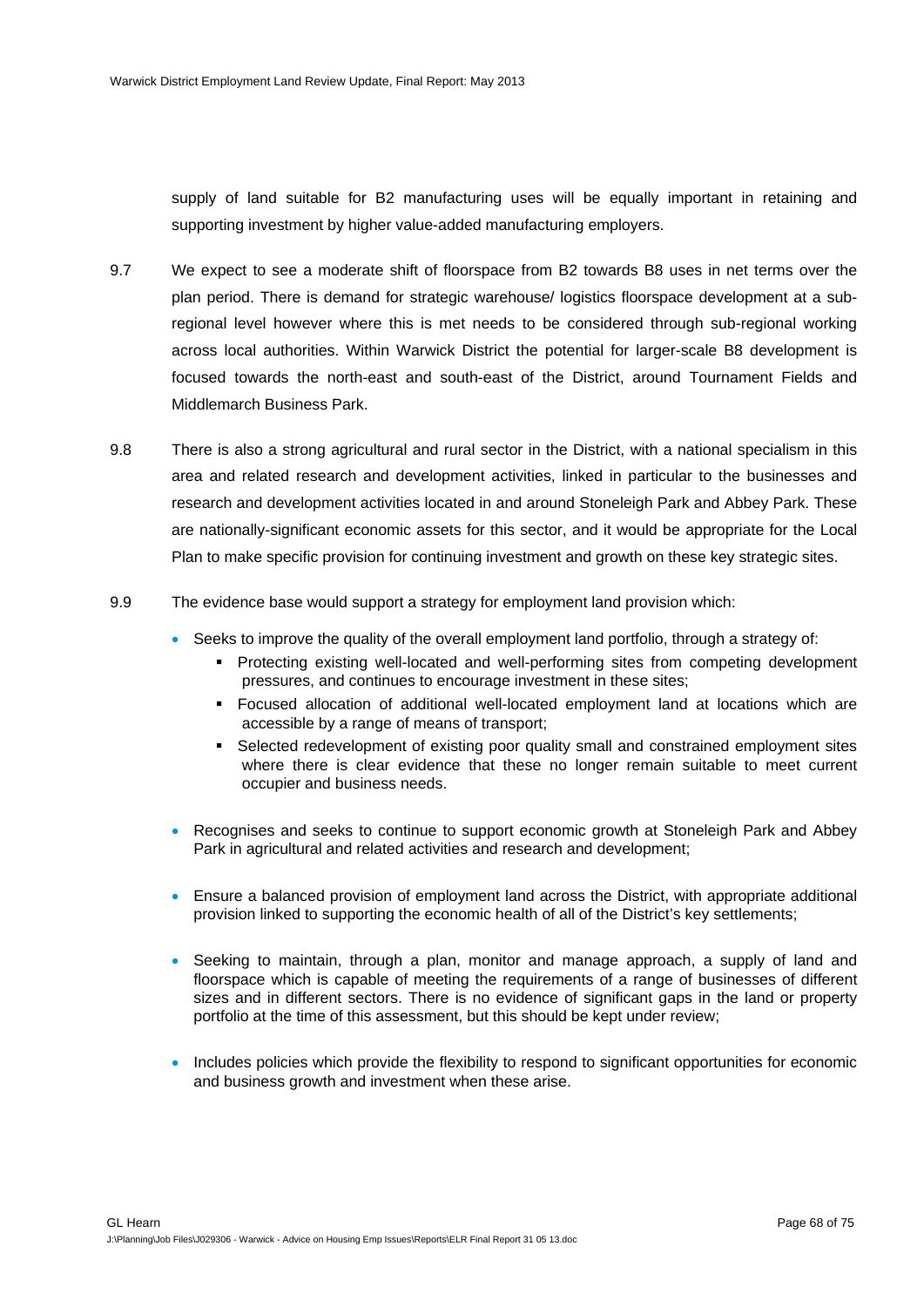### **Provision for Employment Land in the Local Plan**

- 9.10 The Council through the Local Plan needs to meet objectively-assessed development needs, with sufficient flexibility to respond to rapid change. Through this report we have assessed development needs over the period to 2030.
- 9.11 Between 2011-30 total employment in the District is expected to increase by 10,200 jobs. This is based on demand-based forecasts (rather than assessments of changes in labour supply). It represents employment growth of 11.6%. The Council through the Local Plan should set a target for employment growth over this plan period, which should take account of these forecasts as well as expected housing provision and demographic dynamics.
- 9.12 To support the level and nature of employment growth forecast, the modelling herein indicates that **the Council should make provision for between 63.5 – 73.5 hectares of employment land provision over the 2011-30 period (3.3 – 3.9 hectares per annum)**. This requirement includes 13.5 hectares provision for the replacement of sites identified within this report for redevelopment, and a five year 'margin' based on past take-up to ensure  $-$  in line with the NPPF  $-$  that the plan is able to respond and accommodate rapid changes in demand and to ensure a choice of sites is available.
- 9.13 This does not take account of the potential impact of development at Coventry and Warwickshire Gateway. Should this be consented, based on our estimates of potential displacement, it would reduce the requirement for employment land provision elsewhere in Warwick District by an estimated 6.5 hectares.
- 9.14 We would recommend that the Council seeks to ensure that a rolling supply of employment land which is developable in the immediate term is maintained at all times. This should equate to a supply of at least five years based on past take-up, which is equivalent to an 16 hectare supply based on current trends.
- 9.15 Taking account of completions between 2011-13 and the current available land supply, which total 48.5 hectares, **there is a requirement to allocate between 15 – 25 hectares of employment land within the Local Plan**. This requirement would be reduced moderately (by c. 6.5 hectares) should the Council grant planning consent for development at Coventry and Warwickshire Gateway (both Zones A and B).
- 9.16 In spatial terms, employment land provision across the District should seek to: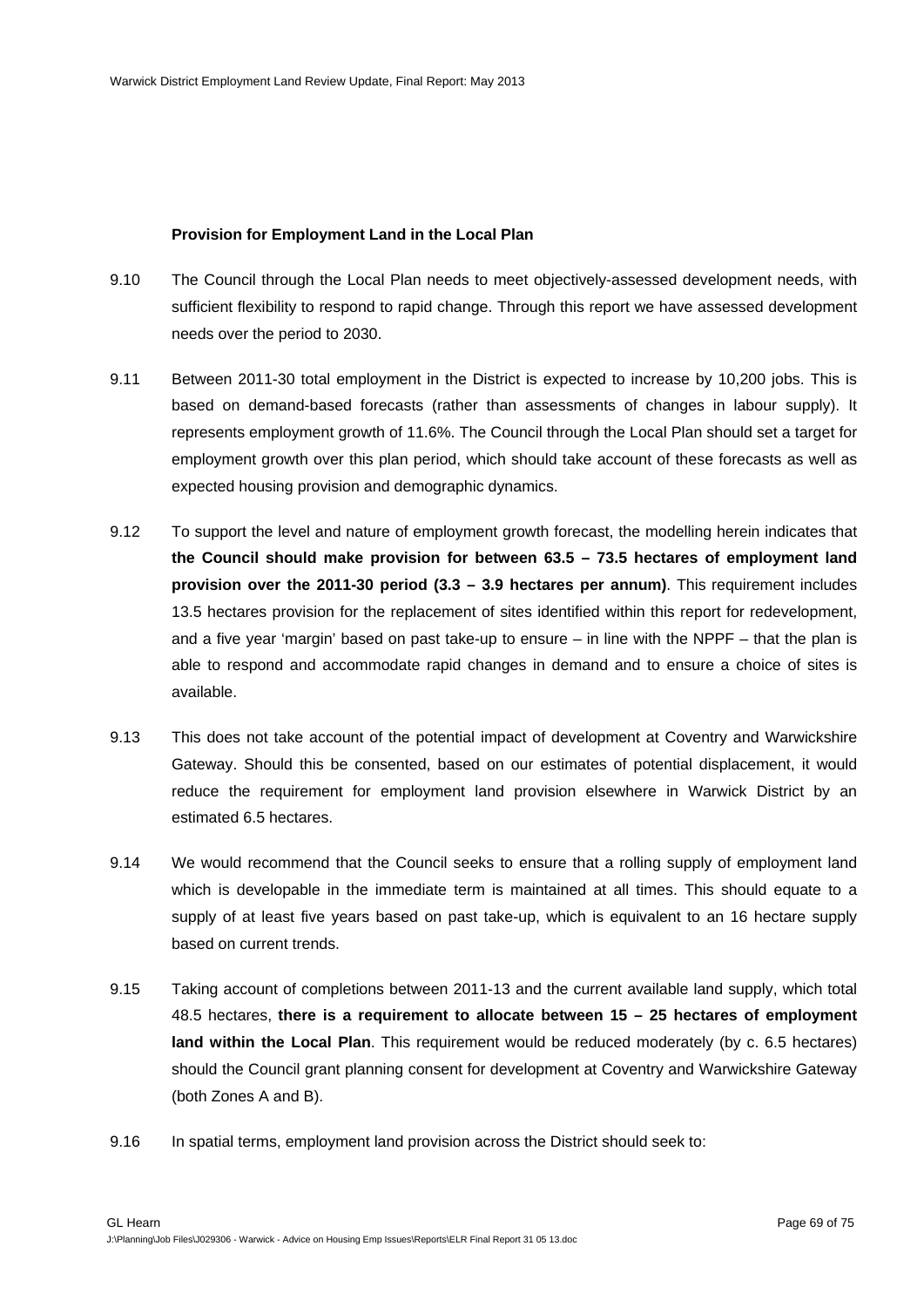- Provide a portfolio of well-located sites, with a high quality environment, at prominent location with good access to the highway network, public transport and local facilities;
- Maintain a strategic balance of employment land provision across the District in spatial terms. Against this context, there is a strategic case for enhancing employment land provision at Kenilworth;
- Provide additional employment land at South Leamington, building on the success of existing sites such as Warwick Technology Park and the emerging strategy for housing provision in the District;
- Ensure a balance between employment and housing provision in regard to both the scale and location of development.
- 9.17 We recommend that the Council consider the following allocations of employment land in the development of the Local Plan:
	- Provision of around 10 hectares of employment land on the southern side of Leamington/ Warwick. The most appropriate location for this would be adjacent to Warwick Technology Park at a location which offers strong access by both car and public transport;
	- Provision of around 10 hectares of employment land, focused on office-led development, between Kenilworth and the A46 to meet local as well as wider District needs and enhance employment provision in Kenilworth.
	- Provision of a small employment area providing offices and workshops, serving a local market, as part of any residential-led development north of Leamington close to the A452. We would not expect this to exceed 5 hectares.
- 9.18 In addition to these employment land allocations, the Council should continue to encourage employment development and investment on existing employment sites and commitments.
- 9.19 There are however a selected number of sites which we consider have employment suitability issues and where future redevelopment for alternative uses may be appropriate. A managed release of employment land at these locations would be appropriate. They comprise:
	- Rationalisation of employment land at Sydenham Industrial Estate, Leamington Spa, with potential redevelopment of 8 hectares on the northern part of the estate;
	- Redevelopment of WDC's civic offices at Riverside House, Leamington Spa in the medium/ long-term;
	- Rationalisation of employment land in the western part of the Cape/ Millers Road Industrial Estate in Warwick with potential for redevelopment of 4.5 hectares of land;
	- Redevelopment of the Montague Road and Nelsons Lane employment areas in Warwick, the latter offering longer-term redevelopment potential;
	- Redevelopment of the Common Lane Industrial Estate in Kenilworth, subject to relocation of existing occupiers and provision of additional employment land to serve the settlement.
- 9.20 The town centre office market in the District is typified by period office stock occupied in small units by professional services firms. This typical stock suffers from a number of physical constraints which restrict its attractiveness and suitability in comparison with modern accommodation. There is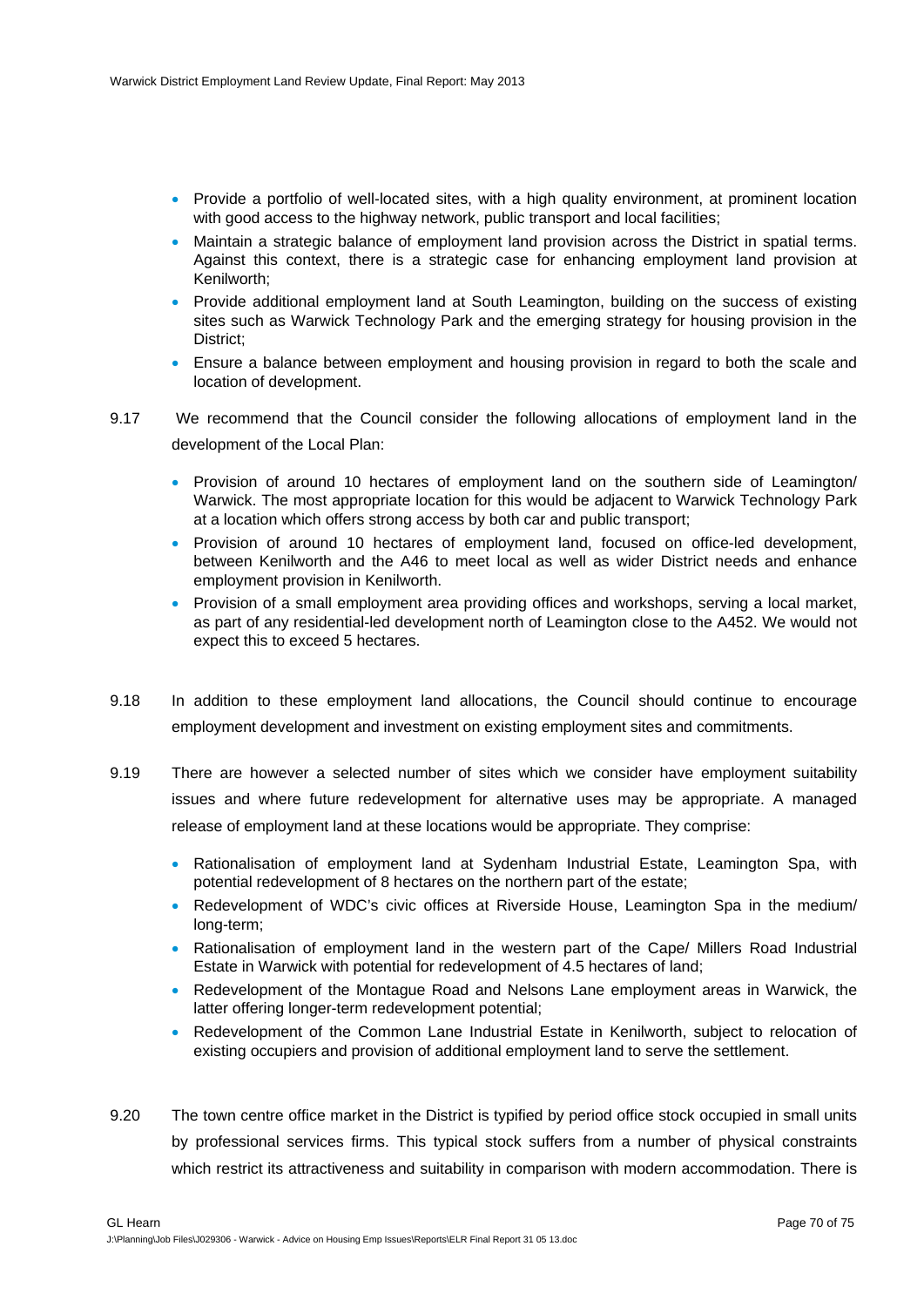a need for the provision of good quality new office provision within the town centres to improve the range of accommodation available to occupiers. Current market conditions mean that development of stand-alone town centre offices is unlikely to be viable and it is recommended that development of new office space as an element of mixed use town centre schemes is encouraged through policy, particularly within Leamington Spa Town Centre which has the strongest town centre office market.

### **Delivering Employment Land**

- 9.21 The Council will need to work proactively to deliver the above strategy for housing provision. This will include working proactively with landowners and developers to bring forward new employment land provision, including through progressing masterplanning and feasibility studies with the appropriate landowners and developers to consider the appropriate location, scale and form of employment land provision at South Leamington, North Leamington and Kenilworth, together with the delivery and funding of associated infrastructure.
- 9.22 The Council may also need to take an active role in helping to facilitate the redevelopment and rationalisation of the poorer quality employment sites. Initially this will be through establishing an appropriate planning framework (through the Local Plan), but bringing forward redevelopment may require the Council to take a more proactive role in assisting business relocations within the District, and potentially through use of the Council's compulsory purchase powers.

#### **Planning Policies relating to Existing Employment Sites**

- 9.23 In addition to establishing policies regarding future employment land provision, the Local Plan needs to set out a clear policy framework in regard to existing employment sites. This ELR Update has included a review of exiting employment land supply, considering the market attractiveness and deliverability of development at these locations.
- 9.24 With the exception of those existing employment sites identified above as having potential for redevelopment or rationalisation, there is a strong case for the protection of other employment sites assessed within the District for B-class employment or related activities.
- 9.25 We would recommend implementing a policy setting a presumption against redevelopment for alternative uses unless key criteria/ policy tests can be met justify any release of existing employment land.
- 9.26 The CSW Sub-Region Employment Land Study produced by DTZ provided a suitable set of 'tests' which we consider remain relevant. Drawing on this, we consider the following tests appropriate to assessing the potential for release of employment land: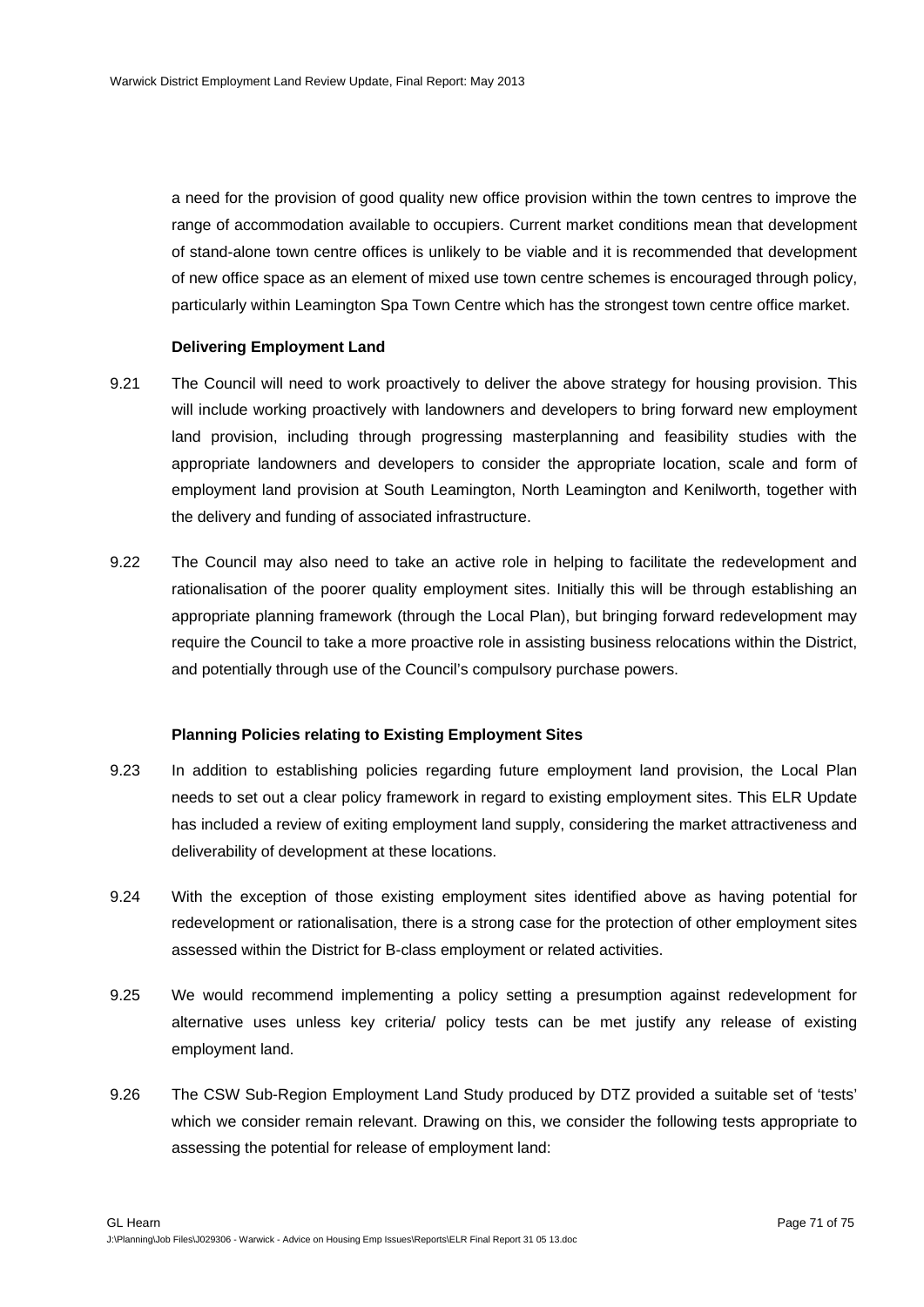- A. Is the site allocated for employment land? The assumption is that allocated sites are protected.
- B. Is there an adequate supply of allocated employment sites of sufficient quality in the locality (the relevant settlement within the District) to cater for a range of business requirements?
- C. Is the site capable of being serviced by a catchment population of sufficient size? What is the balance between population and employment in the relevant area settlement? What might be the impact of employment loss on commuting patterns? Would there be a detrimental impact on the local economy from loss of the employment land?
- D. Is there evidence of active marketing? We would recommend a requirement for active marketing for 2 years. How does the size and quality of space provided match local demand, taking account of market conditions and expected future economic trends?
- E. Could employment redevelopment be brought forward, taking account of site characteristics (including physical factors, accessibility and neighbouring uses) and would redevelopment be viable? If employment redevelopment is not viable, could mixed use redevelopment be brought forward?
- F. If firms are likely to be displaced through redevelopment, is there a supply of alternative suitable accommodation in the locality to help support local businesses and jobs? Would this promote or hinder sustainable communities and travel patterns?

## **Wider Actions to Support Economic Growth**

- 9.27 In addition to land and planning-based measures, the Council can work with other stakeholders, including the Local Enterprise Partnership and County Council, to promote economic development. This includes addressing barriers to business growth in regard to infrastructure – including highways and broadband infrastructure – and skills development.
- 9.28 The focus of this report has been on considering employment land provision to meet local needs. It will be important that in addition to this the Council engages actively in planning for and supporting the development of strategic employment land provision across the LEP area, working with other local authority at this level.

### **Monitoring & Review**

9.29 In accordance with good practice in planning, it will be important that both demand and the supply pipeline of employment floorspace are kept under review. On-going monitoring should address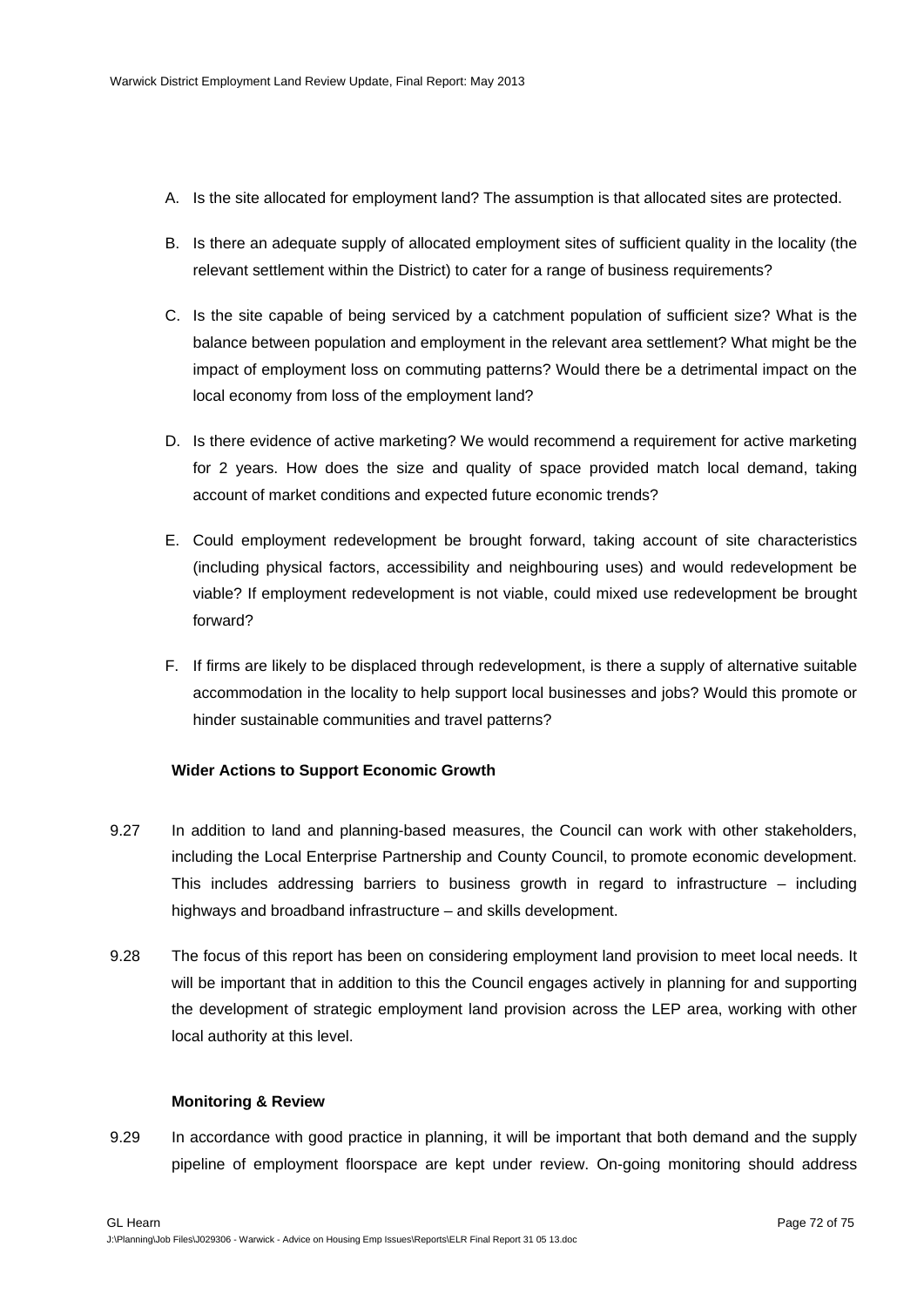trends in take-up and availability of employment floorspace and rental levels as well as key indicators related to overall growth in employment, sector performance and skills.

- 9.30 Should there be a material change in the long-term economic outlook then it may be appropriate to revise demand forecasts for employment floorspace and land. On the supply-side the Council to seek to ensure that a 5-year supply of deliverable land is maintained based on past completions, which is equivalent to 16.5 hectares of employment land provision.
- 9.31 On-going monitoring and review should inform decision making in line with a 'plan-monitor-manage' approach.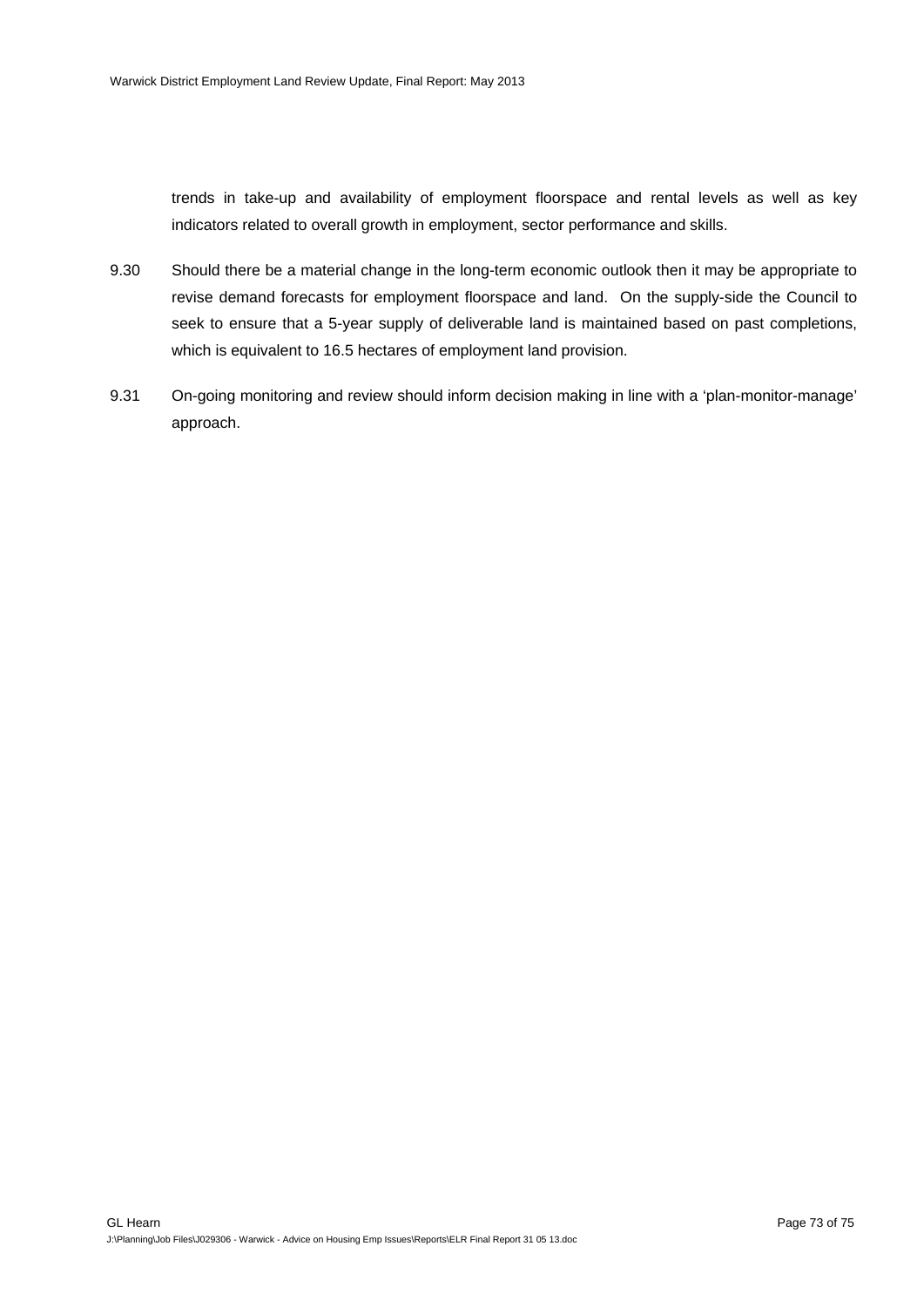## **Appendices**

#### **APPENDIX A: Site Assessment Proforma**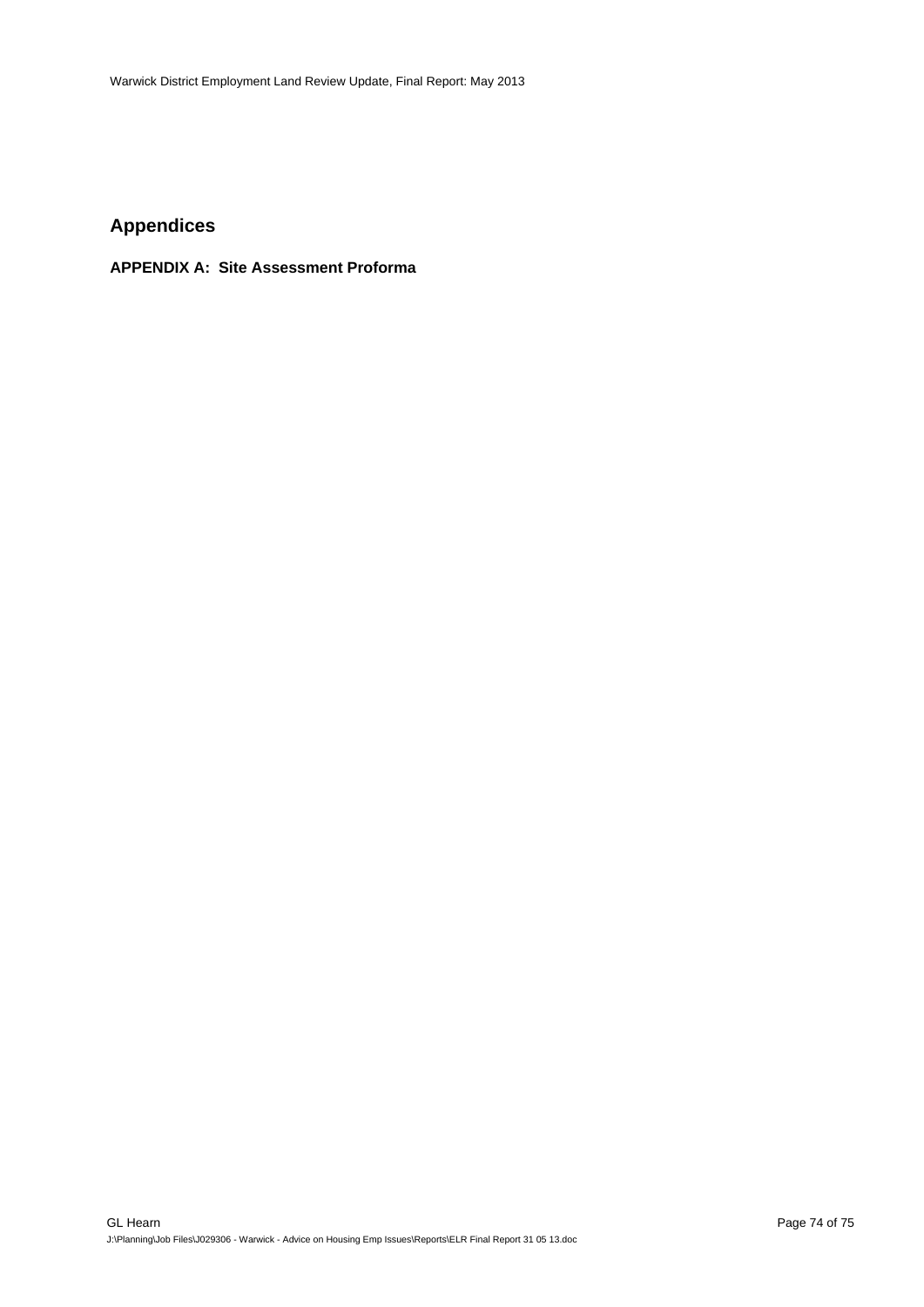

# **Employment Sites Proforma**

**Site Number:**

#### **Site Address:**

|                           |                            | <b>Location</b>                                                                                                                         |
|---------------------------|----------------------------|-----------------------------------------------------------------------------------------------------------------------------------------|
| Criteria                  | <b>Score - Please Ring</b> | <b>Scoring Notes</b>                                                                                                                    |
| <b>Access</b>             | 1/2/3/4/5                  | 5. Either adjoining main road or motorway junction with<br>easy site access for all vehicles or access to rail, air and<br>sea networks |
|                           |                            | 4. Close to major road network; easy site access for all<br>vehicles                                                                    |
|                           |                            | 3. Easy site access for all vehicles; indirect or restricted<br>access to major road network                                            |
|                           |                            | 2. Restricted access for HGVs; restricted access to major<br>road network                                                               |
|                           |                            | 1. Restricted access for all commercial vehicles, severely<br>restricted access to major road network                                   |
| <b>Strategic Location</b> | 1/2/3/4                    | 4. Motorway Corridor                                                                                                                    |
|                           |                            | 3. Other Strategic Roads                                                                                                                |
|                           |                            | 2. Elsewhere in Built up Area                                                                                                           |
|                           |                            | 1. All other sites                                                                                                                      |
| <b>Prominence</b>         | 1/2/3/4/5                  | 5. Gateway site to a prominent estate, visible from major<br>road network                                                               |
|                           |                            | 4. Visible site, on a main road or prominent estate                                                                                     |
|                           |                            | 3. On a main road or prominent estate, tucked away from<br>view                                                                         |
|                           |                            | 2. Visible, on a minor road or estate                                                                                                   |
|                           |                            | 1. On a minor road or estate, tucked away from view                                                                                     |
| <b>Public Transport</b>   | 1/2/3/4/5                  | 5. Close to a station, peak time bus route and cycle route;<br>on a pedestrian route                                                    |
|                           |                            | 4. Close to a station or peak time bus route, close to cycle<br>route, on a pedestrian route                                            |
|                           |                            | 3. Close to either a station or peak time bus route or cycle<br>route; on a pedestrian route                                            |
|                           |                            | 2. Not near a station, peak time bus route or cycle route; on                                                                           |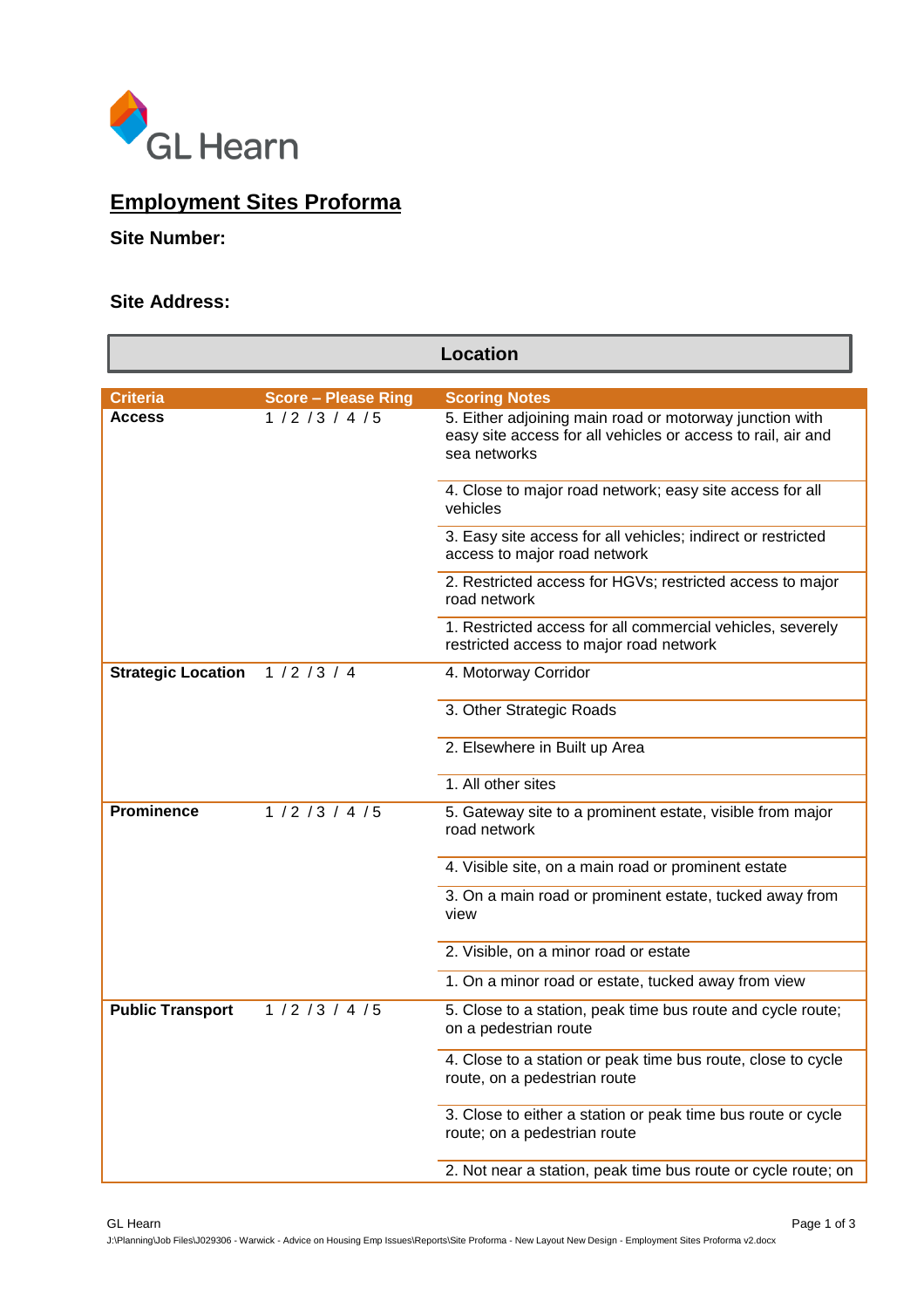

|                        |           | a pedestrian route                                                                                                                                          |  |  |  |  |  |  |  |
|------------------------|-----------|-------------------------------------------------------------------------------------------------------------------------------------------------------------|--|--|--|--|--|--|--|
|                        |           | 1. Not on a pedestrian route; not near a station, peak time<br>bus route or cycle route                                                                     |  |  |  |  |  |  |  |
|                        |           | $NB$ "Close" = within about 10 minutes' walk<br>NB. Peak time bus routes defined as more than 2 buses per<br>hour                                           |  |  |  |  |  |  |  |
| <b>Local Amenities</b> | 1/2/3/4/5 | 5. Close to a town centre with a wide range and quantity of<br>services                                                                                     |  |  |  |  |  |  |  |
|                        |           | 4. Close to local centre with a reasonable range and<br>quantity of services                                                                                |  |  |  |  |  |  |  |
|                        |           | 3. Close to a limited range and quantity of basic services                                                                                                  |  |  |  |  |  |  |  |
|                        |           | 2. Close to one or two services                                                                                                                             |  |  |  |  |  |  |  |
|                        |           | 1. No services in close proximity                                                                                                                           |  |  |  |  |  |  |  |
|                        |           | NB: Employment related services such as banks, travel<br>agents, shops, leisure/recreation, pubs/restaurants<br>NB: "Close" = within about 10 minutes' walk |  |  |  |  |  |  |  |

## **Physical Site Characteristics**

| <b>Criteria</b>                    | <b>Score - Please Ring</b> | <b>Scoring Notes</b>                                                          |  |  |  |  |  |
|------------------------------------|----------------------------|-------------------------------------------------------------------------------|--|--|--|--|--|
| <b>Character of Area</b>           | 1/2/3/4/5                  | 5. Well established commercial area                                           |  |  |  |  |  |
|                                    |                            | 4. Established commercial area, with residential area or<br>rural area nearby |  |  |  |  |  |
|                                    |                            | 3. Mixed commercial and residential area                                      |  |  |  |  |  |
|                                    |                            | 2. Mainly residential or rural area with few commercial uses                  |  |  |  |  |  |
|                                    |                            | 1. Mainly residential or rural area with no existing<br>commercial uses       |  |  |  |  |  |
| <b>Site Layout</b>                 | 1/2/3/4/5                  | 5. Clear plot, no obstructions                                                |  |  |  |  |  |
|                                    |                            | 4. Regular shaped plot, obstructed                                            |  |  |  |  |  |
|                                    |                            | 3. Regular shaped plot, fragmented                                            |  |  |  |  |  |
|                                    |                            | 2. Irregular shaped plot, obstructed                                          |  |  |  |  |  |
|                                    |                            | 1. Irregular shaped plot, fragmented                                          |  |  |  |  |  |
| Greenfield or<br><b>Brownfield</b> | 1/2                        | 1. Site is on Greenfield Land                                                 |  |  |  |  |  |
|                                    |                            | 2. Site is on Brownfield Land                                                 |  |  |  |  |  |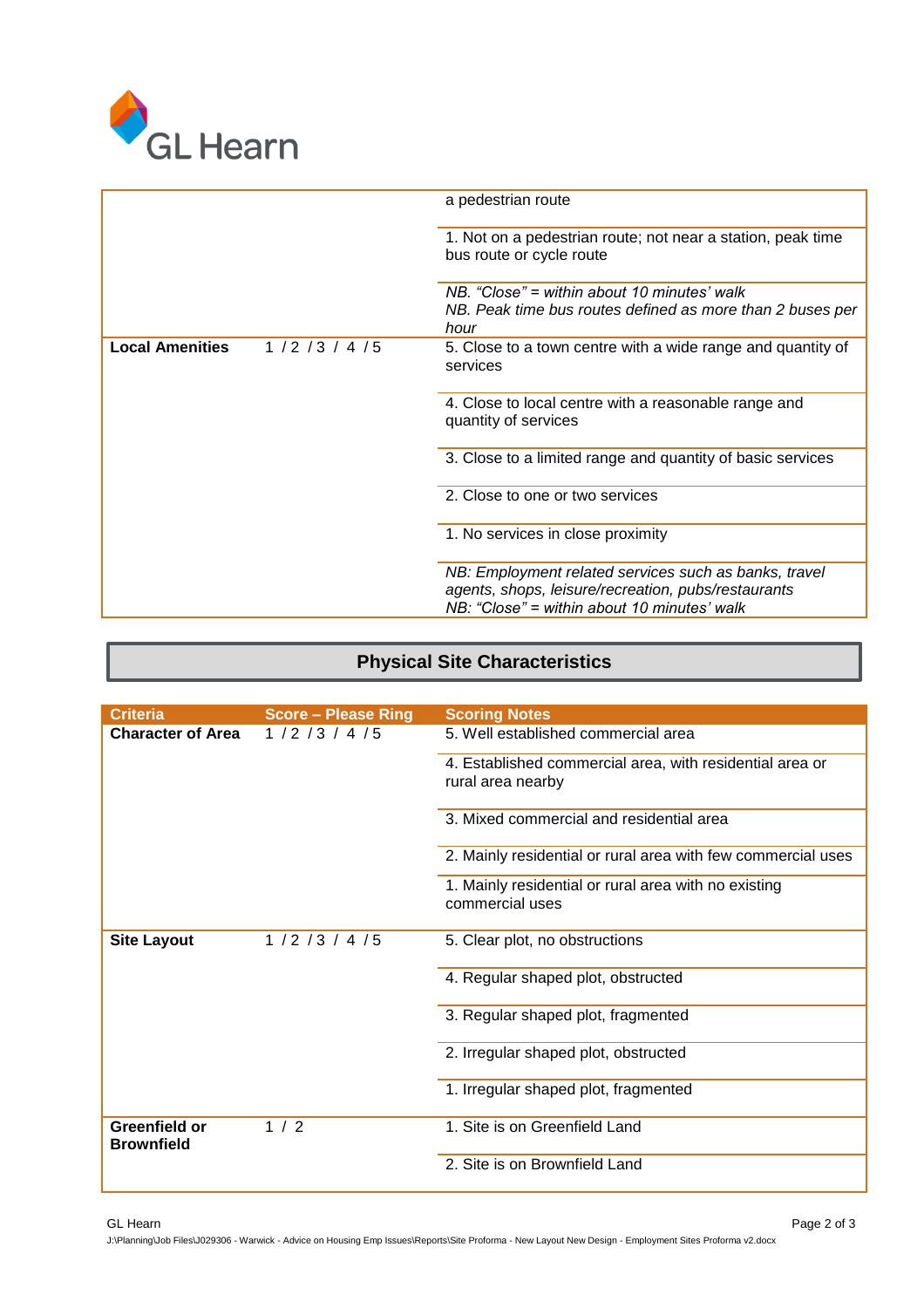

## **Marketing and Planning etc.**

| <b>Criteria</b>                                 | <b>Comments</b><br>/ Score | <b>Scoring Notes</b>                                                                                                                                                                                                                                                                         |
|-------------------------------------------------|----------------------------|----------------------------------------------------------------------------------------------------------------------------------------------------------------------------------------------------------------------------------------------------------------------------------------------|
| <b>Availability</b>                             | Yes / No                   | Yes - Site is advertised as being available / there are<br>no obvious obstructions to immediately develop the<br>site.<br>No - Site is not immediately available (please state<br>reasons below)                                                                                             |
| <b>Site Ownership</b>                           |                            | Please note Site Ownership Details if available                                                                                                                                                                                                                                              |
| <b>Market Activity (any in last 5</b><br>years) | Yes / No                   | Yes - Evidence of recent development in the<br>immediate surrounding area (e.g. on the same part of<br>an estate or road)<br>No - No evidence of recent development. If the site is<br>a new (Greenfield) site please state below whether it<br>would be attractive to the market at present |
| <b>Market Attractiveness</b>                    | 1/2/3                      | 3. Site attractive to National companies                                                                                                                                                                                                                                                     |
|                                                 |                            | 2. Site attractive to Sub-regional companies                                                                                                                                                                                                                                                 |
|                                                 |                            | 1. Site attractive to Local companies                                                                                                                                                                                                                                                        |
| <b>Planning Status</b>                          | 1/2/3/4/5                  | 5. Detailed planning permission                                                                                                                                                                                                                                                              |
|                                                 |                            | 4. Outline planning permission                                                                                                                                                                                                                                                               |
|                                                 |                            | 3. Published development brief                                                                                                                                                                                                                                                               |
|                                                 |                            | 2. Local Plan allocation                                                                                                                                                                                                                                                                     |
|                                                 |                            | 1. Allocation in Deposit Draft Local Plan, or reserve site                                                                                                                                                                                                                                   |
| <b>Economic Constraints</b>                     | 1/2/3/4/5                  | 5. No obstacles to development                                                                                                                                                                                                                                                               |
|                                                 |                            | 4. Minor obstacles to development; relatively easy,<br>quick and cheap to resolve                                                                                                                                                                                                            |
|                                                 |                            | 3. Minor obstacles to development; more difficult,<br>expensive and time-consuming to resolve                                                                                                                                                                                                |
|                                                 |                            | 2. Major obstacles to development; very difficult,<br>expensive and time-consuming to resolve                                                                                                                                                                                                |
|                                                 |                            | 1. Major obstacles to development; extremely difficult,<br>expensive and time-consuming to resolve                                                                                                                                                                                           |
|                                                 |                            | NB: Obstacles to development would include access<br>difficulties, infrastructure requirements, contamination<br>remediation costs, multiple ownership etc.                                                                                                                                  |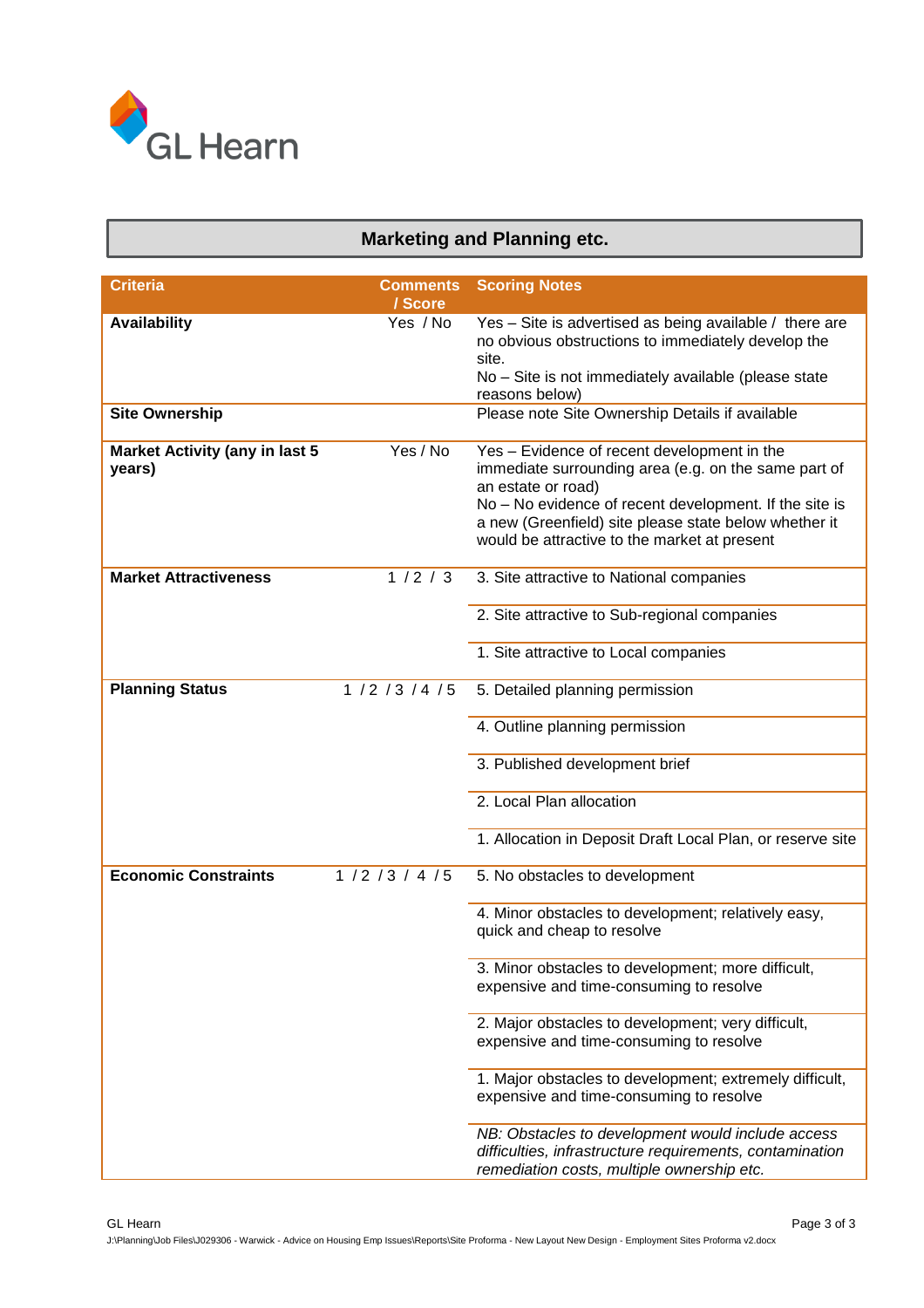

# **Existing Employment Areas Proforma**

### **Site Number:**

## **Site Address:**

|                                          | <b>Location</b>                      |                                                                                           |  |  |  |  |  |  |  |  |  |
|------------------------------------------|--------------------------------------|-------------------------------------------------------------------------------------------|--|--|--|--|--|--|--|--|--|
| <b>Criteria</b>                          | <b>Score - Please</b><br><b>Ring</b> | <b>Scoring Notes</b>                                                                      |  |  |  |  |  |  |  |  |  |
| <b>Accessibility</b><br><b>Strategic</b> | 1/2/3/4/5                            | 5.0 -5 minutes' drive time                                                                |  |  |  |  |  |  |  |  |  |
|                                          |                                      | 4.5-10 minutes' drive time                                                                |  |  |  |  |  |  |  |  |  |
|                                          |                                      | 3. 10-20 minutes' drive time                                                              |  |  |  |  |  |  |  |  |  |
|                                          |                                      | 2. 20-30 minutes' drive time                                                              |  |  |  |  |  |  |  |  |  |
|                                          |                                      | 1.30 minutes plus                                                                         |  |  |  |  |  |  |  |  |  |
| <b>Access Local</b>                      | 1/2/3/4/5                            | 5. Easy site access no issues available public transport                                  |  |  |  |  |  |  |  |  |  |
|                                          |                                      | 4. No access for issues for vehicles but no public transport                              |  |  |  |  |  |  |  |  |  |
|                                          |                                      | 3. Easy immediate site access but wider issues on link to<br>strategic highway network    |  |  |  |  |  |  |  |  |  |
|                                          |                                      | 2. Restricted access for HGV's and restricted access to<br>major road network             |  |  |  |  |  |  |  |  |  |
|                                          |                                      | 1. Restricted access by all commercial vehicles not public<br>transport                   |  |  |  |  |  |  |  |  |  |
| Local<br><b>Amenities</b>                | 1/2/3/4/5                            | 5. Close to a town centre with a wide range of services (5<br>different services or more) |  |  |  |  |  |  |  |  |  |
|                                          |                                      | 4. Close to local centre with a reasonable range of services<br>(4 different services)    |  |  |  |  |  |  |  |  |  |
|                                          |                                      | 3. Close to a limited range of basic services (3 different<br>services)                   |  |  |  |  |  |  |  |  |  |
|                                          |                                      | 2. Close to one or two services                                                           |  |  |  |  |  |  |  |  |  |
|                                          |                                      | 1. No services in close proximity                                                         |  |  |  |  |  |  |  |  |  |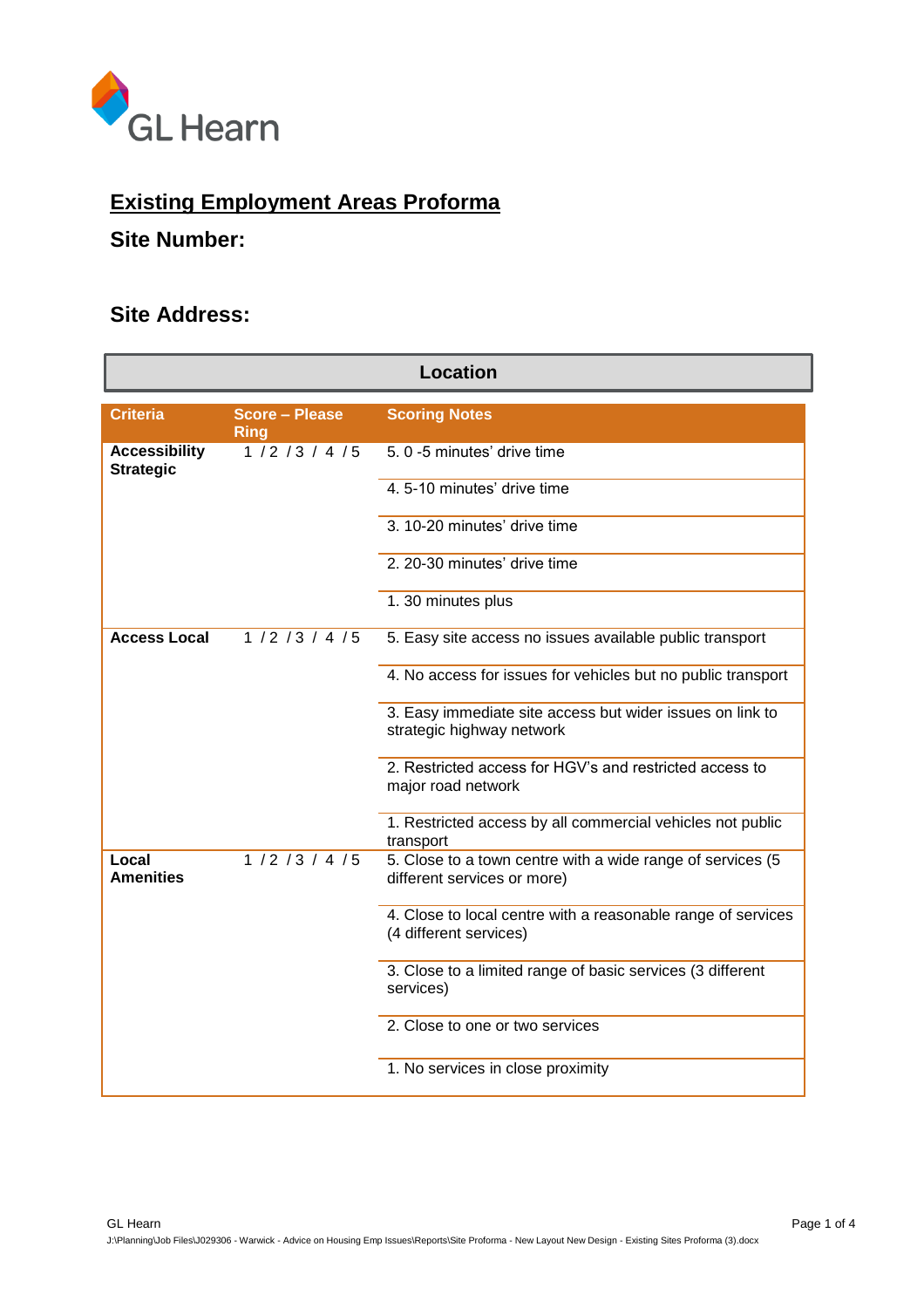

|                                   |           | NB: Employment related services such as banks, travel<br>agents, shops,<br>Leisure/recreation, pubs/restaurants.<br>NB: "Close" = within about 10 minutes' walk |
|-----------------------------------|-----------|-----------------------------------------------------------------------------------------------------------------------------------------------------------------|
| <b>Public</b><br><b>Transport</b> | 1/2/3/4/5 | 5. Close to a station, peak time bus route and cycle route;<br>on a pedestrian route                                                                            |
|                                   |           | 4. Close to a station or peak time bus route, close to cycle<br>route, on a pedestrian route                                                                    |
|                                   |           | 3. Close to either a station or peak time bus route or cycle<br>route; on a pedestrian route                                                                    |
|                                   |           | 2. Not near a station, peak time bus route or cycle route; on<br>a pedestrian route                                                                             |
|                                   |           | 1. Not on a pedestrian route; not near a station, peak time<br>bus route or cycle route                                                                         |
|                                   |           | NB: "Close" = within about 10 minutes' walk<br>NB: Peak time bus route defined as being a frequency of 2<br>buses per hour or more (Mon - Fri).                 |

## **Use of Employment Area and Physical Characteristics**

| <b>Criteria</b>                                  | <b>Score - Please</b><br>Ring | <b>Scoring Notes</b>                                                                                                                                                                                                                   |
|--------------------------------------------------|-------------------------------|----------------------------------------------------------------------------------------------------------------------------------------------------------------------------------------------------------------------------------------|
| <b>Typology</b>                                  | 1/2                           | 1. An industrial estate owned and managed as an<br>investment likely to have similar types of buildings, etc.                                                                                                                          |
|                                                  |                               | 2. Other industrial areas dominated by owner occupiers<br>interwoven with other small industrial estates.                                                                                                                              |
| General<br><b>External</b><br><b>Environment</b> | 1/2/3/4/5                     | 5. Excellent quality environment – extensive external public<br>realm areas well maintained road maintenance no issues,<br>buildings of high quality external appearance for use, no<br>derelict sites, and vacant plots maintained.   |
|                                                  |                               | 4. High quality – less extensive landscaping but public<br>realm maintained, road maintenance adequate but minor<br>defects, buildings of appropriate quality, no derelict sites<br>but vacant plots need some maintenance.            |
|                                                  |                               | 3. Average quality – few landscaped areas, and where<br>present maintenance required. Buildings of average quality<br>for use. Road maintenance some significant repairs<br>needed, some derelict sites but not highly visible, vacant |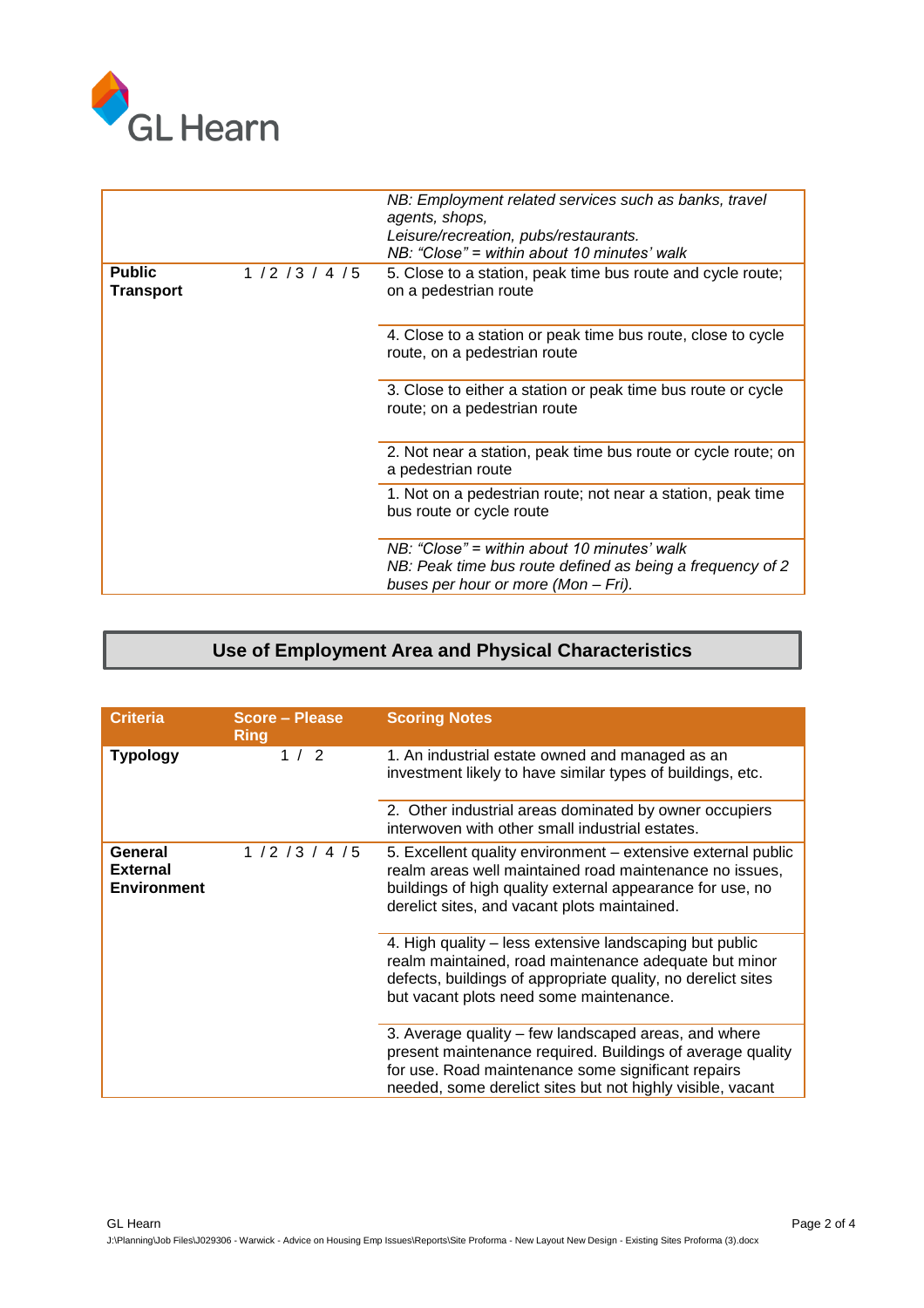

|                            |           | plots untidy and requiring major improvement                                                                                                                                                                                                               |
|----------------------------|-----------|------------------------------------------------------------------------------------------------------------------------------------------------------------------------------------------------------------------------------------------------------------|
|                            |           | 2. Below average quality - maintenance of public realm<br>poor, extensive repairs needed to roads, some open<br>storage uses - vacant plots appear abandoned, buildings<br>of below average quality.                                                       |
|                            |           | 1. Very poor /poor quality - evidence of fly tipping in public<br>areas, roads system in need of complete overhaul, major<br>/derelict sites, buildings of very poor /poor quality even<br>taking use. Numerous open storage uses presenting poor<br>image |
| <b>Building Age</b>        | 1/2/3/4   | 1. Pre 1945                                                                                                                                                                                                                                                |
|                            |           | 2. 1945 - 1960, post war but likely to have similar<br>characteristics                                                                                                                                                                                     |
|                            |           | 3. 1960-1980 more modern buildings portal frame with<br>modern car parking emerging                                                                                                                                                                        |
|                            |           | 4. 1980-2006 modern buildings good specification and car<br>parking                                                                                                                                                                                        |
| <b>Building</b><br>Quality | 1/2/3/4/5 | 5. Good condition - lower than normal level of maintenance<br>requirement within medium term.                                                                                                                                                              |
|                            |           | 4. Satisfactory condition - normal level of maintenance and<br>repair requirement within the medium term.                                                                                                                                                  |
|                            |           | 3. Fair condition - capable of attracting satisfactory<br>condition rating but with a notable backlog of maintenance<br>and /or technical upgrading works required within the<br>medium term                                                               |
|                            |           | 2. Poor condition - major repair and /or technical work<br>required in the short term but capable of attaining with<br>expenditure that does not exceed 50% of replacement<br>cost.                                                                        |
|                            |           | 1. Very poor condition - as per as poor condition but level<br>of expenditure required to obtain satisfactory condition<br>exceeds 50% of replacement cost.                                                                                                |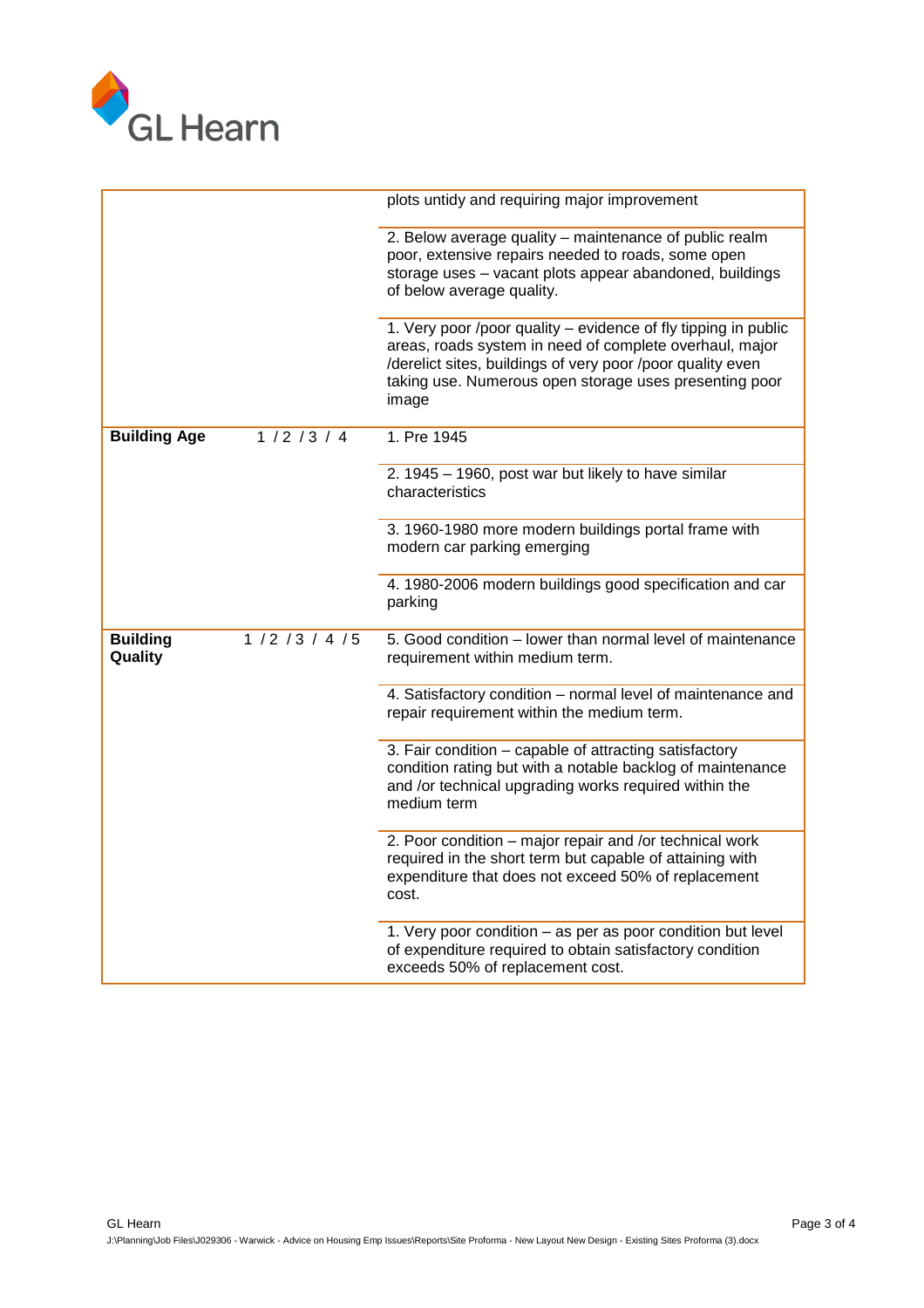

# **Market Appeal**

| <b>Criteria</b>                        | <b>Please</b><br><b>Score</b><br><b>Ring</b> | <b>Scoring Notes</b>                                                                                                                           |  |  |  |  |  |
|----------------------------------------|----------------------------------------------|------------------------------------------------------------------------------------------------------------------------------------------------|--|--|--|--|--|
| <b>of</b><br>Level<br>visible Voids    | 1/2/3/4/5                                    | 5.90 - 100% of buildings occupied                                                                                                              |  |  |  |  |  |
|                                        |                                              | 4.80% - 90% of buildings occupied                                                                                                              |  |  |  |  |  |
|                                        |                                              | 3.60 - 80% of buildings occupied                                                                                                               |  |  |  |  |  |
|                                        |                                              | 2. 40% - 60% of buildings occupied                                                                                                             |  |  |  |  |  |
|                                        |                                              | 1. less than 40% of buildings occupied                                                                                                         |  |  |  |  |  |
| of<br><b>Nature</b><br><b>Existing</b> | 1/2/3/4/5                                    | 5. National /international names: significant presence                                                                                         |  |  |  |  |  |
| <b>Tenants</b>                         |                                              | 4. Some national /international names present, but<br>majority of occupiers from drawn from regional companies                                 |  |  |  |  |  |
|                                        |                                              | 3. No national /international names companies exclusively<br>Warwickshire based.                                                               |  |  |  |  |  |
|                                        |                                              | 2. Companies drawn from local area but could be seen as<br>having choice of locations in local area.                                           |  |  |  |  |  |
|                                        |                                              | 1. Very local companies who by nature of their business<br>would be expected to have very limited choices in terms of<br>alternative location. |  |  |  |  |  |
| <b>Market</b><br><b>Attractiveness</b> | 1/2/3                                        | 3. Site attractive to National companies                                                                                                       |  |  |  |  |  |
|                                        |                                              | 2. Site attractive to Sub-regional companies                                                                                                   |  |  |  |  |  |
|                                        |                                              | 1. Site attractive to Local companies                                                                                                          |  |  |  |  |  |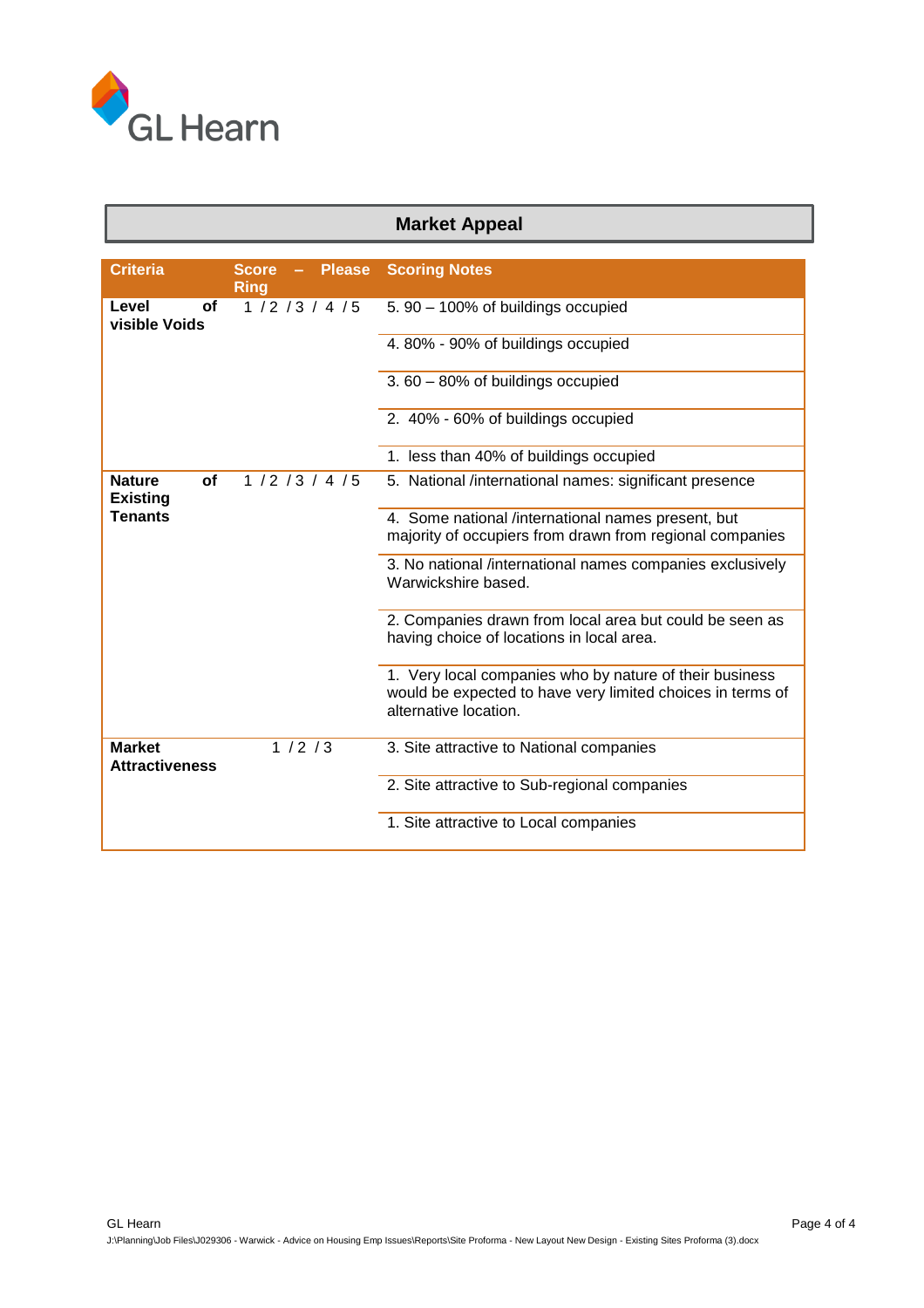**APPENDIX B: Site Assessment Summary**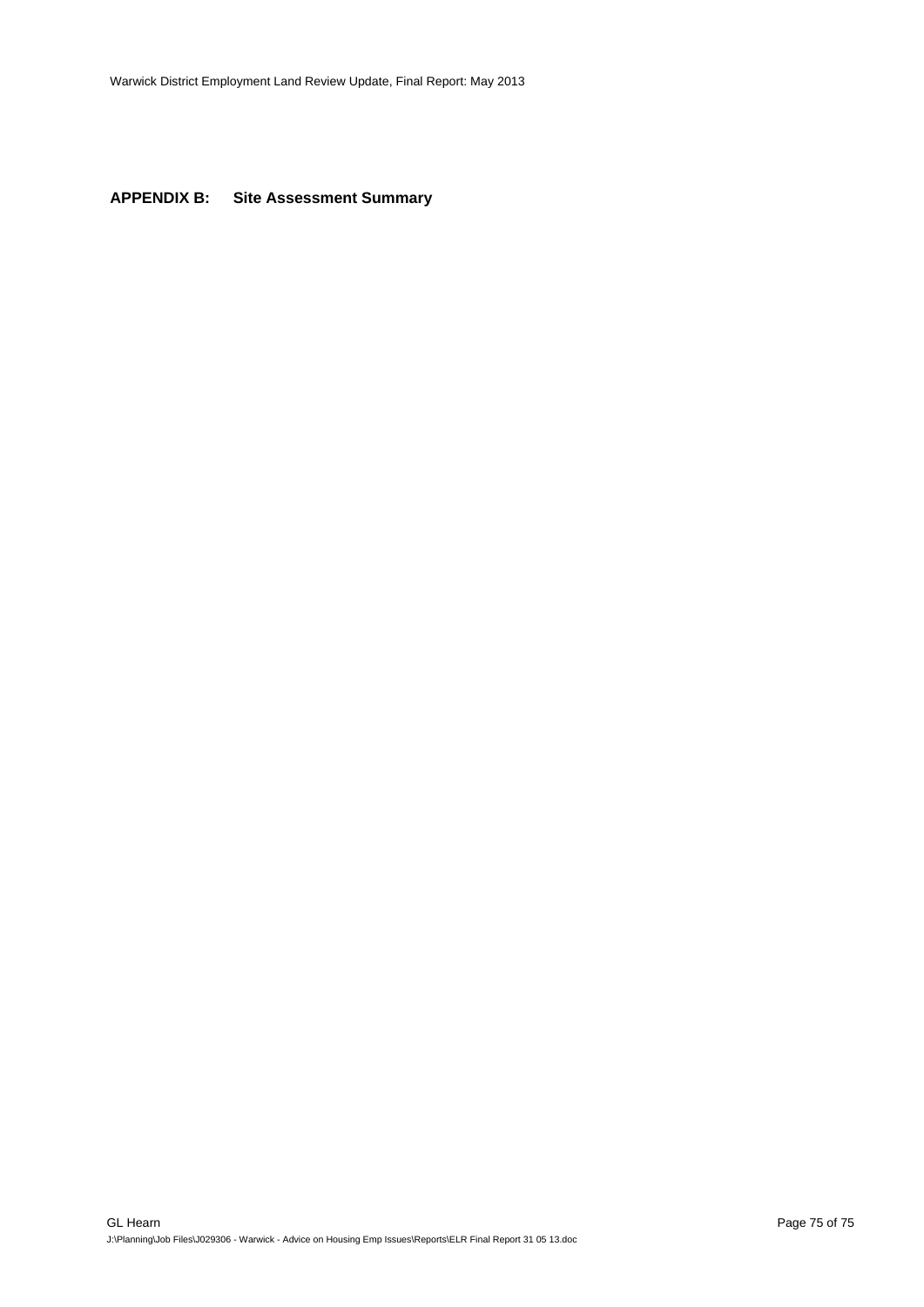#### **Site Scoring Summary - Existing Employment Locations**

|                 |                                                                    |                          |                 | <b>Use &amp; Physical Characteristics</b> |                                   |                                                         | <b>Location</b>                                 |                |                                            |                         | <b>Market Appeal</b>                              |                                                |                                        |  |
|-----------------|--------------------------------------------------------------------|--------------------------|-----------------|-------------------------------------------|-----------------------------------|---------------------------------------------------------|-------------------------------------------------|----------------|--------------------------------------------|-------------------------|---------------------------------------------------|------------------------------------------------|----------------------------------------|--|
| <b>Site Ref</b> | <b>Address</b>                                                     | <b>Site area</b><br>(ha) | <b>Typology</b> | <b>Building</b><br>Age                    | <b>Building</b><br><b>Quality</b> | <b>General</b><br><b>External</b><br><b>Environment</b> | <b>Accessibility Access</b><br><b>Strategic</b> | Local          | <b>Local</b><br><b>Amenities Transport</b> | <b>Public</b>           | <b>Level of</b><br><b>Visible</b><br><b>Voids</b> | <b>Nature of</b><br><b>Existing</b><br>tenants | <b>Market</b><br><b>Attractiveness</b> |  |
| 11.             | <b>Tachbrook Park &amp;</b><br>Spa Park, Leamington<br><b>S</b> pa | 100                      | $\mathbf{1}$    | 4                                         | 4                                 | 4                                                       | $\overline{4}$                                  | $\mathbf{3}$   | 3                                          | $\overline{4}$          | 4                                                 | 5                                              | $\mathbf{3}$                           |  |
| $\overline{2}$  | Queensway,<br>Leamington Spa                                       | 9.7                      | $\mathbf{1}$    | $\overline{4}$                            | 5                                 | $\overline{4}$                                          | $\overline{4}$                                  | 3              | 3                                          | $\overline{4}$          | $\overline{4}$                                    | 5                                              | 3                                      |  |
| $\overline{3}$  | Sydenham Industrial<br>Estate, Leamington<br>Spa                   | 18.5                     | $\overline{2}$  | 3                                         | 3                                 | 3                                                       | $\mathfrak{S}$                                  | 3              | 3                                          | 3                       | 3                                                 | 3                                              |                                        |  |
| $\overline{4}$  | Althorpe Industrial<br>Estate/Court Street,<br>Leamington Spa      | 2.6                      | $\overline{2}$  | $\overline{2}$                            | $\overline{2}$                    | $\overline{2}$                                          | $\overline{2}$                                  | $\overline{2}$ | $5\phantom{.0}$                            | 4                       | 5                                                 | $\overline{2}$                                 | $\mathbf{1}$                           |  |
| $\overline{5}$  | Riverside House,<br>Leamington Spa                                 | 1.75                     | $\mathbf{1}$    | 4                                         | 5                                 | 5                                                       | $\mathfrak{S}$                                  | $\overline{5}$ | $5\phantom{.0}$                            | 5                       | $\overline{4}$                                    | 3                                              | 3                                      |  |
| $\sqrt{6}$      | <b>Warwick Technology</b><br>Park, Warwick                         | 25                       | $\mathbf{1}$    | 4                                         | 5                                 | 5                                                       | 4                                               | 5              | $\mathbf{1}$                               | 3                       | 4                                                 | 5                                              | 3                                      |  |
| 7               | Opus 40, Warwick                                                   | 8.6                      | $\overline{1}$  | $\overline{4}$                            | 5                                 | $\overline{5}$                                          | 5                                               | 5              | $\overline{2}$                             | 3                       | 5                                                 | 5                                              | 3                                      |  |
| $\overline{8}$  | <b>Budbrooke Rd</b><br>Industrial Estate,<br>Warwick               | 5.7                      | $\overline{2}$  | $\overline{4}$                            | $\overline{4}$                    | 4                                                       | $\overline{5}$                                  | 4              | $\overline{2}$                             | $\overline{2}$          | $\overline{4}$                                    | 3                                              | $\overline{2}$                         |  |
| $\overline{9}$  | Harris Rd Industrial<br>Estate, Warwick                            | $\overline{4}$           | $\overline{2}$  | $\overline{4}$                            | $\overline{4}$                    | 3                                                       | 5<br>$\overline{4}$                             |                | $\overline{2}$                             | 3                       | $\overline{4}$                                    | $\overline{4}$                                 | $\overline{2}$                         |  |
| 10              | Wedgnock<br>Lane/Rothwell Rd,<br>Warwick                           | 10.9                     | $\overline{2}$  | 3                                         | 3                                 | $\overline{2}$                                          | $\overline{4}$<br>$\overline{4}$                |                | $\overline{2}$                             | 3                       | 3                                                 | $\overline{2}$                                 | $\mathbf{2}$                           |  |
| $\sqrt{11}$     | Cape/Millers Rd<br>Industrial Area,<br>Warwick                     | 8.5                      | $\overline{2}$  | $\overline{2}$                            | $\overline{2}$                    | $\overline{2}$                                          | $\mathbf{3}$                                    | $\overline{2}$ | 3                                          | 3                       | 3                                                 | $\mathbf{2}$                                   | $\mathbf{1}$                           |  |
| $\overline{12}$ | Montague Road/<br>Nelsons Lane,<br>Warwick                         | 9.45                     | $\mathbf{2}$    | $\overline{2}$                            | 3                                 | 3                                                       | $\mathfrak{S}$                                  | $\mathbf{3}$   | $\overline{2}$                             | $\overline{\mathbf{4}}$ | $\mathfrak{S}$                                    | 3                                              | $\mathbf 1$                            |  |
| $\sqrt{13}$     | Tournament Fields,<br><b>SW Warwick</b>                            | 2.31                     | $\mathbf{1}$    | $\overline{4}$                            | 5                                 | 5 <sup>5</sup>                                          | $5\phantom{.0}$                                 | 5 <sup>5</sup> | 3                                          | 4                       | 5 <sub>5</sub>                                    | $\overline{4}$                                 | 3                                      |  |
| $\overline{14}$ | Common Lane<br>Industrial Estate,<br>Warwick                       | 3                        | $\overline{2}$  | $\overline{2}$                            | 3                                 | $\overline{2}$                                          | $\mathbf{3}$                                    | $2^{\circ}$    | $\overline{2}$                             | 3                       | $\overline{4}$                                    | $\overline{2}$                                 | $\mathbf{1}$                           |  |
| 15              | <b>Princes Drive</b><br>Industrial Estate,<br>Kenilworth           | 3.5                      | $\mathbf{1}$    | 3                                         | 3                                 | $\mathbf{3}$                                            | $\mathbf{3}$                                    | 3              | $\overline{2}$                             | 3                       | $\overline{4}$                                    | $\mathbf{3}$                                   | $\mathbf{1}$                           |  |
| $\overline{16}$ | Stoneleigh Park,<br>Stoneleigh                                     | 16                       | $\mathbf{1}$    | $\overline{4}$                            | $5\overline{)}$                   | 5                                                       | $\overline{4}$                                  | 5 <sup>5</sup> | $\overline{2}$                             | $\mathbf{3}$            | 5                                                 | 5 <sup>5</sup>                                 | $\mathbf{3}$                           |  |
| $\overline{17}$ | Stoneleigh Deer Park,<br>(Abbey Park),<br>Stoneleigh               | 16                       | $\mathbf{1}$    | $\overline{4}$                            | $5\overline{)}$                   | 5                                                       | $\overline{4}$                                  | 4              | $\mathbf{1}$                               | $\mathbf{1}$            | 5                                                 | 5                                              | 3                                      |  |
| $\overline{18}$ | Middlemarch<br>Business Park,<br>Coventry Airport                  | 85                       | $\mathbf{1}$    | $\overline{4}$                            | 5                                 | 5                                                       | $\overline{5}$                                  | 5              | $\mathbf{3}$                               | 3                       | 5                                                 | 5                                              | 3                                      |  |
| $\sqrt{19}$     | <b>Holly Farm Business</b><br>Park, Honiley                        | 3                        | $\mathbf{1}$    | 4                                         | 5                                 | 4                                                       | $\overline{2}$                                  | $\overline{2}$ | $\mathbf{1}$                               | $\overline{1}$          | 4                                                 | $\overline{2}$                                 | $\mathbf{1}$                           |  |